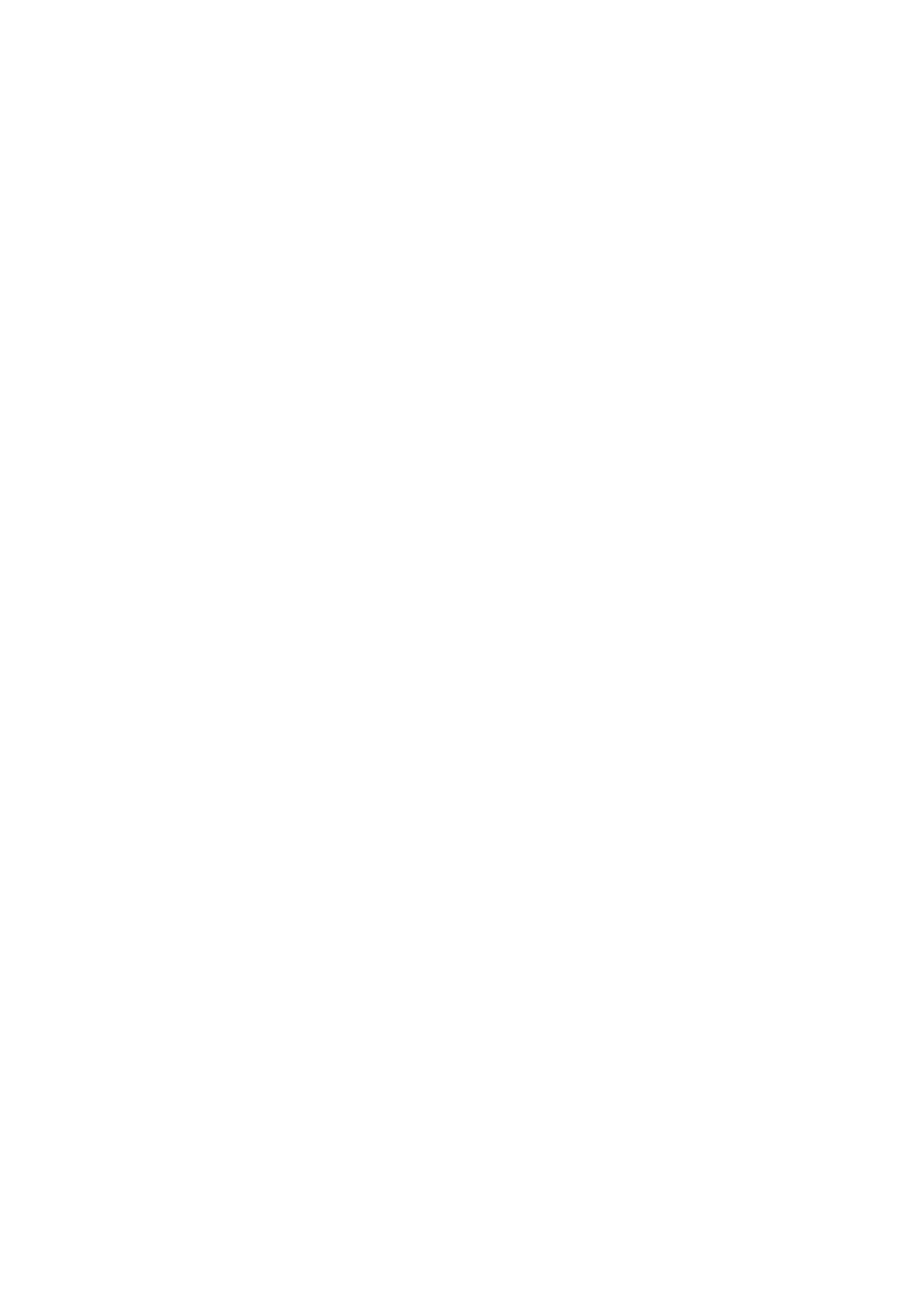ANGELS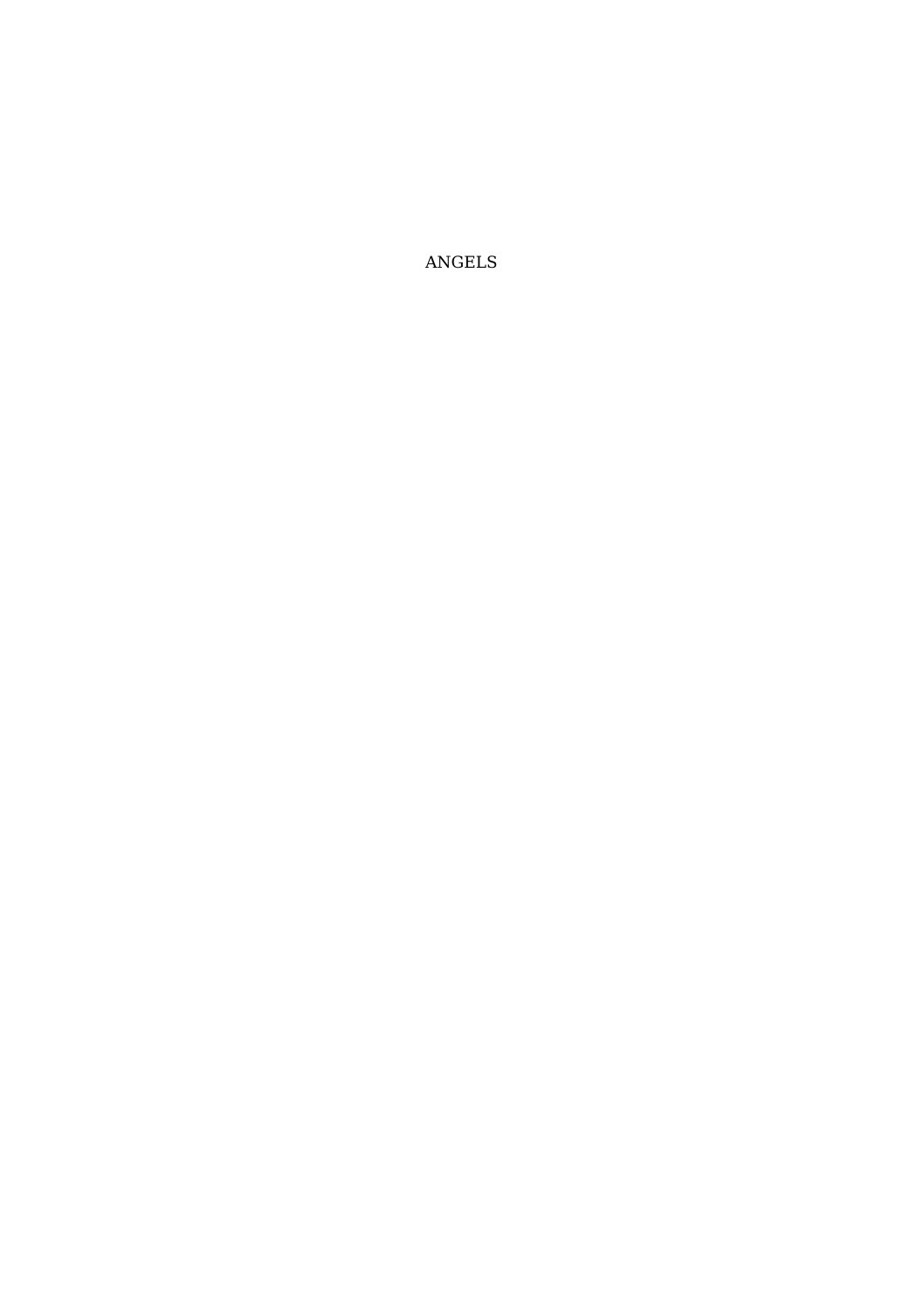# OTHER BOOKS BY BILLY GRAHAM

*Death and the Life After The Holy Spirit Hope for the Troubled Heart How to Be Born Again The Journey Peace with God The Secret of Happiness Unto the Hills*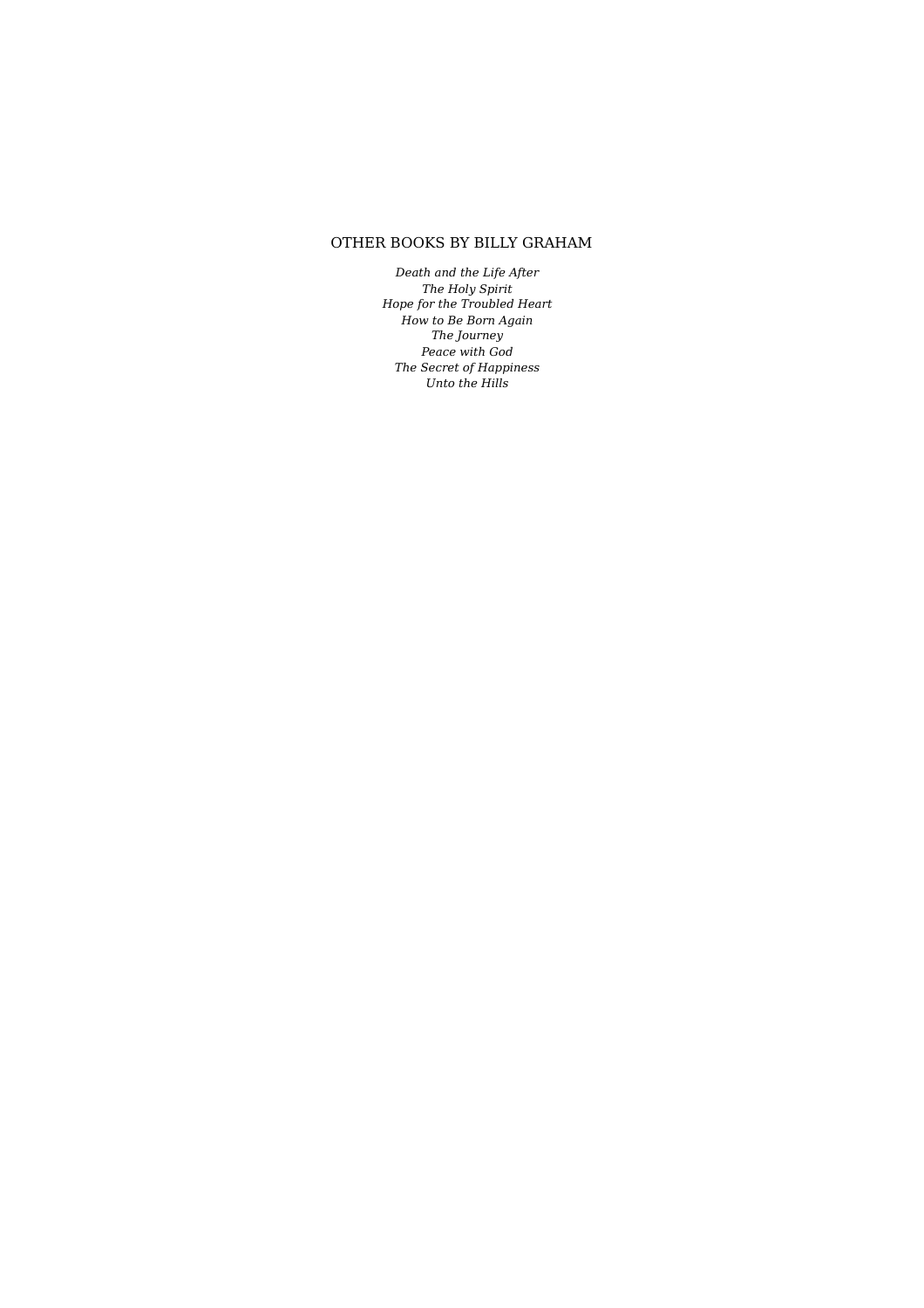# ANGELS

BILLY GRAHAM



NASHVILLE DALLAS MEXICO CITY RIO DE JANEIRO BEIJING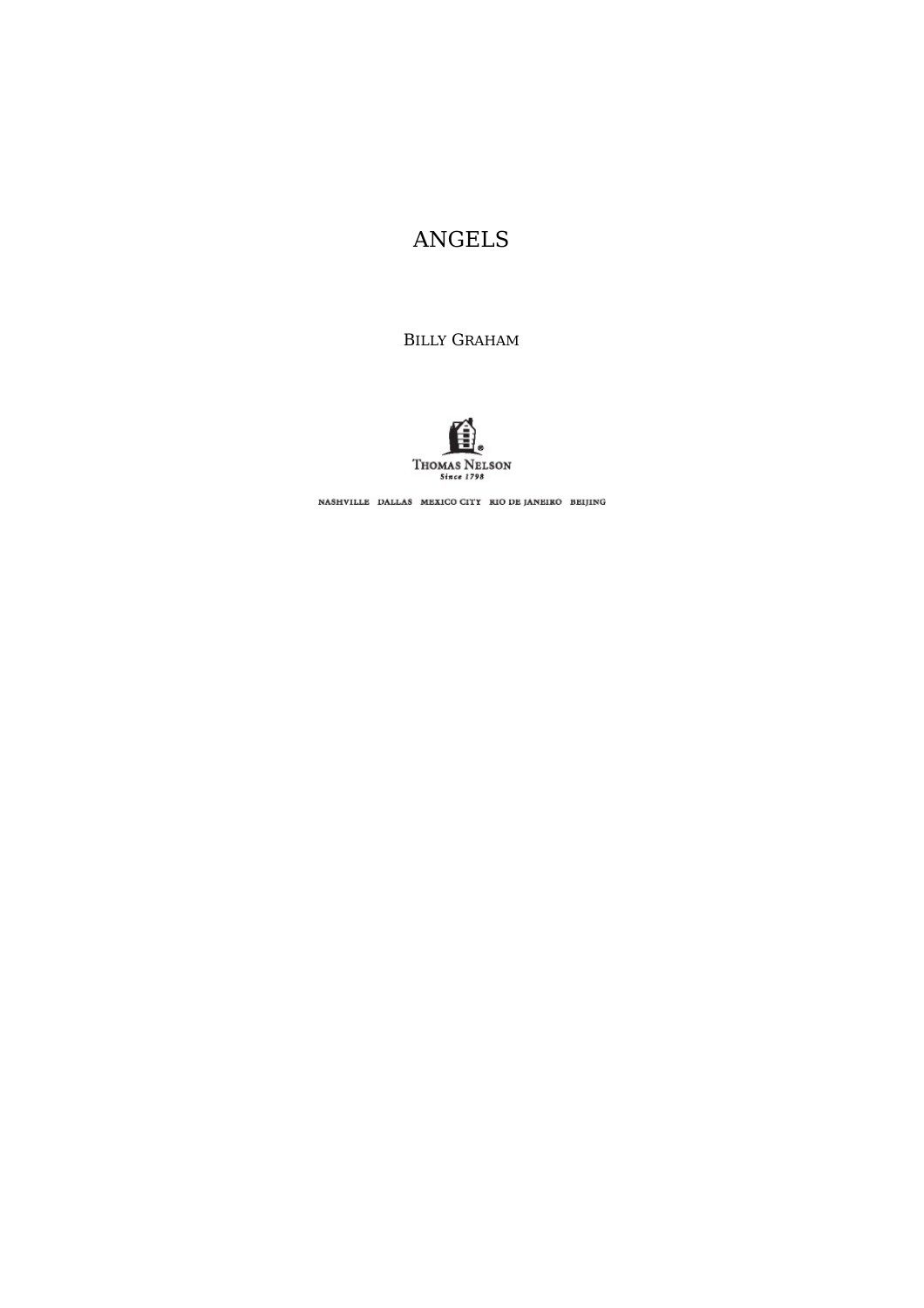ANGELS: GOD'S SECRET AGENTS

© 1975, 1986, 1994, 1995 by Billy Graham

All rights reserved. No portion of this book may be reproduced in any form whatsoever, except for brief quotations in reviews, without written permission from the publisher.

Published in Nashville, Tennessee, by Thomas Nelson. Thomas Nelson is a registered trademark of Thomas Nelson, Inc.

Thomas Nelson, Inc. titles may be purchased in bulk for educational, business, fund-raising, or sales promotional use. For more information, please e-mail SpecialMarkets@ThomasNelson.com.

Unless otherwise noted, Scripture quotations are from the New American Standard Bible (NASB), © 1960, 1977 by the Lockman Foundation. Scripture quotations marked The Living Bible (TLB) are from the Hill and The Living Bib

Excerpt from *A Prisoner and Yet . . .* by Corrie ten Boom, © 1954 by Christian Literature Crusade, London and Fort Washington, Pennsylvania. Used by permission.

#### **Library of Congress Cataloging-in-Publication Data**

Graham, Billy, 1918– Angels: God's Secret Agents. ISBN 978-0-8499-4214-3 (TP) ISBN 978-0-8499-1167-2 (HC) ISBN 978-0-8499-1059-3 (TP) 1. Angels. I. title. BT966.2.G7 1994 235'.3

94-31578

*Printed in the United States of America* 09 10 11 12 13 WC 25 24 23 22 21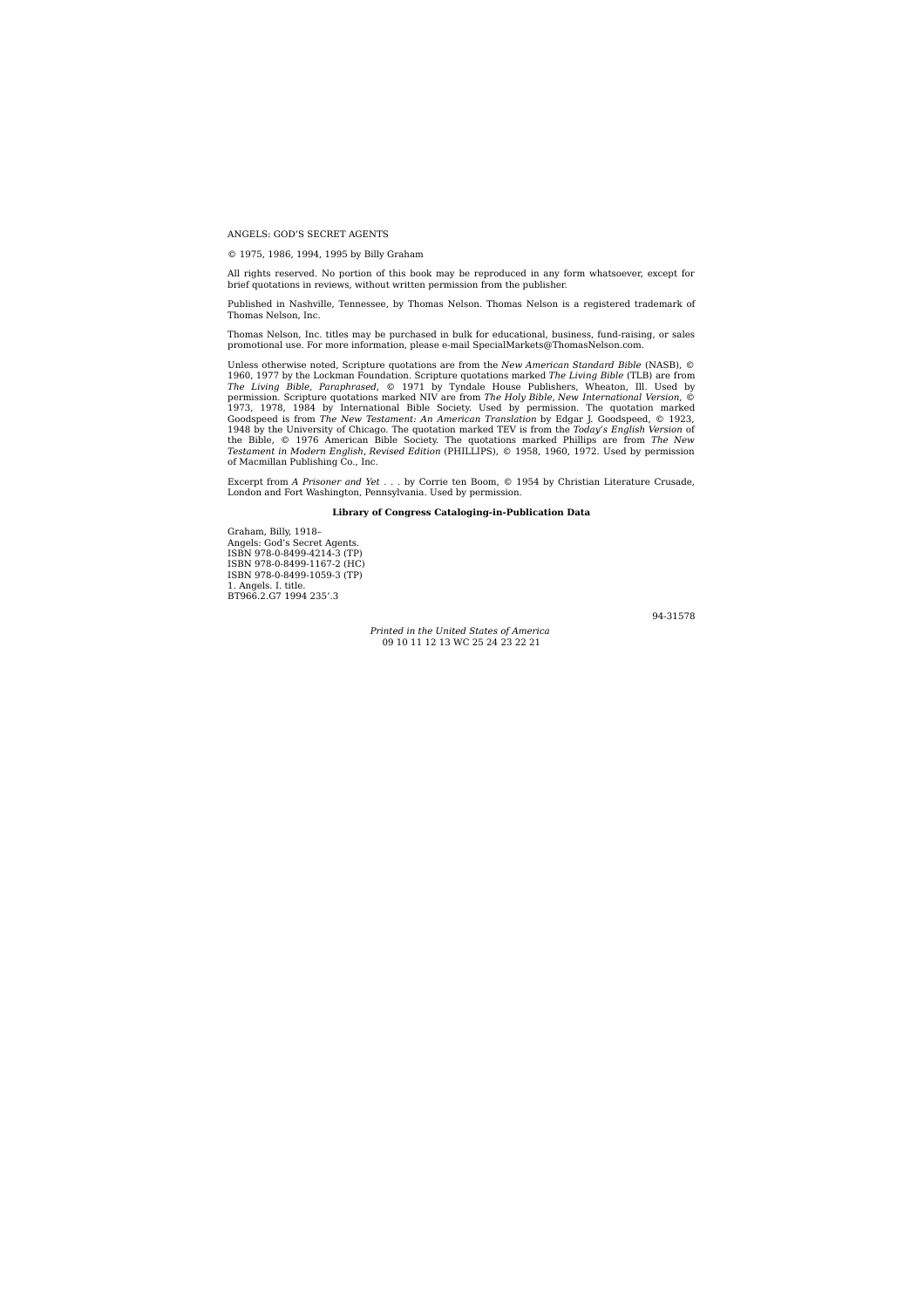*The angels are the dispensers and administrators of the divine beneficence toward us; they regard our safety, undertake our defense, direct our ways, and exercise a constant solicitude that no evil befall us.* JOHN CALVIN *Institutes of the Christian Religion*, I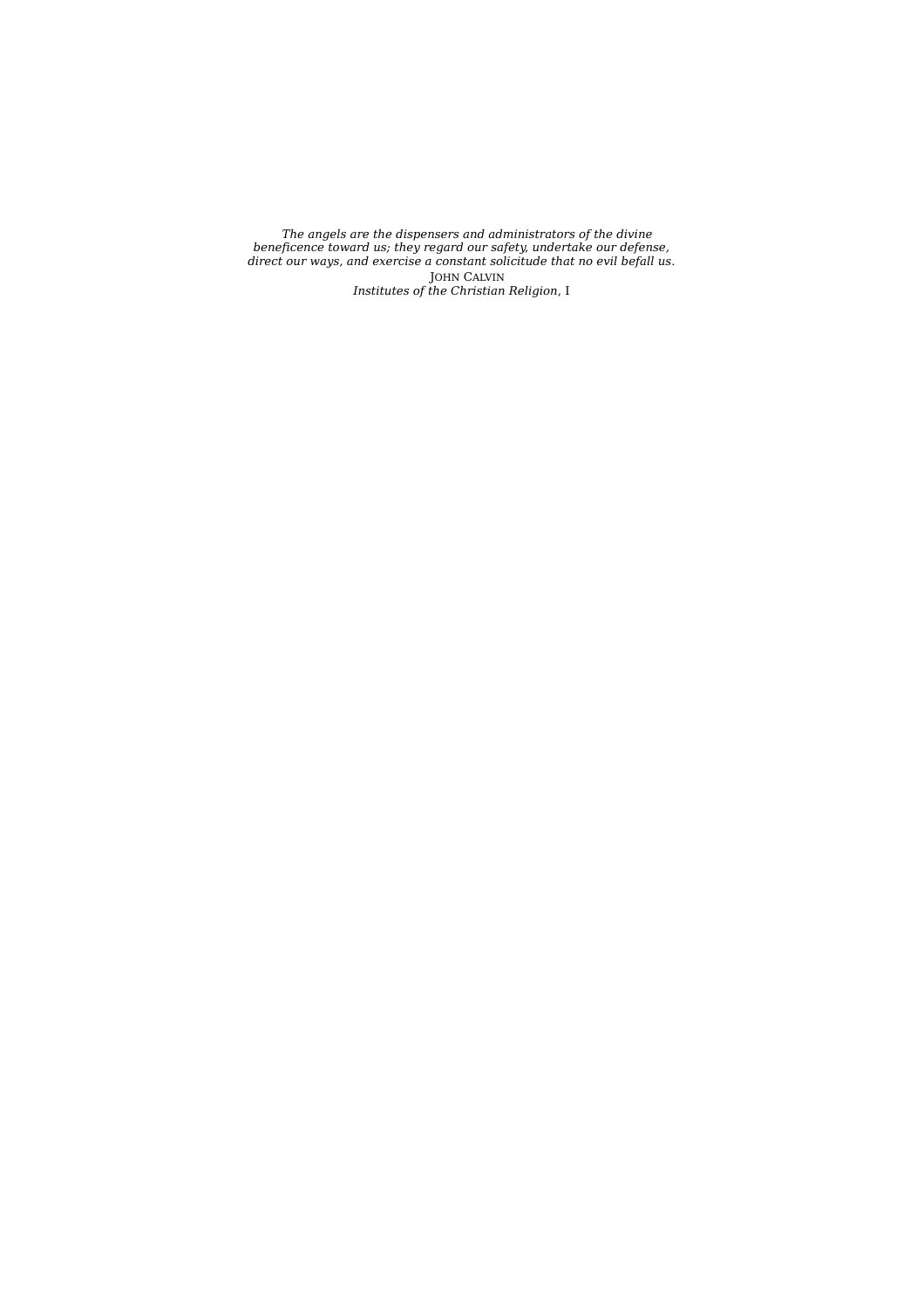# **CONTENTS**

*Publisher's Preface*

*Preface to the Second Edition*

1. Are Angels God's Secret Agents?

2. Angels Are for Real

3. Angels—Visible or Invisible?

4. Angels—How They Differ from Man

5. Angelic Organization

6. Lucifer and the Angelic Rebellion

7. Angels as Messengers of God

8. Angels Protect and Deliver Us

9. Angels—God's Agents in Judgment

10. Angels and the Gospel

11. Angel Ministries in the Life of Jesus

12. Angels in Prophecy

13. The Angels and Death

14. Angel Spectators

15. Angels in Our Lives Today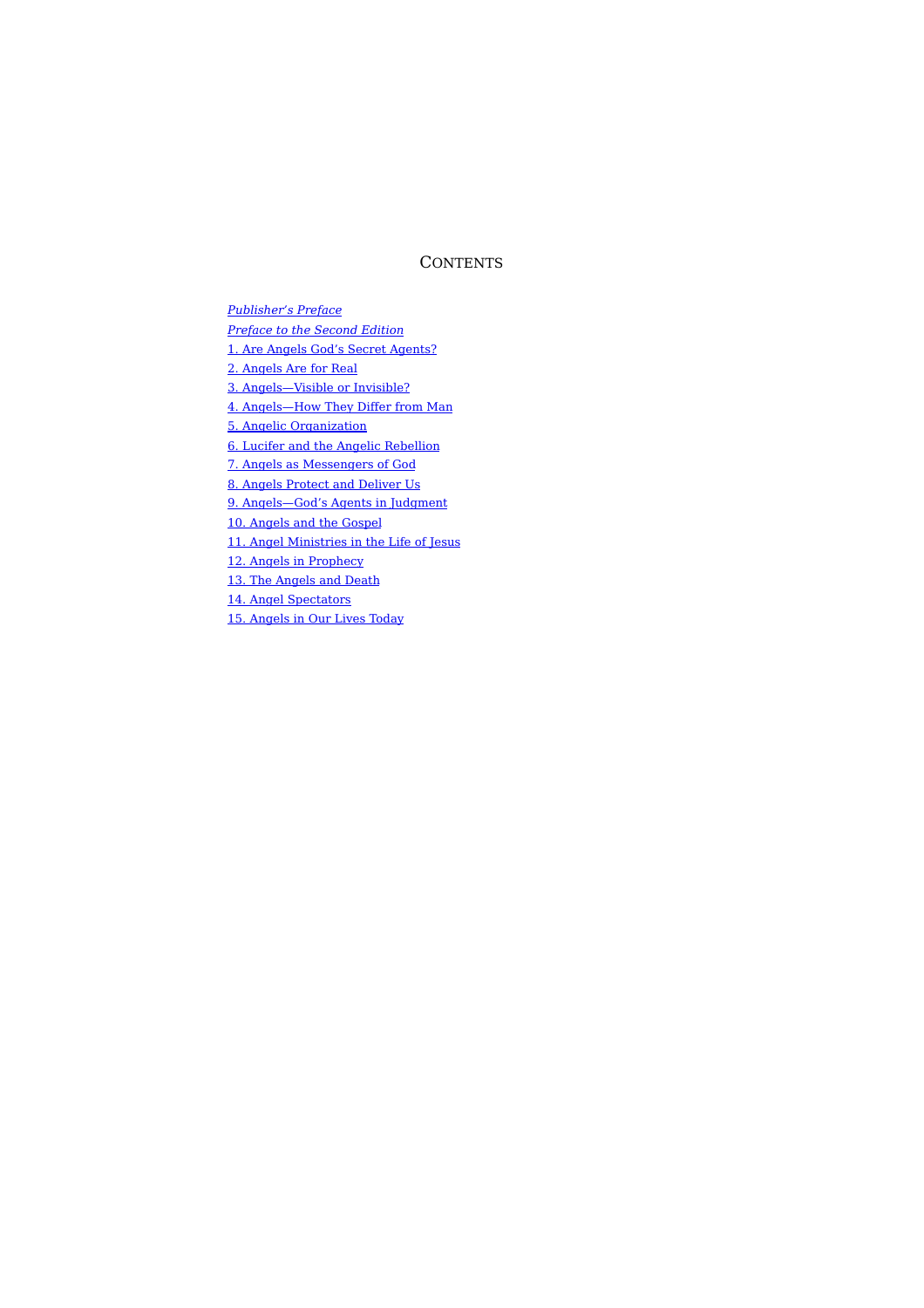## PUBLISHER'S PREFACE

**I**<sup>f</sup> ever there was <sup>a</sup> time when people needed the special power and blessings of heaven in their lives, that time is now. We live in troubled times. Political, social, and economic issues loom so large in our daily lives, we often seem to be in danger of losing any sense of happiness or peace. And many people have lost touch with basic values and beliefs. For many people, life is so difficult and serious that they simply don't pause to discover the inner strength that comes through the supernatural. That is why this book was written and why it is being released in this special new edition.

When this momentous work was first published in 1975, there was almost nothing in print on the subject of angels. True, there were many works on the occult, on mysticism, and even on devil worship. In the age of Charles Manson, many people were coming to believe in the reality of evil in the world. But the same people who were fascinated by movies such as *The Exorcist* or *Rosemary's Baby* apparently associated the whole subject of angels with fairy tales and fables. Even people with strong religious convictions weren't sure if angels even existed.

But many things have changed since 1975. For one thing, new beliefs and new ideas about spirituality have become all too common. The New Age movement has introduced a whole host of strange and disturbing beliefs about God and His creation. In early 1994 the *New York Times* best-seller list included eight separate books on the subject of angels. These works ranged from collections of poetry and fantasy to how-to courses on contacting the spirits. Most of them seemed to be written for the growing number of people who now believe in the dynamic forces of the spirit world but who have very little knowledge of what the Bible teaches on these subjects. At a time when many people have lost touch with their Christian heritage, there is a great risk of falling for ideas that sound exotic and appealing but that are actually misleading and extremely dangerous.

Yes, there are angels in our very midst—but not all supernatural forces are good, and not all angels are from God. Paul warns that "Satan transforms himself into an angel of light" and deceives many people—including many spiritual leaders. He writes, "Therefore it is no great thing if his ministers also transform themselves into ministers of righteousness, whose end will be according to their works" (2 Corinthians 11:14, 15 NKJV). So the problem for people today is not simply believing that angels exist, but being able to distinguish between angels and demons. In bringing out this beautiful new edition of Billy Graham's classic book, we are excited to introduce a new generation to this timely message. You will discover how personal faith in Jesus Christ will allow you to experience the dynamic presence of angels in your daily life, along with unprecedented peace, fulfillment, and power. We trust that Dr. Graham's personal insights into this fascinating subject will help each reader achieve a new level of happiness and a dynamic, new hope for the future.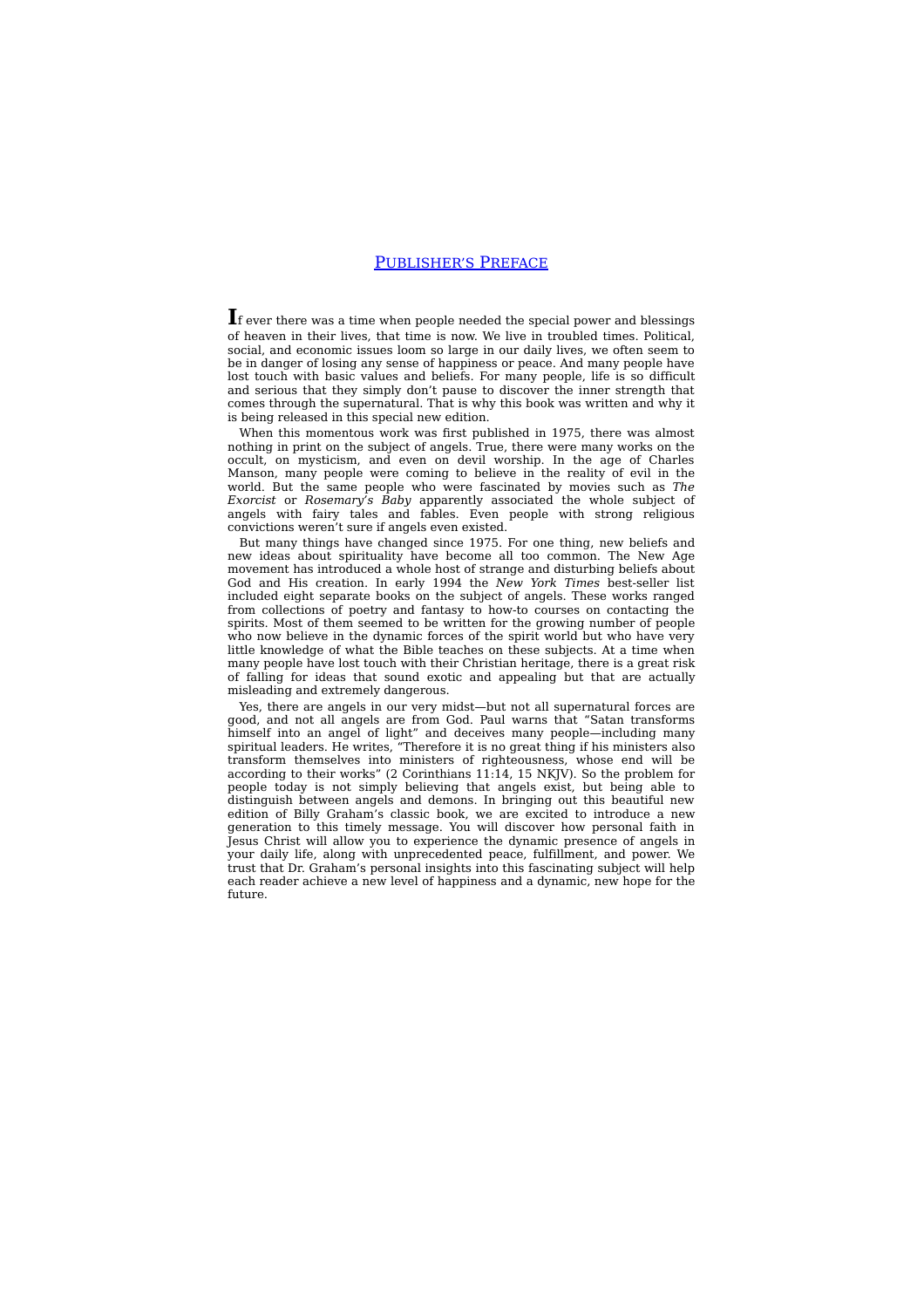## PREFACE TO THE SECOND EDITION

 $\mathbf{W}$ hen I decided to preach a sermon on angels, I found practically nothing in my library. Upon investigation I soon discovered that little had been written on the subject in this century. This seemed a strange and ominous omission. Bookstores and libraries have shelves of books on demons, the occult, and the devil. Why was the devil getting so much more attention from writers than angels? Some people seem to put the devil on a par with God. Actually, Satan is a fallen angel.

Even when people in our modern age have had their attention drawn to the subject of angels from time to time, those ideas have often been fanciful or unbiblical. As I write this preface to the second edition, a popular television program tells the story of an "angel" who has been sent to earth in the form of a man to help people who are facing problems. The popularity of the program suggests many people find it great entertainment—but I cannot help but feel it also reinforces the idea in many minds that angels are just a product of our imagination, like Santa Claus or magical elves. But the Bible stresses their reality and underlines their constant—if unseen—ministry on behalf of God's people. In a materialistic world that nevertheless is riddled with evil and suffering, we need to discover afresh the Bible's teaching about angels.

The English painter Sir Edward Coley Burne-Jones wrote to Oscar Wilde that "the more materialistic science becomes, the more angels shall I paint: their wings are my protest in favor of the immortality of the soul."

Angels have a much more important place in the Bible than the devil and his demons. Therefore, I undertook a biblical study of the subject of angels. Not only has it been one of the most fascinating studies of my life, but I believe the subject is more relevant today than perhaps at any time in history.

The Bible teaches that angels intervene in the affairs of nations. God often uses them to execute judgment on nations. They guide, comfort, and provide for the people of God in the midst of suffering and persecution. Martin Luther once said in *Table Talk*, "An angel is a spiritual creature without a body created by God for the service of christendom and the church.

As an evangelist, I have often felt too far spent to minister from the pulpit to men and women who have filled stadiums to hear a message from the Lord. Yet again and again my weakness has vanished and my strength has been renewed. I have been filled with God's power not only in my soul but physically. On many occasions, God has become especially real, and has sent His unseen angelic visitors to touch my body to let me be His messenger for heaven, speaking as a dying man to dying men.

In the midst of a world that seems destined to live in a perpetual state of crisis, the subject of angels will be of great comfort and inspiration to believers in God—and a challenge to unbelievers to believe.

French philosopher and mathematician Blaise Pascal once said, "Certain authors, when they speak of their work say, 'my book,' 'my commentary,' 'my history.' They would be better to say 'our book,' 'our commentary,' 'our history.' They would be better to say 'our book,' 'our commentary,' 'our history,' since their writings generally contain more of other people's good things than their own."

This is our book, and I wish to thank all who have helped me with this intriguing and sometimes complicated subject.

In its writing, editing, and counseling, I am indebted to—Ralph Williams, who helped with research for my original writing of the manuscript; Dr. Harold Lindsell, former editor of *Christianity Today*, who went through the original manuscript and offered many helpful suggestions; and Mr. Paul Fromer, professor at Wheaton College, who helped with content, style, and organization.

To my faithful staff at Montreat who typed, retyped, and read the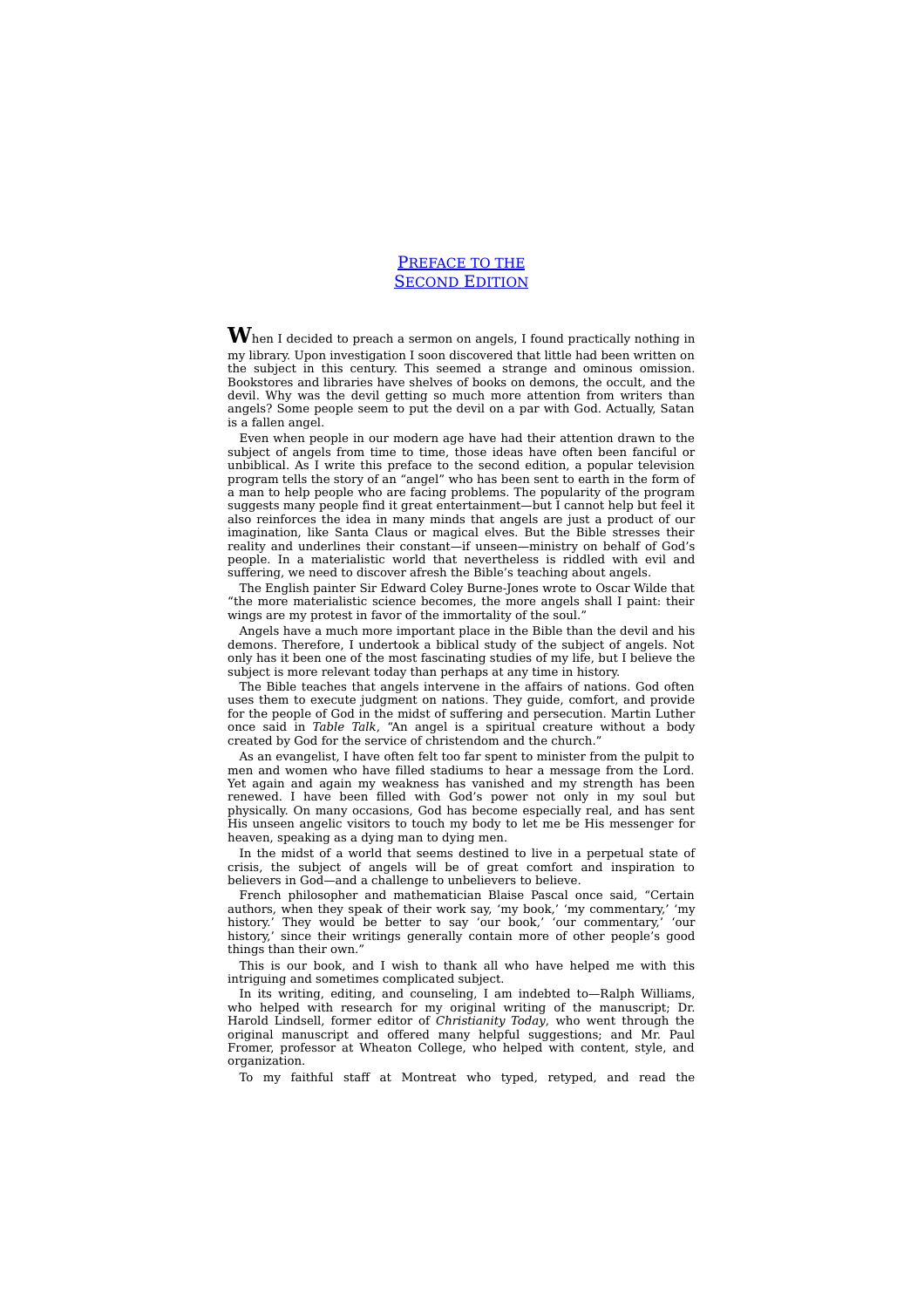manuscript and called to my attention many areas of possible improvement— Karlene Aceto, Elsie Brookshire, Lucille Lytle, Stephanie Wills and Sally Wilson.

To Calvin Thielman, pastor of Montreat Presbyterian Church, and Dr. John Akers for their suggestions.

To my wife, Ruth, who was an encouragement and a help from start to finish.

Especially, to our heavenly Father who helped me see this neglected and important subject.

Through the months I have gathered ideas and even quotations from sources long-since forgotten. To everyone whose books and articles I have read, to every man or woman with whom I have talked or prayed about the subject of angels, I express my gratitude. Each has contributed to this book. I regret it is not possible to list each one by name.

This new edition of the book is largely as it was written in 1975. I have added some new material and expanded certain points.

It is still my prayer that God will use this book to bring comfort to the sick and the dying, to bring encouragement to those who are under the pressures of everyday living, and to bring guidance to those who are frustrated by the events of our generation.

Billy Graham *Montreat, North Carolina*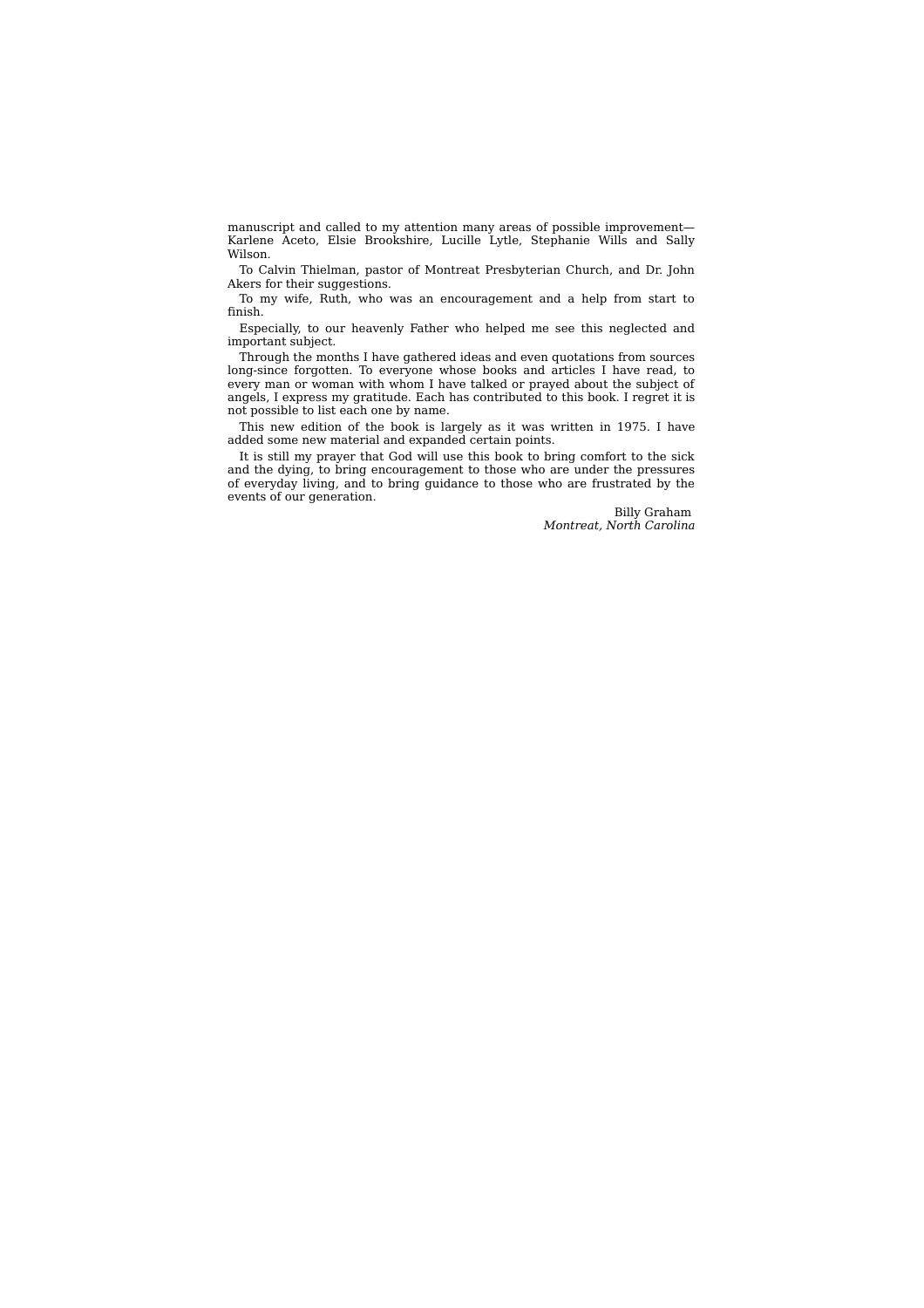## ARE ANGELS GOD'S SECRET AGENTS?

 $M_{v}$  wife, who was born and raised in China, recalls that in her childhood days tigers lived in the mountains. One day a poor woman went up to the foothills to cut grass. To her back was tied a baby, and a little child walked beside her. In her hand she carried a sharp sickle to cut grass. Just as she reached the top of a hill, she heard a roar. Frightened almost speechless, she looked around to see a mother tigress springing at her, followed by two cubs.

This illiterate Chinese mother had never attended school or entered a church. She had never seen a Bible. But a year or two earlier a missionary had told her about Jesus, "who is able to help you when you are in trouble." As the claws of the tigress tore her arm and shoulder, the woman cried out in a frenzy, "O Jesus, help me!" The ferocious beast, instead of attacking again to get an easy meal, suddenly turned and ran away.

The Bible says, "He will give his angels charge of you, to guard you in all your ways" (Psalm 91:11 RSV). Had God sent an angel to help this poor ignorant Chinese woman? Are there supernatural beings today who are able to influence the affairs of men and nations?

In *A Slow and Certain Light*, Elizabeth Elliot told about her father's experiences with angelic helpers:

My father, when he was a small boy, was climbing on an upper story of a house that was being built. He walked to the end of a board that was not nailed at the other end, and it slowly began to tip. He knew that he was doomed, but inexplicably the board began to tip the other way, as though a hand had pushed it down again. He always wondered if it was an angel's hand.

## **HELP FROM ANGELS**

A celebrated Philadelphia neurologist had gone to bed after an exceptionally tiring day. Suddenly he was awakened by someone knocking on his door. Opening it he found a little girl, poorly dressed and deeply upset. She told him her mother was very sick and asked him if he would please come with her. It was a bitterly cold, snowy night, but though he was bone tired, the doctor dressed and followed the girl.

As *Reader's Digest* reports the story, he found the mother desperately ill with pneumonia. After arranging for medical care, he complimented the sick woman on the intelligence and persistence of her little daughter. The woman looked at him strangely and then said, "My daughter died a month ago." She added, "Her shoes and coat are in the clothes closet there." Amazed and perplexed, the doctor went to the closet and opened the door. There hung the very coat worn by the little girl who had brought him to tend to her mother. It was warm and dry and could not possibly have been out in the wintry night.

Could the doctor have been called in the hour of desperate need by an angel who appeared as this woman's young daughter? Was this the work of God's angels on behalf of the sick woman?

The Reverend John G. Paton, pioneer missionary in the New Hebrides Islands, told a thrilling story involving the protective care of angels. Hostile natives surrounded his mission headquarters one night, intent on burning the Patons out and killing them. John Paton and his wife prayed all during that terror-filled night that God would deliver them. When daylight came they were amazed to see that, unaccountably, the attackers had left. They thanked God for delivering them.

A year later, the chief of the tribe was converted to Jesus Christ, and Mr. Paton, remembering what had happened, asked the chief what had kept him

1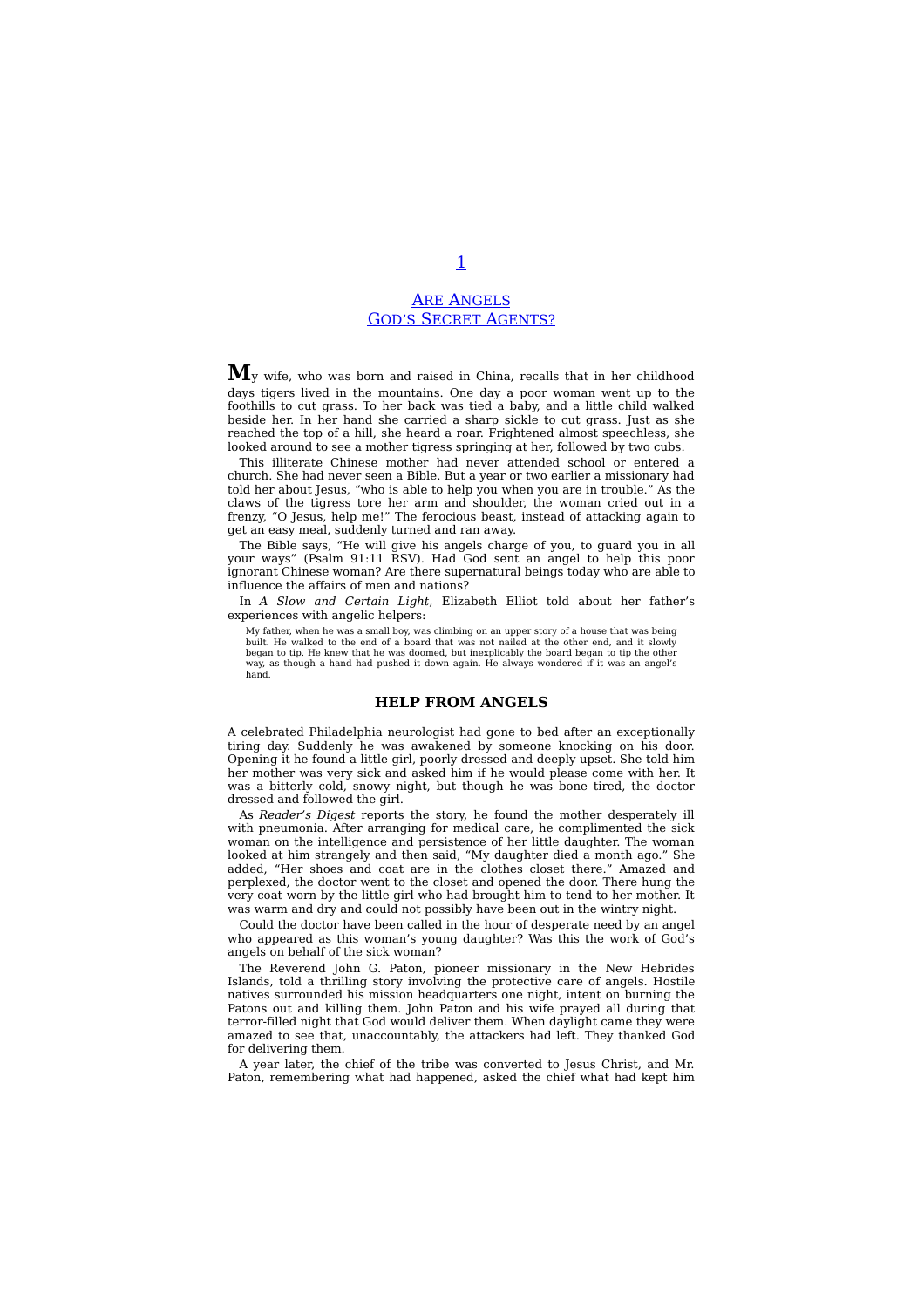and his men from burning down the house and killing them. The chief replied in surprise, "Who were all those men you had with you there?" The missionary answered, "There were no men there; just my wife and I." The chief argued that they had seen many men standing guard—hundreds of big men in shining garments with drawn swords in their hands. They seemed to circle the mission station so that the natives were afraid to attack. Only then did Mr. Paton realize that God had sent His angels to protect them. The chief agreed that there was no other explanation. Could it be that God had sent a legion of angels to protect His servants, whose lives were being endangered?

A Persian colporteur was accosted by a man who asked him if he had a right to sell Bibles. "Why, yes," he answered, "we are allowed to sell these books anywhere in the country!" The man looked puzzled and asked, "How is it, then, that you are always surrounded by soldiers? I planned three times to attack you, and each time, seeing the soldiers, I left you alone. Now I no longer want to harm you." Were these soldiers heavenly beings?

During World War II, Captain Eddie Rickenbacker and the rest of the crew of the B-17 in which he was flying ran out of fuel and "ditched" in the Pacific Ocean. For weeks nothing was heard of him. The newspapers reported his disappearance, and across the country thousands of people prayed. Mayor LaGuardia asked the whole city of New York to pray for him. Then he returned. The Sunday papers headlined the news, and in an article, Captain Rickenbacker himself told what had happened. "And this part I would hesitate to tell," he wrote, "except that there were six witnesses who saw it with me. A gull came out of nowhere, and lighted on my head—I reached up my hand very gently—I killed him and then we divided him equally among us. We ate every bit, even the little bones. Nothing ever tasted so good." This gull saved the lives of Rickenbacker and his companions. Years later I asked him to tell me the story personally, because it was through this experience that he came to know Christ. He said, "I have no explanation except that God sent one of His angels to rescue us."

During my ministry I have heard or read literally thousands of stories. Could it be that these were all hallucinations or accidents or fate or luck? Or were real angels sent from God to perform certain tasks?

#### **THE CURRENT CULT OF THE DEMONIC**

Just a few years ago such ideas would have been scorned by most educated people. Science was king, and science was tuned in to believe only what could be seen or measured. The idea of supernatural beings was thought to be nonsense, the ravings of the lunatic fringe.

All this has changed. Think, for example, of the morbid fascination modern society has for the occult. Walk into a bookstore; visit any newsstand at a modern airport; go to a university library. You will be confronted by shelves and tables packed with books about the devil, Satan worship, and demon possession. A number of Hollywood films, television programs and as many as one in four hard-rock pop songs are devoted to, or thematically make reference to, the devil. Years ago the Rolling Stones sang their "Sympathy for the Devil" to the top of the popularity chart; another group answered back with a symphony to the devil.

*The Exorcist* proved to be one of the biggest money-makers of any film in history. Arthur Lyons gave his book a title that is frighteningly accurate: *The Second Coming: Satanism in America*. This theme, which intellectuals would have derided a generation ago, is now being dealt with seriously by such people as noted author John Updike and Harvard professor Harvey Cox. Some polls indicate that 70 percent of Americans believe in a personal devil. Some years ago Walter Cronkite announced a poll over his CBS network news showing that the number of Americans who believe in a personal devil has increased 12 percent. This was in the mid-1970s. What would the figure be today? It is ironic that a generation ago, scientists, psychologists, sociologists, and even some theologians were predicting that by the late 1970s there would be a sharp decline in belief in the supernatural. The reverse is true!

Some years ago, in a medium-sized metropolitan area, I turned out of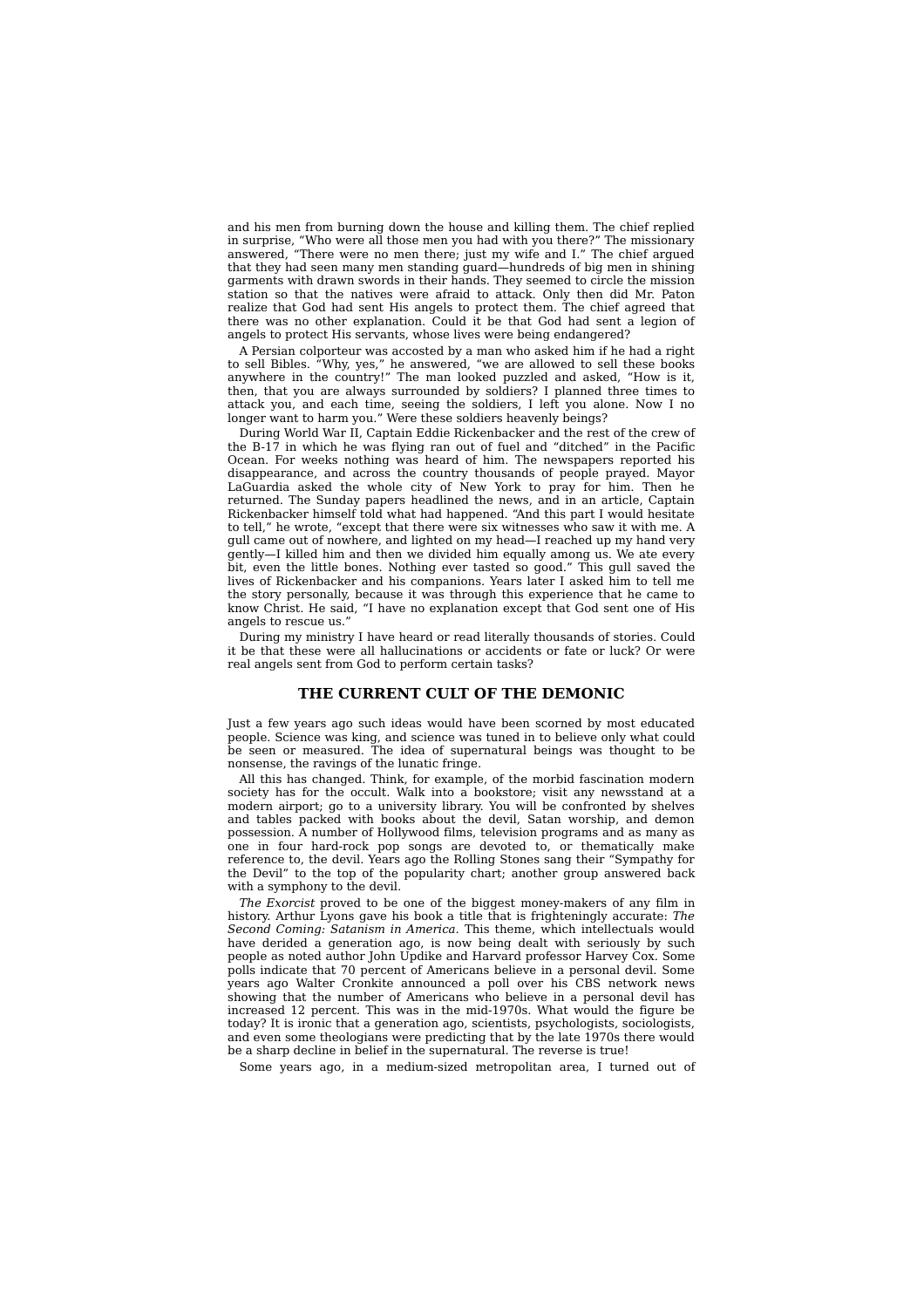curiosity to the entertainment pages of the local newspaper and studied them carefully. I was unprepared for the shock I received as I read the descriptions of the themes and content of the feature motion pictures being shown in the theaters in that area. They focused on sadism, murder, demon possession and demonism, devil worship and horror, not to mention those that depicted erotic sex. It seemed that each advertisement tried to outdo the others in the degree of shock, horror and mind-bending emotional devastation. The picture hasn't changed. If anything, the movies are even worse today!

Even in the Christian world the presses have turned out a rash of books on the devil by both Catholic and Protestant writers. I myself have thought about writing a book on the devil and his demons.

#### **THE REALITY AND POWER OF SATAN**

The Bible does teach that Satan is a real being who is at work in the world together with his emissaries, the demons. In the New Testament they intensified their activities and bent every effort to defeat the work of Jesus Christ, God's Son. The apparent increase in satanic activity against people on this planet today may indicate that the second coming of Jesus Christ is close at hand. Certainly, the activity of Satan is evident on every side. We can see it in the wars and other crises that affect all people daily. We can also see it in the attacks of Satan against individual members of the body of Christ.

Some years ago I had dinner with several senators and congressmen in a dining room in the Capitol building. We began discussing the rising interest in the occult with special reference to *The Exorcist*. One of the senators, who had recently passed through a deep religious experience, said that due to his past experience with the occult, whenever he knew of a theater that was showing *The Exorcist* he would drive a block around it. He was afraid even to go near it. He said, "I know that both angels and demons are for real."

Several years ago the late Pope Paul said he was sure that the evil forces attacking every level of society had behind them the work of a personal devil with a whole kingdom of demons at his command. The Roman Catholic Church has been rethinking its position on the reality of the spirit world; and interest in this subject has revived among both theological liberals and evangelicals in Protestant churches everywhere.

#### **UNIDENTIFIED FLYING OBJECTS**

The renewed interest in the occult and satanism is not the only evidence of the new openness to the supernatural. It also was revealed in the widespread revival of speculation about the so-called "unidentified flying objects"—UFOs —some years ago. Even some of today's popular movies center on visitors from outer space.

Some reputable scientists deny and others assert that UFOs do appear to people from time to time. Some scientists have reached the place where they think they can prove that these are possibly visitors from outer space. Some Christian writers have speculated that UFOs could very well be a part of God's angelic host who preside over the physical affairs of universal creation. While we cannot assert such a view with certainty, many people are now seeking some type of supernatural explanation for these phenomena. Nothing can hide the fact, however, that these unexplained events are occurring with greater frequency around the entire world and in unexpected places.

Some years ago, Japan witnessed a typical example of unexplained objects that appeared in the night skies. On January 15, 1975, a squadron of UFO-like objects, resembling a celestial string of pearls, soared silently through the evening skies over half the length of Japan. As government officials, police, and thousands of curious citizens stared at the sky in wonder, from fifteen to twenty glowing objects, cruising in straight formation, flew over Japan inside a strange misty cloud. Further, they were sighted and reported in cities seven hundred miles apart in less than an hour.

Hundreds of frantic telephone calls jammed switchboards of police stations and government installations as the spectacular formation sped south. "All the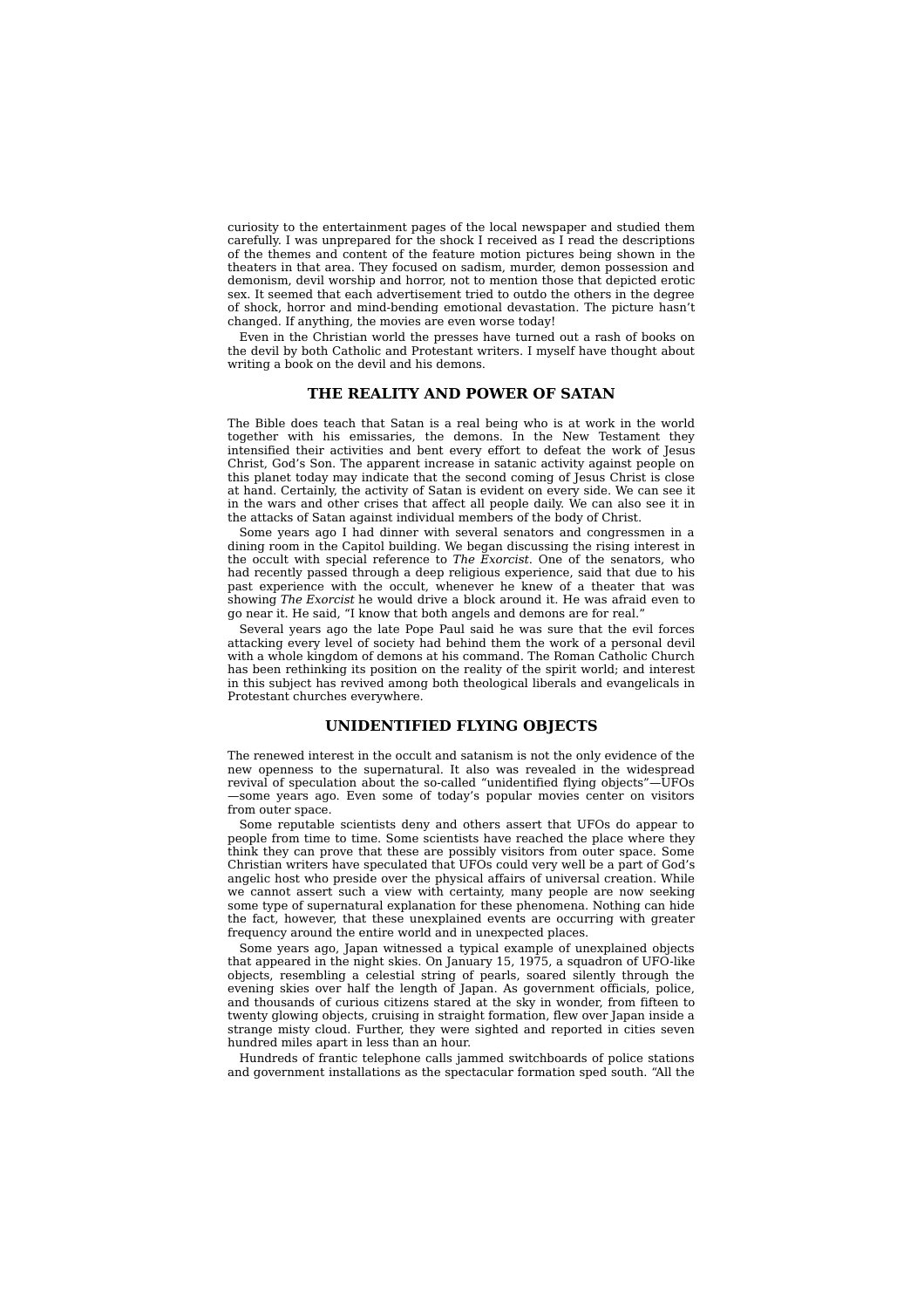callers reported seeing a huge cloud passing over the city."

They said they saw strange objects inside the cloud moving in a straight line, recalled Duty Officer Takeo Ohira. Were they planes? "No," said Hiroshi Mayazawa, "because no planes or natural phenomena appeared on my radar. It was an exceptionally clear night. To me the whole thing is a mystery.

Professor Masatoshi Kitamura watched the dazzling display in the night sky from the control room of Tokyo's Meteorological Bureau station near the airport. He said, "I was mystified. Nothing showed up on my radar. I reported my sighting to the airport control tower, and they told me nothing showed on their radar either."

#### **OTHER EXPLANATIONS**

Erich von Daniken's *Chariots of the Gods*?, published many years ago, was reissued in paperback by Berkeley in 1984. It theorizes that in prehistory astronauts from distant stars visited earth in spaceships. From these visits grew man's idea of gods and many of his conceptions of them. Immanuel Velikovsky, in his equally popular *Worlds in Collision* and *Ages in Chaos* put forward the notion that the turbulent history of the Middle East in the second millennium B.C. can be traced to a violent scattering of the solar system that caused ruin on earth. The knowledge of the intense suffering of those times was soon repressed but lies buried in man's racial memory, explaining his modern self-destructive behavior.

Men would dismiss these grandiose cosmologies lightly if it were not that they, along with a number of other theories, have been put forward with such frequency and serious import that no one can shrug them off. They are being studied seriously at many of our universities. As a theme for talk shows, hardly anything or anyone can top concerns like this.

Some sincere Christians, whose views are anchored in a strong commitment to Scripture, contend that these UFOs are angels. But are they? These people point to certain passages in Isaiah, Ezekiel, Zechariah, and the book of Revelation, and draw parallels to the reports of observers of alleged UFO appearances. They take the detailed descriptions, for example, of a highly credible airline crew and lay them alongside Ezekiel 10, and put forward a strong case. In Ezekiel 10 we read, "Each of the four cherubim had a wheel beside him—'The Whirl-Wheels,' as I heard them called, for each one had a second wheel crosswise within, sparkled like chrysolite, giving off a greenishyellow glow. Because of the construction of these wheels, the cherubim could go straight forward in each of four directions; they did not turn when they changed direction but could go in any of the four ways their faces looked. . . And when they rose into the air the wheels rose with them, and stayed beside them as they flew.

When the cherubim stood still, so did the wheels, for the spirit of the cherubim was in the wheels" (verses 9-13, 16-17 TLB).

Any attempt to connect such passages with the visits of angels may, at best, be speculation. Nor should we become too preoccupied or overly fascinated with trying to identify contemporary theories and speculations about UFOs or similar phenomena with biblical passages. Secular speculations often, in fact, run counter to the Bible's teaching concerning the origin of life on this planet. What is interesting, however, is that such theories are now being given serious attention even by people who make no claim to believe in the God of the Bible.

A further evidence of the renewed interest in the supernatural is the widespread fascination with extrasensory perception— ESP. The subjective science of parapsychology is now one of the fastest-growing fields of academic research in our universities today.

At Duke University, Dr. Joseph B. Rhine took up the study of extrasensory perception in the 1930s and championed it to the point where a department of parapsychology was established at the university. He became its pioneering professor. Today scientists are probing every conceivable frontier for ESP possibilities. Its line-up of protagonists reads like a Who's Who. Not only is serious intellectual and scientific study being carried on, but the subject is immensely popular because many of its aggressive proponents profess to be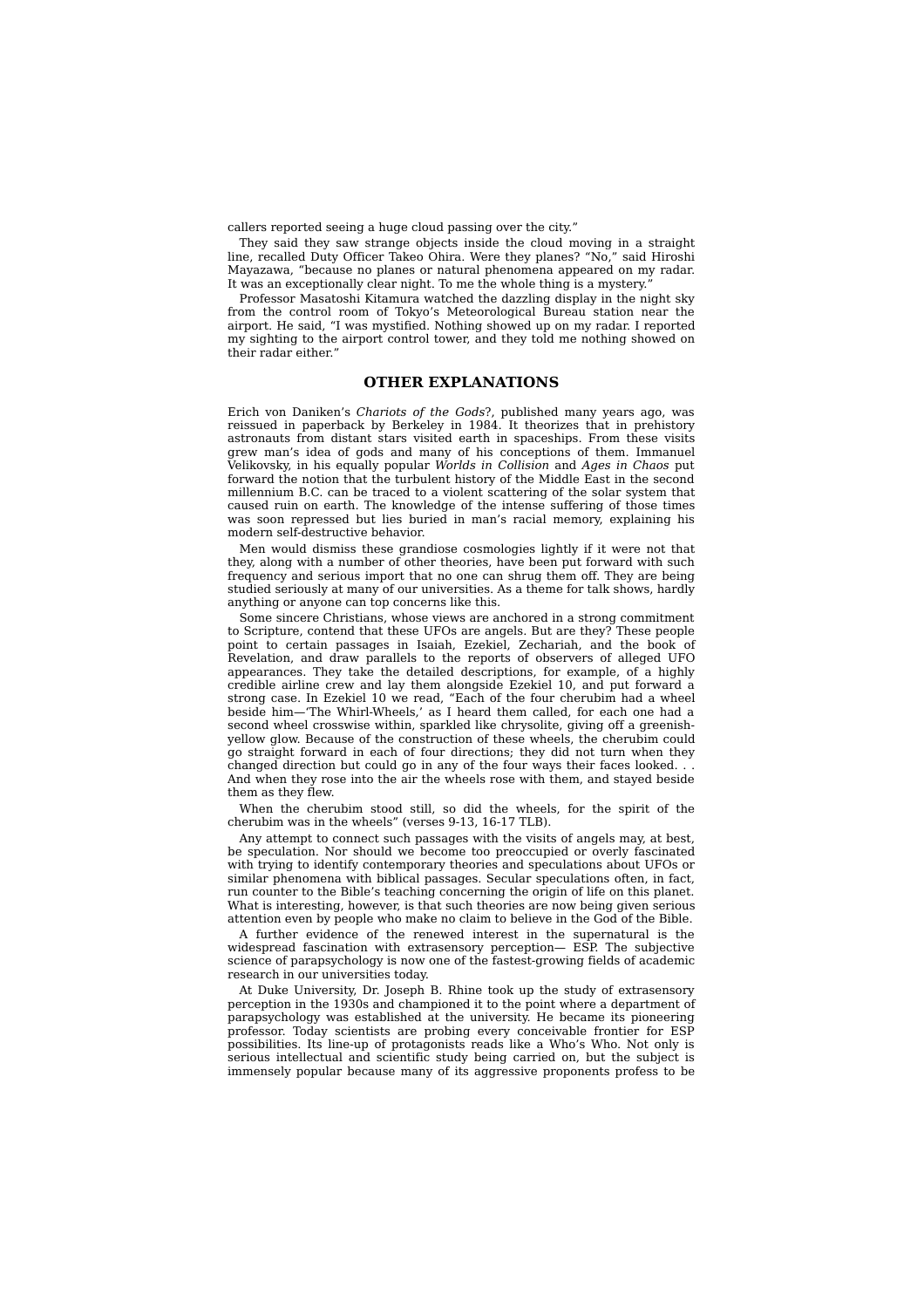nonreligious. It has gained even more widespread respectability in communist societies (such as in the Soviet Union) than here in the United States. It plays a role of a "substitute religion" in some cases, although it has been used primarily as a technique to influence people.

Notice also the reaction on network talk shows. When a celebrity steps through the grand entrance and strolls to the guest chair, he is asked, "Do you believe in ESP?" To say, "No," in the middle 1980s would be as unfashionable as to have said, "Yes," a generation ago.

## **WHY I WROTE THIS BOOK**

But why write a book on angels? Isn't talking about angels merely adding to the speculation about supernatural phenomena? What possible value is there in such a discussion? Didn't the fascination with angels vanish with the Middle Ages?

Because all the powers of the evil world system seem to be preying on the minds of people already disturbed and frustrated in our generation, I believe the time has come to focus on the positives of the Christian faith. John the apostle said, "Greater is he that is in you, than he that is in the world" (1 John 4:4). Satan is indeed capable of doing supernatural things—but he acts only by the permissive will of God; he is on a leash. It is God who is all powerful.

It is God who is omnipotent. God has provided Christians with both offensive and defensive weapons. We are not to be fearful; we are not to be distressed; we are not to be deceived; nor are we to be intimidated. Rather, we are to be on our guard, calm and alert, "lest Satan should get an advantage of us, for we are not ignorant of his devices" (2 Corinthians 2:11).

One of Satan's sly devices is to divert our minds from the help God offers us in our struggles against the forces of evil. However, the Bible testifies that God has provided assistance for us in our spiritual conflicts. We are not alone in this world! The Bible teaches us that God's Holy Spirit has been given to empower us and guide us. In addition, the Bible—in nearly three hundred different places—also teaches that God has countless angels at His command. Furthermore, God has commissioned these angels to aid His children in their struggles against Satan. The Bible does not give as much information about them as we might like, but what it does say should be a source of comfort and strength for us in every circumstance.

I am convinced that these heavenly beings exist and that they provide unseen aid on our behalf. I do not believe in angels because someone has told me about a dramatic visitation from an angel, impressive as such rare testimonies may be. I do not believe in angels because UFOs are astonishingly angel-like in some of their reported appearances. I do not believe in angels because ESP experts are making the realm of the spirit world seem more and more plausible. I do not believe in angels because of the sudden worldwide emphasis on the reality of Satan and demons. I do not believe in angels because I have ever seen one—because I haven't.

I believe in angels because the Bible says there are angels; and I believe the Bible to be the true Word of God.

I also believe in angels because I have sensed their presence in my life on special occasions.

So what I have to say in the chapters that follow will not be an accumulation of my ideas about the spirit world, nor even a reflection of my own spiritual experiences in the spirit realm. I propose to put forward, at least in part, what I understand the Bible to say about angels. Naturally, this will not be an exhaustive study of the subject. I hope, however, that it will arouse your curiosity sufficiently for you to dig out from the Bible all that you can find on this subject after you have read this book. More than that, it is my prayer that you will discover the reality of God's love and care for you as evidenced in the ministry of His angels on your behalf, and that you would go forth in faith each day trusting God's constant watch-care over you.

Spiritual forces and resources are available to all Christians. Because our resources are unlimited, Christians will be winners. Millions of angels are at God's command and at our service. The hosts of heaven stand at attention as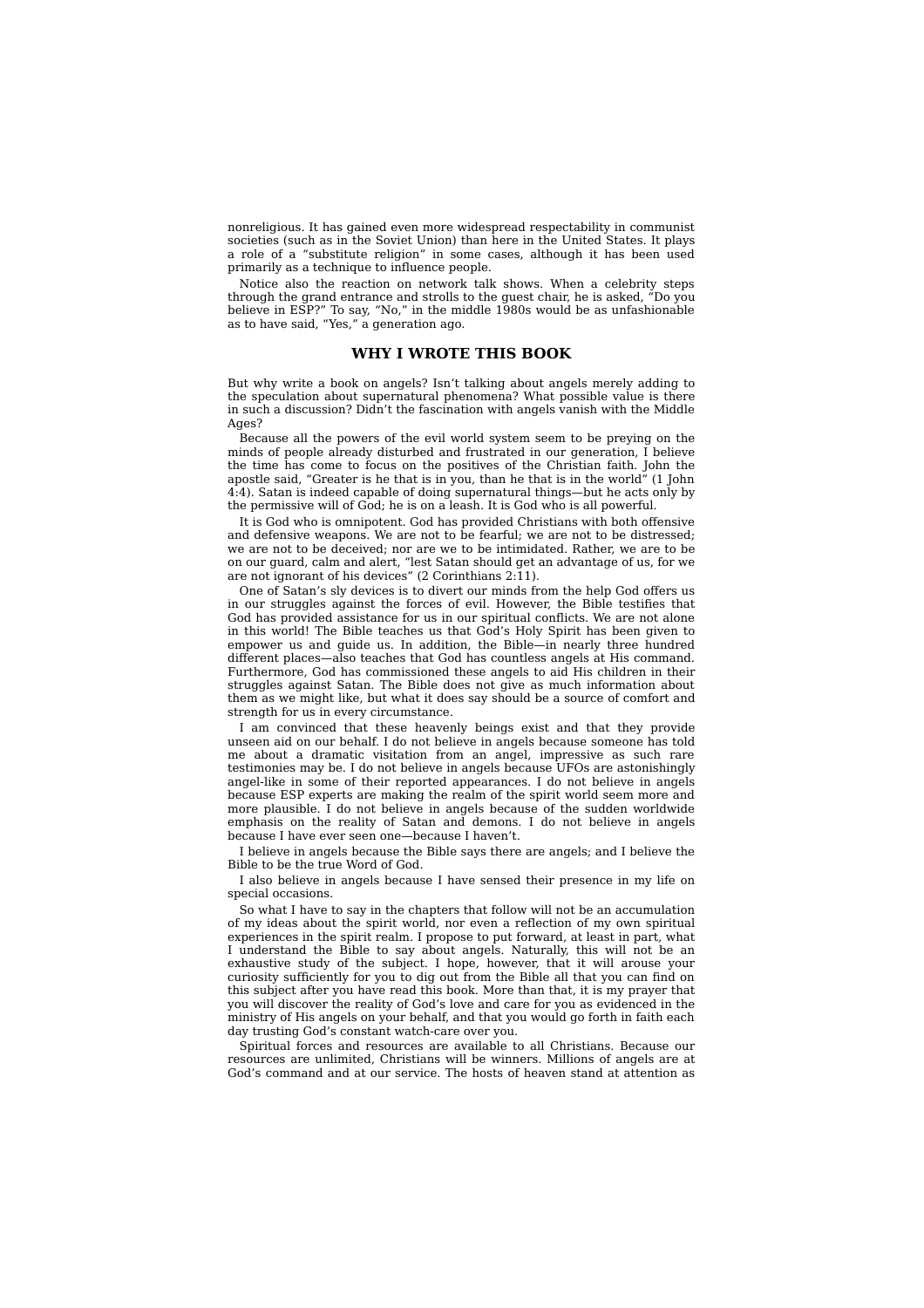we make our way from earth to glory, and Satan's BB guns are no match for God's heavy artillery. So don't be afraid. God is for you. He has committed His angels to wage war in this conflict of the ages—and they will win the victory. The apostle Paul has said in Colossians 2:15, "And having spoiled principalities and powers, he made a show of them openly, triumphing over them." Victory over the flesh, the world, and the devil is ours now! The angels are here to help, and they are prepared for any emergency.

As you read this book, therefore, I pray that God will open your eyes to the resources He has provided for all who turn to Him for strength. I pray also that God will use it to show you your constant need of Him, and how He has sent His Son, Jesus Christ, into the world to deliver you from both the guilt and power of sin.

The British express train raced through the night, its powerful headlight piercing the darkness. Queen Victoria was a passenger on the train.

Suddenly the engineer saw a startling sight. Revealed in the beam of the engine's light was a strange figure in a black cloak standing in the middle of the tracks and waving its arms. The engineer grabbed for the brake and brought the train to a grinding halt.

He and his fellow trainmen clambered down to see what had stopped them. But they could find no trace of the strange figure. On a hunch the engineer walked a few yards further up the tracks. Suddenly he stopped and stared into the fog in horror. The bridge had been washed out in the middle and ahead of them it had toppled into a swollen stream. If the engineer had not heeded the ghostly figure, his train would have plummeted down the stream.

While the bridge and the tracks were being repaired, the crew made a more intensive search for the strange flagman. But not until they got to London did they solve the mystery.

At the base of the engine's headlamp, the engineer discovered a huge dead moth. He looked at it a moment, then on impulse wet its wings and pasted it to the glass of the lamp.

Climbing back into his cab, he switched on the light and saw the "flagman" in the beam. He knew the answer now: the moth had flown into the beam seconds before the train was due to reach the washed-out bridge. In the fog, it appeared to be a phantom figure waving its arms.

When Queen Victoria was told of the strange happening, she said, "I'm sure it was no accident. It was God's way of protecting us.'

No, the figure the engineer saw in the headlight's beam was not an angel, yet God, quite possibly through the ministry of His unseen angels, had placed the moth on the headlight lens exactly when and where it was needed. Truly "he will command his angels concerning you to guard you in all your ways (Psalm 91:11 NIV).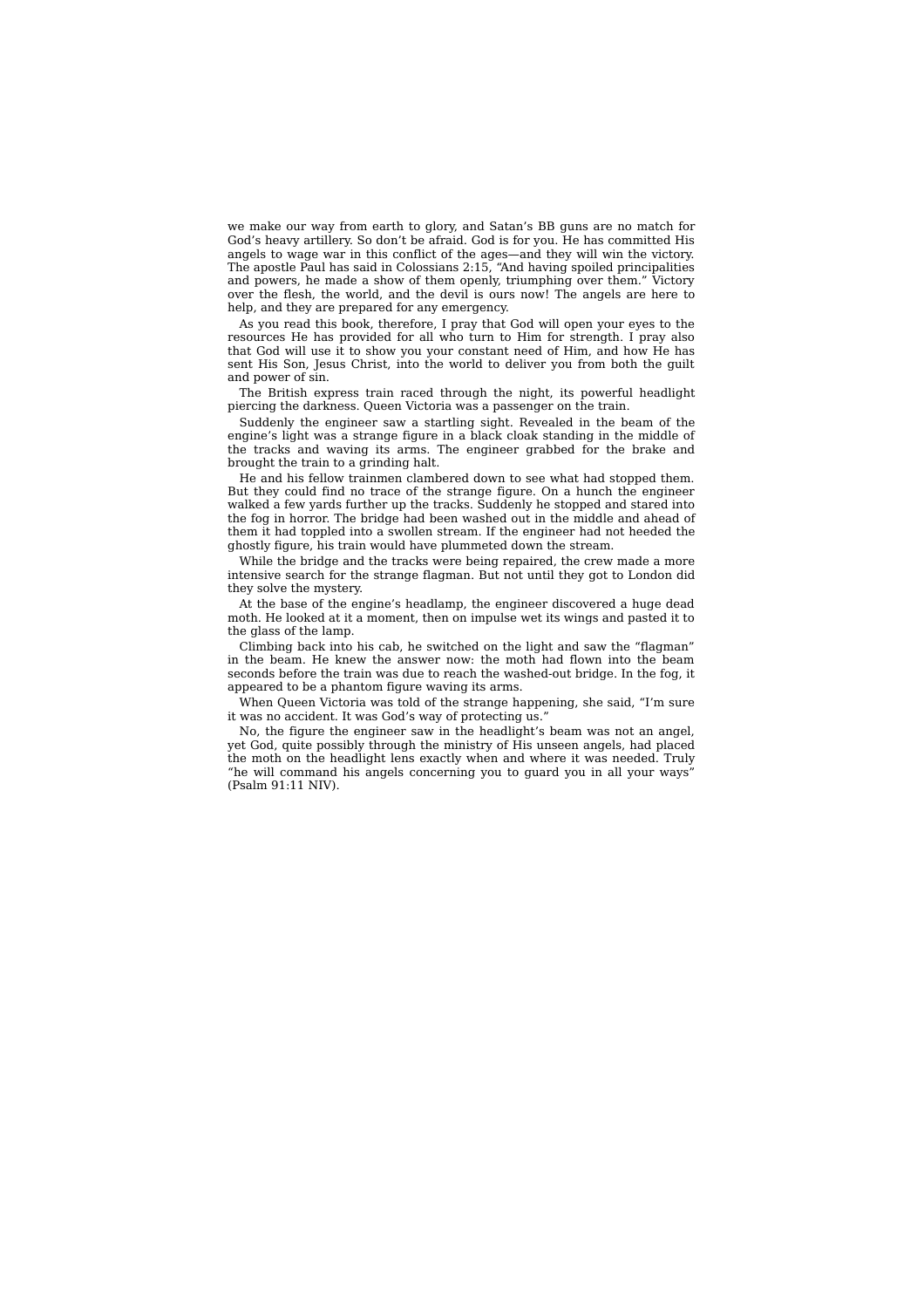## ANGELS ARE FOR REAL

**S**peculation about the nature of angels has been around since long before Queen Victoria's time, and it continues down to the present time. Yet through revelation in the Bible God has told us a great deal about them. For this reason, theologians through the ages have universally agreed about the importance of "angel-ology" (the orderly statement of biblical truth about angels). They judged it worthy of treatment in any book of systematic theology. They wrote at length, distinguishing between good angels and satanology (the study of fallen and thus evil angels). But today we have neglected the theme of good angels, although many are giving the devil and all of his demons rapt attention, even worshiping them.

Angels belong to a uniquely different dimension of creation that we, limited to the natural order, can scarcely comprehend. In this angelic domain the limitations are different from those God has imposed on our natural order. He has given angels higher knowledge, power, and mobility than humans. Have you ever seen or met one of these superior beings called angels? Probably not, for both the Bible and human experience tell us visible appearances by angels are very rare—but that in no way makes angels any less real or powerful. They are God's messengers whose chief business is to carry out His orders in the world. He has given them an ambassadorial charge. He has designated and empowered them as holy deputies to perform works of righteousness. In this way they assist Him as their creator while He sovereignly controls the universe. So He has given them the capacity to bring His holy enterprises to a successful conclusion.

## **ANGELS ARE CREATED BEINGS**

Don't believe everything you hear (and read!) about angels! Some would have us believe that they are only spiritual will-o'-the-wisps.

Some view them as only celestial beings with beautiful wings and bowed heads. Others would have us think of them as effeminate weirdos.

The Bible states that angels, like men, were created by God. At one time no angels existed; indeed there was nothing but the Triune God: Father, Son, and Holy Spirit. Paul, in Colossians 1:16, says, "For by him were all things created, that are in heaven, and that are in earth, visible and invisible." Angels indeed are among the invisible things made by God, for "all things were created by him, and for him." This creator, Jesus, "is before all things, and by him all things consist" (Colossians 1:17), so that even angels would cease to exist if Jesus, who is Almighty God, did not sustain them by His power.

It seems that angels have the ability to change their appearance and shuttle in a flash from the capital glory of heaven to earth and back again. Although some interpreters have said that the phrase "sons of God" in Genesis 6:2 refers to angels, the Bible frequently makes it clear that angels are nonmaterial; Hebrews 1:14 calls them ministering "spirits." Intrinsically, they do not possess physical bodies, although they may take on physical bodies when God appoints them to special tasks. Furthermore, God has given them no ability to reproduce, and they neither marry nor are given in marriage  $(Mark 12:25)$ .

The empire of angels is as vast as God's creation. If you believe the Bible, you will believe in their ministry. They crisscross the Old and New Testaments, being mentioned directly or indirectly nearly three hundred times. Some biblical scholars believe that angels can be numbered potentially in the millions since Hebrews 12:22 speaks of "an innumerable [myriads—a great but indefinite number] company of angels." As to their number, David

2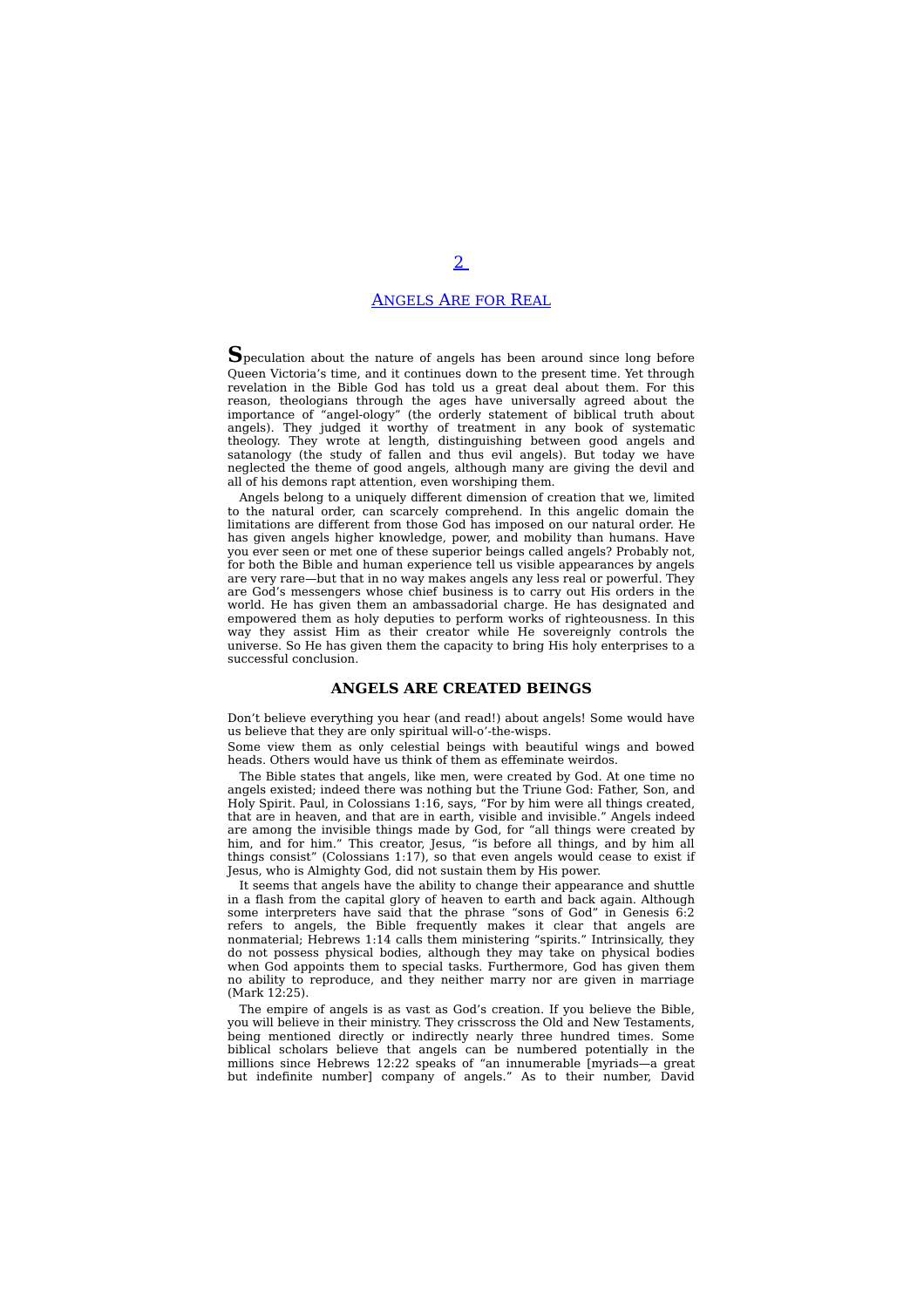recorded twenty thousand coursing through the skyways of the stars. Even with his limited vision, he impressively notes, "The chariots of God are twenty thousand, even thousands of angels" (Psalm 68:17). Matthew Henry says of this passage, "Angels are 'the chariots of God,' his chariots of war, which he makes use of against his enemies, his chariots of conveyance, which he sends for his friends, as he did for Elijah . . . , his chariots of state, in the midst of which he shows his glory and power. They are vastly numerous: 'Twenty thousands,' even thousands multiplied."

Ten thousand angels came down on Mount Sinai to confirm the presence of God as He gave the Law to Moses (Deuteronomy 33:2). An earthquake shook the mountain. Moses was held in speech-bound wonder at this mighty cataclysm attended by the visitation of heavenly beings. Furthermore, in the New Testament John tells us of having seen ten thousand times ten thousand angels ministering to the Lamb of God in the throne room of the universe (Revelation 5:11). The book of Revelation also says that armies of angels will appear with Jesus at the Battle of Armageddon when God's foes gather for their final defeat. Paul says in 2 Thessalonians, "The Lord Jesus shall be revealed from heaven with his mighty angels" (1:7).

Think of it! Multitudes of angels, indescribably mighty, performing the commands of heaven! More amazingly, even one angel is indescribably mighty, as though an extension of the arm of God. Singly or corporately, angels are for real. They are better organized than were the armies of Alexander the Great, Napoleon, or Eisenhower. From earliest antiquity, when the angels guarding the gates of Eden sealed its entrance, angels have manifested their presence in the world. God placed angelic sentinels called cherubim at the east of the Garden of Eden. They were commissioned not only to bar man's return into Eden, but with "a flaming sword flashing back and forth to guard the way to the tree of life" (Genesis 3:24 NIV) lest Adam by eating of its fruit should live forever. If Adam had lived in his sin forever—this earth would long ago have been hell. Thus, in one sense, death is a blessing to the human race.

#### **ANGELS SERVE GOD AND REGENERATE MEN**

Witness the unprecedented and unrepeated pageantry at Mount Sinai. When God moves toward man, it is an event of the first magnitude and can include the visitation of angelic hosts. In the billowing clouds that covered Sinai, an angelic trumpeter announced the presence of God. The whole mountain seemed to pulsate with life. Consternation gripped the people below. The earth seemed convulsed with a nameless fear. As God came to the mountaintop, He was accompanied by thousands of angels. Moses, the silent, lone witness, must have been overcome with even a limited vision of the forces of God. It staggers the imagination to wonder what kind of a headline would be prompted in the daily press for even a man-sided view of such a heavenly visitation. "And so terrible was the sight, that Moses said, I exceedingly fear and quake" (Hebrews 12:21).

The appearance of God was glorious. He shone like the sun when it goes to its strength. In his commentary, Matthew Henry says, "Even Seir and Paran, two mountains at some distance, were illuminated by the divine glory which appeared on Mount Sinai, and reflected some of the rays of it, so bright was the appearance, and so much taken notice to set forth the wonders of the divine providence (Habakkuk 3:3, 4; Psalm 18:7–9). The Jerusalem Targum has a strange gloss [note of explanation] upon this, that, 'when God came down to give the law, he offered it on Mount Seir to the Edomites, but they refused it, because they found in it, *Thou shalt not kill*. Then he offered it on Mount Paran to the Ishmaelites, but they also refused it, because they found in it, *Thou shalt not steal*; and then he came to Mount Sinai and offered it to Israel, and they said *All that the Lord shall say we will do*.'" This account by the Jerusalem Targum is, of course, fictional, but it throws an interesting light on how some Jews later regarded this extraordinary and spectacular event.

#### **BELIEF IN ANGELS: A GENERAL PHENOMENON**

The history of virtually all nations and cultures reveals at least some belief in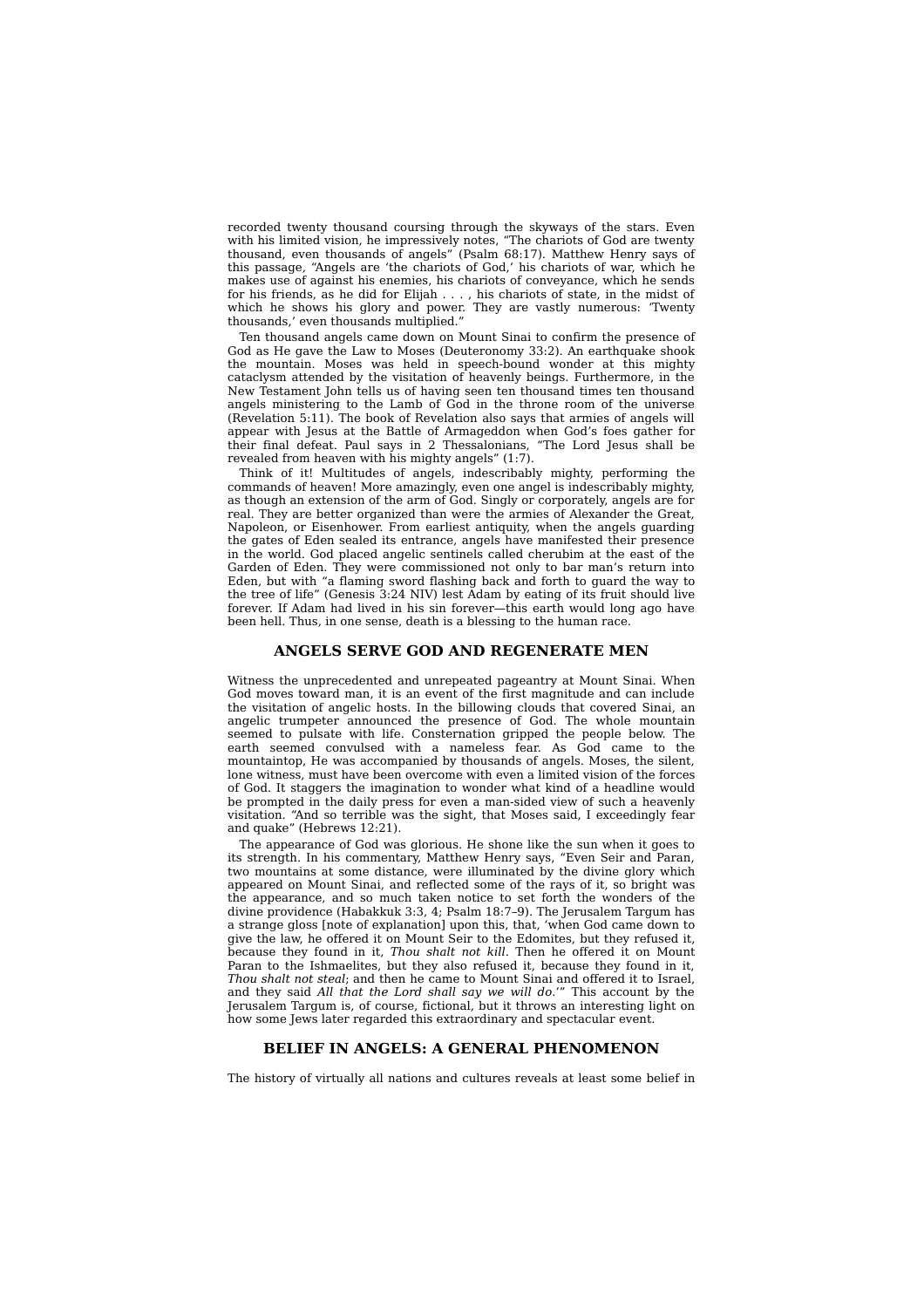angelic beings. Ancient Egyptians made the tombs of their dead more impregnable and lavish than their homes because they felt angels would visit there in succeeding ages.

Islamic scholars have proposed that at least two angels are assigned to each person: one angel records the good deeds and the other the bad. In fact, long before Islam arose, and even apart from contact with Scripture, some religions taught the existence of angels. But no matter what the traditions, our frame of reference must be the Scripture as our supreme authority on this subject.

Today some hard-nosed scientists lend credence to the scientific probability of angels when they admit the likelihood of unseen and invisible intelligence. Increasingly, our world is being made acutely aware of the existence of occult and demonic powers. People pay attention as never before to sensational headlines promoting films and books concerning the occult. News accounts of strange happenings around the world fascinate readers and TV viewers everywhere. Ought not Christians, grasping the eternal dimension of life, become conscious of the sinless angelic powers who are for real, and who associate with God Himself and administer His works in our behalf? After all, references to the holy angels in the Bible far outnumber references to Satan and his subordinate demons.

#### **COSMIC POWERS**

If the activities of the devil and his demons seem to be intensifying in these days, as I believe they are, should not the incredibly greater supernatural powers of God's holy angels be even more indelibly impressed on the minds of people of faith? Certainly the eye of faith sees many evidences of the supernatural display of God's power and glory. God is still in business too.

Christians must never fail to sense the operation of angelic glory. It forever eclipses the world of demonic powers, as the sun does the candle's light.

If you are a believer, expect powerful angels to accompany you in your life experiences. And let those events dramatically illustrate the friendly presence of "the holy ones," as Daniel calls them.

Angels speak. They appear and reappear. They are emotional creatures. While angels may become visible by choice, our eyes are not constructed to see them ordinarily any more than we can see the dimensions of a nuclear field, the structure of atoms, or the electricity that flows through copper wiring. Our ability to sense reality is limited: The deer of the forest far surpass our human capacity in their keenness of smell. Bats possess a phenomenally sensitive built-in radar system. Some animals can see things in the dark that escape our attention. Swallows and geese possess sophisticated guidance systems that appear to border on the supernatural. So why should we think it strange if men fail to perceive the evidences of angelic presence? Could it be that God granted Balaam and his ass a new optical capacity to view the angel? (See Numbers 22:23, 31.) Without this special sense, they might have thought him to be only a figment of their imagination.

Reports continually flow to my attention from many places around the world telling of visitors of the angelic order appearing, ministering, fellowshiping, and disappearing. They warn of God's impending judgment; they spell out the tenderness of His love; they meet a desperate need; then they are gone. Of one thing we can be sure: angels never draw attention to themselves but ascribe glory to God and press His message upon the hearers as a delivering and sustaining word of the highest order.

Demonic activity and Satan worship are on the increase in all parts of the world. The devil is alive and more at work than at any other time. The Bible says that since he realizes his time is short, his activity will increase. Through his demonic influences he does succeed in turning many away from true faith; but we can still say that his evil activities are countered for the people of God by His ministering spirits, the holy ones of the angelic order. They are vigorous in delivering the heirs of salvation from the stratagems of evil men. They cannot fail.

Believers, look up—take courage. The angels are nearer than you think. For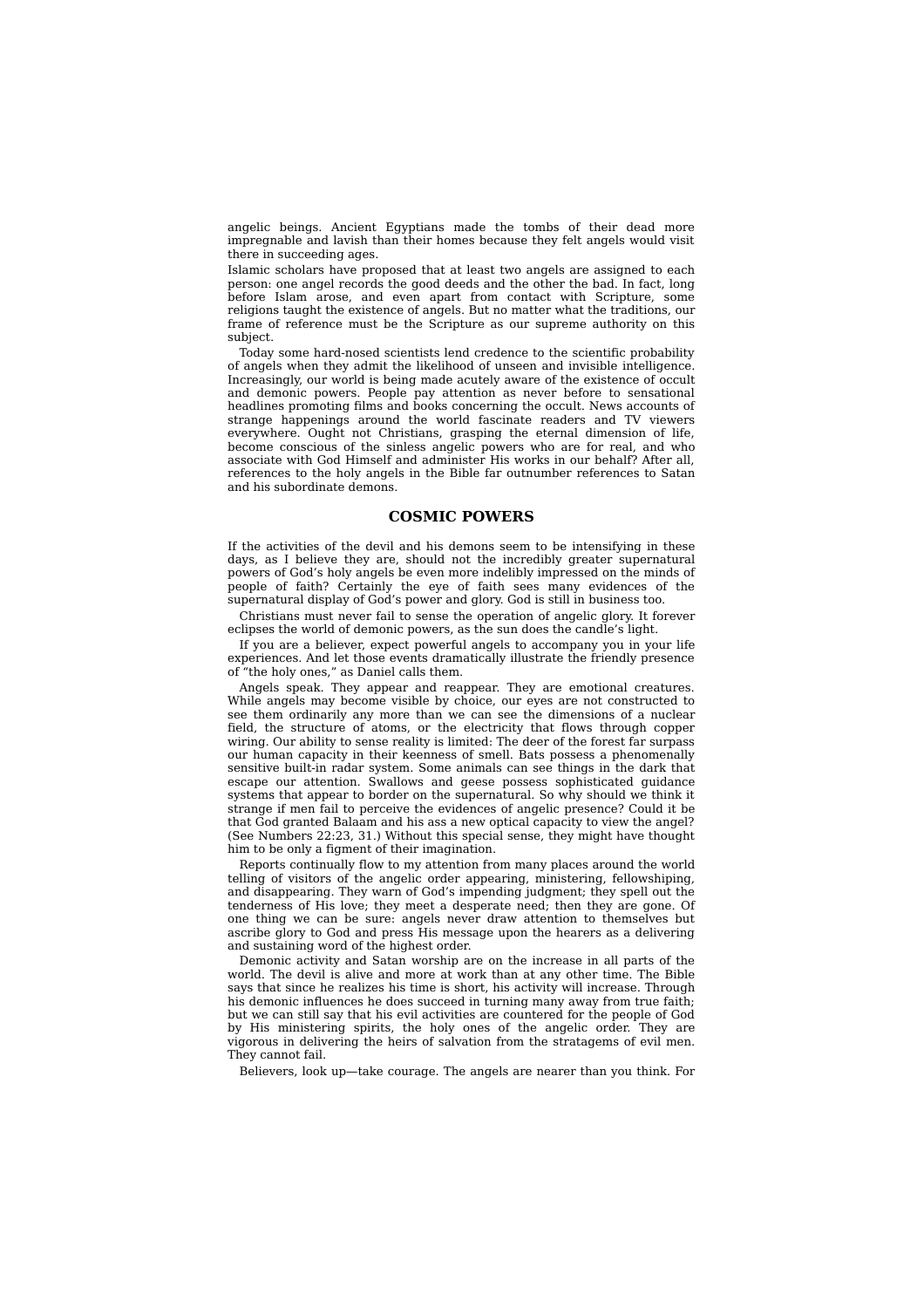after all (as we have already noted), God has given "his angels charge of you, to guard you in all your ways. On their hands they will bear you up, lest you dash your foot against a stone" (Psalm 91:11–12 RSV).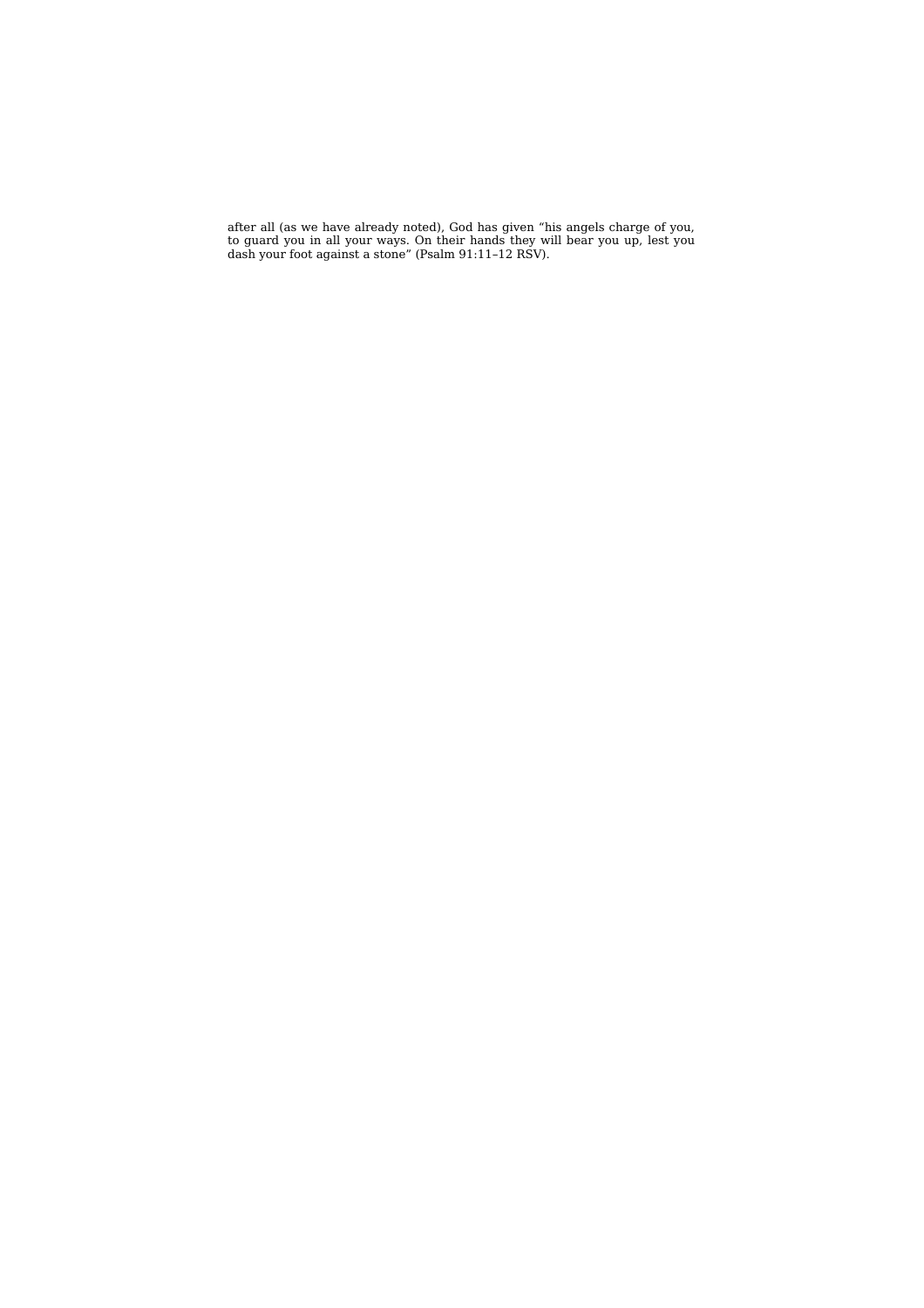## ANGELS—VISIBLE OR INVISIBLE?

**T**he spirit world and its activities are big news today. And the idea of the supernatural is not only seriously regarded, but is accepted as a fact. Many of the most recent books on the subject border on the sensational, or are purely speculative, or have been dreamed up in somebody's imagination. But those who take the Bible at full value cannot discount the subject of angels as speculation or hollow conjecture. After all, the Scriptures mention their existence almost three hundred times.

#### **HAVE YOU EVER SEEN AN ANGEL?**

I have already said that the angels are created spirit beings who can become visible when necessary. They can appear and disappear. They think, feel, will, and display emotions. But some people have questions about them that ought not concern us. The old debate about how many angels can dance on the head of a pin is foolish. And to ask how many angels can be crowded into a telephone booth or into a Volkswagen hardly merits our attention. On the other hand, we should know what the Bible teaches about them as oracles of God who give divine or authoritative decisions and bring messages from God to men. To fulfill this function, angels have not infrequently assumed visible, human form. The writer to the Hebrews asks, "Are they [angels] not all ministering spirits?" (1:14). Now, have you ever seen a pure spirit? I can't say that I have. Yet I do know that down through the ages God has chosen to manifest His own spiritual presence in different ways. At the baptism of Jesus, God the Holy Spirit was present in the form of a dove. So God has chosen also to manifest His presence through His angels, who are lesser beings to whom He has given the power to assume forms that occasionally make them visible to men.

#### **ARE ANGELS TO BE WORSHIPED?**

It is no mere accident that angels are usually invisible. Though God in His infinite wisdom does not, as a rule, permit angels to take on physical dimensions, people tend to venerate them in a fashion that borders on worship. We are warned against worshiping the creature rather than the Creator (Romans 1:24–25). It is no less than heretical, and indeed is a breach of the first commandment, to worship any manifestation of angelic presence, patron, or blesser.

Paul has pointed out that while unusual manifestations may be deeply significant, Jesus Christ the incarnate God, the second person of the Trinity, who is creator of all things and by whom all things exist, is worthy of our worship (Colossians 2:18). We are not to pray to angels. Nor are we to engage in "a voluntary humility and worshiping" of them. Only the Triune God is to be the object of our worship and of our prayers.

Moreover, we should not confuse angels, whether visible or invisible, with the Holy Spirit, the third person of the Trinity and Himself God. Angels do not indwell men; the Holy Spirit seals them and indwells them when he has regenerated them. The Holy Spirit is all-knowing, all-present, and all-powerful. Angels are mightier than men, but they are not gods and they do not possess the attributes of the Godhead.

Not angels, but the Holy Spirit convicts men of sin, righteousness, and judgment (John 16:7). He reveals and interprets Jesus Christ to men, while angels remain messengers of God who serve men as ministering spirits (Hebrews 1:14). So far as I know, no Scripture says that the Holy Spirit ever

3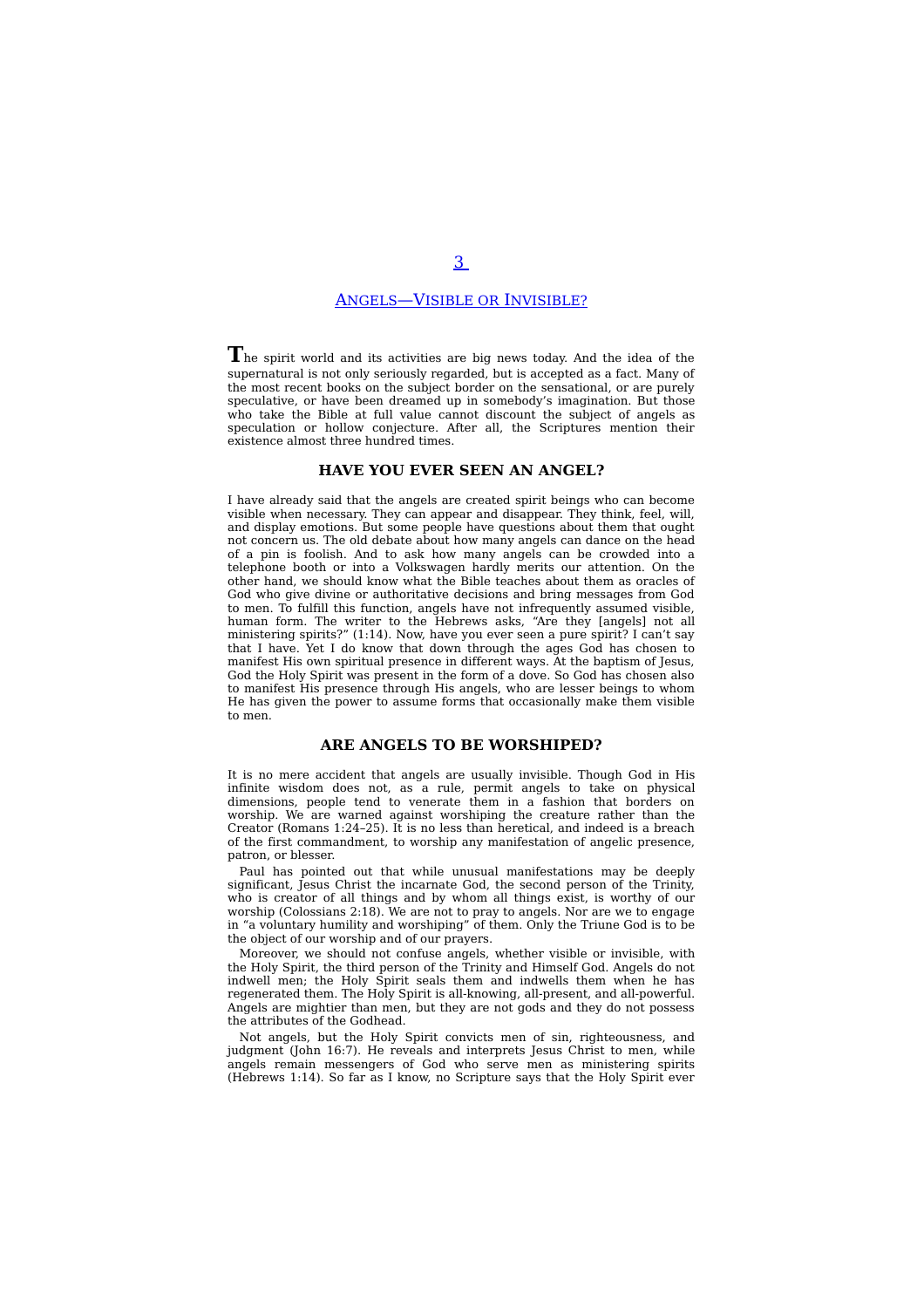manifested Himself in human form to men. Jesus did this in the incarnation. The glorious Holy Spirit can be everywhere at the same time, but no angel can be in more than one place at any given moment. We know the Holy Spirit as spirit, not flesh, but we can know angels not as spirits alone but sometimes also in visible form.

At the same time, both angels and the Holy Spirit are at work in our world to accomplish God's perfect will. Frankly, we may not always know the agent or means God is using—the Holy Spirit or the angels—when we discern God's hand at work. We can be sure, however, that there is no contradiction or competition between God the Holy Spirit and God's command of the angelic hosts. God Himself is in control to accomplish His will—and in that we can rejoice!

God uses angels to work out the destinies of men and nations. He has altered the courses of the busy political and social arenas of our society and directed the destinies of men by angelic visitation many times over. We must be aware that angels keep in close and vital contact with all that is happening on the earth. Their knowledge of earthly matters exceeds that of men. We must attest to their invisible presence and unceasing labors. Let us believe that they are here among us. They may not laugh or cry with us, but we do know they delight with us over every victory in our evangelistic endeavors. Jesus taught that "there is joy in the presence of the angels of God when one sinner repents" (Luke 15:10 TLB).

#### **ANGELS VISIBLE? INVISIBLE?**

In Daniel 6:22 we read, "My God hath sent his angel, and hath shut the lions' mouths." In the den, Daniel's sight evidently perceived the angelic presence, and the lions' strength more than met its match in the power of the angel. In most instances, angels, when appearing visibly, are so glorious and impressively beautiful as to stun and amaze men who witness their presence.

Can you imagine a being, white and dazzling as lightning? General William Booth, founder of the Salvation Army, described a vision of angelic beings, stating that every angel was surrounded with an aura of rainbow light so brilliant that were it not withheld, no human being could stand the sight of it.

Who can measure the brilliance of the lightning flash that illuminates the countryside for miles around? The angel who rolled away the stone from the tomb of Jesus was not only dressed in white, but shone as a flash of lightning with dazzling brilliance (Matthew 28:30). The keepers of the tomb shook and became as dead men. Incidentally, that stone weighed several times more than a single man could move, yet the physical power of the angel was not taxed in rolling it aside.

Abraham, Lot, Jacob and others had no difficulty recognizing angels when God allowed them to manifest themselves in physical form. Note, for example, Jacob's instant recognition of angels in Genesis 32:1, 2. "And Jacob went on his way, and the angels of God met him. And when Jacob saw them, he said, This is God's host: and he called the name of that place Mahanaim."

Further, both Daniel and John described the glories of the angels (Daniel 10:6 and Revelation 10:1) visibly descending from heaven with immeasurable beauty and brilliance, shining like the sun. Who has not thrilled to read the account of the three Hebrew children, Shadrach, Meshach, and Abednego? They refused to fall in line with the music of obeisance and worship the king of Babylon. They learned that the angel presence can be observed on occasion by people in the unbelieving world on the outside. After they had refused to bow, the angel preserved them from being burned alive or even having the smell of smoke on their garments from the seven-times-hotter fire. The angel came to them in the midst of the flame without harm and was seen by the king who said, "I see four men . . . in the midst of the fire" (Daniel 3:25).

On the other hand, the Bible indicates angels are more often invisible to human eyes. Whether visible or invisible, however, God causes His angels to go before us, to be with us, and to follow after us.

All of this can be fully understood only by believers who know that angelic presences are in control of the battlefield about us, so that we may stand with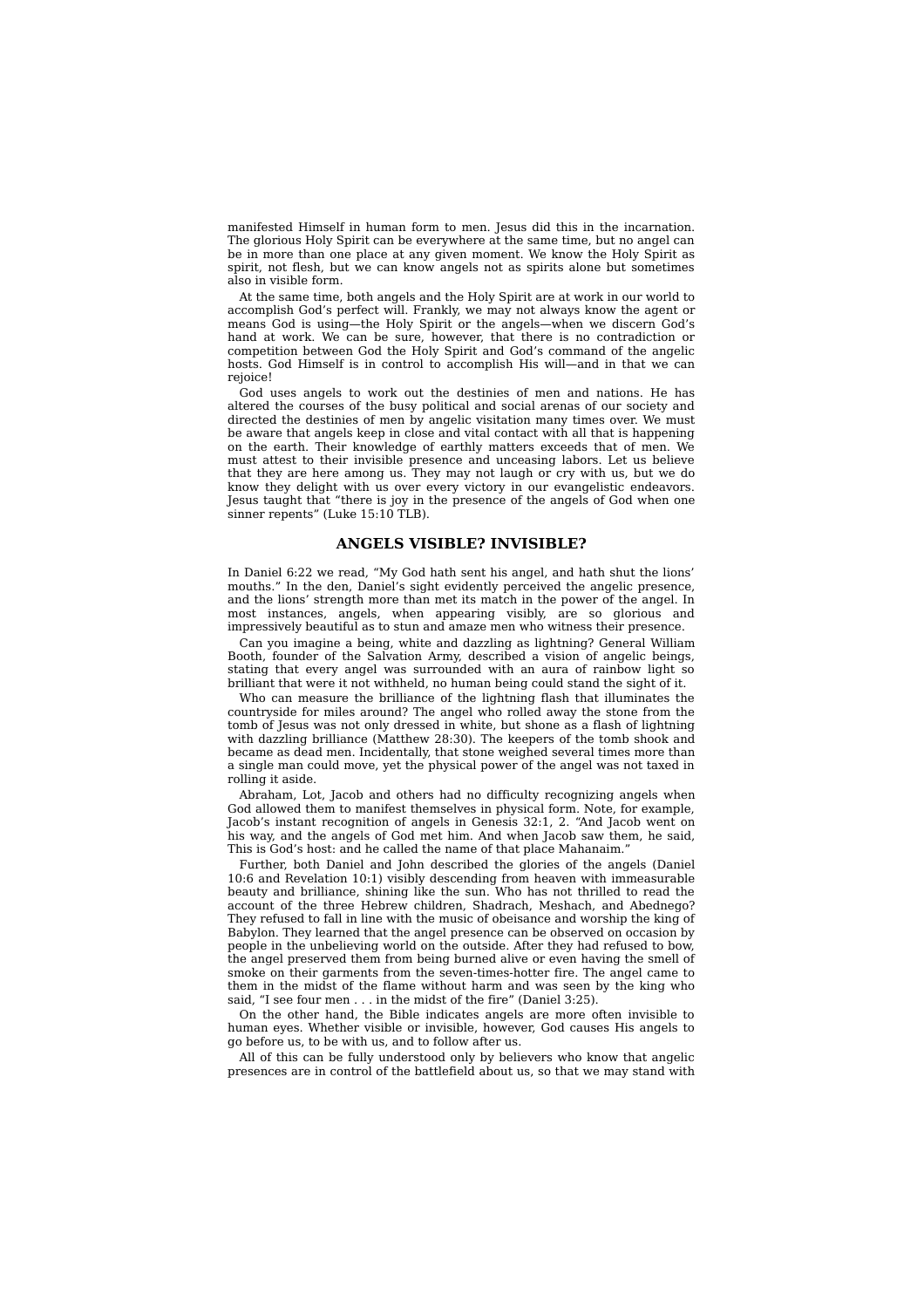complete confidence in the midst of the fight. "If God be for us who can be against us?" (Romans 8:31).

#### **WHAT DO YOU SEE WHEN YOU SEE AN ANGEL?**

God is forever imaginative, colorful, and glorious in what He designs. Some of the descriptions of angels, including the one of Lucifer in Ezekiel 28, indicate that they are exotic to the human eye and mind. Apparently angels have a beauty and variety that surpass anything known to men. Scripture does not tell us what elements make up angels. Nor can modern science, which is only beginning to explore the realm of the unseen, tell us about the constitution or even the work of angels.

The Bible seems to indicate that angels do not age, and never says that one was sick. Except for those who fell with Lucifer, the ravages of sin that have brought destruction, sickness, and chaos to our earth have not affected them. The holy angels will never die.

The Bible also teaches that angels are sexless. Jesus said that in heaven men "neither marry, nor are given in marriage, but are as the angels of God in heaven" (Matthew 22:30). This may indicate that angels enjoy relationships that are far more thrilling and exciting than sex. The joy of sex in this life may be only a fore- taste of something that believers will enjoy in heaven which is far beyond anything man has ever known.

How are we to understand "theophanies"? (This is a theological term for the visible appearances of Jesus Christ in other forms prior to His incarnation.) Some passages in the Old Testament tell us that the second person of the Trinity appeared and was called either "the Lord" or "the angel of the Lord." Nowhere is it clearer than in Genesis 18 where three men appear before Abraham. Their leader is clearly identified with the Lord, whereas the other two are merely angels. There are no grounds for questioning the very early and traditional Christian interpretation that in these cases there is a preincarnation manifestation of the second person of the Trinity, whether He is called "the Lord" or "the Angel of the Lord" (*Zondervan Pictorial Encyclopedia of the Bible*).

We must remember, then, that in some cases in the Old Testament God Himself appeared in human form as an angel. This reinforces the idea of the relationship between God and His angels. Nevertheless, in almost all of the cases where angelic personages appear, they are God's created angelic beings and not God Himself.

Yes, angels are real. They are not the product of our imagination, but were made by God Himself. Think of it! Whether we see them or not, God has created a vast host of angels to help accomplish His work in this world. When we know God personally through faith in His Son, Jesus Christ, we can have confidence that the angels of God will watch over us and assist us because we belong to Him.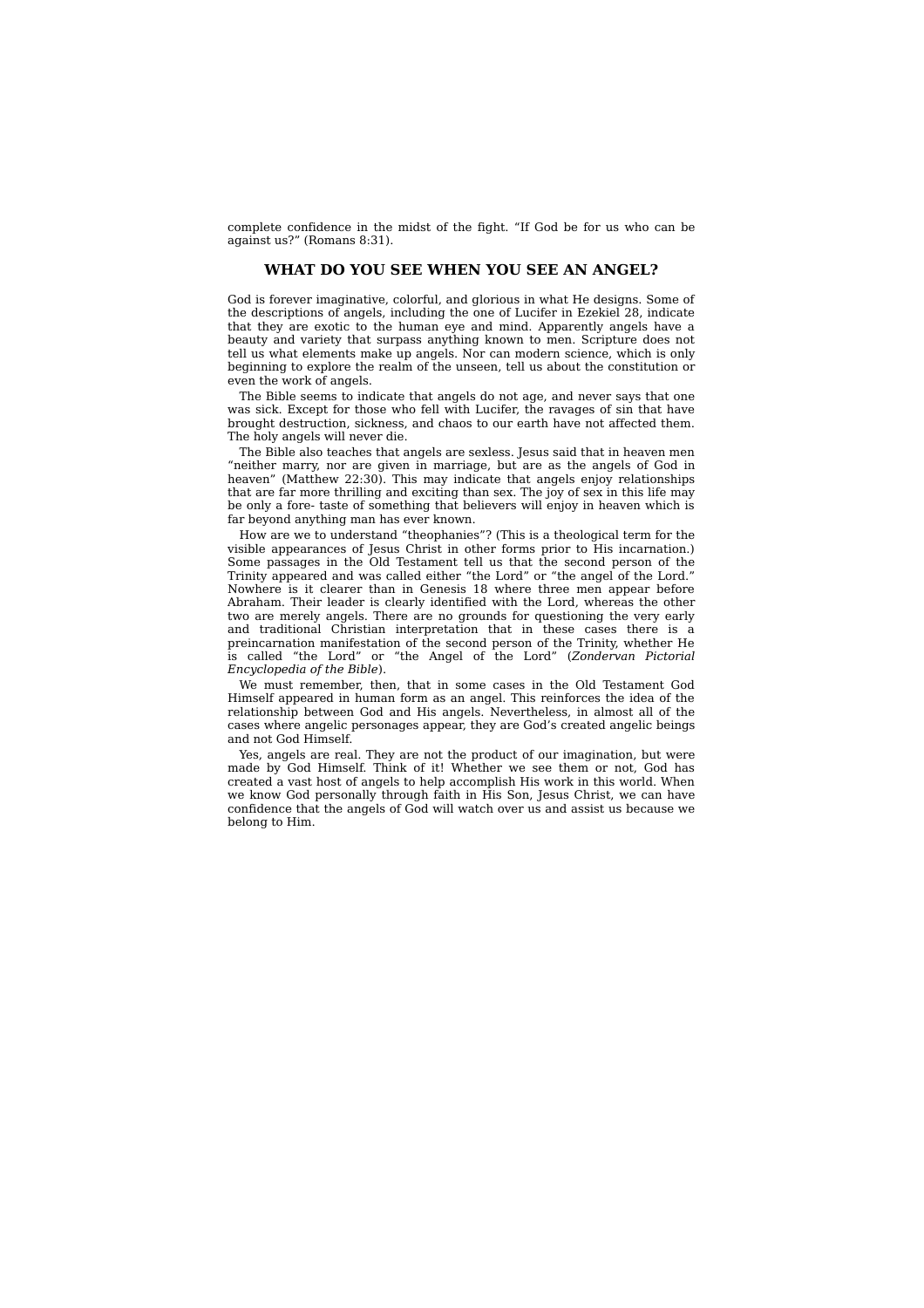## ANGELS—HOW THEY DIFFER FROM MAN

**T**he Bible tells us that God has made man "a little lower than the angels." Yet it also says angels are "ministering spirits, sent forth to minister for them who shall be heirs of salvation" (Hebrews 2:5–7; 1:13–14). This sounds like a contradiction: man lower—but eventually higher through redemption. How can we explain this?

First we must remember that this Scripture is speaking both of Jesus Christ and men. Jesus did "stoop" when He became man. And as a man He was a little lower than the angels in His humanity— although without losing in any sense His divine nature. But it also speaks about men other than Jesus. God has made men head over all the creatures of our earthly world, but they are lower than angels with respect to their bodies and to their place while here on earth. In his *Institutes*, John Calvin said, "The angels are the dispensers and administrators of the Divine beneficence toward us; they regard our safety, undertake our defense, direct our ways, and exercise a constant solicitude that no evil befall us."

God commands angels to help men since they will be made higher than the angels at the resurrection. So says Jesus in Luke 20:36. God will alter the temporary lower position of man when the kingdom of God has come in its fullness.

Now let us examine in detail how God says angels differ from men. Although angels are glorious beings, the Scriptures make it clear that they differ from regenerated men in significant ways.

How can the angels who have never sinned fully understand what it means to be delivered from sin? How can they understand how precious Jesus is to those for whom His death on Calvary brings light, life, and immortality? Is it not stranger still that angels themselves will be judged by believers who were once sinners? Such judgment, however, apparently applies only to those fallen angels who followed Lucifer.

Thus Paul writes in 1 Corinthians 6:3, "Know ye not that we shall judge angels?" But even the holy angels have limitations, though the Bible speaks of them as being superior to men in many ways.

## **IS GOD "FATHER" TO ANGELS?**

God is not called "Father" by the holy angels because, not having sinned, they need not be redeemed. All the fallen angels cannot call God "Father" because they cannot be redeemed. The latter case is one of the mysteries of Scripture: God made provision for the salvation of fallen men, but He made no provision for the salvation of fallen angels. Why? Perhaps because, unlike Adam and Eve, who were enticed toward sin by sinners, the angels fell when there were no sinners, so no one could entice them to sin. Thus, their sinful state cannot be altered; their sin cannot be forgiven; their salvation cannot be achieved.

The wicked angels would never want to call God "Father," though they may call Lucifer "father," as many Satan worshipers do. They are in revolt against God and will never voluntarily accept His sovereign lordship, except in that Day of Judgment when every knee will bow and every tongue confess that Jesus Christ is Lord (Philippians 2:9–10). Yet even holy angels who might like to call God "Father" could do so only in the looser sense of that word. As Creator, God is the Father of all created beings; since angels are created beings, they might think of Him this way. But the term is normally reserved in Scripture for lost men who have been redeemed. So in a real sense, even

4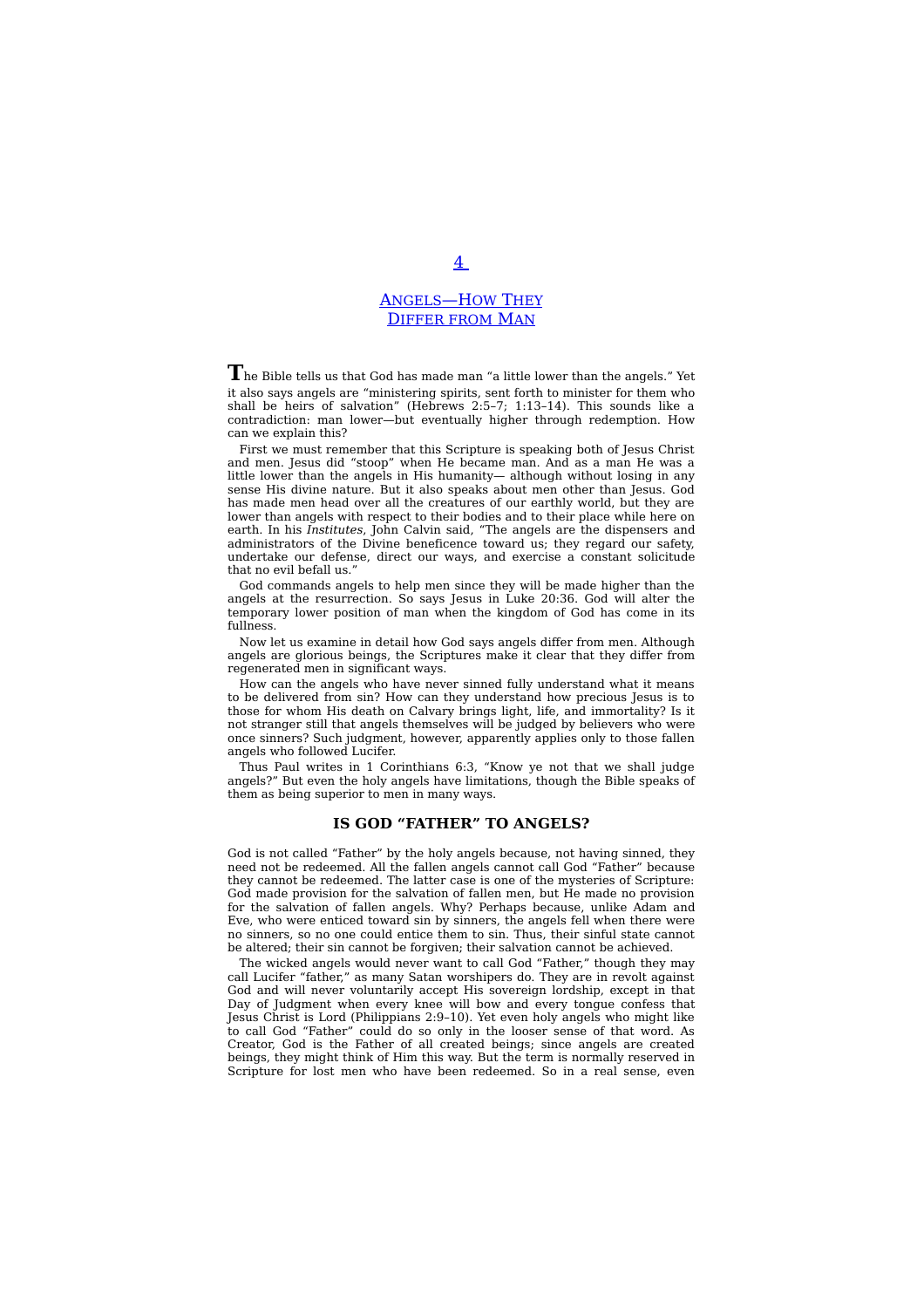ordinary men cannot call God "Father" except as their Creator God— until they are born again.

#### **ANGELS ARE NOT HEIRS OF GOD**

Christians are joint heirs with Jesus Christ through redemption (Romans 8:17), which is made theirs by faith in Him based on His death at Calvary. Angels who are not joint heirs must stand aside when the believers are introduced to their boundless, eternal riches. The holy angels, however, who are ministering spirits, have never lost their original glory and spiritual relationship with God. This assures them of their exalted place in the royal order of God's creation. By contrast, Jesus identified Himself with fallen men in the incarnation when He was "made a little lower than the angels for the suffering of death" (Hebrews 2:9). That He chose to taste the death we deserve also shows that the holy angels do not share our sinfulness—nor our need of redemption.

## **ANGELS CANNOT TESTIFY OF SALVATION BY GRACE THROUGH FAITH**

Who can comprehend the overwhelming thrill of fellowship with God and the joy of salvation that even angels do not know?

When the local church assembles as a group of Christian believers, it represents in the human sphere the highest order of the love of God. No love could go deeper, rise higher, or extend farther than the amazing love that moved Him to give His only begotten Son. The angels are aware of that joy (Luke 15:10), and when a person accepts God's gift of eternal life through Jesus Christ, angels set all the bells of heaven to ringing with their rejoicing before the Lamb of God.

Yet although the angels rejoice when people are saved and glorify God who has saved them, they cannot do one thing: testify personally to something they have not experienced. They can only point to the experiences of the redeemed and rejoice that God has saved them. This means that throughout eternity we humans alone will give our personal witness to the salvation that God achieved by grace and that we received through faith in Jesus Christ. The man who has never married cannot fully appreciate the wonders of that relationship. The person who has never lost a father or mother cannot understand what the loss means. So angels, great as they are, cannot testify to salvation the same way as those who have experienced it.

## **ANGELS HAVE NO EXPERIENTIAL KNOWLEDGE OF THE INDWELLING GOD**

Nothing in the Bible indicates that the Holy Spirit indwells angels as He does redeemed people. Since He seals believers when they accept Christ, such sealing would be unnecessary for the angels who never fell and who therefore need no salvation.

But there is a second reason for this difference. Redeemed men on earth have not yet been glorified. Once God has declared them just and given them life, He embarks on a process of making them inwardly holy while they live here below. At death, He makes them perfect. So the Holy Spirit takes His abode in the hearts of all believers while they are still on earth, to perform His unique ministry, one that angels cannot perform. God the Father sent Jesus the Son to die; Jesus performed His unique ministry as His part of God's saving process. Likewise, the Holy Spirit has a role, one different from the Son's. Sent by the Father and the Son, He not only guides and directs believers, but also performs a work of grace in their hearts, conforming them to the image of God to make them holy like Christ. Angels cannot provide this sanctifying power.

Furthermore, angels themselves do not need the ministry of the Holy Spirit the way believers do. The angels have already been endowed with authority by virtue of their relationship to God through creation and continuing obedience.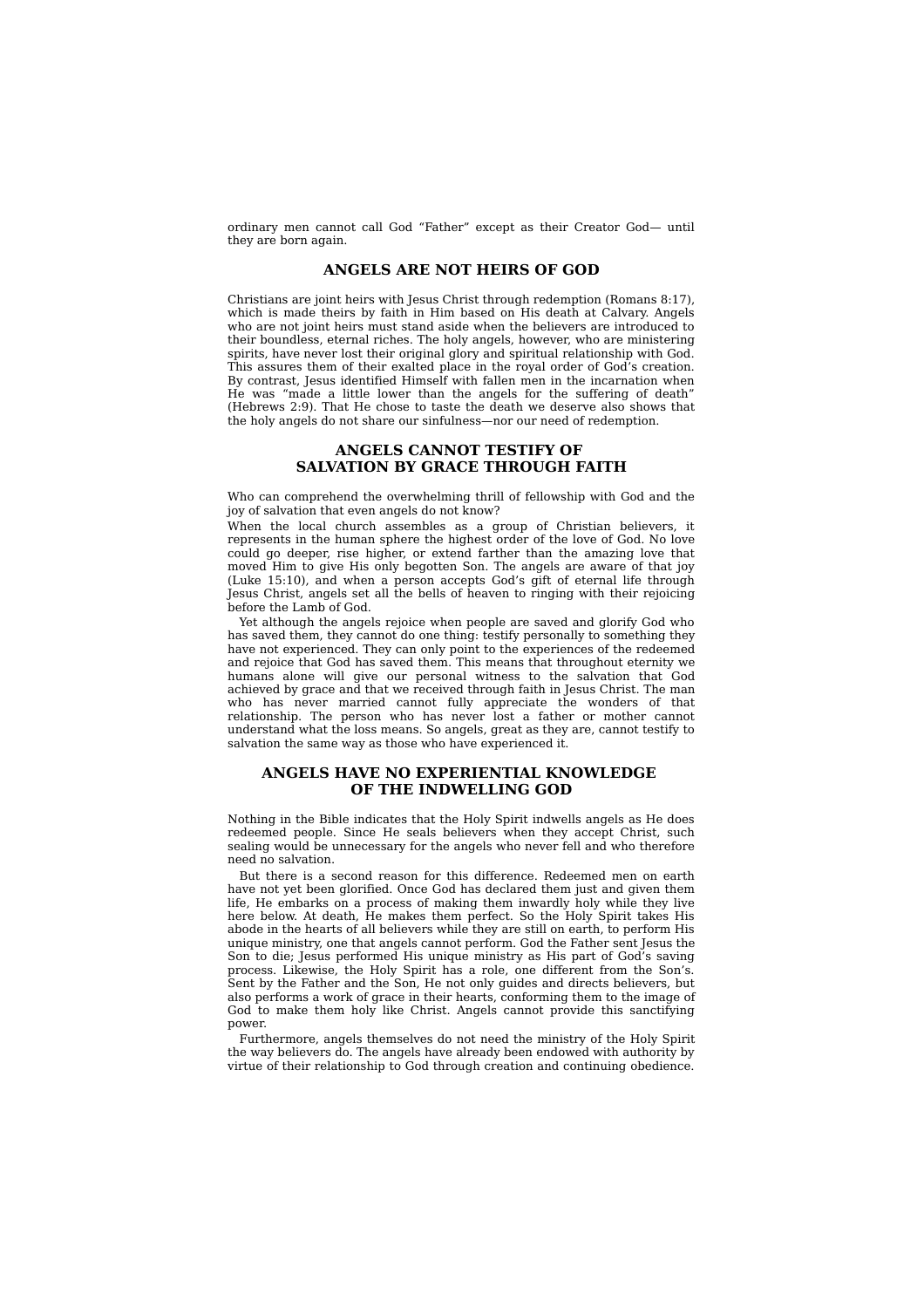They are unspoiled by sin. People, however, are not yet perfect and therefore need what the Holy Spirit alone can give. Someday we will be as perfect as angels are now.

## **ANGELS DO NOT MARRY OR PROCREATE**

I have already said that angels do not marry. In Matthew 22:30, Jesus points out that "in the resurrection they [men] neither marry, nor are given in marriage, but are as the angels of God in heaven." Because of this we can make a deduction: the number of angels remains constant. For the obedient angels do not die. The fallen angels will suffer the final judgment at the time God finishes dealing with them. While we cannot be certain, some scholars estimate that as many as one-third of the angels cast their lot with Satan when he mysteriously rebelled against his Creator. In any event, the book of Hebrews says the angels constitute an "innumerable company," vast hosts that stagger our imagination. A third of them would likely be counted in the hundreds of thousands—ones who are now desperate demons.

Just as angels differ from people with respect to marriage, so they differ in other important ways. Nothing in Scripture says that angels must eat to stay alive. But the Bible says that on certain occasions angels in human form did indeed eat. David refers to the manna eaten by the children of Israel in the wilderness as the bread of angels. In Psalm 78:25, Asaph says, "Man did eat angels' food." We can hardly disregard what happened to Elijah after he won a great victory over the priests of Baal on Mount Carmel. Because Jezebel threatened his life, he needed help from God. So God's angel came to the tired, discouraged prophet and set before him food and drink. When he had eaten twice he was sent on his journey; the food he had eaten was enough to keep him for forty days and forty nights (1 Kings 19:5). Not without reason some have concluded that Elijah indeed ate angels' food.

When Abraham was encamped in the plains of Mamre, three angels visited him, of whom one may have been the Lord Jesus (Genesis 18:1-2). These heavenly beings ate and drank what he provided for them by way of customary entertainment. Shortly thereafter, when God decided to destroy Sodom and Gomorrah, two angelic beings came to save backslidden Lot and his family. Lot made them a feast, and there again they ate food, including unleavened bread (Genesis 19).

It is interesting that after His resurrection, Jesus ate with His disciples. Luke's account says that the disciples "gave him a piece of a broiled fish, and of an honeycomb. And he took it, and did eat before them" (Luke 24:42–43).

#### **THE KNOWLEDGE OF ANGELS**

Angels excel humankind in their knowledge. When King David was being urged to bring Absalom back to Jerusalem, Joab asked a woman of Tekoah to talk to the king. She said: "My lord is wise, according to the wisdom of an angel of God, to know all things that are in the earth" (2 Samuel 14:20). And angels possess knowledge that men do not have. But however vast is their knowledge, we can be sure they are not omniscient. They do not know everything. They are not like God. Jesus bore testimony to the limited knowledge of the angels when He was speaking of His second coming. In Mark 13:32, He said, "But of that day and that hour knoweth no man, no, not the angels which are in heaven."

Angels probably know things about us that we do not know about ourselves. And because they are ministering spirits, they will always use this knowledge for our good and not for evil purposes. In a day when few men can be trusted with secret information, it is comforting to know that angels will not divulge their great knowledge to hurt us. Rather, they will use it for our good.

#### **THE POWER OF ANGELS**

Angels enjoy far greater power than men, but they are not omnipotent or "all powerful." In 2 Thessalonians 1:7, Paul refers to the "mighty angels of God."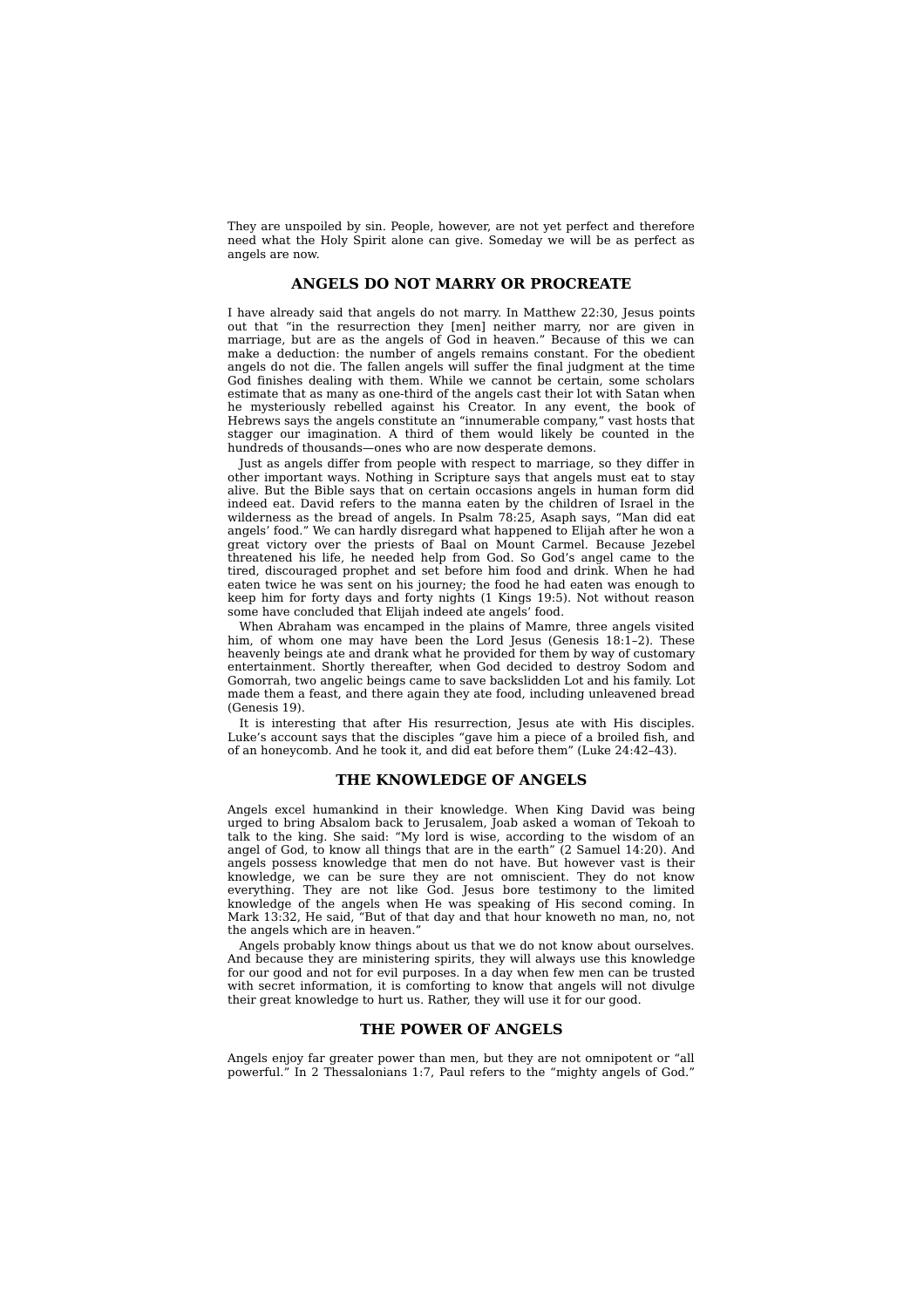From the word translated "mighty" here we get the English word *dynamite*. In material power, angels are God's dynamite! In 1 Peter we read, "Angels who are greater in might and power [than men] do not bring a reviling judgment against them before the Lord" (2 Peter 2:11 NASB). Peter's testimony here reinforces Paul's. We should also note that it took only one angel to slay the firstborn of Egypt in Moses' day, and one to shut the lions' mouths for Daniel.

In Psalm 103:20, David speaks about [God's] "angels that excel in strength." Nowhere in Scripture is that strength manifested more dramatically than in the climax of this age. Following the Battle of Armageddon, Scripture pictures what will happen to Satan: He is to be bound and cast into a bottomless pit. But what power, apart from God Himself, can do this to Satan, whose power we all know about and whose evil designs we have experienced? The Bible says that one angel will come from heaven. He will have a great chain in his hand. He will lay hold of Satan and bind him with that chain. And then he will cast him into the pit. How great is the power of one of God's mighty angels.

#### **DO ANGELS SING?**

There has been much conjecture about angel choirs. We at least assume that angels can and do sing, even if the Scriptures do not pointedly say so. In *Hamlet*, William Shakespeare seemed to underscore the possibility that angels sing when he stated, "Now cracks a noble heart, Good night, sweet prince: . and flights of angels sing thee to thy rest."

Some Bible students insist that angels do not sing. This seems inconceivable. Angels possess the ultimate capacity to offer praise, and their music from time immemorial has been the primary vehicle of praise to our allglorious God. Music is the universal language. It is likely that John saw a massive heavenly choir (Revelation 5:11–12) of many millions who expressed their praise of the heavenly Lamb through magnificent music. I believe angel choirs will sing in eternity to the glory of God and the supreme delight of the redeemed.

While it is partly speculative, I believe that angels have the capacity to employ heavenly celestial music. Many dying believers have testified that they have heard the music of heaven. Most of my close friends tease me because I cannot carry a tune. When I am singing beside people in a congregation, I usually throw them off-key. But from years of listening I recognize good music when I hear it—even if I can't produce it myself. And there have been times when I have seriously tried to understand and appreciate music I did not like, whether it was a difficult opera or rock. I think that before we can understand the music of heaven, we will have to go beyond our earthly concept of music. I think most earthly music will seem to us to have been in the "minor key" in comparison to what we are going to hear in heaven.

The Bible tells us of many who sang: Moses (Exodus 15:1), Miriam (Exodus 15:20–21), David (Psalms), and many others. Thousands of worshipers at the temple continually sang, praising the Lord (2 Chronicles 5:12). Thousands of singers preceded the ark of the covenant (1 Chronicles 15:27–28). We all think of Psalms as the hymnbook of the Bible.

New Testament believers also sang with rapturous joy. Though the Bible does not say it, it implies that angels, who are of a higher creative order, are tuned to sing with no discordant note to God and the Lamb. Paul reminds us that there is a language of man and a language of angels (1 Corinthians 13:1). Angels have a celestial language and make music that is worthy of the God who made them. I believe in heaven we will be taught the language and music of the celestial world. The wonderful hymn "Holy, Holy Is What the Angels Sing" by Johnson Oatman, Jr., and J. Sweney expresses this thought in verse 4:

*So, altho' I'm not an angel, yet I know that over there I will join the blessed chorus that the angels cannot share; I will sing about my Saviour, who upon dark Calvary Freely pardoned my transgressions, died to set a sinner free.*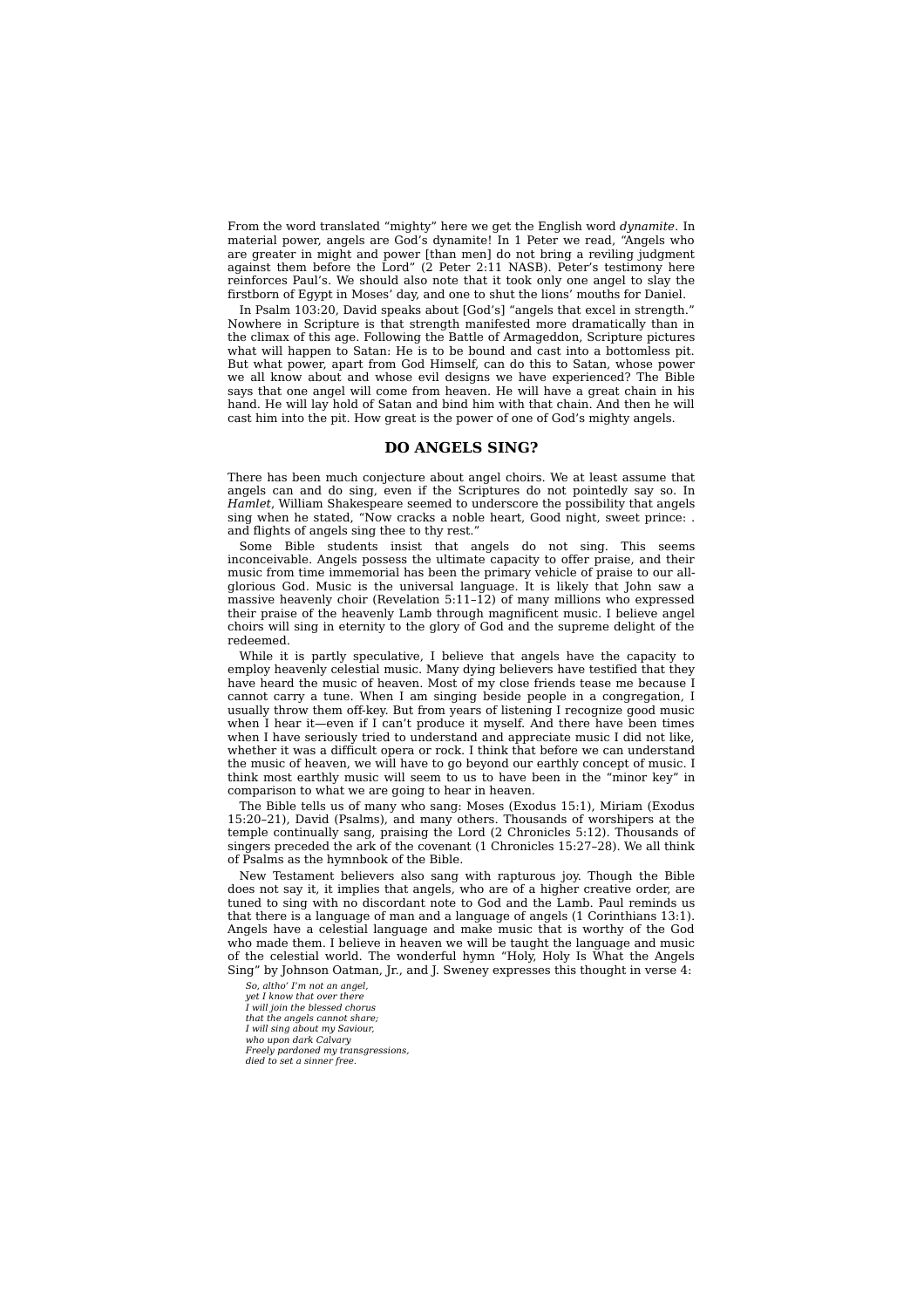## **ANGELS WORSHIP BEFORE THE THRONE**

Unquestionably angels ascribe honor and glory to the Lamb of God. But angels do not spend all their time in heaven. They are not omnipresent (everywhere present at the same time), so they can be in only one place at a given time. Yet, as God's messengers, they are busy around the world carrying out God's orders. Is it not, therefore, obvious that when they are engaged in their ministry here they cannot stand before God's throne? But when angels do stand before the throne of God, indeed they worship and adore their Creator.

We can look for that future day when angels will have finished their earthly ministry. Then they will gather with all the redeemed before the throne of God in heaven. There they will offer their praise and sing their songs. In that day the angels who veiled their faces and stood mute when Jesus hung on the cross will then ascribe glory to the Lamb whose work is finished and whose kingdom has come. The angels may also stop to listen as the redeemed children of God express their own thanksgiving for salvation. It may well be true as the hymn writer has said in verse 3 of, "Holy, Holy Is What the Angels Sing:'

*Then the angels stand and listen,*

*for they cannot join that song,*

*Like the sound of many waters, by that happy, blood-washed throng.*

But the children of God will also stop to listen to the angels. They have their own reasons for singing, ones that differ from ours. They have given themselves to the service of God Almighty. They have had a part in bringing in the kingdom of God. They have helped the children of God in difficult circumstances. So theirs shall be a shout and a song of victory. The cause they represent has been victorious; the fight they fought is finished; the enemy they met has been conquered; their wicked companion angels who fell shall vex them no more. The angels sing a different song. But they sing; my, how they sing! And I believe that angels and those of us who have been redeemed will compete with each other for the endless ages of eternity to see who can best ascribe glory and praise to our wonderful God!

Do you have that hope of eternity in your heart right now? Do you know beyond doubt—that some day you will join the angels in heaven in singing praises to God? If not, make your commitment to Christ today. Without Christ you are separated from God and without hope of eternal life. You need to have your sins forgiven, and you need to be renewed and cleansed by the power of God. And this can happen if you will give your life to Christ and trust Him as your personal Lord and Savior. Christ came to take away your sins by His death on the cross. You deserved to die—but He died in your place! "For Christ died for sins once for all, the righteous for the unrighteous, to bring you to God" (1 Peter 3:18 NIV). Right now by a simple prayer of faith you can know that some day you will join with the angels and with millions of believers from across the ages in singing praises to God in heaven. Take that step of faith today.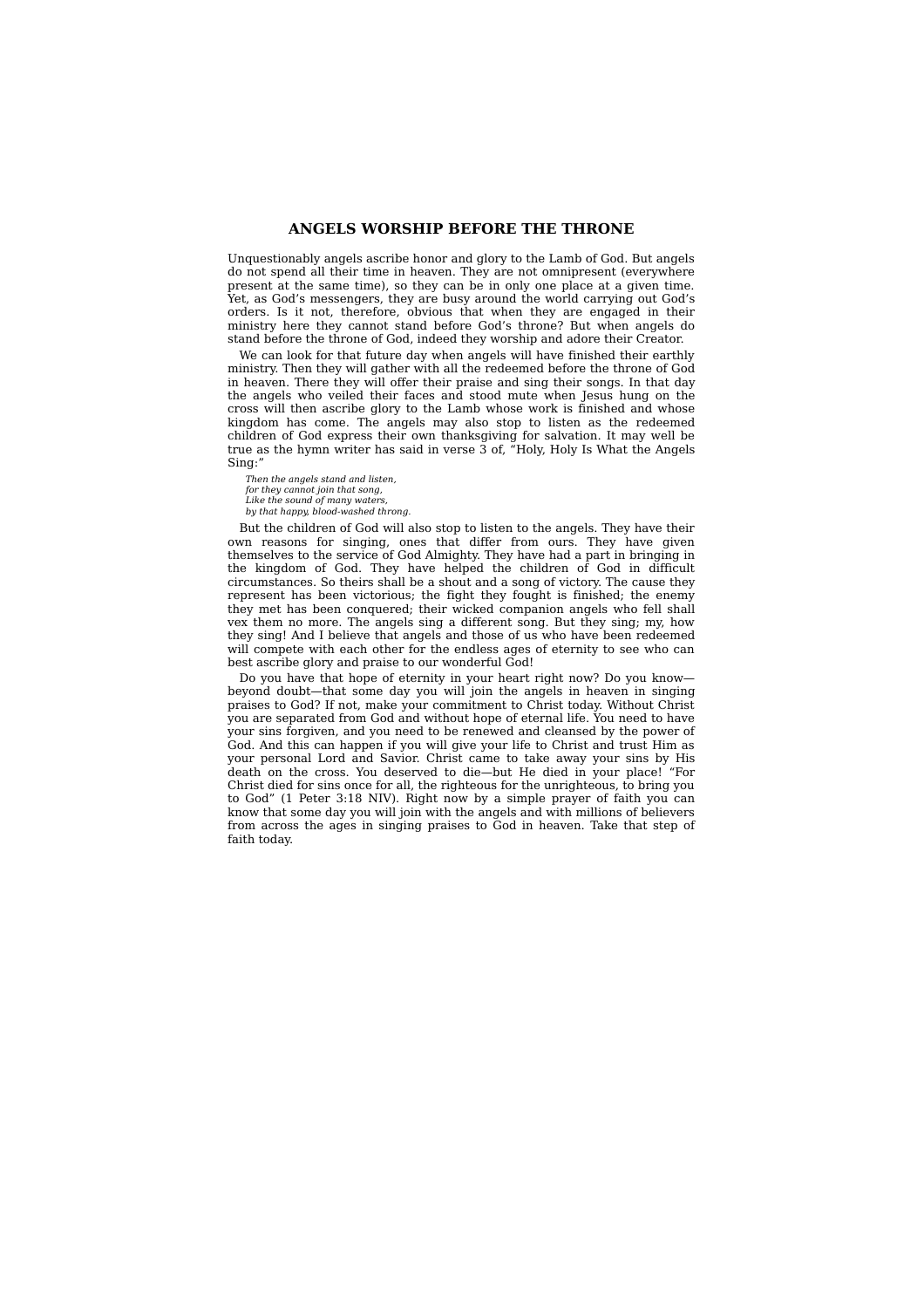## ANGELIC ORGANIZATION

5

**W**<sup>e</sup> cannot study the subject of angels in the Bible without becoming aware of ranks among angelic beings. The evidence shows that they are organized in terms of authority and glory.

Though some see the ranking of celestial powers as conjectural, it seems to follow this pattern: archangels, angels, seraphim, cherubim, principalities, authorities, powers, thrones, might, and dominion (Colossians 1:16; Romans 8:38).

Medieval theologians divided angelic beings into ten grades. Some people, however, have asked whether some of these grades—the principalities, authorities, powers, thrones, might, and dominion—could not refer to human institutions and human beings. To answer, we must understand Colossians 1:16. Paul is speaking about creation of things both seen and unseen. On this verse Matthew Henry says that Christ "made all things out of nothing, the highest angel in heaven as well as men upon earth. He made the world, the upper and lower world, with all the inhabitants of both. . . . He [Paul] speaks here as if there were several orders of angels: 'Whether thrones, or dominions, or principalities, or powers,' which must signify either different degrees of excellence or different offices and employments." Perhaps any list that ranks angelic beings will err, but we can be sure they differ in power, some having authority others do not possess. While I do not wish to be dogmatic, I think there are different ranks of angels and that the list given in Colossians does refer to these celestial personalities. Let's look at four of them:

### **ARCHANGEL**

While Scripture designates only Michael as an archangel (Jude 9), we have biblical grounds for believing that before his fall Lucifer was also an archangel, equal or perhaps superior to Michael. The prefix "arch" suggests a chief, principal, or great angel. Thus, Michael is now the angel above all angels, recognized in rank to be the first prince of heaven. He is, as it were, the prime minister in God's administration of the universe, and is the "angel administrator" of God for judgment. He must stand alone, because the Bible never speaks of archangels, only *the* archangel.

His name means "who is like unto the Lord."

In the Old Testament, Michael seems to be identified primarily with Israel as a nation. Thus, God speaks of Michael as prince of His chosen people, "the great prince which standeth for the chil- dren of thy people" (Daniel 12:1). He especially protects and defends God's people whoever they are.

Further, in Daniel he is referred to as "Michael, your prince" (Daniel 10:21). He is God's messenger of law and judgment. In this capacity he appears in Revelation 12:7–12 leading the armies that battle Satan, the great dragon, and all of his demons. Michael with his angels will be locked in the titanic struggle of the universe at the last conflict of the age, which will mark the defeat of Satan and all forces of darkness. Scripture tells us in advance that Michael will finally be victorious in the battle. Hell will tremble; heaven will rejoice and celebrate!

Bible students have speculated that Michael cast Lucifer and his fallen angels out of heaven, and that Michael enters into conflict with Satan and the evil angels today to destroy their power and to give to God's people the prospect of their ultimate victory.

Michael, the archangel, will shout as he accompanies Jesus at His second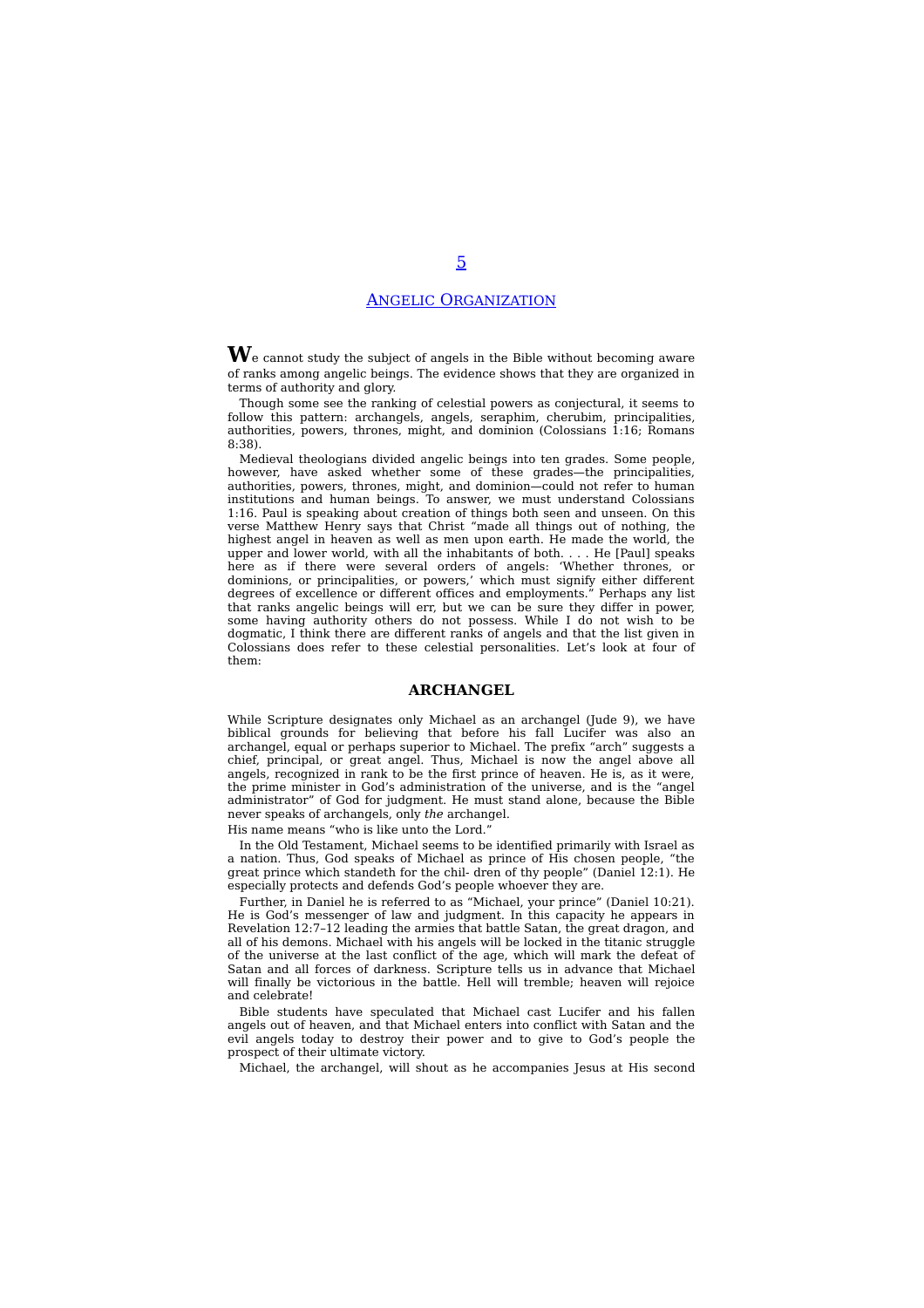coming. Not only does he proclaim the matchless and exciting news that Jesus Christ returns, but he speaks the word of life to all who are dead in Christ and who await their resurrection. "For the Lord himself shall descend from heaven with a shout, with the voice of the archangel . . . and the dead in Christ shall rise first" (1 Thessalonians 4:16).

#### **THE ANGEL GABRIEL**

Gabriel is one of the most prominent angels mentioned in Scripture.

*Gabriel*, in Hebrew, means "God's hero," or "the mighty one," or "God is great." Scripture frequently refers to him as "the messenger of Jehovah" or "the Lord's messenger." However, contrary to popular opinion and to the poet John Milton, it never calls him an archangel. Yet it refers to his work more often than to Michael's.

#### **Ministry of Gabriel**

Gabriel is primarily God's messenger of mercy and promise. He appears four times in the Bible, always bearing good news (Daniel 8:16; 9:21; Luke 1:19, 26). We may question whether he blows a silver trumpet, since this idea arises from folk music and finds only indirect support in Scripture. But the announcements of Gabriel in unfolding the plans, purposes, and verdicts of God are of monumental importance.

In Scripture we gain our first glimpse of Gabriel in Daniel 8:15–16. There he announces the vision of God for the "end time." God has charged him to convey the message from the "situation room" of heaven that reveals God's plan in history. In verse 17 Gabriel says, "Understand, . . . the vision belongs to (events that shall occur in) the time of the end" (AMP).

Daniel, while in prayer, records Gabriel's second appearance to him: "While I was speaking in prayer, the man Gabriel, whom I had seen in the former vision, being caused to fly swiftly, came near to me and touched me about the time of the evening sacrifice" (Daniel 9:21 AMP). To Daniel he said, "Understand the vision" (9:23), and then revealed to him the magnificent sequence of events at the end time. Gabriel, sketching panoramically the procession of earthly kingdoms, assured Daniel that history would culminate in the return of Christ, "the prince of princes" (Daniel 8:25 AMP) and conqueror of the "king of fierce countenance" (Daniel 8:23 AMP). The prophetic announcement by Daniel in his prayer to God is twofold. He expressly refers to the more immediate judgment upon Israel (Daniel 9:16) and then to the awesome portent of "end-time judgment" and "tribulation," which shall be for "seven years" (Daniel 9:27). In a later chapter, "Angels in Prophecy," we will trace how the angels supervise the fearsome events of the end time.

#### **Gabriel in the New Testament**

Gabriel first appears in the New Testament in Luke 1. He identifies himself to Zacharias (verse 19), announces the birth of John the Baptist, and describes his life and ministry as the forerunner of Jesus.

But in his most important appearance, Gabriel informs the Virgin Mary about Jesus, the incarnate God! What a message to deliver to the world through a teenage girl! What a wonderfully holy girl she must have been, to be visited by the mighty Gabriel. He declares:

Fear not, Mary: for thou hast found favour with God. And, behold, thou shalt conceive in thy womb, and bring forth a son, and shalt call his name Jesus. . . . And he shall reign over the house of Jacob for ever; and of his kingdom there shall be no end. (Luke 1:30–33)

Throughout all time, this divine declaration of Gabriel shall be the Magna Charta of the incarnation and the foundation stone of the world to come: God became flesh to redeem us.

#### **SERAPHIM**

It would appear from the Bible that celestial and extraterrestrial beings differ in rank and authority. The seraphim and cherubim follow in order after the archangel and angels. These may possibly define the angelic authority to which Peter refers when he speaks of Jesus, "who is gone into heaven, and is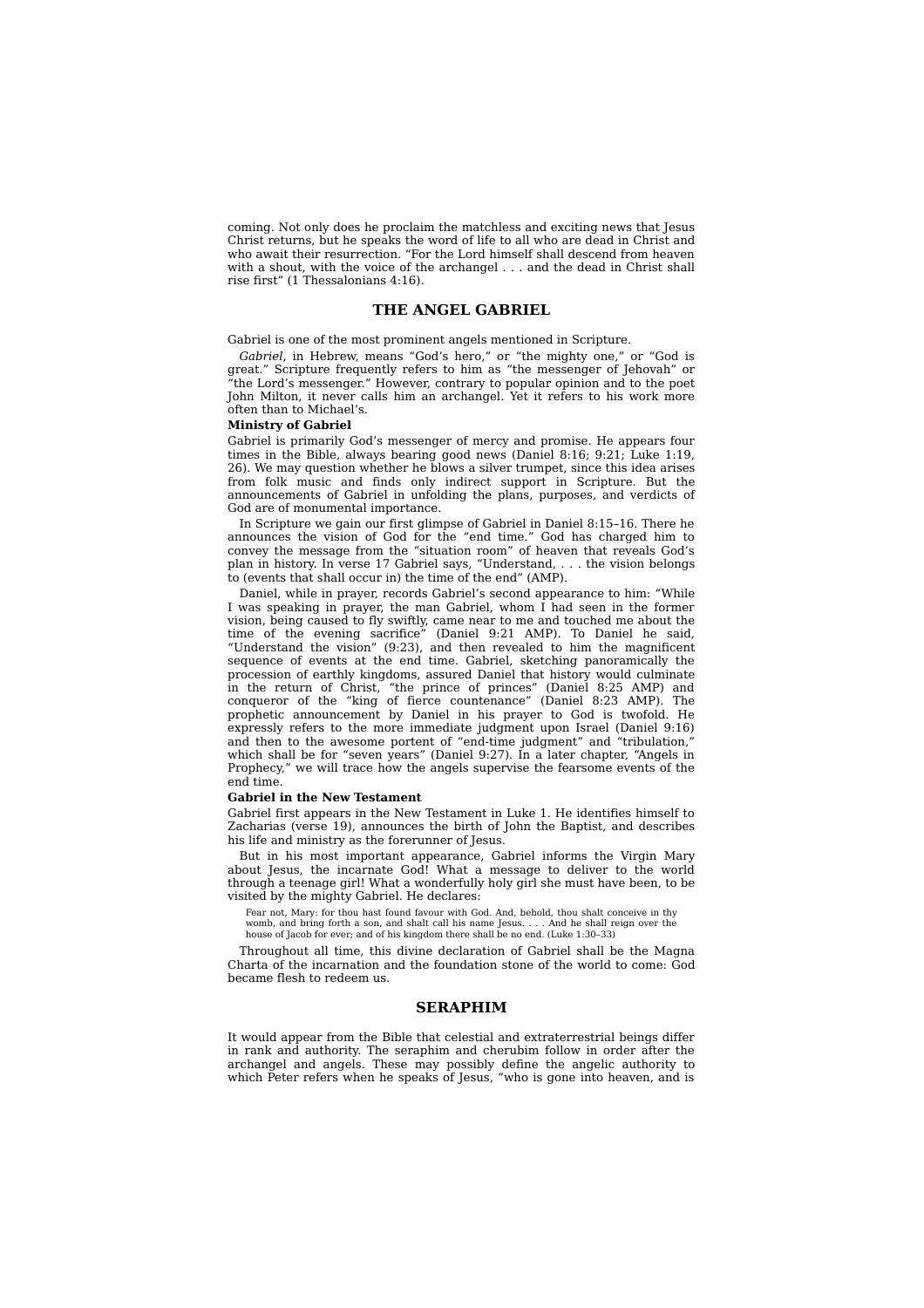on the right hand of God; angels and authorities and powers being made subject unto him" (1 Peter 3:22).

The word *seraphim* may come from the Hebrew root meaning "love" (though some think the word means "burning ones" or "nobles"). We find the seraphim only in Isaiah 6:1–6. It is an awe-inspiring sight as the worshiping prophet beholds the six-winged seraphim above the throne of the Lord. We can assume that there were several seraphim, since Isaiah speaks about "each one" and "one cried unto another."

The ministry of the seraphim is to praise the name and character of God in heaven. Their ministry relates directly to God and His heavenly throne, because they are positioned above the throne—unlike the cherubim, who are beside it. Students of the Bible have not always agreed on the duties of the seraphim, but we know one thing: they are constantly glorifying God. We also learn from Isaiah 6:7 that God can use them to cleanse and purify His servants.

They were indescribably beautiful. "With two [wings] he covered his face, and with two he covered his feet, and with two he did fly" (implying that some angelic beings fly). The Scriptures do not, however, support the common belief that all angels have wings. The traditional concept of angels with wings is drawn from their ability to move instantaneously and with unlimited speed from place to place, and wings were thought to permit such limitless movement. But here in Isaiah 6 only two of the seraphim's wings were employed for flying.

The glory of the seraphim reminds us of Ezekiel's description of the four living creatures. He did not call them seraphim, but they too performed their service for God. Like seraphim they acted as both agents and spokesmen of God. In both cases, the glory displayed was a witness to God, though only the seraphim, of course, hovered over the heavenly throne as functionaries and attendants, with a chief duty of praising God. In all these manifestations, we see God willing that men should know of His glory. He determines to maintain an adequate witness to that glory in both terrestrial and celestial realms.

#### **CHERUBIM**

Cherubim are real, and they are powerful. But the cherubim in the Bible were often symbolic of heavenly things. "At God's direction they were incorporated into the design of the Ark of the Covenant and the Tabernacle. Solomon's temple utilized them in its decoration" (*Zondervan Pictorial Encyclopedia*). They had wings, feet, and hands. Ezekiel 10 pictures the cherubim in detail as having not only wings and hands, but being "full of eyes," encompassed by "wheels within wheels."

But Ezekiel sounds a somber note in chapter 10 also, and the cherubim provide the clue. The prophet presents his vision that prophesies the destruction of Jerusalem. In Ezekiel 9:3, the Lord has descended from His throne above the cherubim to the threshold of the temple, while in 10:1 He returns again to take His seat above them. In the calm before the storm, we see the cherubim stationed on the south side of the sanctuary. Being stationed in position toward the city, they witness the beginning of the gradual withdrawal of God's glory from Jerusalem. The fluttering of their wings indicates immensely important events to follow (10:5). Then the cherubim rise up in preparation for the departure.

While Ezekiel 10 is difficult to understand, one point comes across clearly. The cherubim have to do with the glory of God. This chapter is one of the most mysterious and yet descriptive passages of the glory of God to be found in the Bible, and it involves angelic beings. It should be read carefully and prayerfully. The reader gets a sense of God's greatness and glory as in few other passages in the Bible.

While the seraphim and the cherubim belong to different orders and are surrounded by much mystery in Scripture, they share one thing. They constantly glorify God. We see the cherubim beside the throne of God. "Thou that dwellest between the cherubim, shine forth" (Psalm 80:1). He sitteth between the cherubim" (Psalm 99:1). God's glory will not be denied, and every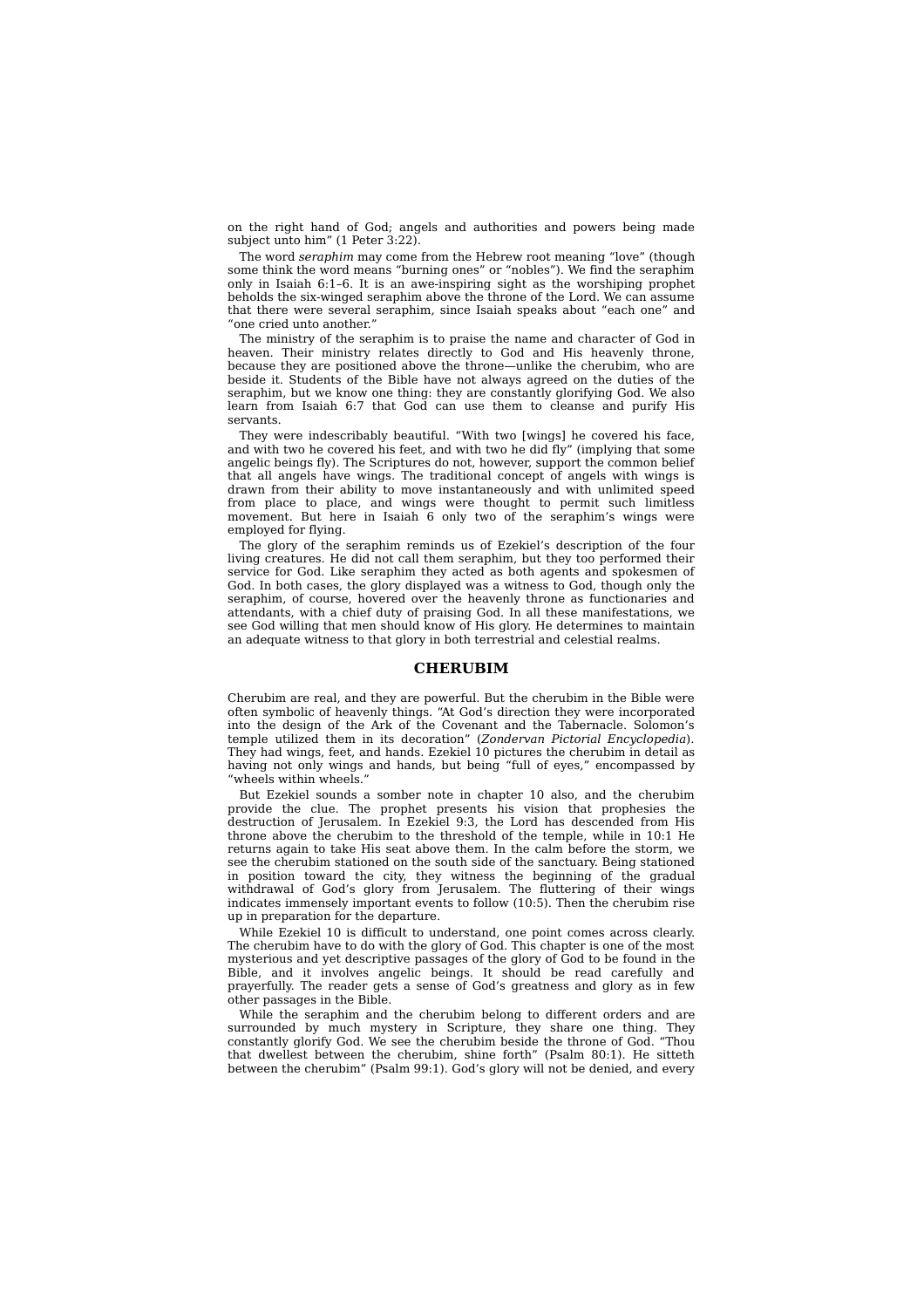heavenly being gives silent or vocal testimony to the splendor of God. In Genesis 3:24, we see cherubim guarding the tree of life in Eden. In the tabernacle in the wilderness, designs representing the guardian cherubim formed a part of the mercy seat and were made of gold (Exodus 25:18).

The cherubim did more than guard the most holy place from those who had no right of access to God. They also assured the right of the high priest to enter the holy place with blood as the mediator with God on behalf of the people. He, and he alone, was permitted to enter into the inner sanctuary of the Lord. By right of redemption and in accordance with the position of believers, each true child of God now has direct access as a believer-priest to the presence of God through Jesus. Cherubim will not refuse the humblest Christian access to the throne. They assure us that we can come boldly because of Christ's work on the cross! The veil in the temple has been rent. As Paul says, "Ye are no more strangers and foreigners, but fellow citizens with the saints, and of the household of God" (Ephesians 2:19). Further, Peter assures, "Ye are a chosen generation, a royal priesthood, an holy nation, a peculiar people; that ye should show forth the praises of him who hath called you out of darkness into his marvelous light" (1 Peter 2:9).

The inner sanctuary of God's throne is always open to those who have repented of sin and trusted Christ as Savior.

Many believe that the "living creatures" often mentioned in the book of Revelation are cherubim. But as glorious as the angelic and heavenly beings are, they become dim beside the inexpressible glory resident in our heavenly Lamb, the Lord of glory, to whom all powers in heaven and on earth bow in holy worship and breathless adoration.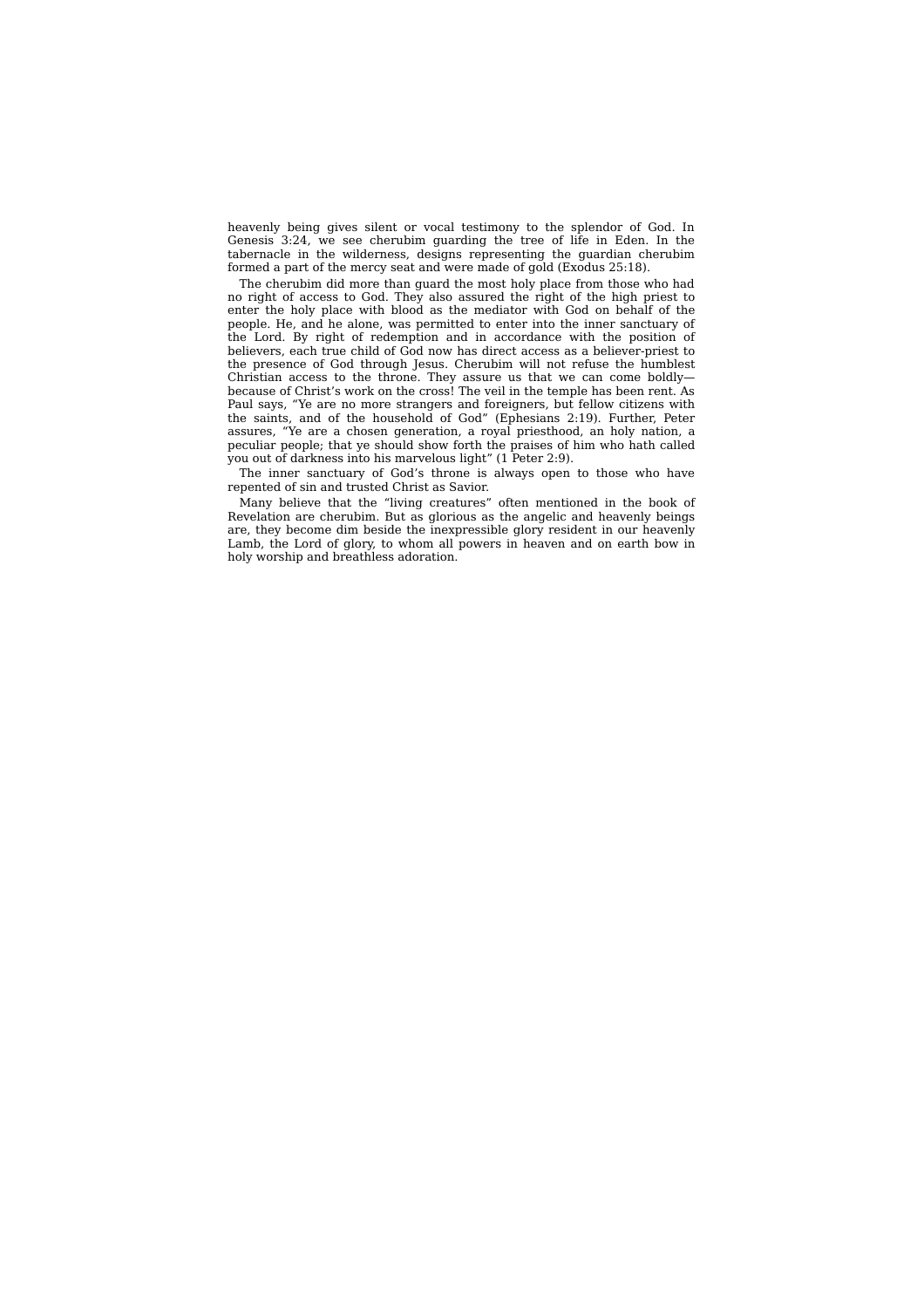## LUCIFER AND THE ANGELIC REBELLION

 $\mathbf{F}_{\text{ew}}$  people realize the profound part angelic forces play in human events. It is Daniel who most dramatically reveals the constant and bitter conflict between the holy angels faithful to God and the angels of darkness allied with Satan (Daniel 10:11–14). This Satan, or the devil, was once called "Lucifer, the son of the morning." Along with Michael, he may have been one of the two archangels, but he was cast from heaven with his rebel forces, and continues to fight. Satan may appear to be winning the war because sometimes he wins important battles, but the final outcome is certain. One day he will be defeated and stripped of his powers eternally. God will shatter the powers of darkness.

Many people ask, "How could this conflict come about in God's perfect universe?" The apostle Paul calls it "the mystery of iniquity" (2 Thessalonians 2:7). While we have not been given as much information as we might like, we do know one thing for certain: The angels who fell, fell because they had sinned against God. In 2 Peter 2:4 the Scripture says, "God spared not the angels that sinned but cast them down to hell, and delivered them into chains of darkness, to be reserved unto judgment." Perhaps the parallel passage in Jude 6 puts the onus of responsibility more directly on the shoulders of the angels themselves. "The angels," wrote Jude quite deliberately, "kept not their first estate, but left their own habitation."

Thus, the greatest catastrophe in the history of the universal creation was Lucifer's defiance of God and the consequent fall of perhaps one-third of the angels who joined him in his wickedness.

When did it happen? Sometime between the dawn of creation and the intrusion of Satan into the Garden of Eden. The poet Dante reckoned that the fall of the rebel angels took place within twenty seconds of their creation and originated in the pride that made Lucifer unwilling to await the time when he would have perfect knowledge. Others, like Milton, put the angelic creation and fall immediately prior to the temptation of Adam and Eve in the Garden of Eden.

The important question is not, "When were angels created?" but, "When did they fall?" It is difficult to suppose that their fall occurred before God placed Adam and Eve in the garden. We know for a fact that God rested on the seventh day, or at the end of all creation, and pronounced everything to be good. By implication, up to this time even the angelic creation was good. We might then ask, "How long were Adam and Eve in the garden before the angels fell and before Satan tempted the first man and woman?" This question must remain unanswered. All we can say positively is that Satan, who had fallen before he tempted Adam and Eve, was the agent and bears a greater guilt because there was no one to tempt him when he sinned; on the other hand, Adam and Eve were faced with a tempter.

Thus, we pick up the story where it began. It all started mysteriously with Lucifer. He was the most brilliant and most beautiful of all created beings in heaven. He was probably the ruling prince of the universe under God, against whom he rebelled. The result was insurrection and war in heaven! He began a war that has been raging in heaven from the moment he sinned and was brought to earth shortly after the dawn of human history. It sounds like a modern world crisis!

Isaiah 14:12–14 records the conflict's origin. Prior to his rebellion, Lucifer, an angel of light, is described in scintillating terms in Ezekiel 28:12–17 (NASB): "You had the seal of perfection, full of wisdom and perfect in beauty. .

. . You were the anointed cherub who covers, and I placed you there. You were on the holy mountain of God. You walked in the midst of the stones of fire. You

6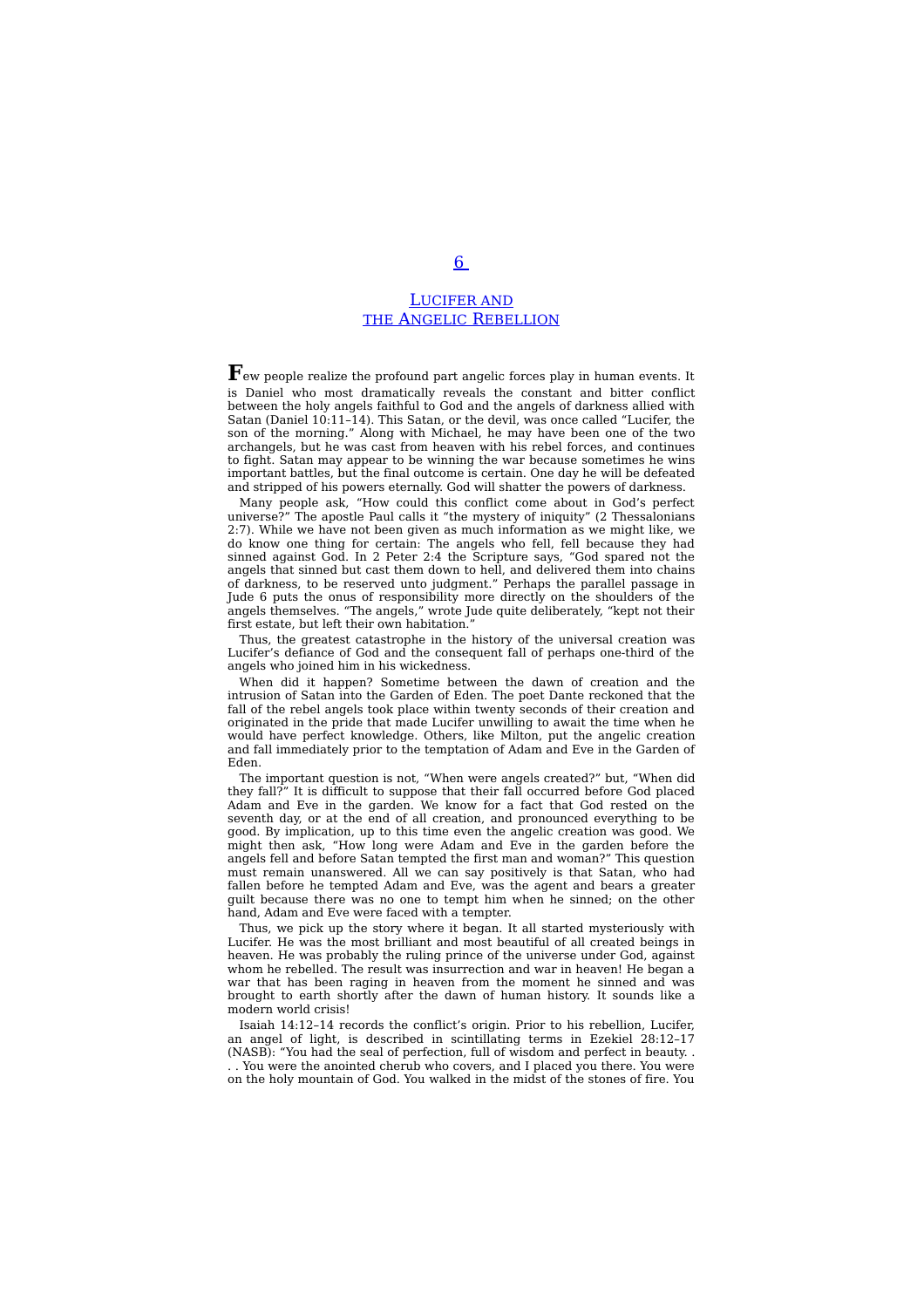were blameless in your ways from the day you were created, until unrighteousness was found in you. . . . Your heart was lifted up because of your beauty; you corrupted your wisdom by reason of your splendor." When the angel Lucifer rebelled against God and His works, some have estimated that as many as one-third of the angelic hosts of the universe may have joined him in his rebellion. Thus, the war that started in heaven continues on earth and will see its climax at Armageddon with Christ and His angelic army victorious.

Leslie Miller, in his excellent little book *All About Angels*, points out that Scripture sometimes refers to angels as stars. This explains why prior to his fall Satan was called "the star of the morning." And to this description John adds a qualifying detail: "His tail swept a third of the stars out of the sky and flung them to the earth" (Revelation 12:4 NIV).

#### **REBELLION IN HEAVEN**

The apostle Paul understood and spoke of the war of rebellion in the heavens when he referred to the former Lucifer, now Satan, as "the prince of the power of the air, the spirit that now worketh in the children of disobedience" (Ephesians 2:2). He also says that in fighting the organized kingdom of satanic darkness, we struggle against "the world forces of this darkness . . . the spiritual forces of wickedness in the heavenly places" (Ephesians 6:12 NASB).

We can describe all unrighteousness and transgression against God as "selfwill" against the will of God. This definition applies to human beings today as well as to angels.

## **LUCIFER'S FIVE "I WILLS"**

Lucifer, the son of the morning, was created, as were all angels, for the purpose of glorifying God. However, instead of serving God and praising Him forever, Satan desired to rule over heaven and creation in the place of God. He wanted supreme authority! Lucifer said (Isaiah 14), "I will ascend into heaven." "I will exalt my throne above the stars of God." "I will sit also upon the mount of the congregation." "I will ascend above the heights of the clouds." "I will be like the most high." I . . . I . . . I . . . I . . . I.

Lucifer was not satisfied with being subordinated to his creator. He wanted to usurp God's throne. He exulted at the thought of being the center of power throughout the universe—he wanted to be the Caesar, the Napoleon, the Hitler of the entire universe. The "I will" spirit is the spirit of rebellion. His was a bold act to dethrone the Lord Most High. Here was a wicked schemer who saw himself occupying the superlative position of power and glory. He wanted to be worshiped, not to worship.

Satan's desire to replace God as ruler of the universe may have been rooted in a basic sin that leads to the sin of pride I have already mentioned. Underneath Satan's pride lurked the deadliest of all sins, the sin of covetousness. He wanted what did not belong to him. Virtually every war ever fought began because of covetousness. The warfare in heaven and on earth between God and the devil certainly sprang from the same desire—the lust for what belonged to God alone.

Today, as always in the past, virtually no one can sin alone. The influences of sin are contagious. The Bible speaks of "the dragon . . . and his angels" (Revelation 12:7), indicating that along with Lucifer, myriads of angels also chose to deny the authority of God and subsequently lost their high position. They chose to participate in the "war program" of Lucifer. As a result of their fall, those angels have been "reserved unto judgment" (2 Peter 2:4) and have their part with Lucifer in the "everlasting fire, prepared for the devil and his angels" (Matthew 25:41). But until this happens, they constitute a mighty force—capable of wreaking havoc among individuals, families, and nations! Watch out for, they are dangerous, vicious and deadly. They want you under their control, and they will pay any price to get you!

Satan, the fallen prince of heaven, has made his decision to battle against God to the death. He is the master craftsman who has plotted destruction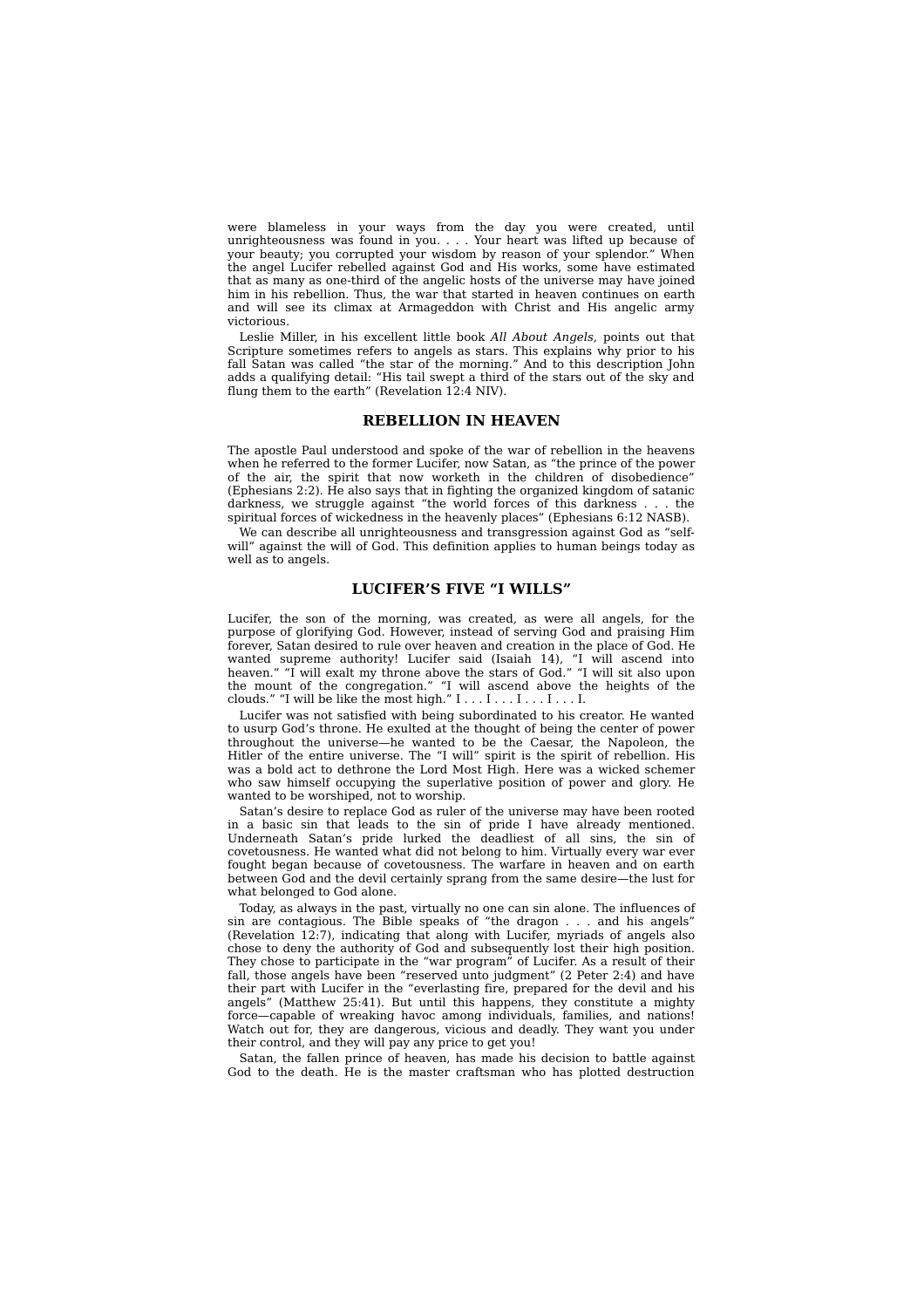during all the ages since he first rebelled. His "I will" spirit has worked through his consuming hatred of God to write his tragic story in the annals of human history. In his warfare against God, Satan uses the human race, which God created and loved. So God's forces of good and Satan's forces of evil have been engaged in a deadly conflict from the dawn of our history. Unless world leaders and statesmen understand the true nature of this warfare, they will continue to be blind leaders of the blind. They can only patch a little here and patch a little there. We will find no final solution to the world's great problems until this spiritual warfare has been settled. And it will be settled in the last war of history—Armageddon. Then Christ and His angelic armies will be the victors!

#### **PAST, PRESENT, AND FUTURE IN PERSPECTIVE**

Lucifer became Satan, the devil, the author of sin; and it is sin that has always deceived, disturbed, betrayed, depraved, and destroyed all that it has touched.

Will there never be an end to this battle of the ages, this war against God lustfully conceived in Lucifer and perpetrated on earth?

Not only does the battle rage on earth, but it rages in heaven. "And there was war in heaven: Michael and his angels fought against the dragon; and the dragon fought and his angels . . . and the great dragon was cast out" (Revelation 12:7, 9).

Satan and his demons are known by the discord they promote, the wars they start, the hatred they engender, the murders they initiate, the opposition to God and His commandments. They are dedicated to the spirit of destruction. On the other hand the holy angels obey their Creator. No discordant note sounds among the angels of heaven. They are committed to fulfill the purpose for which all true children of God pray, "Thy kingdom come. Thy will be done . . . as it is in heaven" (Matthew 6:10).

The Bible refers to Lucifer and the fallen angels as those who sinned and did not keep their first position (Jude 6). They committed the sins of consummate pride and covetousness. The sin of pride particularly has caused the downfall of Lucifer in heaven; most certainly it can bring mortal man down too. We must be on guard against pride, or we are headed for a fall patterned after the fall of Lucifer and his angels, who turned into demons.

Could it be that God wanted to be sure that men would not question the existence of Satan and his demon-hosts? Perhaps He had this in mind when He inspired the writing of Ezekiel 28, which sets forth the typology of Satan in the earthly sense. This account by the prophet Ezekiel speaks of an earthly prince of the city of Tyre. He seems to be an earthly symbol of Satan. It is clear from the passage that the king of Tyre became a devil incarnate and an earthly illustration of the heavenly Lucifer who became the devil.

We live in a perpetual battlefield—the great war of the ages continues to rage. The lines of battle press in ever more tightly about God's own people. The wars among nations on earth are merely popgun affairs compared to the fierceness of battle in the spiritual, unseen world. This invisible spiritual conflict is waged around us incessantly and unremittingly. Where the Lord works, Satan's forces hinder; where angel beings carry out their divine directives, the devils rage. All this comes about because the powers of darkness press their counterattack to recapture the ground held for the glory of God.

Were it not for the angel hosts empowered by God to resist the demons of Satan, who could ever hope to press through the battlements of the fiendish demons of darkness to the Lord of eternal liberty and salvation? Paul speaks the truth when he says that the forts of darkness are impregnable. Yet they yield to the warfare of faith and light as angel hosts press the warfare to gain the victory for us  $(2$  Corinthians  $10:4-5$ ).

## **SATAN ON THE ATTACK**

Revelation 12:10 speaks of Satan as "the accuser of the brethren" and Ephesians 6:12 (NIV) describes the "rulers . . . authorities . . . the powers of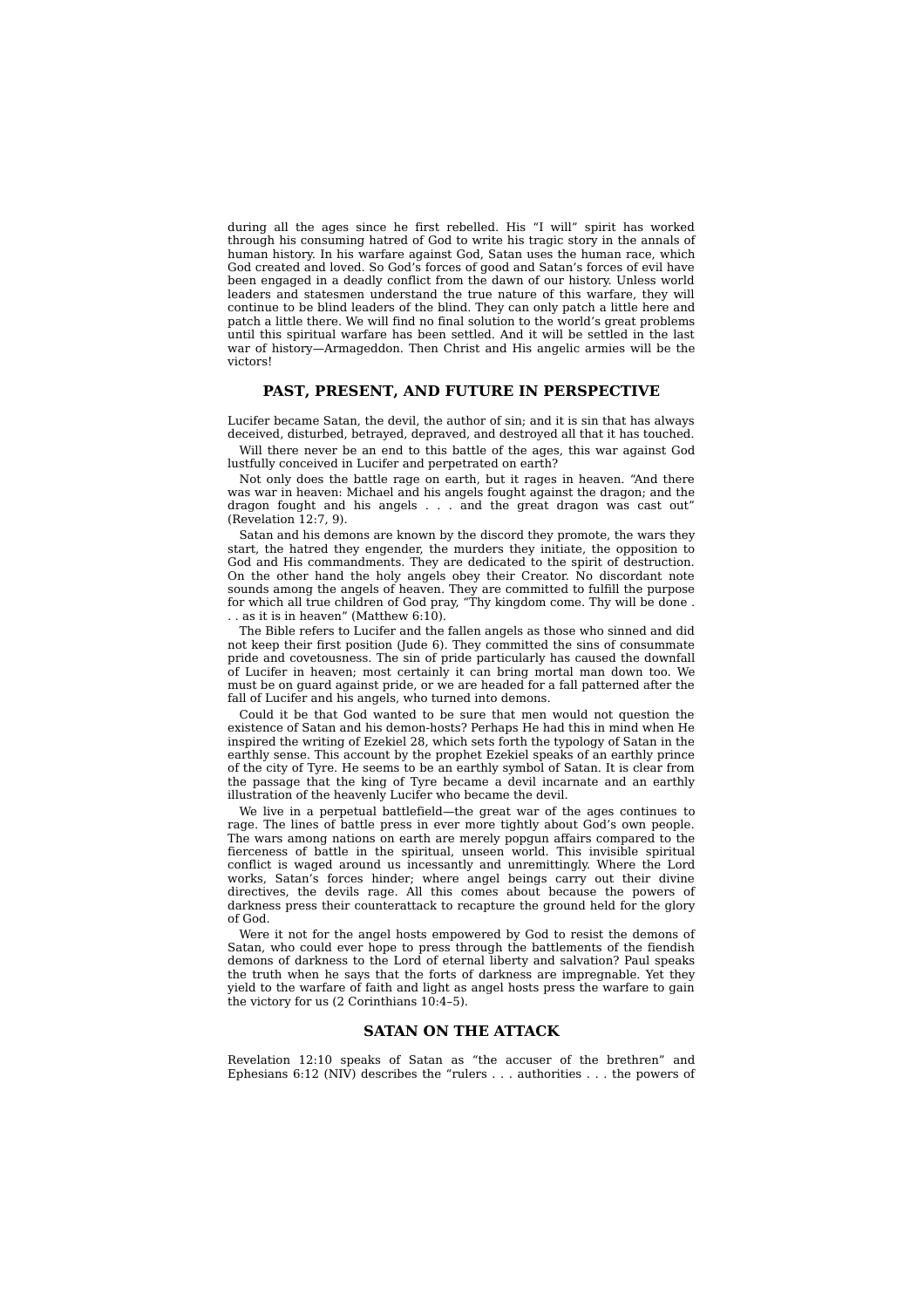this dark world . . . the spiritual forces of evil in the heavenly realms." Although Satan and his evil followers press their warfare in the heavens, it seems that their primary endeavor is to destroy faith in the world.

Isaiah 13:12–14 clearly points up Satan's objectives: he works to bring about the downfall of nations, to corrupt moral standards, and to waste human resources. Corrupting society's order, he wants to prevent the attainment of order and to shake the kingdoms of our God. He uses his destructive power to create havoc, fire, flood, earthquake, storm, pestilence, disease, and the devastation of peoples and nations. The description of Satan's great power ends with the words, "who opened not the house of his prisoners" (Isaiah 14:17). This undoubtedly refers to the prison house of Satan, Hades or the abode of the dead so clearly pictured in Luke 16:19–31.

Satan has great power. He is cunning and clever, having set himself against God and His people. He will do everything in his power to hold people captive in sin and to drag them down to the prison of eternal separation from God.

Since the fall of Lucifer, that angel of light and son of the morning, there has been no respite in the bitter battle of the ages. Night and day Lucifer, the master craftsman of the devices of darkness, labors to thwart God's plan of the ages. We can find inscribed on every page of human history the consequences of the evil brought to fruition by the powers of darkness with the devil in charge. Satan never yields an inch, nor does he ever pause in his opposition to the plan of God to redeem the "cosmos" from his control. He forever tries to discredit the truthfulness of the Word of God; he coaxes men to deny the authority of God; and he persuades the world to wallow in the deluding comforts of sin. "He was a murderer from the beginning, not holding to the truth, for there is no truth in him. When he lies, he speaks his native language, for he is a liar and the father of lies" (John 8:44 NIV). Sin is the frightful fact in our world. It writes its ruin in vice and lust, in the convulsions of war, in selfishness and sorrow, and in broken hearts and lost souls. It remains as the tragedy of the universe and the tool of Satan to blunt or destroy the works of God.

#### **SATANIC INTRIGUE**

God cannot tolerate sin forever if He is just. He will not permit the perversions of Lucifer to mock Him, for the inescapable answer to the evil of the world is found in the unalterable law of the Word of God that "the wages of sin is death; but the gift of God is eternal life through Jesus Christ our Lord" (Romans 6:23).

Satan's attacks, which began at the dawn of history, will continue until God begins to bring down the curtain on this frightening drama at Armageddon.

Satan's ideology is based on the little word "if." Through all time he has sought to discredit God by making Him out a liar in the eyes of man. He never ceases trying to discredit the claims of the Word of God and to rob mankind of the strength and comfort of faith. The all-time tool of Lucifer is an "if," but God declares that there are no "ifs," "buts," or "ands" about His program for salvation. God's plan is unalterable; His antidote for the satanic "if" works and is unchangeable. God assures us that through the work of Christ and the labors of His angelic deputies, we can look for the triumphant and victorious warfare over the armies of Lucifer.

It is not surprising that the fallen Lucifer hatched his plot to usurp the preeminence of God in His creation. In the first conversation in the garden, the serpent embodying Lucifer asked, "Hath God said, Ye shall not eat of every tree of the garden?" (Genesis 3:1). To this question Eve replied, "But God did say, You must not eat fruit from the tree that is in the middle of the garden, and you must not touch it, or you will die" (Genesis 3:3 NIV).

Hear Lucifer reply, if you eat of the fruit of this tree "ye shall not surely die" (Genesis 3:4). He says in effect that God does not know what He is talking about.

Satan often works by interjecting a question to raise doubts. It is deadly to doubt God's Word! Satan's strategy is to persuade us to rationalize. Eve probably began to reason with the enemy: Is it possible that God would be so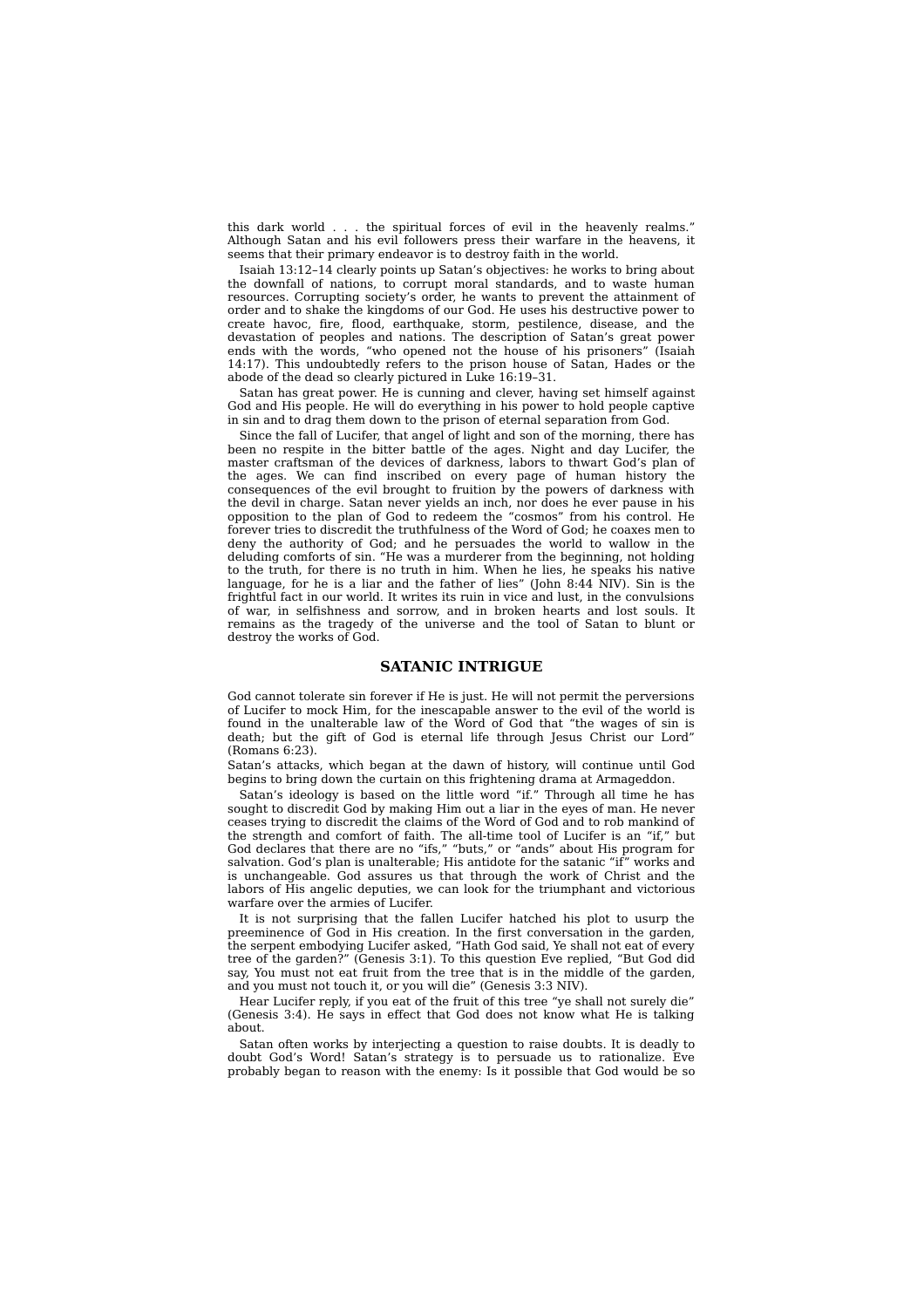unjust and unkind as to forbid this seemingly innocent thing?—"It was pleasant to the eyes" (Genesis 3:6).

Eve foolishly parleyed with the tempter. In her own mind she began to doubt the truth and the wisdom of God. How easily Satan covers with a light color ideas that are dark. His intrigue comes to us colored in the light of our own desires. Time after time he injects his subtle "ifs." "This tree is to be desired to make one wise." Eve listened; she reasoned with herself, she took, she tasted. Satan never fails to appeal to the appetites of the flesh and to the seeming sensual satisfactions that come from the inventions of sin. Our senses are inlets through which Satan can work, prod, and inject his deadly "ifs."

The Genesis account states that Eve ate first and then gave some to Adam to eat. If they had fixed their minds on God and trusted His wisdom, recognizing the danger that lurked in the fruit He had forbidden, all history would have been radically different and had another ending. Had they only realized the consequences of disobedience, had they only seen the danger of the satanic "if," had they only envisioned the flaming sword barring them forever from the garden! Had they only realized the terrible consequences of a single "innocent" moment, they would not have had to stand over the silent, lifeless form of their son Abel. His tragic death was the fruit of the seductive power of sin in their own lives. Apart from it our world would have been paradise today!

Had Adam and Eve resisted the devil, he would have fled, forever defeated. But they fell, and thus death passed upon all men (Genesis 3:13). This is where death began! Sin works the same with all of us, whatever our condition, nature, or environment.

We are depraved by nature because we inherited it from our parents (Romans 3:19). The stream has been polluted. We must bear the sentence of guilt and the stain of sin. Each must give account of himself to God.

Listen to Satan's "ifs" of death being injected into the minds of people today: "if" you live a good life, "if" you do what is right, "if" you go to church, "if" you work for the benefit of others—if, if, if. But the Bible teaches that these "ifs" are not enough to meet God's requirements for salvation. Our good works and intentions are not enough. Jesus said, "Ye must be born again" (John 3:7). Only when we turn to Christ in faith and trust, confessing our sins to Him and seeking His forgiveness, can we be assured of our salvation. Satan will do all in his power to make us trust ourselves instead of Christ. But only Christ can save us—and He will, if we will commit our lives to Him and trust His work on the cross for our salvation. "For God so loved the world that he gave his one and only Son, that whosoever believes in him shall not perish but have eternal life" (John 3:16 NIV).

These are Satan's approaches today. The hiss of the serpent is the "if" of death. The stench of death is everywhere today! As C. S. Lewis points out, "War does not increase death—death is total in every generation." But we can find eternal life when we believe in Jesus Christ.

Have you made your personal commitment to Christ, and are you trusting Him alone for your salvation? If you have never taken that step of faith, or if you are unsure about your relationship to Christ, turn to Him today and receive Him as your personal Lord and Savior. "To all who received him, to those who believed in his name, he gave the right to become children of God" (John 1:12 NIV). This can be your experience today if you will ask Christ to come into your heart by faith.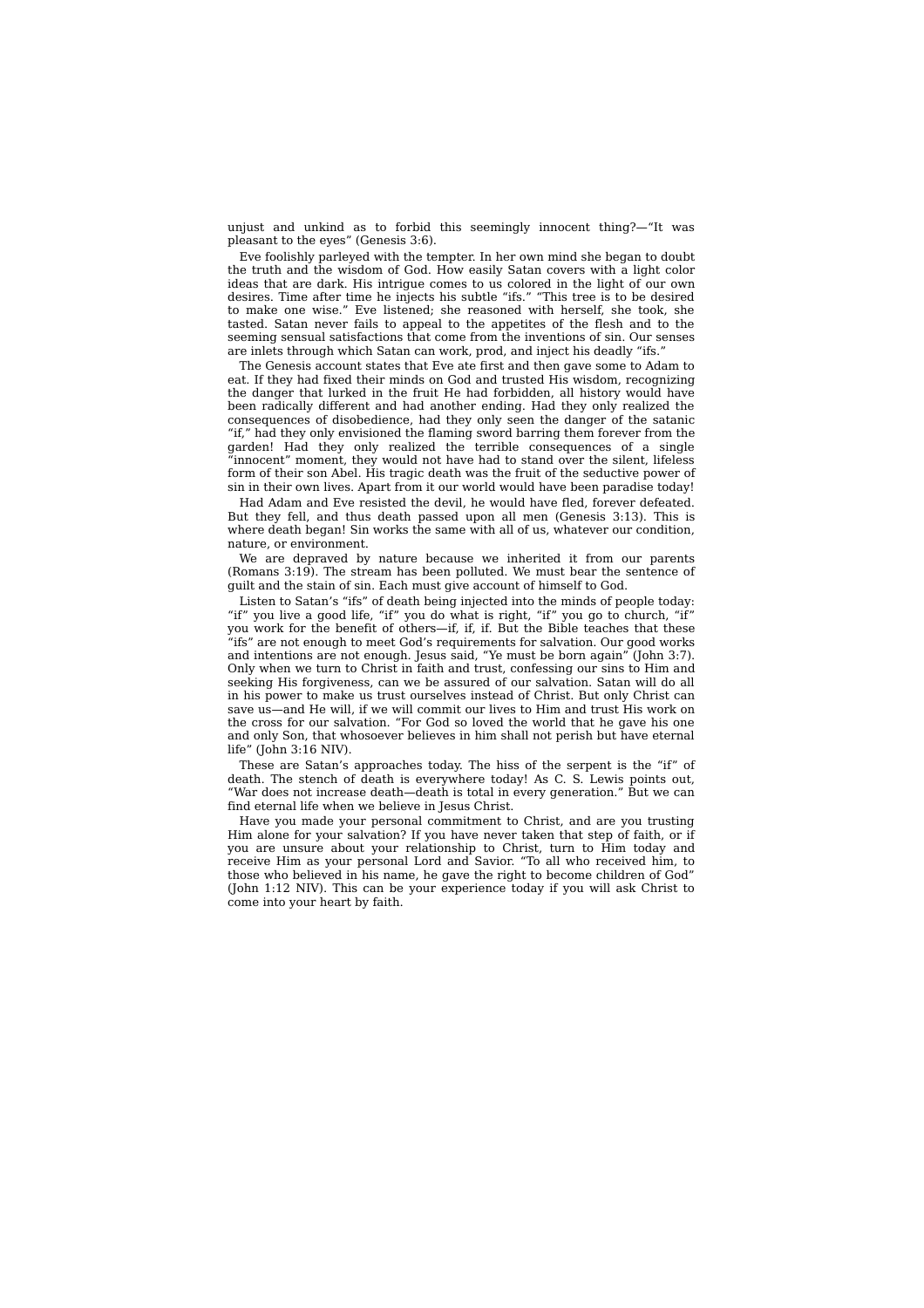# ANGELS AS MESSENGERS OF GOD

**A**ngels minister to us personally. Many accounts in Scripture confirm that we are the subjects of their individual concern. In his book *Table Talk*, Martin Luther said, "An angel is a spiritual creature created by God without a body, for the service of Christendom and the church."

We may not always be aware of the presence of angels. We can't always predict how they will appear. But angels have been said to be our neighbors. Often they may be our companions without our being aware of their presence. We know little of their constant ministry. The Bible assures us, however, that one day our eyes will be unscaled to see and know the full extent of the attention angels have given us (1 Corinthians 13:11–12).

Many experiences of God's people suggest that angels have been ministering to them. Others may not have known they were being helped, yet the visitation was real. The Bible tells us that God has ordered angels to minister to His people—those who have been redeemed by the power of Christ's blood.

#### **DANIEL AND THE ANGEL**

In the Old Testament, Daniel vividly describes the bitter conflict between the angelic forces of God and the opposing demons of darkness. Before the angel came to him, he had spent three weeks mourning (Daniel 10:3). He ate no bread, meat, or wine, nor did he anoint himself. As he stood by the Tigris River, a man appeared clothed in linen. His face looked like lightning and his eyes like flaming torches. His voice sounded like the roar of a crowd.

Daniel alone saw the vision. The men who were with him did not. Yet a great dread came upon them, and they ran away to hide.

Left alone with the heavenly visitor, Daniel's strength departed from him, so great was the effect of this personage on him.

Daniel was held in the bonds of a great sleep, yet he heard the voice of the angel. A hand touched him, and the angel described an experience he himself had just had. The angel had started to come to Daniel from the moment he began to pray but enroute was waylaid by a demon prince who engaged him in conflict and delayed him. Then Michael came to help this subordinate angel, freeing him to fulfill his mission to Daniel.

The angel had a message. He was to show Daniel what God foresaw would befall the world—especially Israel in the latter days. Daniel then found himself weak and unable to speak, so the angel touched his lips and also restored his strength. Having finished his mission, the angel told Daniel he was returning to fight with the demon prince in the unending struggle of the forces of good versus the forces of evil. In all this Daniel was having no hallucination or dream. It was a genuine experience with a real person, and no one ever could have persuaded Daniel otherwise.

He had pleaded with God for the sons of Israel. His prayer session, accompanied by fasting, had lasted for three weeks. At that moment he received the news from the "angel visitor" sent from heaven that his prayer had been heard. This incident makes it clear that delays are not denials, and that God's permissive will is involved in all of life.

## **UNSEEN FORCES AT WORK**

During several world crises I have had the privilege of talking with some heads of state or secretaries of state. During the 1967 War in the Middle East,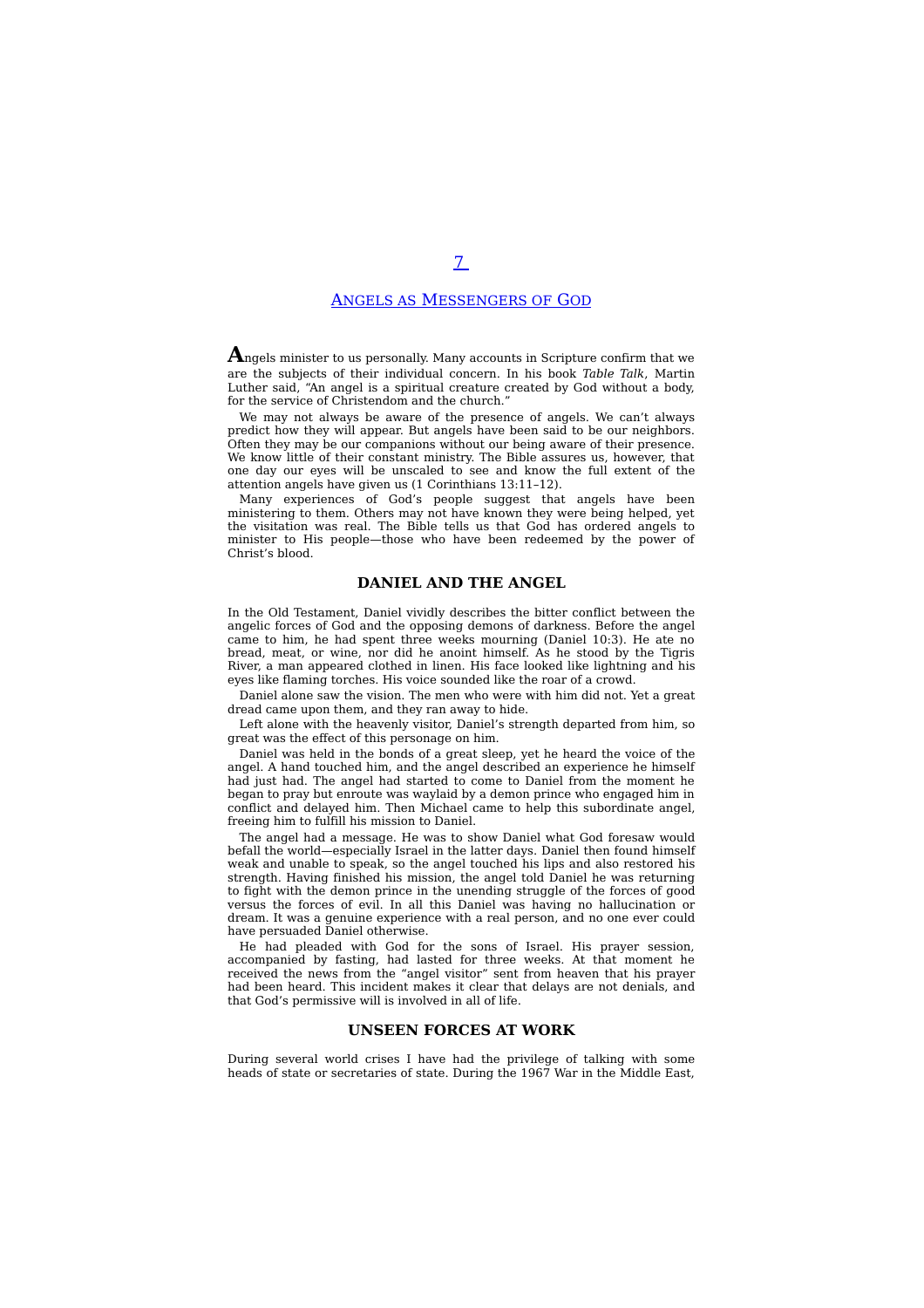for example, Secretary of State Dean Rusk, who was visiting my home town of Montreat, North Carolina, invited me to his room. While we were discussing the war that had just broken out, I told him I believed "supernatural forces are at work."

On the eve of one of his missions abroad during the Ford Administration, Secretary of State Kissinger briefed me on some of the staggering problems facing the world. I told him I believed the world was experiencing an unseen spiritual war in which the powers of darkness were attacking the forces of God. As we have moved through the turbulent events of the past decade, I have become more convinced than ever that the activities of the unseen demonic forces are increasing. A well-known television newscaster said to me in his office, "The world is out of control." It seems incredible that such a warfare is taking place—but the Bible says it is!

Dr. A. C. Gaebelein has called it "the conflict of the ages." It will be resolved only when Jesus Christ returns to earth. This is why the world is crying for "a leader." The Antichrist, who will be Satan's "front," will arrive on the scene for a brief time and seemingly be "The Answer." But after only a few months, the world will be thrown back into chaos and conflict. He will prove to be "The Lie" (2 Thessalonians 2:3–10). Then the One whom God chose and anointed before time began will return to earth with His mighty, holy angels. At the end of the age, He will throw the devil and his demons into the lake of fire. Thus, for the true believer the conflict now raging will end as God intends. Righteousness will prevail.

#### **JACOB'S EXPERIENCE**

The experience of Jacob with angels is a splendid illustration of their ministry for God to men. In some ways Jacob was a cheat. He had stolen the birthright from his brother. He lied to his father and deceived him when his sight was almost gone. He fled from his brother, who would have killed him. He married his Uncle Laban's two daughters, and when their father and brothers no longer looked on him with favor, he took his family and flocks back to Canaan.

Though Jacob was a cunning schemer and skilled in deception, God was concerned for him as the one who was in "the line of promise." From him the twelve tribes of Israel were to come. While he was en route home, the Scripture tells us that "the angels of God met him." So overcome was he by what happened that he said, "This is God's army!" (Genesis 32:2 AB), and called the place Mahanaim, meaning "two camps." He called the angels "God's hosts." But the story does not end there. Having formerly cheated his brother Esau, he now feared him, not knowing whether he would be welcomed or killed. So Jacob prayed, admitting he was not worthy of the least of God's mercies. He asked to be delivered from the hand of his brother Esau.

The night before Jacob met Esau he was alone, his family and servants having gone ahead. Suddenly a man appeared and wrestled with him until daybreak, when he finally touched Jacob's thigh, "and the hollow of the thigh was out of joint." At this, Jacob realized the man was a heavenly visitor and would not let him go until the man had blessed him. When he had told the stranger his name, the man said, "Thy name shall be called no more Jacob, but Israel: for as a prince hast thou power with God and with men and hast prevailed." When Jacob asked the man to identify himself, he received no reply. But the man blessed him there. Jacob called the place Peniel, meaning "face of God," saying, "I have seen God face to face, and my life is preserved (Genesis 32:24–30).

It may well be that the wrestler was Jesus, appearing fleetingly in human form. In the former part of the story, many angels were surrounding Jacob. Through the two experiences, God revealed His will for Jacob's life more fully and promised that he would be a prince. The next day he therefore went forward cheerfully to meet Esau; everything turned out well for him and his family. Centuries later Hosea testified to this incident, saying that the God of heaven had appeared to Jacob, ministering to him in the person of an angel (Hosea 12:3–6).

Moses and Abraham are perhaps the two greatest Old Testament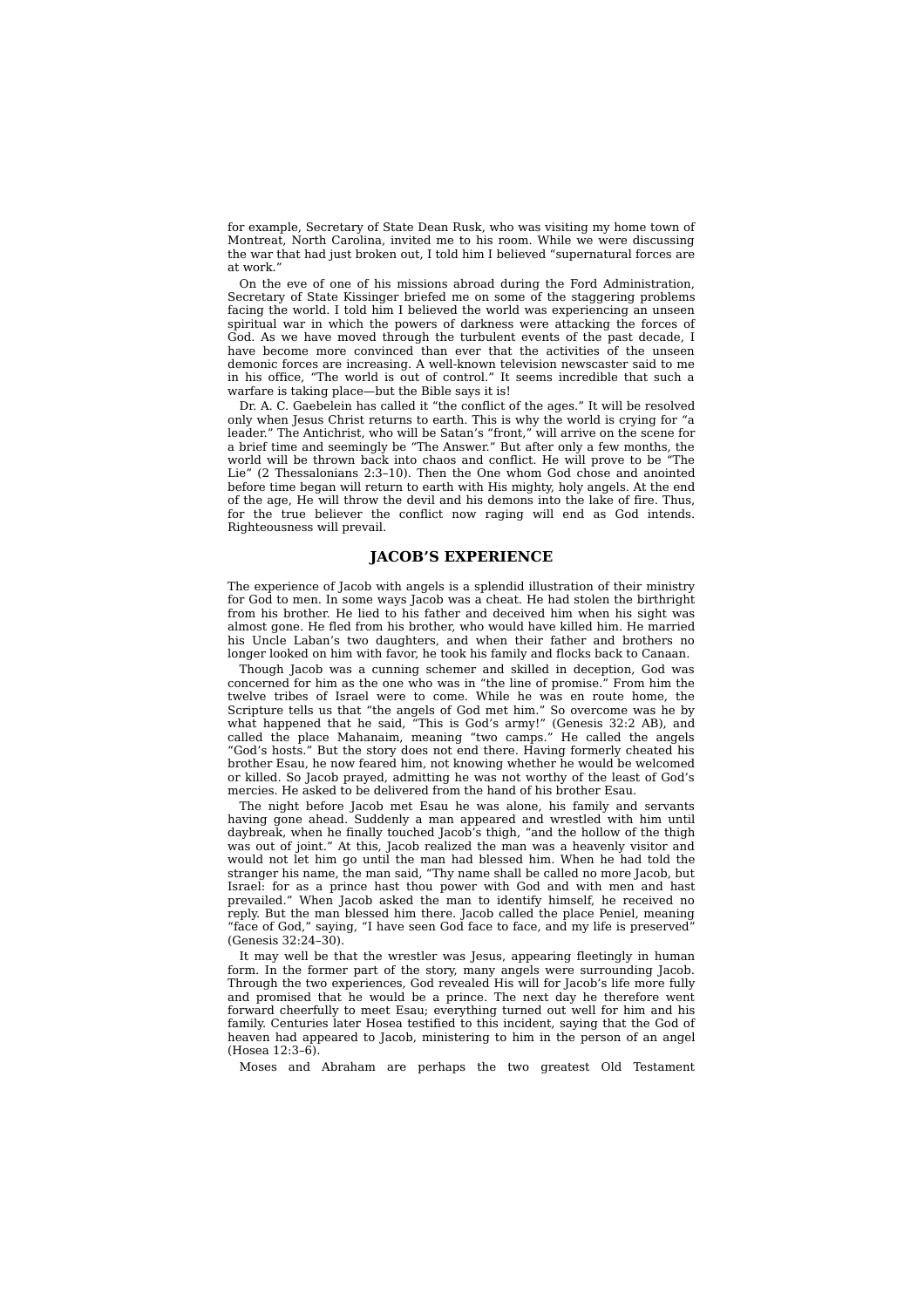characters; angels were involved in their lives on important occasions. We have already seen how angels ministered to Abraham. We must look at the experience of Moses at the burning bush (Exodus 3).

### **MOSES MEETS AN ANGEL**

The background is important. For forty years Moses had lived amid the splendors of Egypt, coming to know its language, customs, and laws. He lived a life of luxury and occupied an important position in the social structure. Then, because of the misadventure of slaying an Egyptian, he fled to the desert. For forty years more he was tutored as a sheepherder in the "university of solitude." Scripture says little about that period, but it represented a great change in circumstances to go from the court of Pharaoh to a field of grazing sheep. It was not exactly an occupation that ranked high in the social order. He was an outcast, a lonely figure compared to his former life. And it took God forty years to bring him to the place where he was serviceable for the job God had in mind for him. So it was that at eighty years of age when the life work of most people has already been completed, Moses was ready for God's call.

One day as he was going about his duties, Moses saw a bush burning. It struck him as peculiar because the bush was not consumed. More than that, "the angel of the LORD appeared unto him in a flame of fire out of the midst of the bush." Since we have no reason to suppose that Moses had ever seen an angel before, this must have been an extraordinary visitation to him. Further, his curiosity was aroused. Then it was that God Himself spoke to Moses out of the bush.

Moses was profoundly moved. Having told him to remove his shoes because he was standing on holy ground, God identified Himself as the God of Abraham, Isaac and Jacob. At this Moses was awestruck and hid his face, fearing to look at God. God then disclosed to Moses His plan to release the Israelites from their captivity in Egypt, using Moses as their leader. When asked by Moses whom he should say had told him this when he approached the Israelites, God responded, "Say I AM hath sent me unto you."

Moses was not at all enthusiastic about what God told him to do. He began to offer what he thought were compelling reasons to be excused from that service. First, he said that the people of Israel would never believe him and therefore would not accept his leadership. In answer, God asked him what he had in his hand. Moses said, "a rod." "Cast it on the ground," God said, and suddenly it became a serpent. But when Moses picked it up, it again became a rod. Then at God's command he put his hand in his robe and, withdrawing it, found it leprous. But putting it back a second time and withdrawing it, he found it free of all disease. By such signs, God said, would He show the people Moses' divine commission.

Then Moses made another excuse: he said he couldn't talk, professing to be slow of speech. Perhaps this was the result of forty years in virtual silence on the backside of the desert, but God even refused this excuse, saying He would send Aaron to be his voice. And so Moses went from the desert to Egypt to begin the work of deliverance. But the incident is important in our study because it is tied closely to the angel of the Lord in the burning bush. This again shows that God used angels (or appeared as an angel) to make His will known and communicate His decisions to men.

The presence of angels became part of "the Exodus experience." Thus, in Numbers 20:16 the Bible says, "When we cried unto the LORD, he heard our voice, and sent an angel, and hath brought us forth out of Egypt." Isaiah says that "in all their affliction he was afflicted, and the angel of his presence saved them: in his love and in his pity he redeemed them; and he bare them, and carried them all the days of old" (63:9). It may well be that some of these instances involved angelic forms taken by Jesus Christ, the second person of the Trinity. We can only speculate. In that event, it makes alive the thrilling testimony of Paul who declared that "Jesus Christ [is] the same yesterday, and today, and forever" (Hebrews 13:8).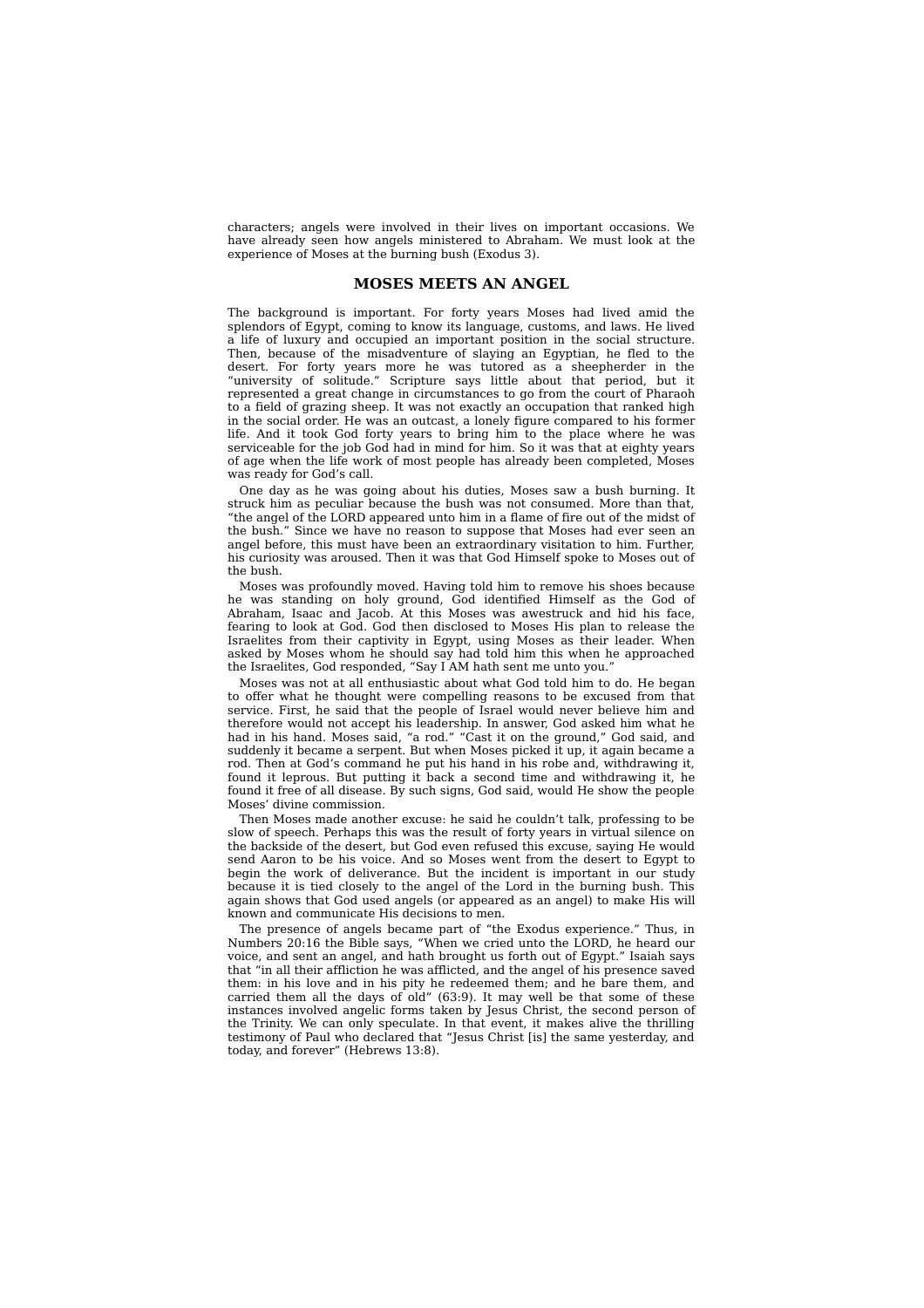## **THE MYSTERY OF ANGELS**

Therefore, just as Jesus is with us now through the Holy Spirit, revealing Himself and His will, so was He with His people in ages past, and so shall He be for all time to come, the angel of God's presence who leads us. To His "faithful" of past ages, God the Father revealed His presence through angels; through the angel of the Lord, God the Son, Jesus Christ, He revealed Himself and redeemed us by the Son's crucifixion, death, and resurrection. Here is mystery too deep for any of us to fathom fully.

Jewish scholars called the angel of the Lord by the name "Metatron, the angel of countenance," because He witnesses the countenance of God continuously and, therefore, works to extend the program of God for each of us.

God has given us the fullest revelation—Jesus Christ in the flesh—so He no longer needs to manifest Himself in the form of "the angel of the Lord" in this age of grace. Consequently, the angels who appear in the New Testament or even today are always "created spirits" and not God in that special angel form He used now and then in the Old Testament. The appearance of God the Son in physical form (a theophany) in the Old Testament is no longer necessary. Consider the presence of angels in the New Testament subsequent to the thrilling account of the birth of God the Son in the flesh through His incarnation at Bethlehem. The angels then were to minister the message of God and to establish the message of the gospel of Christ but never to supplant it or to detract from it.

### **ANGELS ARE MINISTERING SPIRITS**

God uses both men and angels to declare His message to those who have been saved by grace. "Are they [angels] not all ministering spirits, sent forth to minister for them who shall be heirs of salvation?" (Hebrews 1:14). What a glorious honor it will be for angels to know us by name because of our faithful witness to others. Angels will share our rejoicing over those who repent (Luke 15:10), even though they cannot preach the gospel themselves.

In this regard, consider Philip the deacon, whom God was using as a minister of revival in Samaria. An angel appeared with instructions for him to go to the desert (Acts 8:26), and by God's appointment he met the Ethiopian to whom he became the voice for God in preaching the word of truth.

Angels visited John too. As he looked out upon the lonely seas from the Isle of Patmos and wondered why he was isolated from all but heaven, the angel of the apocalypse came to announce the message that formed the book of Revelation with its prophecies of the end time (Revelation 1:1–3).

An angel ministered in a somewhat similar way in an incident in Daniel's life. Chapter 5 describes a great feast ordered by Belshazzar in Babylon. It had been prepared ostensibly to show the glory of the kingdom, but in reality Belshazzar meant it to parade his own personal greatness. It was a feast for the thousands of his kingdom's greatest nobles. But on this occasion they desecrated the sacred vessels taken from the temple at Jerusalem by using them for an ignoble purpose: they ate, drank and offered homage to idols of wood and stone, silver and gold. The god of materialism was in power. Suddenly the fingers of a man's hand appeared and traced on the wall a record of God's judgment on Babylon. "Mene, Mene, Tekel, Upharsin," the hand wrote—"You have been weighed in the balances and been found wanting. Your kingdom is finished" (verses 25–27). It was one of God's angels sent to announce the impending judgment. Not only were the days of King Belshazzar numbered, but God was finished with him.

Later Daniel prayed for the people, "And he [Gabriel] informed me, and talked with me, and said, O Daniel, I am now come forth to give thee skill and understanding. . . . therefore, understand the matter, and consider the vision" (Daniel 9:22–23). In answer to Daniel's prayer, God gave him a panoramic view of the future "history" of the human race. It is my belief that the world is now possibly reaching the climax of those great visions that God gave Daniel.

The scene in the time of Belshazzar seems almost contemporary, those times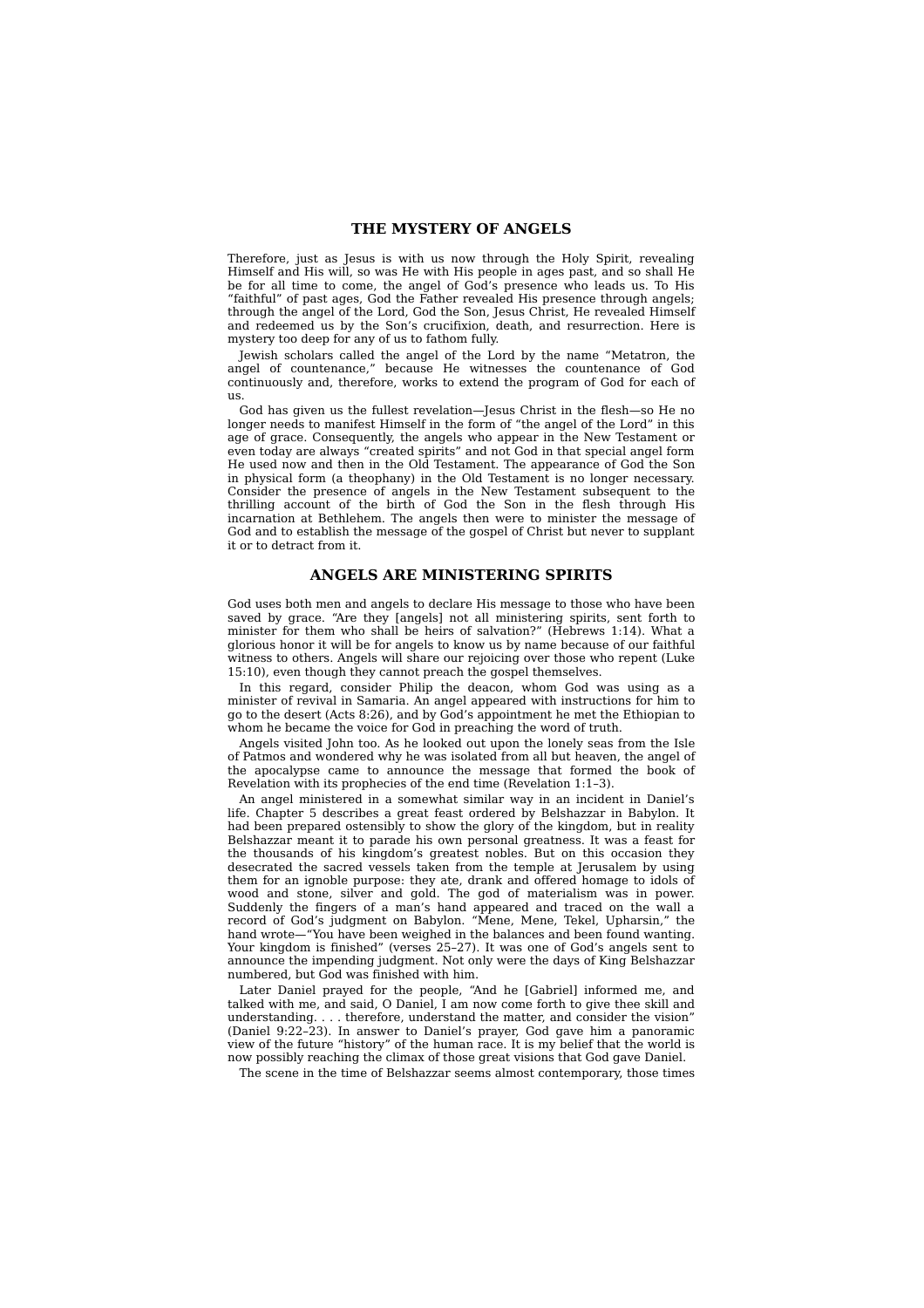and conditions resembling so closely what we see and hear today. It may even be that God is writing another story of impending judgment through the crises of the hour. He is telling men everywhere that unless they repent of their sins, their days like Belshazzar's are numbered and they are finished.

Let us conclude this study of the personal ministry of angels by noting some further incidents when God used angels to declare His plan to men.

#### **THE ANGEL GABRIEL**

At the beginning of the New Testament, Zacharias the priest saw the angel of the Lord, receiving from him the message that proclaimed the birth of John, who was to prepare the way for the promised Messiah. The angel (Gabriel in this instance, a special angelic minister of promise) encouraged Zacharias to believe the miracle surrounding the birth of John.

Later Gabriel appeared to the Virgin Mary, announcing to her the divinely conceived plan of the incarnation by which God's Son, Jesus Christ, should be conceived miraculously in her womb by the power of the Holy Spirit. Whatever Mary's questions may have been, they were answered by the angel's witness, "The Holy Ghost shall come upon thee, and the power of the Highest shall overshadow thee: therefore also that holy thing which shall be born of thee shall be called the Son of God" (Luke 1:35). Not only did Gabriel, the special angel of ministry and revelation, bring this message to Mary, but either he or another angel also confirmed to Joseph that he should take Mary as his wife, "For that which is conceived in her is of the Holy Ghost" (Matthew 1:20). He also told Joseph the plan of God that Jesus should "save his people from their sins" (Matthew 1:21).

The special angels of proclamation have faithfully bridged the centuries, carrying the message of God's will in times of oppression, discouragement, and waning endurance. God's restoring servants, His heavenly messengers, have encouraged, sustained, and lifted the spirits of many flagging saints; and they have changed many hopeless circumstances into bright prospects. Angels have ministered the message "All is well" to satisfy fully the physical, material, emotional, and spiritual needs of His people. They could testify, "The angel of the Lord came unto me."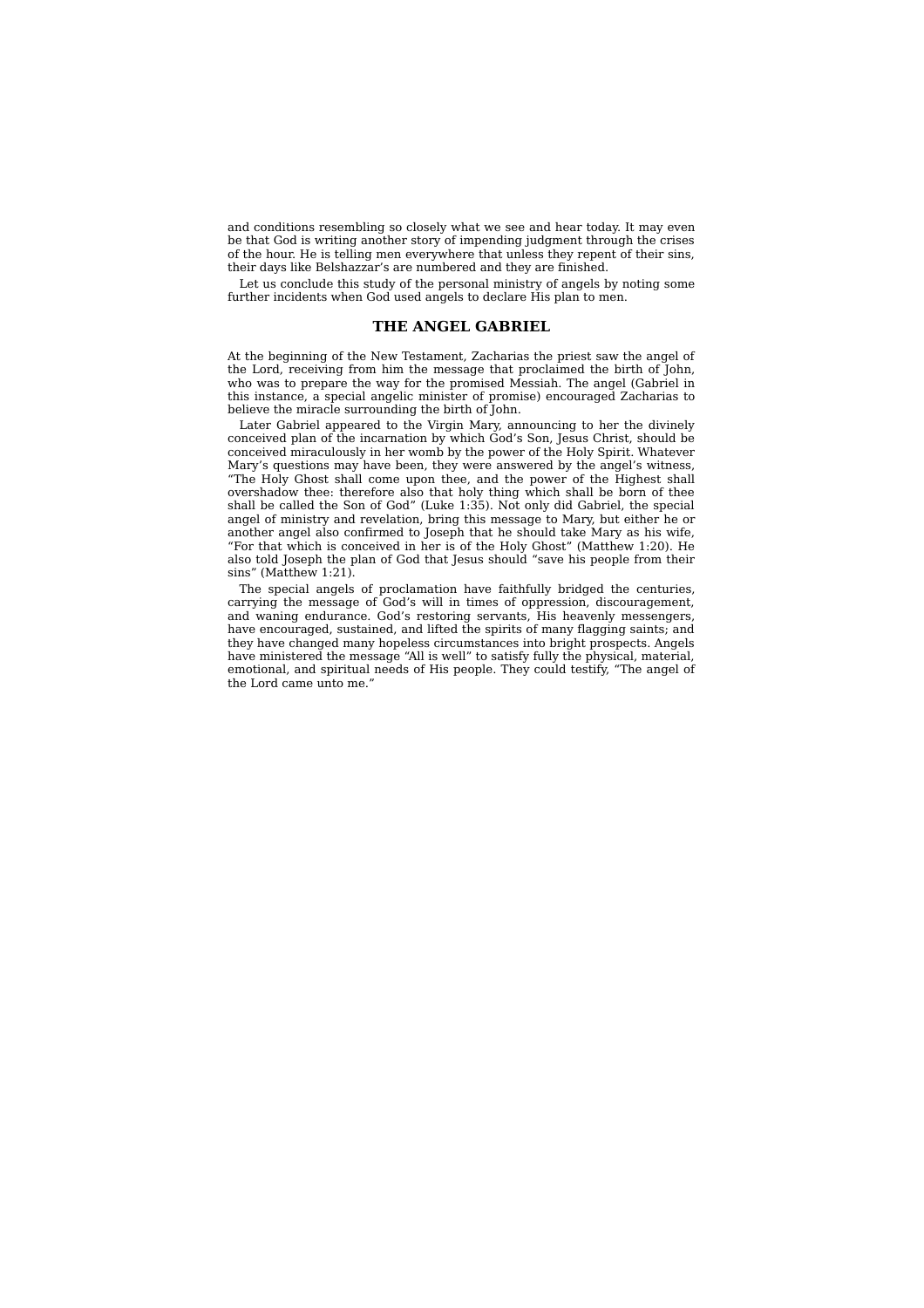# ANGELS PROTECT AND DELIVER US

**T**he enemies of Christ who attack us incessantly would often be thwarted if we could grasp God's assurance that His mighty angels are always nearby, ready to help. Tragically, most Christians have failed to accept this fact so frequently expressed in the Bible. I have noticed, though, that in my travels the closer I get to the frontiers of the Christian faith the more faith in angels I find among believers. Hundreds of stories document extraordinary divine intervention every year: God is using His angels as ministering spirits.

### **ANGELS ARE DIVINE PROTECTORS**

God's angels often protect His servants from potential enemies. Consider 2 Kings  $6:14-17$ . The king of Syria had dispatched his army to Dothan, learning that Elisha the prophet was there. Upon dressing in the morning, the prophet's helper exclaimed excitedly to Elisha that the surrounding countryside bristled with armies and implements of war. Elisha assured him, "Don't be afraid! . . . our army is bigger than theirs" (verse 16 TLB). Elisha then prayed that God would open the eyes of the young man to see the hosts of protective angels. As He did so, the young man "could see horses and chariots of fire everywhere on the hills surrounding the city." This passage has been one of the great assurances and comforts to me in my ministry.

The angels minister to God's servants in time of hardship and danger. We find another outstanding illustration of this in Acts 27:23–25. Paul, on his way to Rome, faced shipwreck with more than two hundred others on board. Speaking to the fear-ridden crew, he said, "Last night an angel of the God whose I am and whom I serve, stood beside me and said, 'Do not be afraid, Paul. You must stand trial before Caesar; and God has graciously given you the lives of all who sail with you'" (verses 23–24 NIV).

Some believe strongly that each Christian may have a guardian angel assigned to watch over him or her. This guardianship possibly begins in infancy, for Jesus said, "See that you do not look down on one of these little ones. For I tell you that their angels in heaven always see the face of my Father in heaven<sup>"</sup> (Matthew 18:10).

## **ANGELS AT WORK FOR US**

The most important characteristic of angels is not that they have power to exercise control over our lives, or that they are beauti- ful, but that they work on our behalf. They are motivated by an inexhaustible love for God and are jealous to see that the will of God in Jesus Christ is fulfilled in us.

David says of angels, "He who dwelleth in the secret place of the Most High shall abide under the shadow of the Almighty. . . . For he shall give his angels charge over thee, to keep thee in all thy ways. They shall bear thee up  $\ldots$  lest thou dash thy foot against a stone" (Psalm 91:1, 11–12).

My wife, Ruth, tells of a strange incident in a Christian bookroom in Shanghai, China. She learned of it through her father, the late Dr. L. Nelson Bell, who served in the hospital in Tsing-kiangpu, Kiangsu province. It was at this store that Dr. Bell bought his gospel portions and tracts to distribute among his patients.

The incident occurred in 1942, after the Japanese had won control of certain areas of China. One morning around nine o'clock, a Japanese truck stopped outside the bookroom. It was carrying five marines and was half-filled with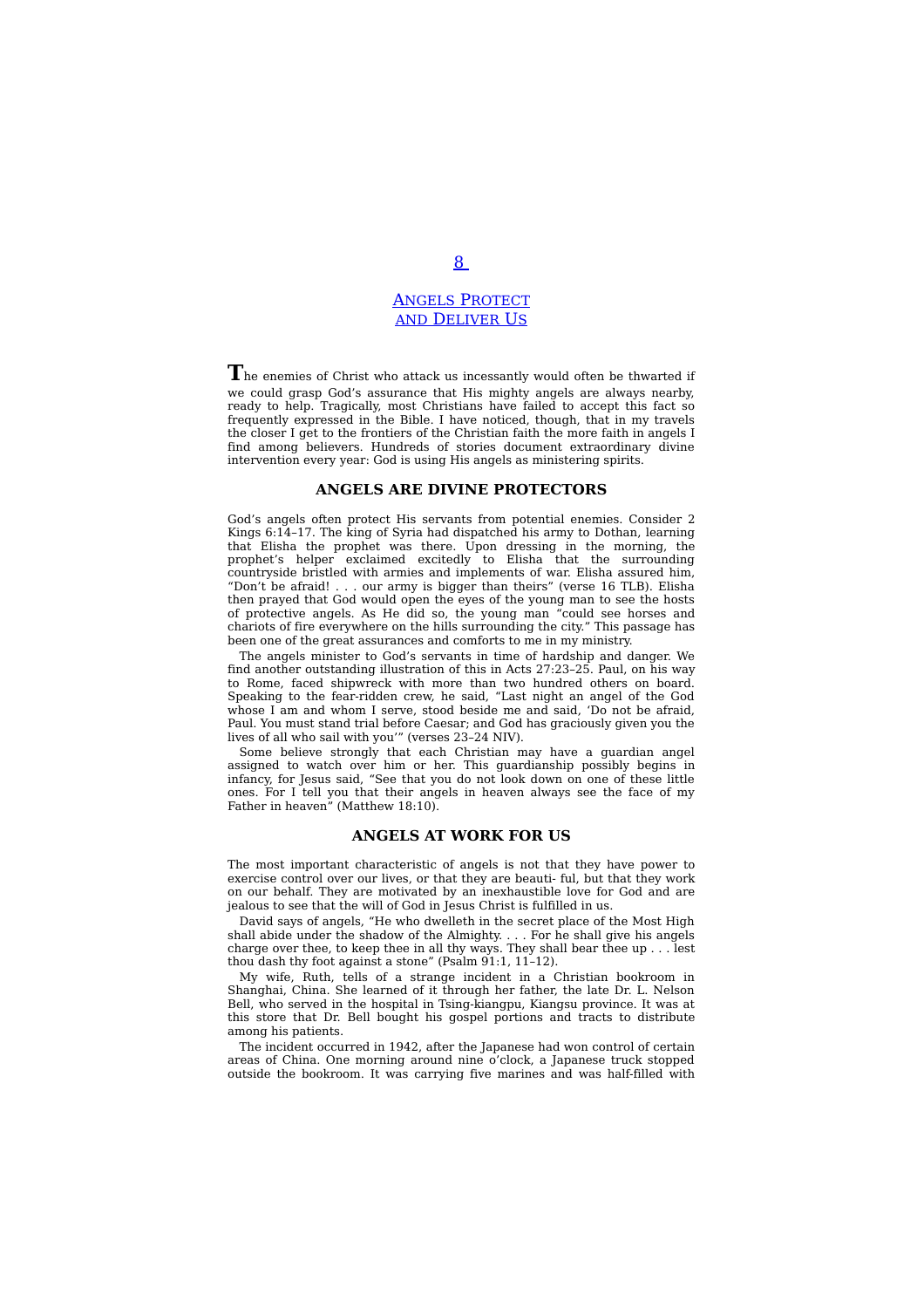books. The Christian Chinese shop assistant, who was alone at the time, realized with dismay that they had come to seize the stock. By nature timid, he felt this was more than he could endure.

Jumping from the truck, the marines made for the shop door, but before they could enter, a neatly dressed Chinese gentleman entered the shop ahead of them. Though the shop assistant knew practically all the Chinese customers who traded there, this man was a complete stranger. For some unknown reason, the soldiers seemed unable to follow him, and loitered about, looking in at the four large windows, but not entering. For two hours they stood around, until after eleven, but never set foot inside the door. The stranger asked what the men wanted, and the Chinese shop assistant explained that the Japanese were seizing stocks from many of the book shops in the city, and now this store's turn had come. The two prayed together, the stranger encouraging him, and so the two hours passed. At last the soldiers climbed into their truck and drove away. The stranger also left, without making a single purchase or even inquiring about any items in the shop.

Later that day the shop owner, Mr. Christopher Willis (whose Chinese name was Lee), returned. The shop assistant said to him, "Mr. Lee, do you believe in angels?

"I do," said Mr. Willis.

"So do I, Mr. Lee." Could the stranger have been one of God's protecting angels? Dr. Bell always thought so.

Corrie ten Boom wrote of a remarkable experience at the terrible Nazi Ravensbruck prison camp:

Together we entered the terrifying building. At a table were women who took away all our possessions. Everyone had to undress completely and then go to a room where her hair was checked.

I asked a woman who was busy checking the possessions of the new arrivals if I might use the toilet. She pointed to a door, and I discovered that the convenience was nothing more than a hole in the shower room floor. Betsie stayed close beside me all the time. Suddenly I had an inspiration, "Quick, take off your woolen underwear," I whispered to her. I rolled it up with mine and laid the bundle in a corner with my little Bible. The spot was alive with cockroaches, but I didn't worry about that. I felt wonderfully relieved and happy. "The Lord is busy answering our prayers, Betsie," I whispered. "We shall not have to make the sacrifice of all our clothes."

We hurried back to the row of women waiting to be undressed. A little later, after we had had our showers and put on our shirts and shabby dresses, I hid the roll of underwear and my Bible under my dress. It did bulge out obviously through my dress; but I prayed, "Lord, cause now Thine angels to surround me; and let them not be transparent today, for the guards must not see me." I felt perfectly at ease. Calmly I passed the guards. Everyone was checked, from the front, the sides, the back. Not a bulge escaped the eyes of the guard. The woman just in front of me had hidden a woolen vest under her dress; it was taken from her. They let me pass, for they did not see me. Betsie, right behind me, was searched.

But outside awaited another danger. On each side of the door were women who looked everyone over for a second time. They felt over the body of each one who passed. I knew they would not see me, for the angels were still surrounding me. I was not even surprised when they passed me by; but within me rose the jubilant cry, "O Lord, if Thou dost so answer prayer, I can face even Ravensbruck unafraid."

#### **DIVINE SURVEILLANCE**

Every true believer in Christ should be encouraged and strengthened! Angels are watching; they mark our path. They superintend the events of our lives and protect the interests of the Lord God, always working to promote His plans and to bring about His highest will for us. Angels are interested spectators and mark all we do, "for we are made a spectacle unto the world, and to angels, and to men" (1 Corinthians 4:9). God assigns angelic powers to watch over us.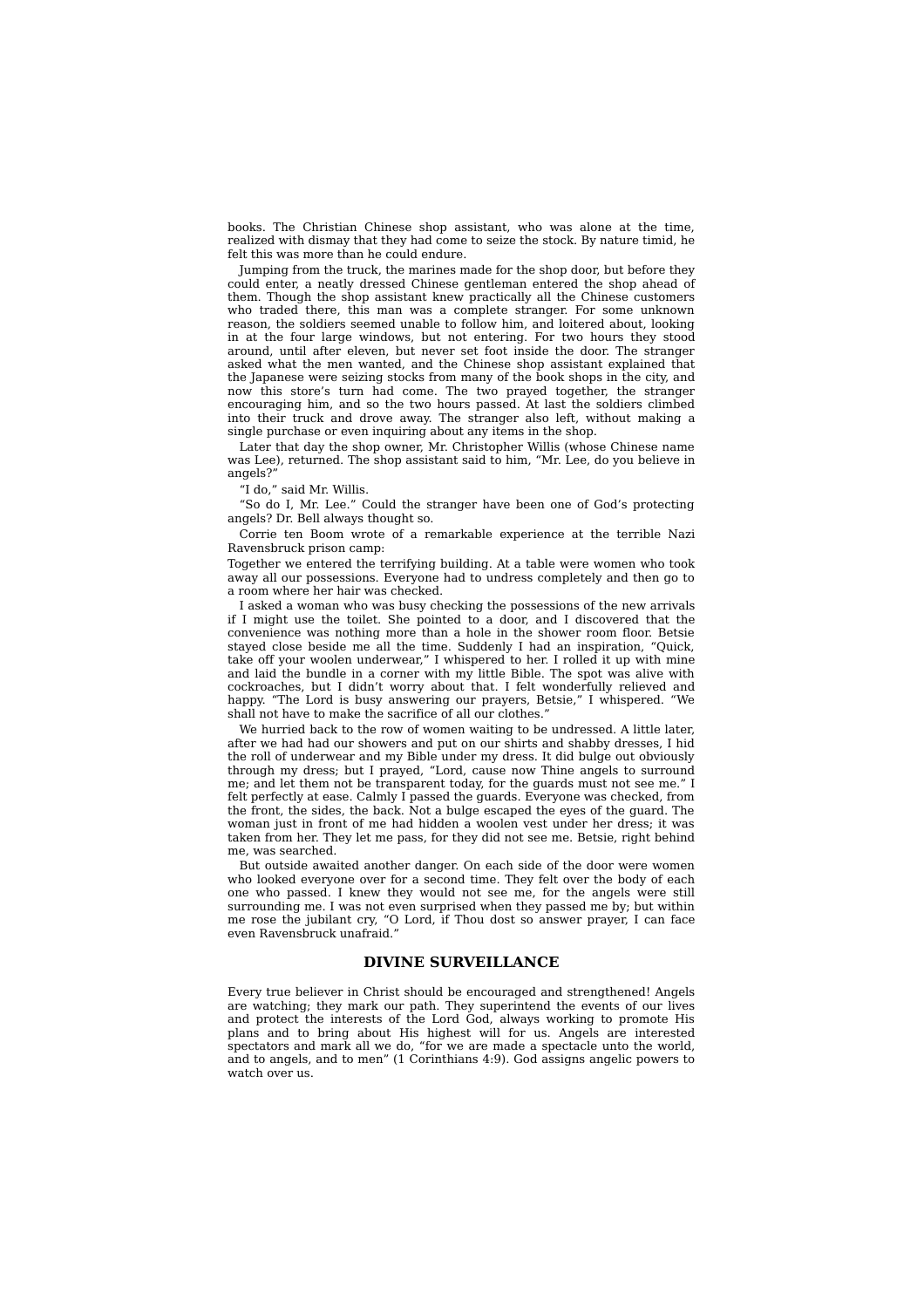Hagar, Sarah's maid, had fled from the tents of Abraham. It is ironic that Abraham, after having scaled such glorious heights of faith, should have capitulated to his wife's conniving and scolding, and to the custom of that day, to father a child by Hagar. And it is ironic that Sarah his wife should have been so jealous that when their own son, Isaac, was born years later, she wanted to get rid of both Hagar and the earlier child, Ishmael. So Abraham's self-indulgence led to sorrow, and he thrust Hagar out of his home.

Nonetheless, God sent His angel to minister to Hagar. "And the angel of the LORD found her by a fountain of water in the wilderness, by the fountain in the way to Shur" (Genesis 16:7). The angel spoke as an oracle of God, turning her mind away from the injury of the past with a promise of what she might expect if she placed her faith in God. This God is the God not only of Israel but the God of the Arabs as well (for the Arabs come from the stock of Ishmael). The very name of her son, Ishmael, meaning "God hears," was a sustaining one. God promised that the seed of Ishmael would multiply, and that his destiny would be great on the earth as he now undertook the restless pilgrimage that was to characterize his descendants. The angel of the Lord revealed himself as the protector of Hagar and Ishmael. Hagar in awe exclaimed, "Thou God seest me" (Genesis 16:13), or as it may be better translated, "I have seen Thou who seest all and who sees me."

Psalm 34:7 underscores the teaching that angels protect and deliver us, "The angel of the LORD encampeth round about those who fear him, and delivereth them." We also find this idea reflected in one of Charles Wesley's songs:

*Angels, where ere we go, Attend our steps whate'er betide. With watchful care their charge attend, And evil turn aside.*

#### **MIRACULOUS DELIVERIES**

The great majority of Christians can recall some incident in which their lives, in times of critical danger, have been miraculously preserved— an almost plane crash, a near car wreck, a fierce temptation. Though they may have seen no angels, their presence could explain why tragedy was averted. We should always be grateful for the goodness of God, who uses these wonderful friends called angels to protect us. Evidence from Scripture as well as personal experience confirms to us that individual guardian, guiding angels attend at least some of our ways and hover protectively over our lives.

The Scriptures are full of dramatic evidences of the protective care of angels in their earthly service to the people of God. Paul admonished Christians to put on all the armor of God that they may stand firmly in the face of evil (Ephesians 6:10–12). Our struggle is not against flesh and blood (physical powers alone), but against the spiritual (superhuman) forces of wickedness in heavenly spheres. Satan, the prince of the power of the air, promotes a "religion" but not true faith; he promotes false prophets. So the powers of light and darkness are locked in intense conflict. Thank God for the angelic forces that fight off the works of darkness. Angels never minister selfishly; they serve so that all glory may be given to God as believers are strengthened. A classic example of the protective agency of angels is found in Acts 12:5–11.

As the scene opened, Peter lay bound in prison awaiting execution. James, the brother of John, had already been killed, and there was little reason to suppose that Peter would escape the executioner's ax either. The magistrates intended to put him to death as a favor to those who opposed the gospel and the works of God. Surely the believers had prayed for James, but God had chosen to deliver him through death. Now the church was praying for Peter.

As Peter lay sleeping, an angel appeared, not deterred by such things as doors or iron bars. The angel came into the prison cell, shook Peter awake, and told him to prepare to escape. As a light shone in the prison, Peter's chains fell off, and having dressed, he followed the angel out. Doors supernaturally opened because Peter could not pass through locked doors as the angel had. What a mighty deliverance God achieved through His angel!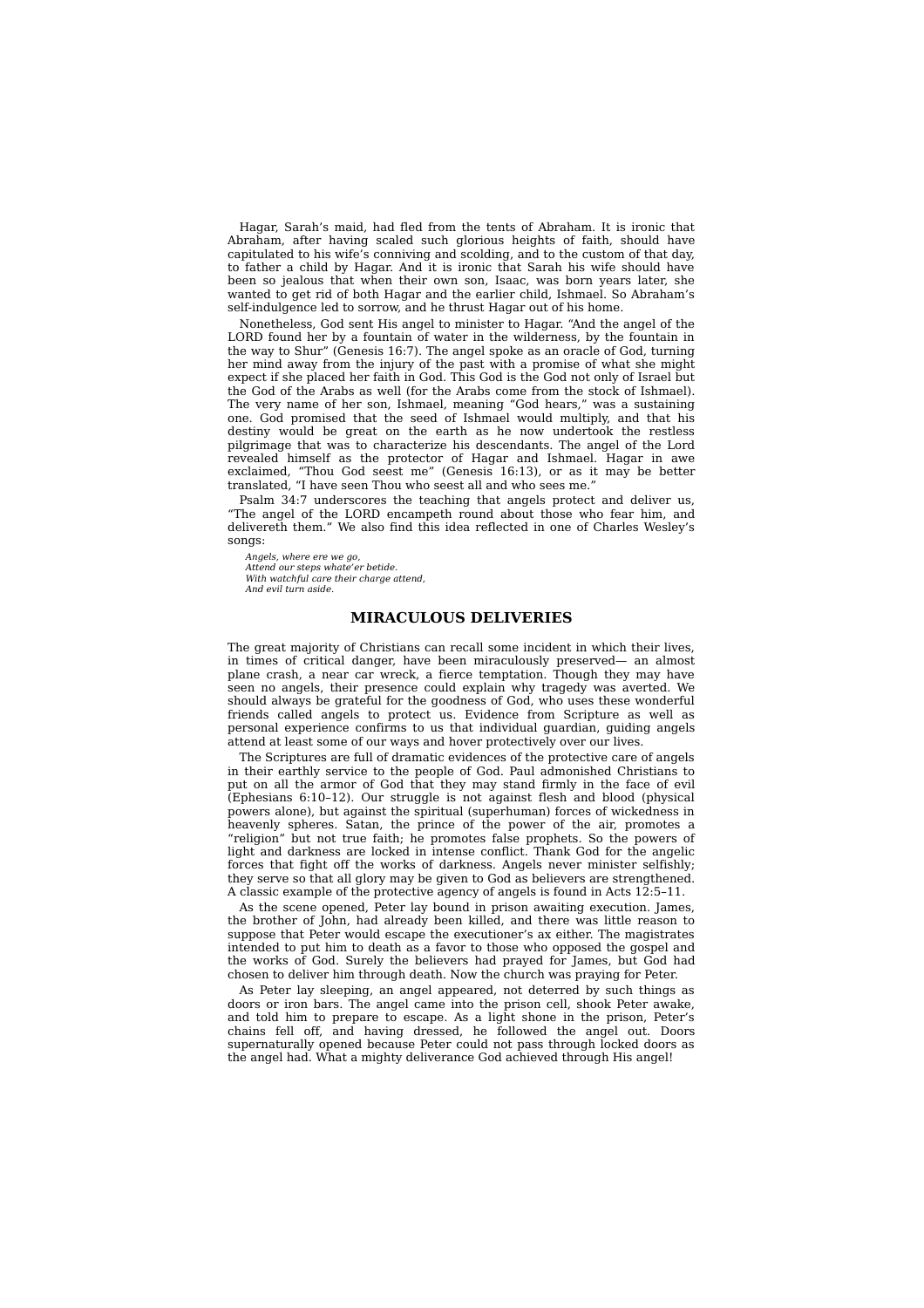## **ANGELIC INTERVENTION**

Many experiences in both Old and New Testaments grew out of the imprisonment of God's saints, calling either for God to deliver directly, or to intervene through angels acting in His name. Many today who are captive in the chains of depression can take courage to believe in the prospect of deliverance. God has no favorites and declares that angels will minister to all the heirs of faith.

If we, the sons of God, would only realize how close His min- istering angels are, what calm assurance we could have in facing the cataclysms of life. While we do not place our faith directly in angels, we should place it in the God who rules the angels; then we can have peace.

Hebrews 11 contains a long list of men and women of faith. For most of them, God performed miracles, delivering them from disease, calamity, accidents, and even death. Someone has called this chapter "God's Hall of Fame." Angels helped these great men and women to subdue kingdoms. obtain promises, stop the mouths of lions, quench the violence of fire, escape the edge of the sword, and when they were weak, stand with the help of angels to defeat entire armies.

But the tempo changes in verse 35, with the opening words, "And others were tortured, not accepting deliverance." Those now mentioned were of equal faith and courage: they had to endure the trial of cruel mockings and scourgings. They suffered bonds and imprisonment. They were stoned, they were sawn asunder, they were slain with the sword. They wandered about in goatskins, being destitute, afflicted, and tormented. Time after time they must have called on God to send His mighty angels to help. No delivering angel came. They suffered and endured almost as though there were no God.

#### **GOD'S WINNERS**

Why? We find a clue when our Lord faced Calvary as He prayed, "If it be possible let this cup pass from me" (Matthew 26:39); but then He added, "nevertheless not my will, but thine, be done" (Luke 22:42). In the sufferings and death of these great saints not physically delivered, God had a mysterious plan and was performing His will. Knowing this, they suffered and died *by faith*. This latter part of Hebrews 11 indicates that those who received no visible help in answer to prayer will have a far greater heavenly reward because they endured by "faith" alone. But having died, they did enjoy the ministry of angels who then escorted their immortal souls to the throne of God. If the first part of Hebrews 11 is called "God's Hall of Fame," the second should be called "God's Winners of the Medal of Honor."

Once when I was going through a dark period I prayed and prayed, but the heavens seemed to be brass. I felt as though God had disappeared and that I was all alone with my trial and burden. It was a dark night for my soul. I wrote my mother about the experience and will never forget her reply: "Son, there are many times when God withdraws to test your faith. He wants you to trust Him in the darkness. Now, Son, reach up by faith in the fog and you will find that His hand will be there." In tears I knelt by my bed and experienced an overwhelming sense of God's presence. Whether or not we sense and feel the presence of the Holy Spirit or one of the holy angels, by faith we are certain God will never leave us nor forsake us.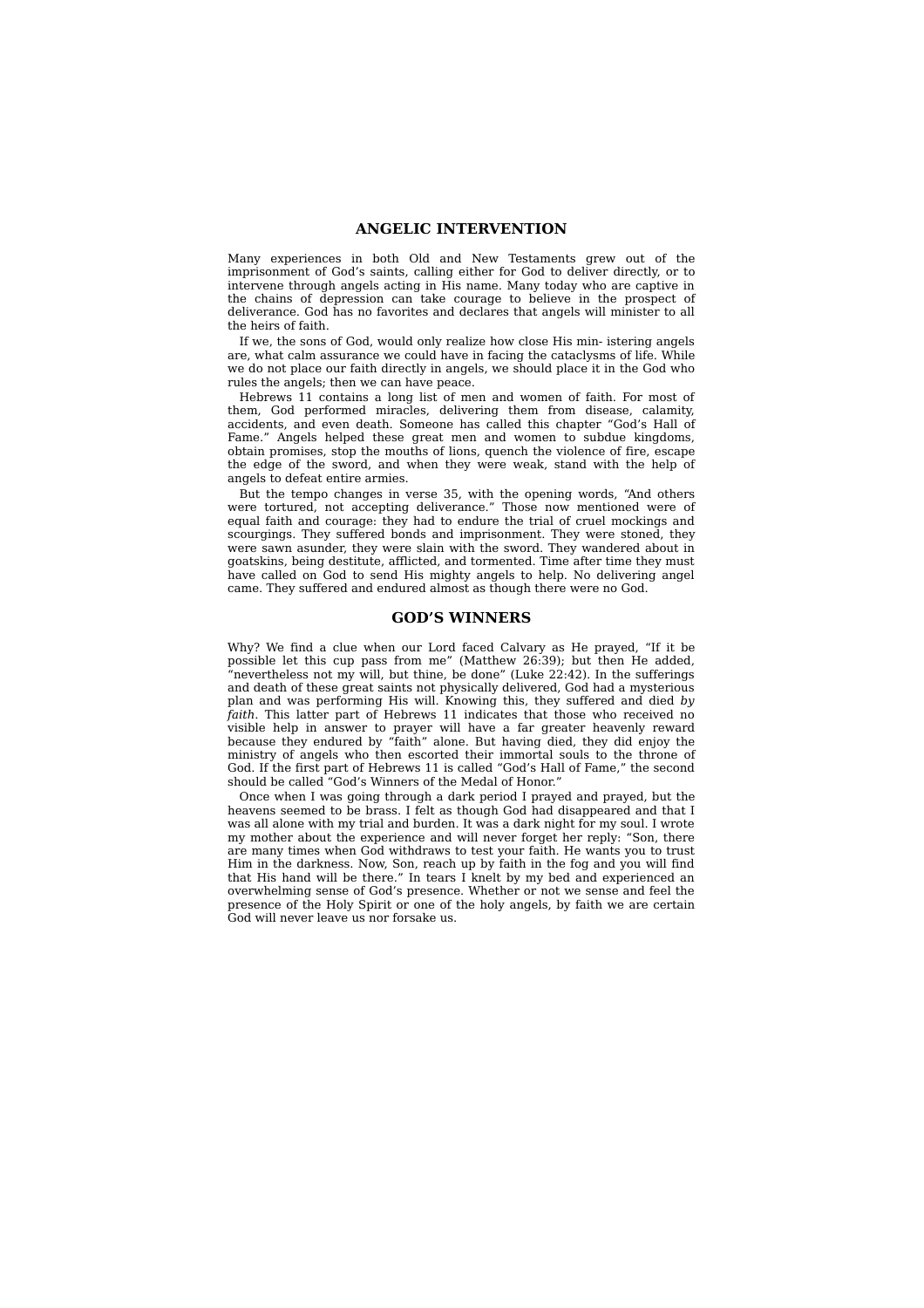# ANGELS—GOD'S AGENTS IN JUDGMENT

**T**he Bible says that throughout history angels have worked to carry out God's judgments, directing the destinies of nations disobedient to God. For example, God used angels in scattering the people of Israel because of their sins. He also used angels in bringing judgment on Sodom and Gomorrah, and eventually on Babylon and Nineveh. Further, at "the end of the age" angels will execute judgment on those who have rejected God's love.

The writer of Hebrews speaks of angelic forces as executors of God's judgments: "Who maketh his angels spirits, and his ministers a flame of fire" (Hebrews 1:7). The flaming fire suggests how awful are the judgments of God and how burning is the power of the angels who carry out God's decisions. Angels administer judgment in accord with God's principles of righteousness.

Unknown to men, they have undoubtedly in the past helped destroy evil systems like Nazism, because those governments came to the place where God could no longer withhold His hand. These same angels will carry out fearful judgments in the future, some of which the book of Revelation vividly describes.

We often get false notions about angels from plays given by Sunday school children at Christmas. It is true that angels are ministering spirits sent to help the heirs of salvation. But just as they fulfill God's will in salvation for believers in Jesus Christ, so they are also "avengers" who use their great power to fulfill God's will in judgment. God has empowered them to separate the sheep from the goats, the wheat from the chaff, and one of them will blow the trumpet that announces impending judgment when God summons the nations to stand before Him in the last great judgment.

## **ANGELS WARN OF JUDGMENT**

In the case of Sodom and Gomorrah, there was no way judgment could be averted. Their wickedness had become too great. God had judged them; they had to be destroyed. But before God sends judgment, He warns. In this case, He used angels to point out to Abraham the approaching doom of Sodom and Gomorrah for their wickedness (Genesis 18). Abraham, whose nephew Lot and his family lived among these wicked people, began to plead with God to spare the two cities. Abraham asked God if He would avert judgment if fifty righteous people lived in Sodom. God told Abraham He would not destroy the city if there were fifty such people. Then Abraham asked for a stay of execution if there were only forty-five righteous people. God agreed. Then Abraham asked for deliverance if there were thirty righteous people. God agreed. Abraham then asked for twenty; then for ten. God agreed to withhold judgment if as many as ten righteous people could be found in Sodom. But not even ten such people lived there. Notice that God answered Abraham every time he asked. And He did not leave off answering until Abraham left off asking.

After this, God ordered the angelic ministers of judgment to rain destruction on these two wicked cities and all their inhabitants. Prior to the destruction of the cities, however, two unidentified heavenly messengers visited Sodom to warn Lot and his family to flee from the wrath about to come. So evil were the inhabitants of Sodom that they wanted to molest the angels physically. The angels blinded them and prevented them from carrying out their iniquitous conduct. In his book *All About Angels*, C. Leslie Miller states, "It is significant that although Lot, Abraham's nephew, had drifted far from the holy standards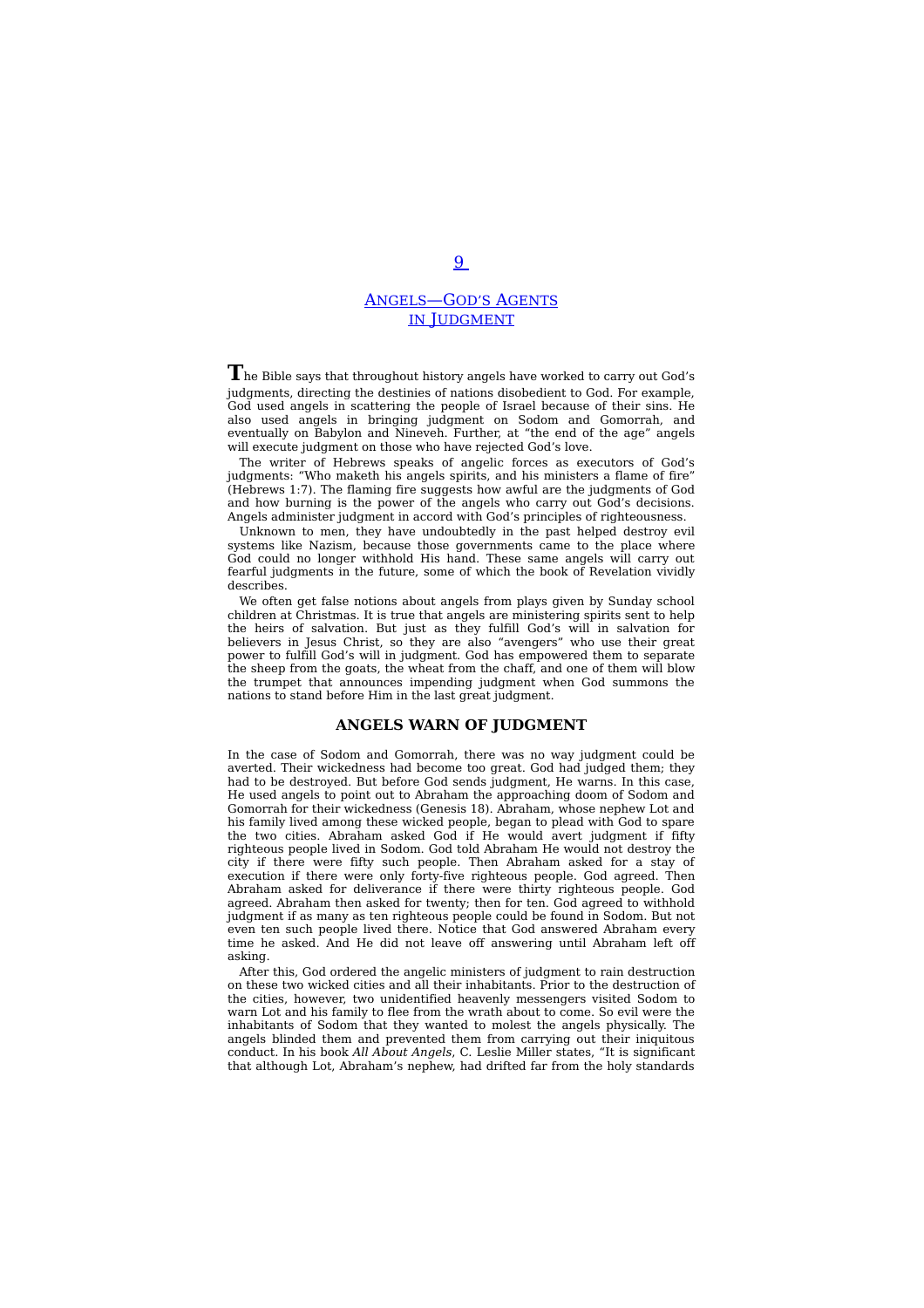of his uncle and had sought the companionship and material benefits of an unholy alliance, yet the angels of the Lord were there to spare his life and assist him in avoiding the consequences of his own poor judgment.

Thus, we see something of the mercy, grace, and love of God toward even those who profess His name and try sincerely to live a God-honoring life in the midst of the most difficult circumstances.

#### **THE ANGEL WHO DESTROYED THE ASSYRIAN ARMY**

In 2 Kings 19, Scripture dramatically underscores God's use of angels to execute His judgments. King Hezekiah had received a letter from the commander of the Assyrian forces and immediately sought God's counsel. God gave Isaiah the answer, saying that not one Assyrian arrow would be fired into the city. He promised to defend Jerusalem on that occasion for David's sake. Dramatically, that night, just one angel struck the Assyrian encampment and 185,000 soldiers were found dead on the field of battle the next morning (verse 35).

### **THE ANGEL WHO SMOTE HEROD AGRIPPA**

We have already referred to the case of Herod. Dressed in his royal apparel, he appeared before the people to make a speech. When he finished the people shouted, "It is the voice of a god, and not of a man" (Acts 12:22). Instead of disclaiming any such thing, Herod delighted in the impact he had made. God's response to this idolatrous act was prompt and, for Herod, disastrous. "Because he gave not God the glory," he "was eaten of worms, and gave up the ghost" (verse 23). "The angel of the Lord smote him."

## **THE ANGEL WHO ALMOST DESTROYED JERUSALEM**

Nowhere in the Old Testament is there a more significant use of angelic power in judgment against God's own people than when David defied God's command by numbering Israel. God sent a pestilence among the Israelites and 70,000 died. He also sent a single angel to destroy the city of Jerusalem. David "saw the angel of the LORD stand between the earth and the heaven, having a drawn sword in his hand stretched out over Jerusalem" (1 Chronicles 21:16).

When David pleaded for mercy, the angel told him to set up an altar on the threshing floor of Araunah the Jebusite. God then accepted David's sacrifice there and said to the destroying angel, "It is enough: stay now thine hand" (2 Samuel 24:16). The Scripture significantly says that the same angel had already slain the 70,000 men (verse 17). Indeed, angels are God's agents in judgment.

New Testament history also records incidents where avenging angels judged the unrighteous acts of men and nations.

## **THE ANGEL WHO DESTROYED THE EGYPTIAN FIRSTBORN**

One fateful night in Egypt just before the Exodus, the destroying angel was about to sweep over the land with a visitation of death (Exodus 12:18–30). How deeply must anxiety have etched itself upon the hearts of the Israelites. Believing Jews had offered sacrifices and generously sprinkled the blood over the doorposts and lintels of their homes. Then in accord with God's time schedule, judgment fell on Egypt as the dark and awesome moment of midnight arrived. The destroying angel (1 Corinthians 10:10; Hebrews 11:28) was God's minister of judgment, leaving death in his wake. The firstborn of every unbelieving Egyptian or Israeli household died under the judgment of a holy God who, however, had respect for the blood.

Down through the centuries this heartrending account has been the theme of Jews and Christians alike: "When I see the blood, I will pass over you." It has been the text of thousands of sermons by rabbis and Christian clergymen.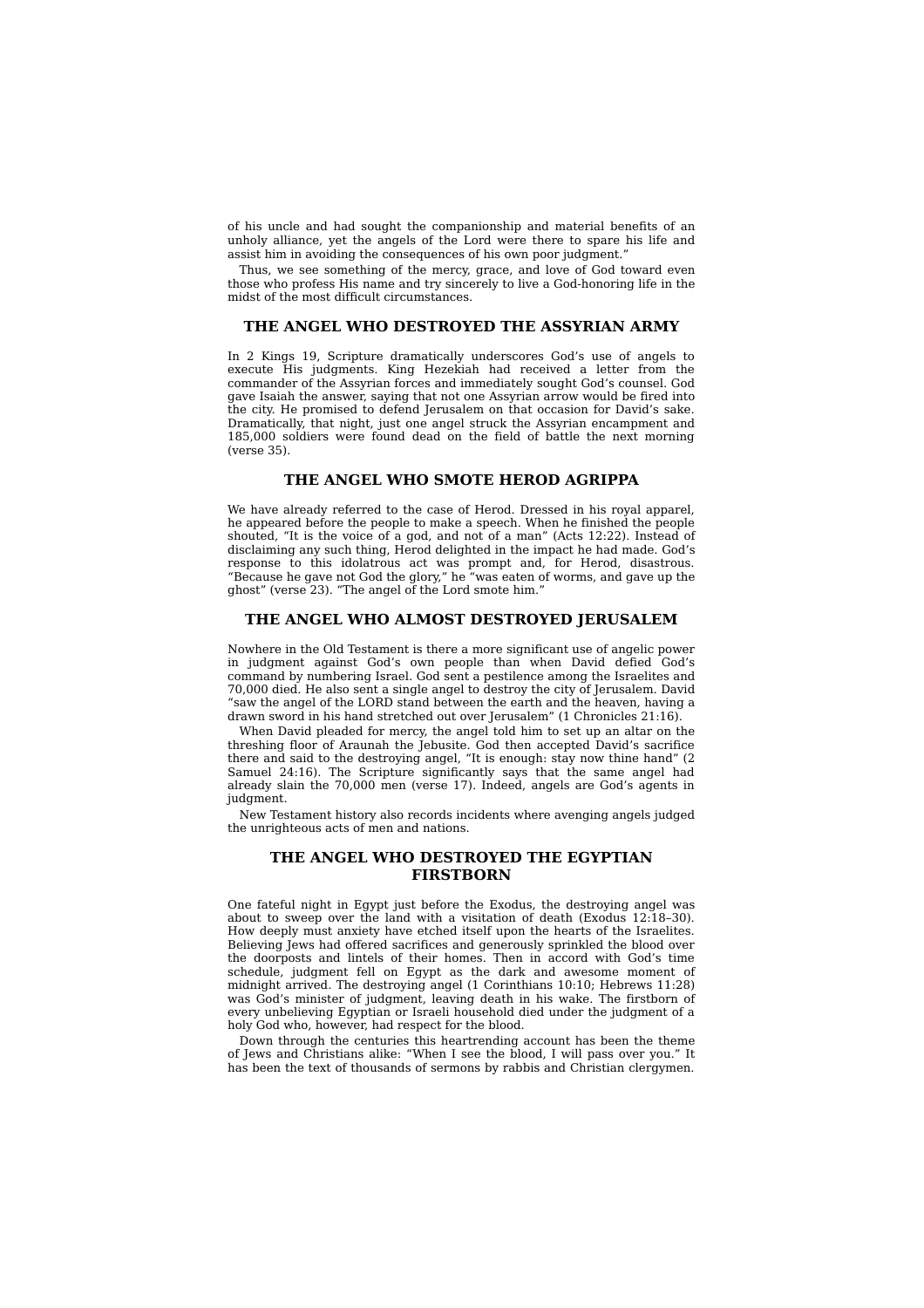It was not the quality of life of the people in the blood-sprinkled houses that counted. It was their faith, apart from works, that they showed by sprinkling the blood. God had respect for only one thing: the blood sprinkled by faith.

How fearful it is to have these mighty angels carry out the judgments of an all-powerful God.

## **THE ANGEL WHO STOPPED ABRAHAM**

In Genesis 22, God, wanting to test the reality of Abraham's faith, told him to sacrifice his beloved "son of promise," Isaac. God said, "Abraham . . . take now thy son, thine only son Isaac, whom thou lovest, and get thee into the land of Moriah; and offer him there for a burnt offering upon one of the mountains which I will tell thee of" (verses 1–2). What great suffering must have haunted and hurt the heart of Abraham through the long night as he considered what this supreme sacrifice entailed. Nevertheless, with nothing to go on but God's Word, Abraham by sheer, naked faith took fire, wood, and his son, and set off to do God's bidding. The Bible records no greater act of faith.

Having prepared the altar, Abraham placed Isaac, bound hand and foot, on the altar; then, unsheathing his knife, he raised his face toward heaven in submission to the Father's will. As Abraham lifted the knife in the air to plunge it into the heart of Isaac, "the angel of the LORD called unto him out of heaven, and said, Abraham, Abraham. . . . Lay not thine hand upon the lad, neither do thou any thing unto him; for now I know that thou fearest God, seeing thou hast not withheld thy son, thine only son from me" (Genesis  $22.11 - 12$ 

The double use of the name always implies the importance of the message about to be given. When he heard his name called, faithful Abraham responded immediately, and God rewarded him for his unqualified obedience. "Abraham lifted up his eyes, and looked, and, behold, behind him a ram caught in a thicket by his horns: and Abraham went and took the ram, and offered him up for a burnt offering in the stead of his son" (Genesis 22:13).

Many scholars believe, as I do, that the angel here is a "theo-phany," an appearance of the Lord Jesus Christ Himself. He assumed the role of an angel, and God showed the principle of substitution-ary atonement: God had demanded of Abraham the death of his son. The demand for the burnt offering had to be met, and it was met. But in the place of Isaac, God, through an angel, accepted the animal substitute. That same principle applies to us. True judgment demands that we die. And the judgment must be executed. But Jesus Christ Himself was the substitute offering. He died so that we do not have to die. He took our place so that the words used here, "in the stead of," can be wonderfully applied to every person who trusts in Christ. He died "in the stead of" all who believe on Him.

How could God have asked for a human sacrifice? How could He have asked Abraham to slay Isaac when He had forbidden the killing of people (Genesis 9:6)? Is not this inconsistent with the nature of God? He gives us the answer to these questions about judgment by death in the Epistle to the Romans. "He that spared not his own Son, but delivered him up for us all, how shall he not with him also freely give us all things?" (Romans 8:32). God could ask Abraham to slay Isaac because He Himself was willing to let His own Son die. He was not asking Abraham to do anything more than He was willing to do with His only begotten Son.

Neither Abraham nor Isaac had to drink the cup God presented. Isaac did not die and Abraham did not slay him. But when we come to another cup in the Garden of Gethsemane, the picture is startlingly different. Jesus has now come; as the guiltless one for the guilty, as the sinless one for sinners, He was willing to accept the condemnation of God for the world's guilt, identifying Himself with it through His own death on Calvary.

Neither man nor angel could ever understand what was implied in the "cup" Jesus took in the Garden of Gethsemane that was to lead to His awful suffering, condemnation, and death (Mark 14:36; Luke 22:42). In the Garden as He wrestled over the cup He was to drink, no ministering angel could spare Him from it or alleviate His suffering. It was His and His alone. It settled down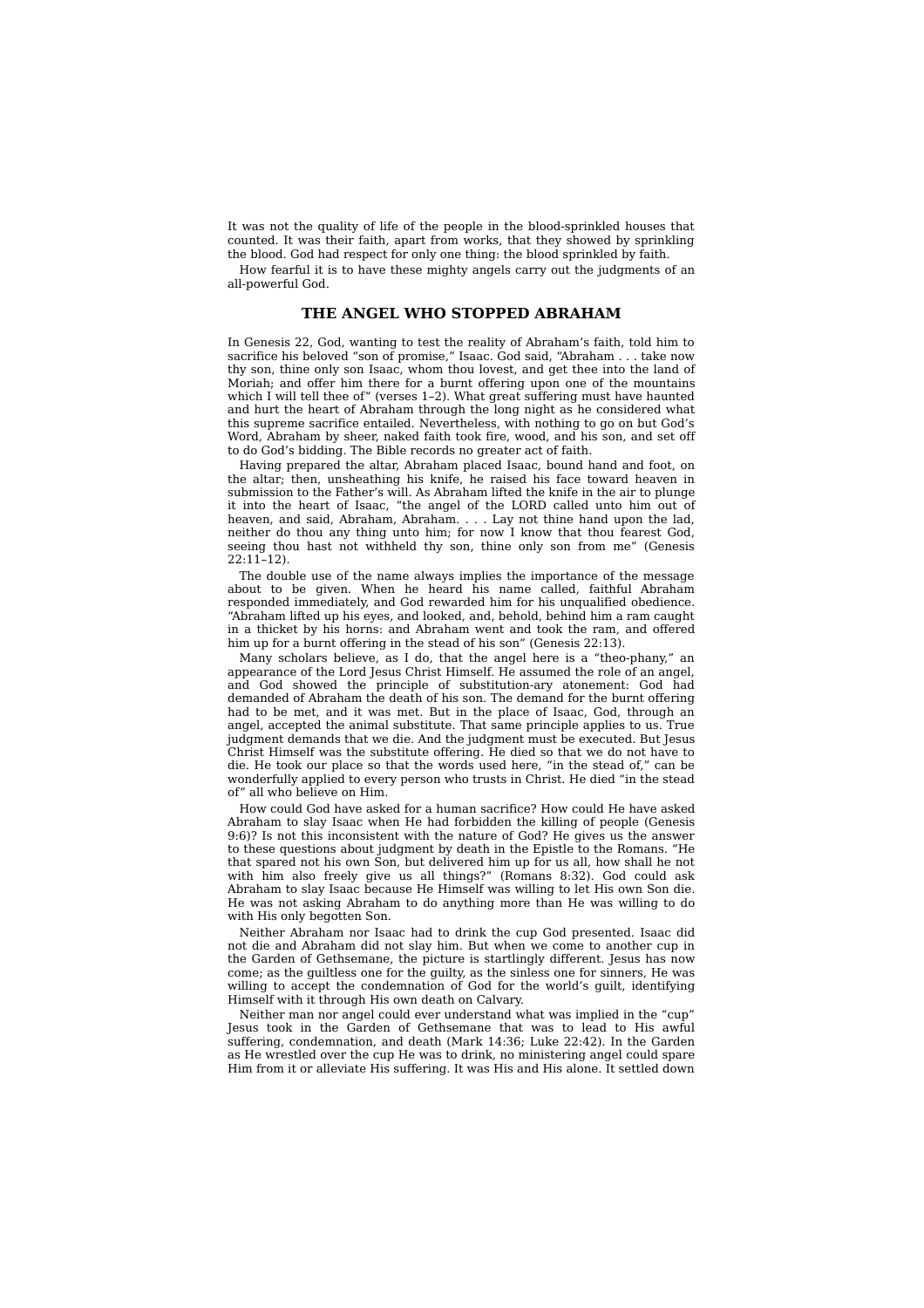on the Savior as a cup of judgment He accepted and took upon Himself as the righteous one bearing the guilt of the wicked. The angels would have helped Him in that hour, but Christ did not call for their help. This one who said no to angel help said, in effect, "I will die for the sins of men because I love them so much." And in dying He was forsaken by men, by angels, and by the Father who is of purer eyes than to look upon sin and who in His Son's atoning agony turned His face from Him. That is why Jesus cried from the cross, "My God, my God, why hast thou forsaken me?" (Matthew 27:46). He died alone. Angels were ready to rescue Him, but He refused.

## **ANGELS AND THOSE WHO REJECT JESUS**

It is clear in Scripture that angels will be God's emissaries to carry out His judgment against those who deliberately reject Jesus Christ and the salvation God offers through Him. While all men are sinners by nature, choice, and practice, yet it is their deliberate rejection of Jesus Christ as Savior and Lord that causes the judgment of eternal separation from God.

God has assigned angels at the end of the age to separate the sheep from the goats, the wheat from the tares, the saved from the lost. We are not called upon to obey the voice of angels. But we are to heed and obey the Word of God and the voice of God that calls upon us to be reconciled to Him by faith in Jesus Christ. If not, we will have to pay the penalty of unforgiven sin. The angels will administer that penalty. They "shall cast them into the furnace of fire" (Matthew 13:50). I am constantly astounded that God's decrees and warnings are considered so lightly in our modern world—even among Christians.

#### **ANGELS AND ETERNAL LIFE**

Every son of Adam's race is confronted with two ways of life: one, to eternal life; the other, to eternal death. We have seen how angels execute God's judgment on those who reject Jesus; the angels cast them into the furnace of fire. But there is a totally different judgment: the good and wonderful judgment unto everlasting life. God gives the angels a place in this too. He commissions them to escort believers to heaven and to give them a royal welcome as they enter the eternal presence of God. Each of us who trusts Christ will witness the rejoicing of angelic hosts around the throne of God.

In the story of the rich man and Lazarus (Luke 16), Jesus told of a beggar who died in the faith. He had never owned many of this world's goods, but he was rich in faith that counts for eternity. When he died he was "carried by the angels into Abraham's bosom." Here were angelic pallbearers who took his immortal spirit to the place of glory where he was to be eternally with God the place the Bible calls "heaven."

Another beautiful account of this kind comes from the life of the martyr Stephen (Acts 6:8–7:60). The "council, looking stedfastly on him, saw his face as it had been the face of an angel." Then Stephen in a powerful sermon declared that even unbelievers "received the law by the disposition of angels, and have not kept it" (Acts 7:53). When he had finished his discourse, Stephen saw the glory of God and Jesus at the Father's right hand. Immediately his enemies stoned him to death and he was received into heaven. Even as the angels escorted Lazarus when he died, so we can assume that they escorted Stephen; and so they will escort us when by death we are summoned into the presence of Christ. We can well imagine what Stephen's abundant entrance to heaven was like as the anthems of the heavenly host were sung in rejoicing that the first Christian martyr had come home to receive a glorious welcome and to gain the crown of a martyr.

Do you fear the judgment of God? Or do you know that Christ has taken your judgment upon Himself by His death on the cross? When you know Christ, you need not fear God's judgment, for He has fully purchased your salvation. Don't delay your decision for Christ, but open your heart to Him and you too will know the joy of sharing in His fellowship throughout all eternity in heaven.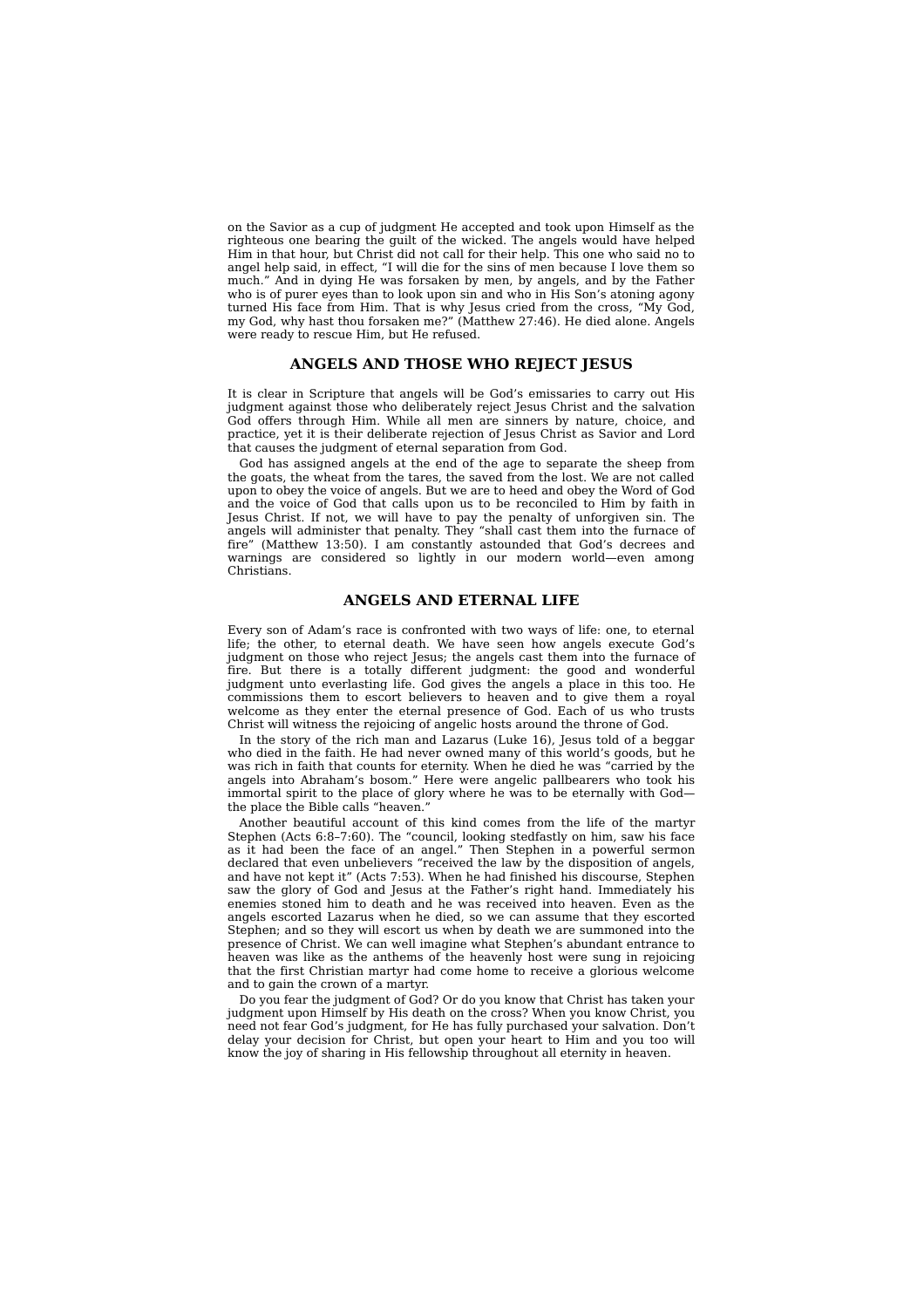## ANGELS AND THE GOSPEL

 $\mathbf{W}_{\text{hile}}$  God has delegated angels to make special pronouncements for Him, He has not given them the privilege of proclaiming the gospel message. Why this is so, Scripture does not say. Perhaps spirit-beings who have never experienced the effects of separation from fellowship with God because of sin would be unable to preach with understanding.

But notice what the writer says in "Holy, Holy Is What the Angels Sing:

*Holy, Holy is what the angels sing, And I expect to help them make the courts of heaven ring. And when I sing redemption's story, They will fold their wings, For angels never felt the joy that our salvation brings.*

Down through the ages man's heart has remained unchanged. Whatever the color of his skin, whatever his cultural or ethnic background, he needs the gospel of Christ. But who has God ordained to bring that gospel to fallen men? Fallen angels cannot do it; they cannot even be saved from their own sins. Yet unfallen angels cannot preach the gospel either. Presumably they do not hear the gospel the way we do; in their purity they have escaped the effects of sin and are unable to comprehend what it means to be lost.

Rather, God has commanded the church to preach. This great task is reserved for believers. God has no other means. Only man can speak salvation's experience to man.

God has, however, assigned angels to assist those who preach. Their assistance includes the use of miraculous and corroborating signs. Missionaries of the eighteenth and nineteenth centuries have reported many wonderful incidents where angels seemed to help them proclaim the gospel. My wife, whose parents were missionaries to China, can remember many instances in her life where angels must have intervened in the ministry of her father and his fellow missionaries.

At any rate, you and I have the privilege of conveying a message to men from God in heaven, a message that angels cannot speak. Think of that! The story is told of a question asked of God: "In the event that men fail to preach the gospel as You have commanded, what other plan have You in  $mind$ ? have no other plan," He said.

No angel can be an evangelist. No angel can pastor a church, although angels watch over particular churches. No angel can do counseling. No angel can enjoy sonship in Jesus or be partaker of the divine nature or become a joint heir with Jesus in His kingdom. You and I are a unique and royal priesthood in the universe, and we have privileges that even angels cannot experience.

## **THE ANGEL AND ZACHARIAS**

The birth of John the Baptist was dynamically connected with the "evangel" (a term meaning the gospel, the good news of God's salvation in Jesus Christ). His parents, Zacharias and Elizabeth, were both old, Elizabeth being beyond the age to bear children. She and her husband were descendants of Aaron and thus connected with the priesthood. Both walked blameless before the Lord and kept His commandments. They illustrate how God works through godly parents; not infrequently we find that some of His greatest servants have enjoyed the benefits of a godly home. John and Charles Wesley, founders of the Methodist Church, came from a godly home and were profoundly influenced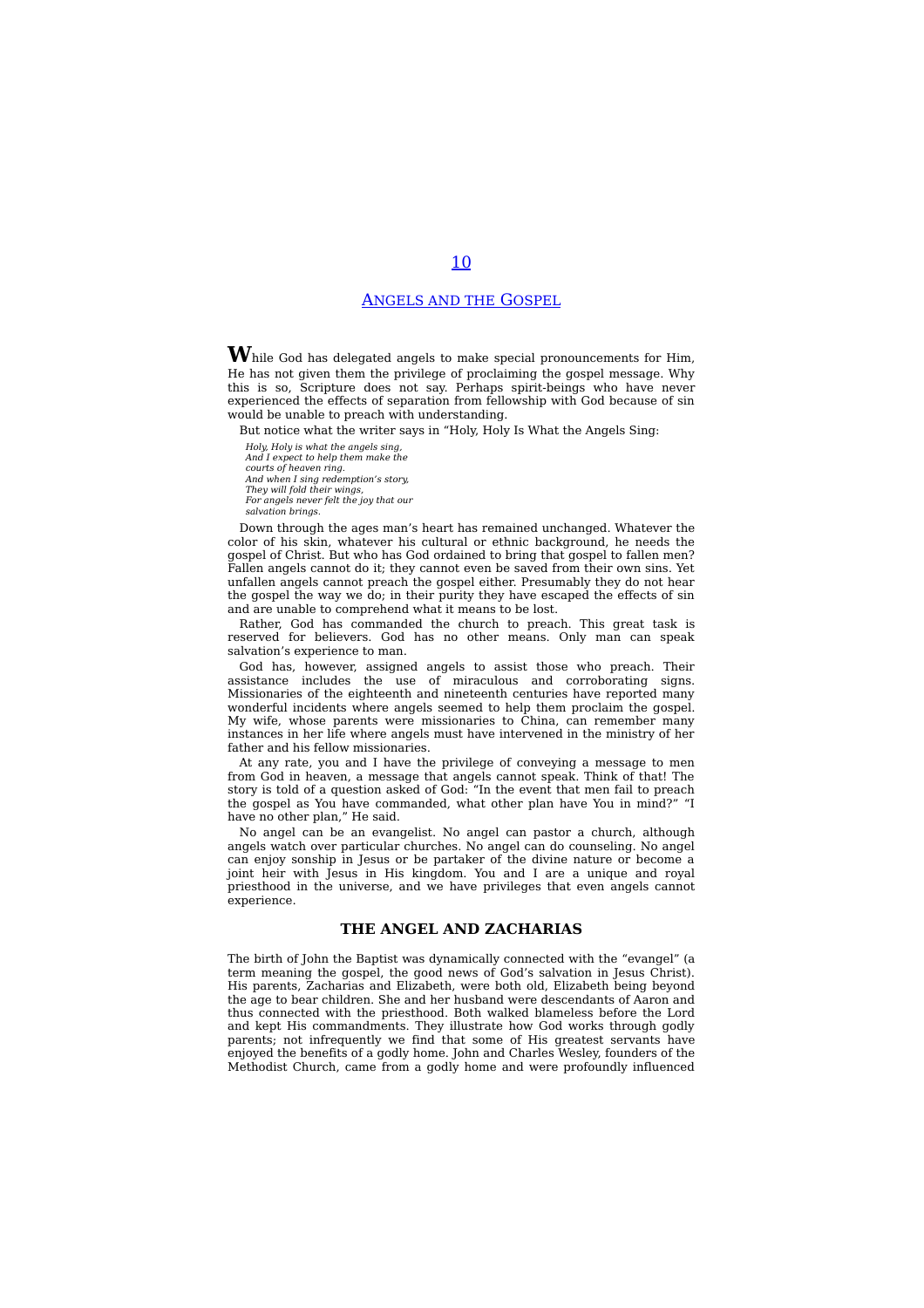by their mother. Adoniram Judson, the great missionary to Burma, came from a minister's home. Jonathan Edwards, pastor, evangelist, and educator in early America, was from a line of godly forebears.

When the angel appeared to Zacharias to announce the good news that Elizabeth would, despite her age, give birth to a son, his words were immersed in the evangel. He predicted John's ministry: "Many of the children of Israel shall he turn to the Lord their God" (Luke 1:16). Thus, we learn that no one should presume that any person is saved, not even one born to a believing home, who has believing forebears, and grows up in a believing church. Moreover, John was "to make ready a people prepared for the Lord" (verse 17).

How great the message of the angel was and how seriously Zacharias regarded it can be seen from events some months later. Zacharias lost his ability to speak following the angel's visit; he did not regain it until the birth of John. But at that time his tongue was loosed and he was filled with the Holy Spirit. His thinking— during the long months while Elizabeth awaited the birth of the baby—now burst out in his first words, which reflect the angel's visit and concern for the evangel. Zacharias said, "Blessed be the Lord God of Israel; for he hath visited and redeemed his people, and hath raised up an horn of salvation for us in the house of his servant David." A moment later he added, "And thou, child [that is, John], shalt . . . give knowledge of salvation unto his people by the remission of their sins, through the tender mercy of our God; whereby the dayspring from on high hath visited us, to give light to them that sit in darkness and in the shadow of death, to guide our feet into the way of peace" (Luke 1:76–79).

Now that was really a message! And all of it rises from the visit of the angel, who told Zacharias about God's intention for John. But notice especially that the angel came, not simply to announce the birth of John, but to make it clear that John was to live his life as the forerunner of the Messiah and as one who would bring the knowledge of salvation and the remission of sins to his fellow Israelites.

## **THE ANGEL AND THE EVANGEL IN THE BIRTH OF JESUS**

The announcement to Mary that she was to be the mother of Jesus was made by no ordinary angel. It was Gabriel, one of three angels whose names have been given us in Scripture, who made the announcement. And it was connected with the evangel. This was true both of the words Gabriel spoke and the words Mary spoke while she was pregnant and looking toward the birth of her son. The angel told Mary that Jesus would be the Son of the Highest, that He would inherit the throne of His father David, would reign over the house of Jacob forever, and would be an everlasting kingdom. This was something far different from anything promised anyone else in Scripture. It was not promised to Abraham, or David, or Solomon. Only Jesus' name is connected with these promises, and all of them are inextricably connected with both personal and national salvation.

After Mary became pregnant, she visited Elizabeth and sang one of the sweetest songs known to literature. In it she makes evident that she has grasped what the angel told her. And what he told her she describes as salvation and the remission of sins: "My spirit hath rejoiced in God my Saviour" (Luke 1:47). Here was the news that Mary herself needed a Savior and had found Him. The very baby who was encased in her womb would one day offer Himself as a propitiation for her and for all people. And that baby in her womb was God Almighty who had humbled Himself to dwell among us in the flesh.

Indeed, she cries out that God's "mercy is on them that fear him from generation to generation." What is this but the glorious evangel, gospel, that God was in Christ reconciling the world to Himself? And this was the message Gabriel brought to Mary. He could not preach it himself, but he could bear witness to the gospel that was to be preached by Jesus Christ and His followers through all ages.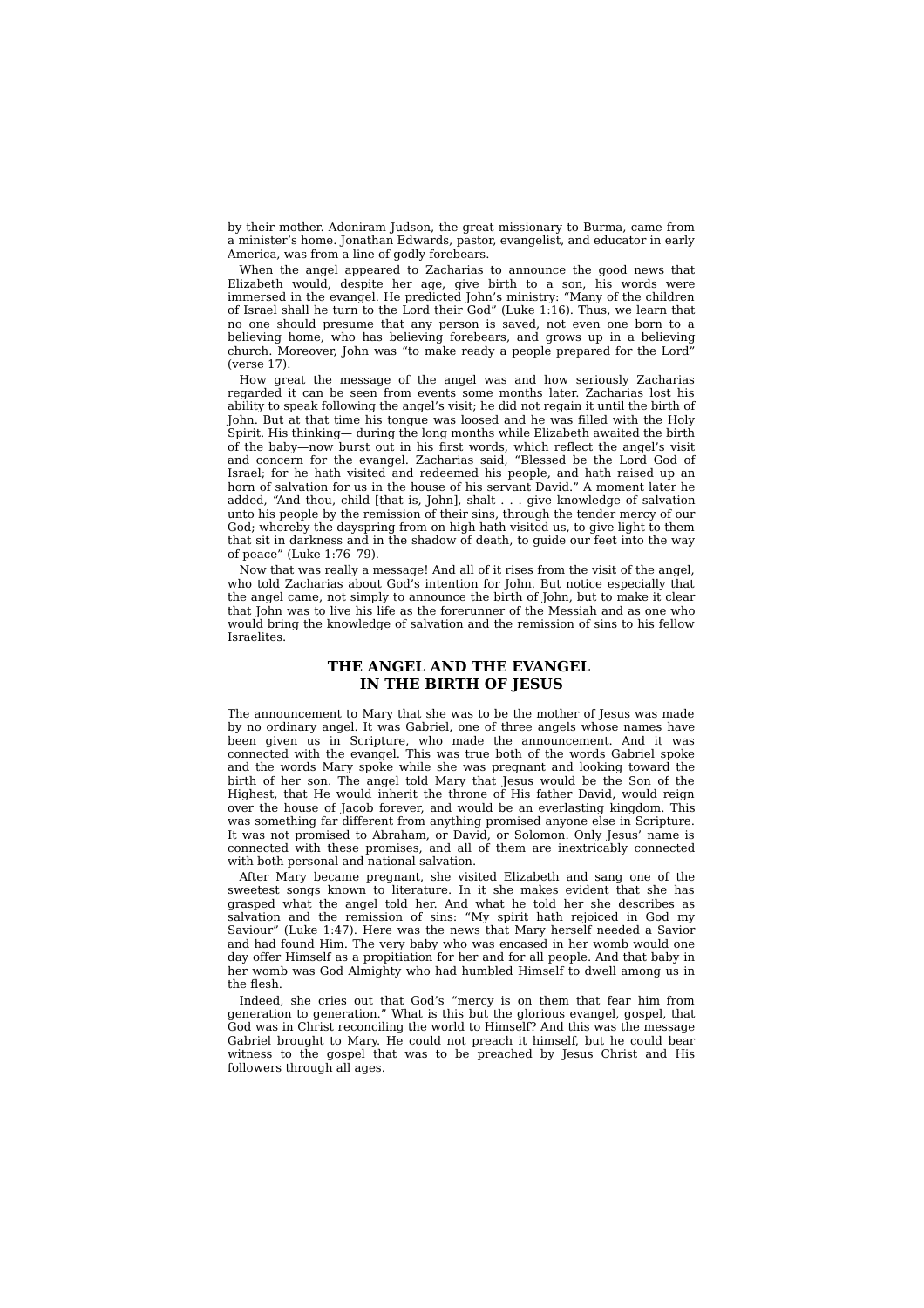## **THE ANGEL, THE EVANGEL, AND JOSEPH**

Joseph, the husband of Mary, was caught up in a seemingly abysmal situation. He was legally engaged to a girl who was pregnant. He knew he was not the father because they had not yet consummated their forthcoming marriage. Yet Mary was apparently guilty of adultery under Jewish law, unless Joseph was willing to believe her story that the Holy Spirit had come upon her, and that she had never engaged in sexual relations with a man. As the innocent party, Joseph was thinking seriously of putting Mary away according to the custom of that day. The Scripture says that "while he thought on these things" (Matthew 1:20), an angel appeared to him in a dream and told him the true story of the incarnation and the role of Mary. Responding, Joseph believed the angel. But the announcement contained more than the simple fact that Mary was innocent of any transgression and that Joseph was the chosen vessel of God in affording her protection in this extraordinary event.

The angel also told Joseph something that was to witness to the gospel. Though the angel could not preach to Joseph, he struck at the root of the matter when he proclaimed, "He shall save his people from their sins" (Matthew 1:21). Here was the gospel in all of its beauty, simplicity, and purity. According to the witness of the angel, sins can be forgiven. There is someone who can forgive sins. This is Jesus the Christ. The Savior has a people about whom He is concerned and guarantees that their sins will be forgiven. In the midst of the wonder of the incarnation, we should not overlook the fact that the angel was here bearing witness to the "evangel," the gospel. Jesus was not coming simply as God. He was coming as Redeemer and Savior to make men right with His Father and to assure them of the gift of everlasting life.

#### **GABRIEL, THE EVANGEL, AND DANIEL**

Long before the days of Zacharias, Elizabeth, Mary, Joseph, and John the Baptist, the angel Gabriel had borne witness of the evangel to the prophet Daniel. He had done this in connection with the prophecy of the seventy weeks. Daniel was deep in prayer, confessing both his sin and that of his people. While he was praying, Gabriel appeared to him. Notice again that Gabriel did not preach the word of salvation, but he bore eloquent testimony to it. He said that the seventy weeks were designed "to finish the transgression, to make an end of sins, and to make reconciliation for iniquity" (Daniel 9:24). Then he foretold the cutting off of the Messiah, an event that Isaiah 53 had prophesied and depicted so dramatically.

The Jews had had difficulty understanding the notion of a suffering Messiah, rather picturing Him as one who would come in power and glory to overthrow their enemies and to reign triumphantly over them. But Gabriel told Daniel that sin is a reality and must be paid for. The Messiah will do this by being cut off; that is, He will die for the sins of men. Then the power of sin to separate us from God will end, and men will be reconciled to Him. We see that though Gabriel could not preach, he could prophesy! And how beautifully the prophecies of the Old Testament are linked together with the fulfillment in the New Testament. How gracious God was to use His angels as agents to make it plain to all they visited in all ages that their business was to witness to the evangel.

## **THE ANGEL, THE EVANGEL, AND THE SHEPHERDS**

Does it not seem mysterious that God brought the first message of the birth of Jesus to ordinary people rather than to princes and kings? In this instance, God spoke through His holy angel to the shepherds who were keeping sheep in the fields. This was a lowly occupation, so shepherds were not well educated. But Mary in her song, the Magnificat, tells us the true story: "He hath put down the mighty from their seats, and exalted them of low degree. He hath filled the hungry with good things, and the rich he hath sent empty away" (Luke 1:52–53). What a word for our generation!

What was the message of the angel to the shepherds? First, he told them not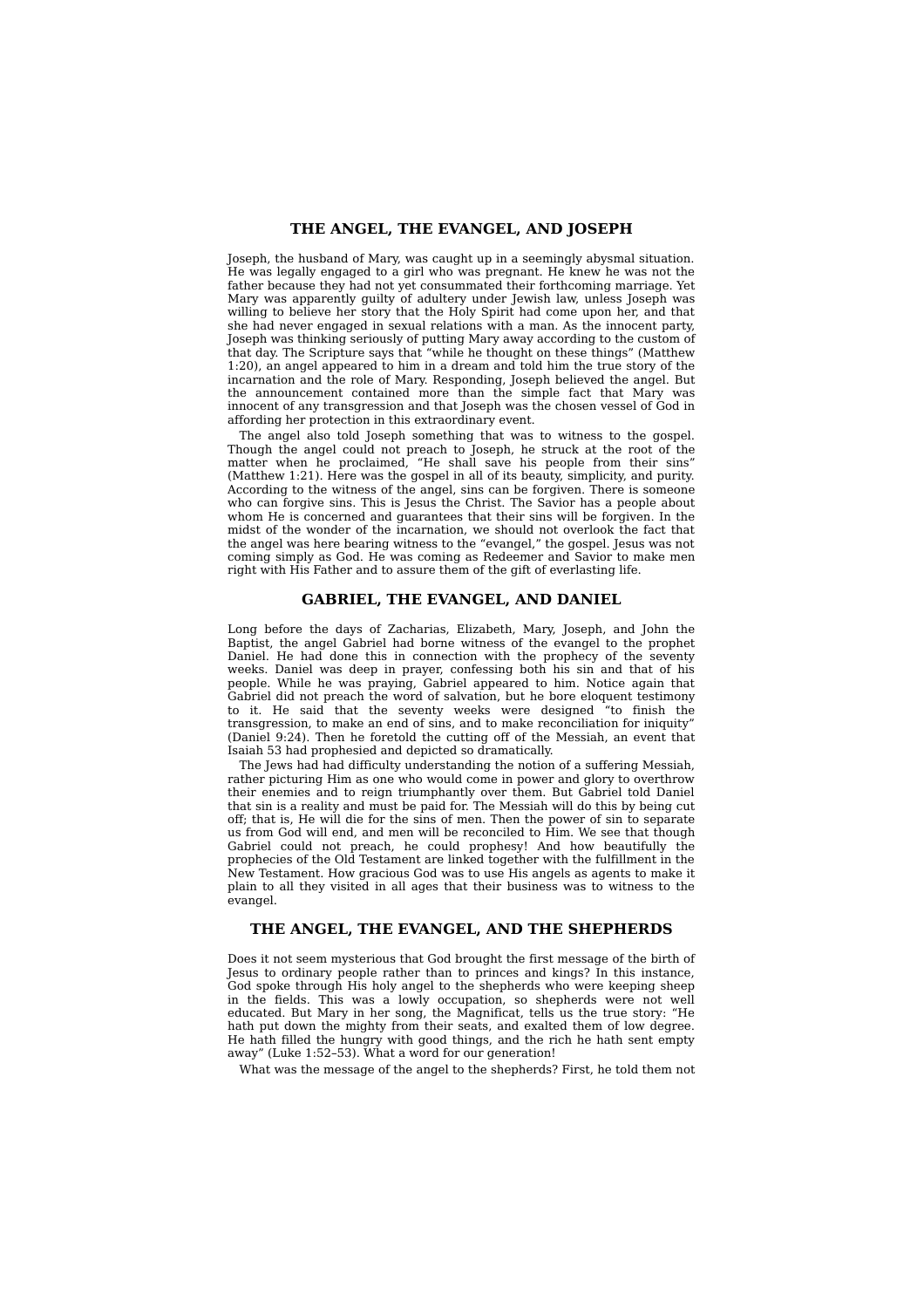to be afraid. Over and over again the presence of angels was frightening to those to whom they came. But unless they came in judgment, the angels spoke a word of reassurance. They calmed the people to whom they came. This tells us that the appearance of angels is awe-inspiring, something about them awakening fear in the human heart. They represent a presence that has greatness and sends a chill down the spine. But when the angel had quieted the fears of the shepherds, he brought this message, one forever to be connected with the evangel:

For behold I bring you good tidings of great joy, which shall be to all people. For unto you is born this day in the city of David a Saviour, which is Christ the Lord.

(Luke 2:10–11)

I could preach a dozen sermons on those two verses, for they contain many important theological themes. But note once more that the angel does not preach the gospel. Rather, he witnesses to it and demonstrates again the overwhelming concern angels have for it.

What did the angel say? First, he brought good tidings, not bad ones. The shepherds already knew the bad news—the human race had sinned and was lost. But the angel had come to tell them that God was doing something about their lostness. And he pointed out that the good news was not simply for the people of one nation, but for the whole world. Isaiah said, "The God of the whole earth shall he be called" (Isaiah 54:5). Jonah learned the same truth when he was sent to preach repentance to the people of Nineveh. The angel told the shepherds that the good tidings were for all people.

The good tidings were that the Savior had come. They needed somebody who could bring them back into fellowship with God, because the blood of bulls and goats could not do this in any permanent way. But the blood of the Savior could. The angel message was that God had come, redemption was possible, the Lord had visited His people with salvation. What a testimony to the evangel this was. And it was further validated when the angel who was accompanied by "a multitude of the heavenly host" began to chant or sing, Glory to God in the highest, and on earth peace, good will toward men. Where could there be sweeter music? What hymn writer could match those words?

#### **ANGELS AND THE EVANGEL IN THE BOOK OF ACTS**

We might call two wonderful instances "case studies" of how angels see to it that unbelievers hear the gospel, respond to it, and become saved. It shows again the concern of angels for the evangel and the steps they take to implement it.

The first case is that of the Ethiopian nobleman, a man of great authority. While reading the Old Testament Scriptures, he came to Isaiah and, unable to understand what the prophet meant, needed someone to interpret the Scripture to him. An angel knew of this situation. But the angel did not and could not do what the Ethiopian needed. He could not preach the gospel. But he could assist the Ethiopian eunuch by sending someone to him who could.

So the Scripture tells us that the angel spoke to Philip and specifically instructed him to go "toward the south unto the way that goeth down from Jerusalem unto Gaza, which is desert" (Acts 8:26). Philip obeyed the angel and approached the chariot. Then he interpreted the Scripture for the Ethiopian. Later the angel led him up and took him away. And the Ethiopian went on his way rejoicing. If the angel had been unconcerned about the evangel, he would not have sent Philip to preach the gospel to this interested inquirer.

The second instance has to do with Peter and the conversion of Cornelius. In this case, the situation is reversed. The angel had told Philip what to do so the Ethiopian could be saved. Here, he did not tell Peter what to do, but rather ordered Cornelius to send for Peter, who would then tell him the story of the gospel so he could be saved. Would it not have been much easier for the angel to have preached the gospel to Cornelius than to have had him send for Peter? After all, Peter was not a willing witness. He had the notion that it was wrong to preach the gospel for the salvation of Gentiles. Cornelius, however, followed the word of the angel and sent for Peter. Then God had to appear in a dream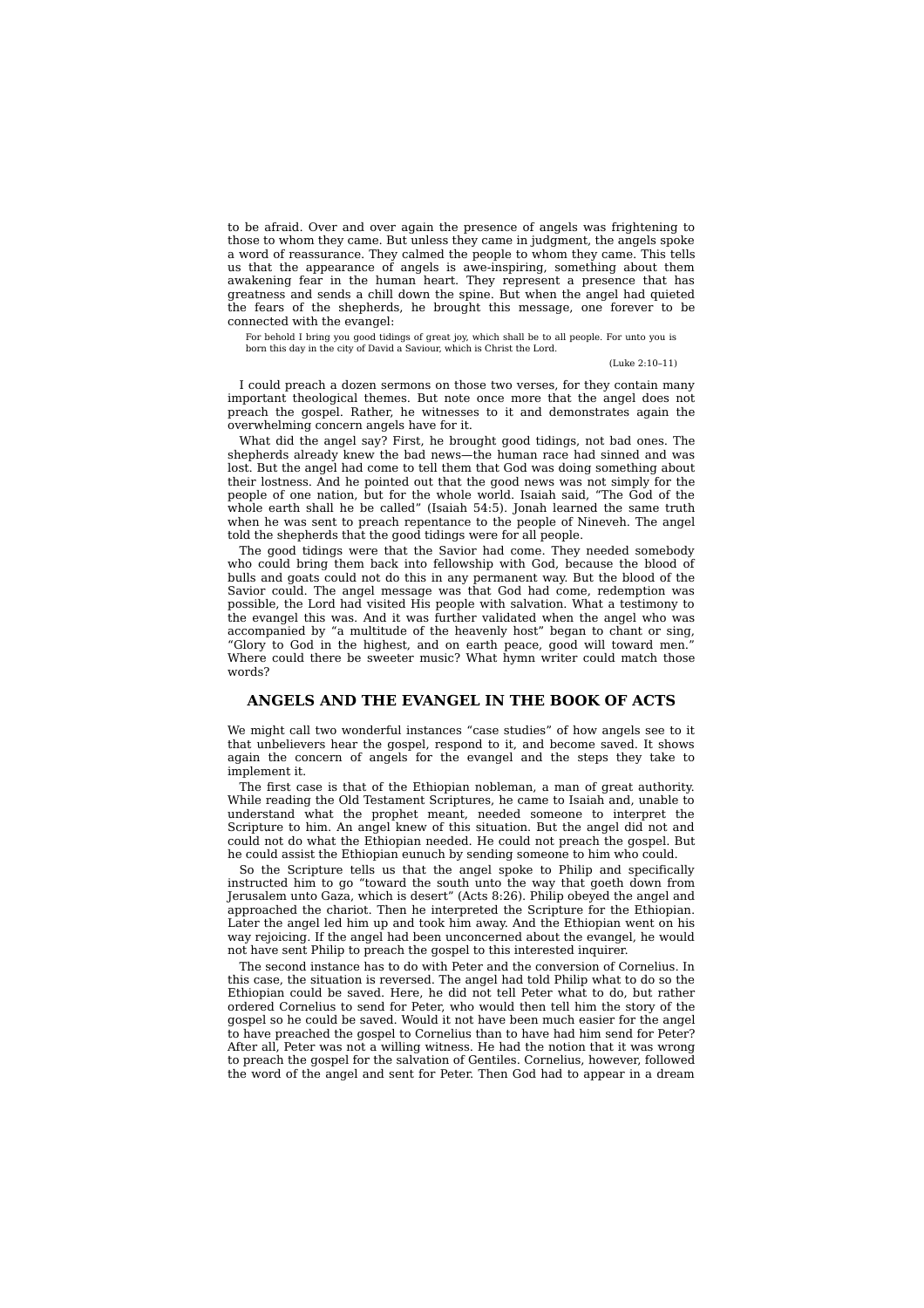and convince Peter that it was all right for him to witness to a Gentile. Peter finally went, and Cornelius was wonderfully saved. But it was done through the auspices of the angel who was deeply concerned with the evangel, and for the salvation of this Roman soldier.

One other story in the Acts of the Apostles is somewhat different, though no less worthy of consideration. It has to do with Paul on his way to Rome. He was shipwrecked en route. But while it appeared that the ship would sink with all hands lost, an angel of the Lord appeared to Paul at night. The angel told those aboard the ship that they would all be saved. Then he said something that illuminates the concern of angels for the salvation of men and the witness of Christians to the unsaved. "Fear not, Paul; thou must be brought before Caesar" (Acts 27:24). Here we see that same principle. The angel could not witness to Caesar, but Paul could. And God in His providence was sending him to Rome for precisely this purpose. If Paul had not fully known the will of God before, it was clear at this moment. God intended that Caesar should hear the gospel. And the angel, by bringing the message, revealed his own interest in the evangel.

#### **THE SOUND OF ANGEL VOICES**

The keynote of evangelism is couched in the heavenly proclamation I have mentioned, "Unto you is born this day . . . a Saviour which is Christ the Lord." And the task of world evangelization will be completed by men and women whom the Holy Spirit uses.

But wherever and whenever we see the gospel working in its power to transform, there is a possibility that in some ways angels may be involved. This is a mystery that we will never quite understand until we get to heaven.

It is not unreasonable to ask, "What did the angel voices sound like?" And "What did they say when they spoke?" Angels seemed to communicate terse commands. Often the angel messengers urged haste, and this is understandable since they were communicating a directive from God. Dr. Miller points out that the contemporary expression "Hurry up" would fit most angel commands. The words "Get up" were sometimes literally used. The angel said to Peter, "Rise quickly." The angel said to Gideon, "Arise and go in this thy might." The angel said to Joseph, "Go quickly," and to Philip, "Arise and  $\alpha$ .

In the same way, any evangelistic ministry sounds the note of urgency concerning the gospel. We have no time to waste because we can never reclaim this moment. We may never have a second chance to witness if we neglect the first.

We can illustrate this from the sinking of the *Titanic*. The greatest ship of its day, weighing 46,000 tons, it was considered unsinkable. But on the night of April 14, 1912, while moving through the ocean at 22 knots, it struck an iceberg. Because it carried only half as many life jackets as passengers, when it sank, 1,513 people drowned. Even though this event occurred more than seventy years ago, there is still a great fascination about it. The discovery of the hulk of the *Titanic* has revived our interest in the whole tragic story.

Out of tragedy, however, God can still bring triumph.

One passenger, John Harper, was on his way to preach at Moody Church in Chicago. Trying to stay afloat in the ocean he drifted toward a young man holding on to a plank. Harper asked, "Young man, are you saved?" The man said, "No." A wave separated them. After a few minutes they drifted within speaking distance of each other, and again Harper called to him, "Have you made your peace with God?" The young man said, "Not yet." A wave overwhelmed John Harper and he was seen no more, but the words, "Are you saved?" kept ringing in the young man's ears.

Two weeks later a youth stood up in a Christian Endeavor meeting in New York, told his story, and said, "I am John Harper's last convert.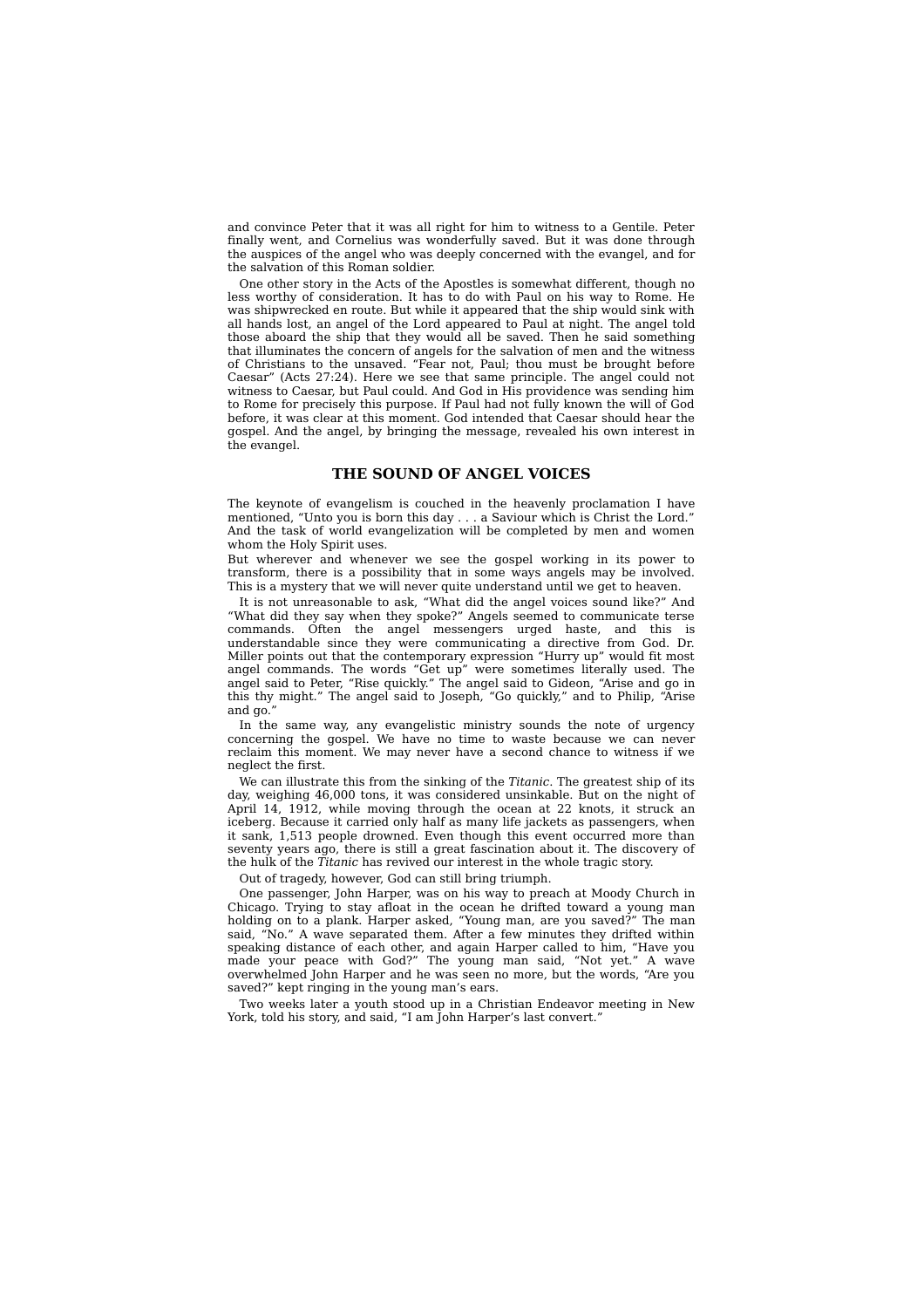# ANGEL MINISTRIES IN THE LIFE OF JESUS

**I**<sup>t</sup> would take an entire book to spell out in detail how the life of Jesus was intertwined with the attending ministry of angels. Before He was here, they followed His orders. And since He ascended into heaven, they have worshiped Him before the throne of God as the Lamb slain for our salvation.

To prepare for the coming of Jesus, an angel appeared to Zacharias to inform him that his wife would be the mother of John the Baptist (Luke 1:13). Gabriel, one of the mighty angels of God, announced to Mary that she would give birth to the Messiah. An angel and a multitude of the heavenly host spread the good news of Jesus' coming to the shepherds in the field (Luke 2:9). These angelic incidents preceded and accompanied His birth, but when Jesus began His public ministry, angels were intimately involved in His life as well.

Perhaps the most difficult period in the life of Jesus before His crucifixion was His temptation by the devil in the wilderness. After He had fasted forty days and nights, Satan tried to break Him down. In Christ's weakened human condition, Satan began his attack, seeing this as his greatest opportunity to defeat the program of God in the world since his victory in the Garden of Eden. He was out to shipwreck the hope of the human race. Wishing to prevent the salvation of sinners, he struck at the moment when Christ's physical weakness made Him most susceptible to temptation. Satan always directs his sharpest attack at his victim's weakest point. He knows where the Achilles heel may be, and he does not fail to strike at the opportune time.

Three times Satan attempted to defeat Jesus. Three times Jesus quoted Scripture, and three times Satan went down to defeat. Then the Bible declares that "he [Satan] departed from him [Jesus] for a season" (Luke 4:13). It was at this point that angels came to His assistance—not to help Him resist Satan as they help us, for He did that by Himself, but to help Him after the battle was won. The angels "ministered" to Jesus. The Greek word *diakoneo* says it well, for they served Him as a deacon would serve. "Behold, angels came and ministered unto him" (Matthew 4:11). Angelic ambassadors supported, strengthened, and sustained Him in that trying hour. From that moment on, our Lord Jesus Christ, "who has been tempted in every way, just as we are yet was without sin" (Hebrews 4:15 NIV), could sympathize and help Christian believers for the ages to come and lead them to victory in their hour of temptation.

## **THE ANGEL WITH JESUS IN THE GARDEN OF GETHSEMANE**

The night before His crucifixion, Jesus was in the Garden of Gethsemane. Only a short time later He was to be seized by the soldiers, betrayed by Judas Iscariot, set before the rulers, beaten, and at last crucified. Before He was hung on the cross, He went through the terrible agony in the garden made Him sweat, as it were, drops of blood. It was in this situation that the Son of Man needed inner strength to face what no other being in heaven, hell, or earth had ever known. In fact, He was to face what no created being could have faced and gone through in victory. He was about to take upon Himself the sins of men. He was to become sin for us.

Jesus had taken Peter, James, and John with Him to the Garden. They could have provided Him with reinforcement and encouragement, but instead they fell asleep. The Son of Man was all alone. He prayed, "Father, if thou be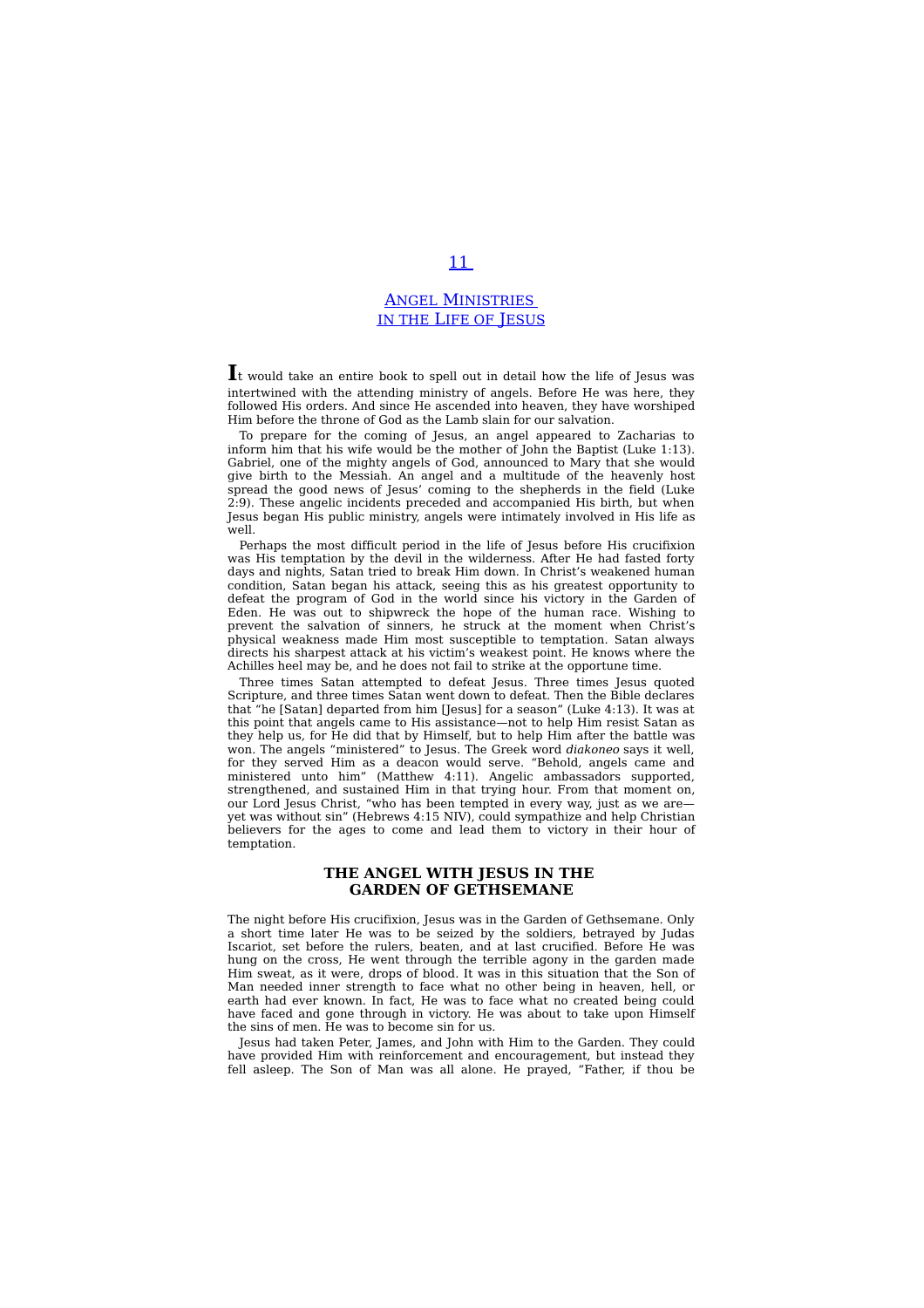willing, remove this cup from me: nevertheless not my will, but thine, be done" (Luke 22:42). Then it was at that crucial moment that the angel came to assist Him, "strengthening Him." The Greek word for strengthening is *eniskuo*, which means to make strong inwardly. Whereas the disciples of the Lord Jesus had failed to share His agony, as they slept, the angel came to help.

#### **ANGELS WAITING AT THE CROSS**

The tragedy of sin reached its crescendo when God in Christ became sin. At this point, He was offering Himself as the sacrifice required by the justice of God if man was to be redeemed. At this moment Satan was ready to try his master stroke. If he could get Christ to come down from the cross, and if Christ allowed the mockery of the crowd to shame or anger Him, then the plan of salvation would be jeopardized. Again and again they shouted, "If thou be the Son of God, come down from the cross" (Matthew 27:40). He knew He could come down if He chose; He knew He could get help from more than twelve legions of angels who hovered about with drawn swords.

Yet for our salvation, He stayed there. The angels would have come to the cross to rescue the King of kings, but because of His love for the human race and because He knew it was only through His death that they could be saved, He refused to call for help. The angels were under orders not to intervene at this terrible, holy moment. Even the angels could not minister to the Son of God at Calvary. He died alone to take the full death penalty you and I deserved.

We can never plumb the depths of sin, or sense how terrible human sin is, until we go to the cross and see that it was "sin" that caused the Son of God to be crucified. The ravages of war, the tragedy of suicide, the agony of the poverty-stricken, the suffering and irony of the rejected of our society, the blood of the accident victim, the terror of rape and mugging victims of our generation— these all speak as with a single voice of the degradation that besets the human race at this hour. But no sin has been committed in the world today that can compare with the full cup of the universe's sin that brought Jesus to the cross. The question hurled toward heaven throughout the ages has been, "Who is He and why does He die?" The answer comes back, This is My only begotten Son, dying not only for your sins but for the sins of the whole world." To you sin may be a small thing; to God it is a great and awful thing. It is the second largest thing in the world; only the love of God is greater.

When we comprehend the great price God was willing to pay for the redemption of man, we only then begin to see that something is horribly wrong with the human race. It must have a Savior, or it is doomed! Sin cost God His very best. Is it any wonder that the angels veiled their faces, that they were silent in their consternation as they witnessed the outworking of God's plan? How inconceivable it must have seemed to them, when they considered the fearful depravity of sin, that Jesus should shoulder it all. But they were soon to unveil their faces and offer their praises again. A light was kindled that day at Calvary. The cross blazed with the glory of God as the most terrible darkness was shattered by the light of salvation. Satan's depraved legions were defeated and they could no longer keep all men in darkness and defeat.

### **THE ANGELS AT THE RESURRECTION**

The Bible says that on the third day after Jesus' death, "there was a great earthquake; for the angel of the Lord descended from heaven, and came and rolled back the stone from the door, and sat upon it. His countenance was like lightning, and his raiment white as snow: And for fear of him the keepers did shake, and became as dead men" (Matthew 28:2–4).

Though some Bible students have tried to estimate how much this stone weighed, we need not speculate, because Jesus could have come out of that tomb whether the stone was there or not. The Bible mentions it so that generations to come can know something of the tremendous miracle of resurrection that took place. I have often wondered what those guards must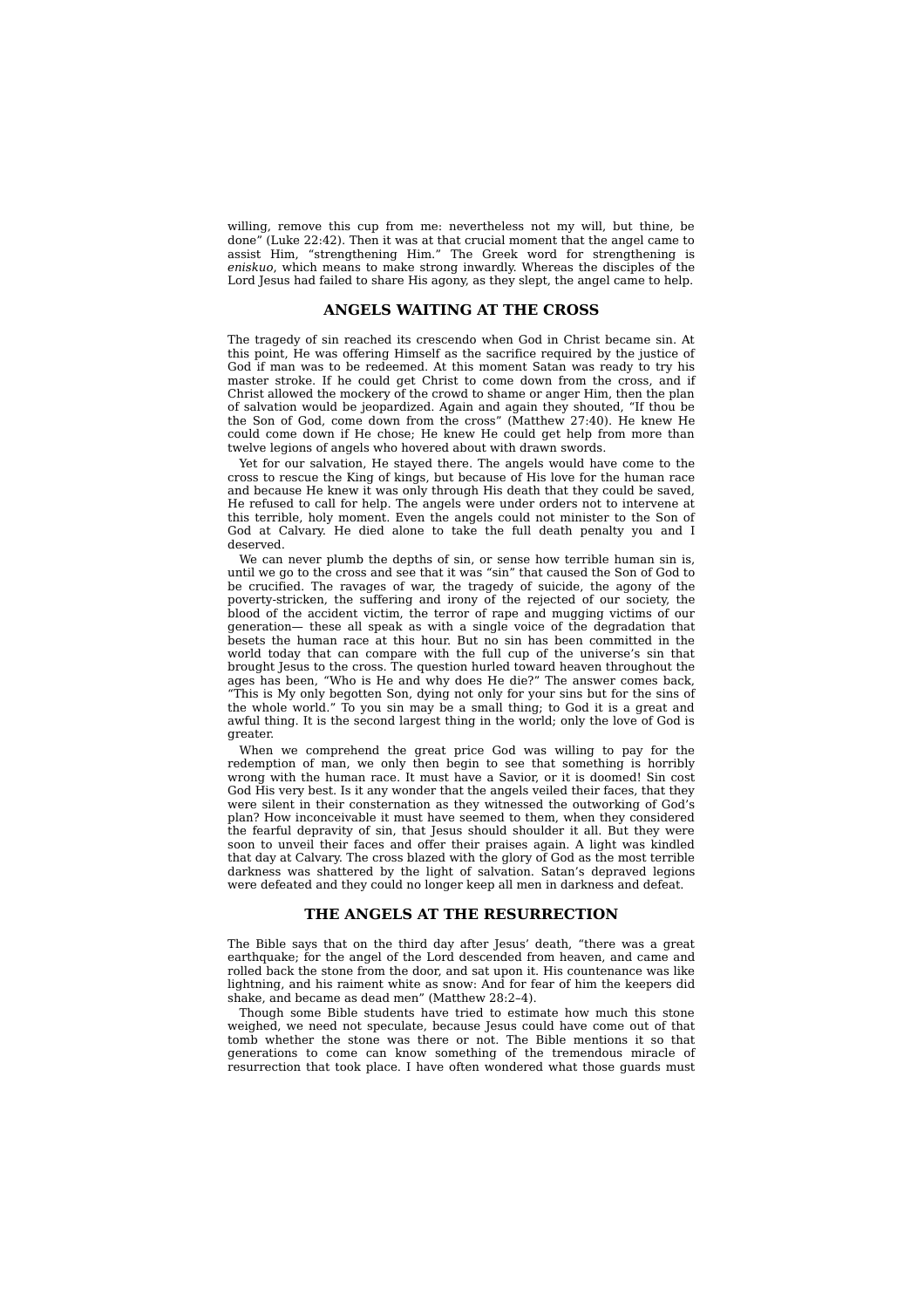have thought when, against the brightness of the rising sun, they saw the angel rolling away the gigantic boulder with possibly the lightest touch of his finger! The guards, though heavily armed, were paralyzed with fear.

As Mary looked into the tomb, she saw "two angels in white sitting, the one at the head, and the other at the feet, where the body of Jesus had lain" (John 20:11–12). Then one of the angels who was sitting outside the tomb proclaimed the greatest message the world has ever heard: "He is not here, but is risen" (Luke 24:6). Those few words changed the history of the universe. Darkness and despair died; hope and anticipation were born in the hearts of men.

## **ANGELS AND THE ASCENSION OF JESUS**

We find the story of the ascension of Jesus in Acts 1. Verse 9 says, "And when he had spoken these things, while they beheld, he was taken up; and a cloud received him out of their sight." Jesus had been accompanied to earth by an angelic host. I believe that the word "cloud" suggests that angels had come to escort Him back to the right hand of God the Father.

The watching disciples were sad and despondent. Tears filled their eyes. But again two angels, looking like men and dressed in white raiment, appeared and said, "Ye men of Galilee, why stand ye gazing up into heaven? This same Jesus, which is taken up from you into heaven, shall so come in like manner as ye have seen him go into heaven" (Acts 1:11).

Thus, the angels escorted the resurrected Lord of glory back to be seated at the Father's right hand; then even the morning stars ascribed honor, glory, and praise to Him as the Son of the living God. On the other hand, some angels remained behind to assure those early disciples that they would always be near, ready to help God's people throughout the ages to come—until Christ returns in person with the angelic host.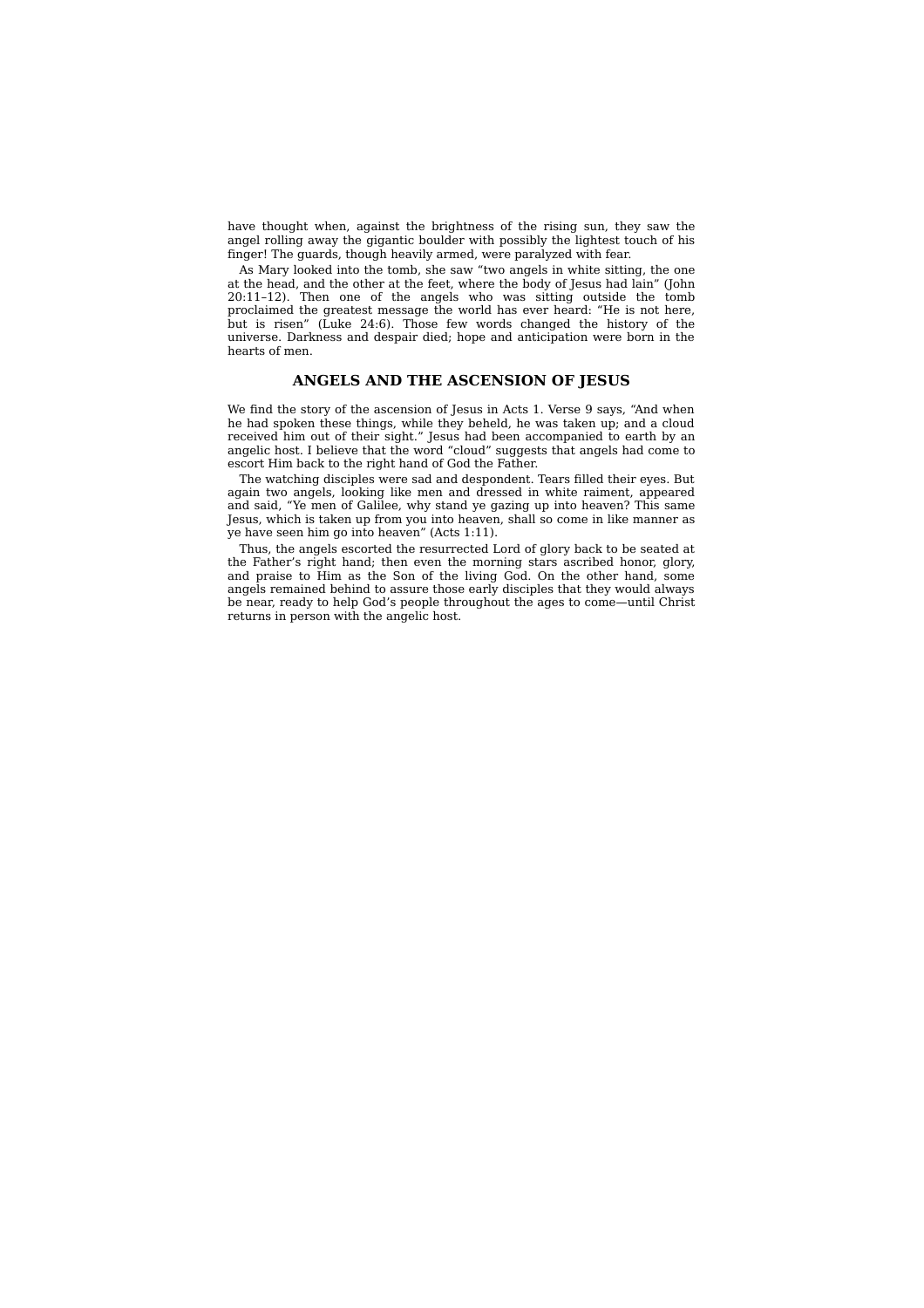## ANGELS IN PROPHECY

12

**A**ngels have an important role in future events! Human history began at Eden where God planted a garden and made man for His eternal fellowship. Angels were there. They have never failed to attend the human scene. And they will continue on the scene throughout the succeeding ages till time runs into eternity.

Just as millions of angels participated in the dazzling show when the morning stars sang together at creation, so will the innumerable hosts of heaven help bring to pass God's prophetic declarations throughout time and into eternity.

When God decrees it, Satan (Lucifer) will be removed from the world of disorder so God can establish righteousness everywhere and a true theocracy. Not until that event takes place will the human race know perfect peace on earth. Paul tells us in Romans 8 that the whole creation groans and travails as it awaits the day of Christ's victory.

The prophets spoke of a wonderful day when God would lift the curse, when lion and lamb would lie down together, and when nations would learn war no more (Isaiah 2:4; 11:6). Angel hosts will fulfill His royal decrees and oversee God's purpose in the universe. Christ is coming in great power, and all His holy angels will be with Him. In Acts 1:10–11 angels gave counsel to the disciples after Jesus had ascended to heaven. As we have already seen, when He had left the Mount of Olives, angels appeared, saying, "Ye men of Galilee, why stand ye gazing up into heaven? This same Jesus . . . shall so come in like manner as ye have seen him go into heaven" (Acts 1:11). Angels encouraged those downcast believers who had seen Jesus Christ disappear from their view into a cloud. After this, angels figure prominently in the prophetic plan of God that continued on into the future events of Bible prophecy.

In every age, the true believers have asked, "Will this conflict of the ages ever end?" Each period of history seemingly has its own trials and convulsions. Each generation seems to have to "fight it out." Behind it all is the unseen struggle of the ages. We thought that modern technology would solve many of the great problems of the human race. In some ways it has, by eliminating the fear of diseases like polio and smallpox. But it has also given us Frankenstein weapons of destruction. Poverty, hunger, greed, injustice, prejudice, terrorism, lust, war, and death are still with us. This is the same war that began mysteriously in the heart of Lucifer. It seems that our world is on a suicidal course; but God has other plans. Light shines at the end of the tunnel. Someday Satan and his demons will go down in defeat. The Bible declares that righteousness will eventually triumph, Utopia will come to earth, the kingdom of God will ultimately prevail. In bringing all this about, angels will have a prominent part.

A little girl heard a clock strike thirteen times. Breathlessly she ran to her mother and said, "Mother, it's later than it's ever been before." Almost everyone throughout the world will agree. It's later than it's ever been before. The human race is rushing madly toward some sort of climax, and the Bible accurately predicts what the climax is! A new world is coming. Through modern technology and scientific achievement we are catching glimpses of what that new world is. If it were not for depraved human nature, man could achieve it himself. But man's rebellion against God has always been his stumbling block. The penalty for man's rebellion is death. The best leaders and the best brains have many times been stopped by death. The Bible teaches that "it is appointed unto men once to die" (Hebrews 9:27). Today the world longs for a leader such as Abraham Lincoln, but death took him from us.

God will use the angels to merge time into eternity, creating a new kind of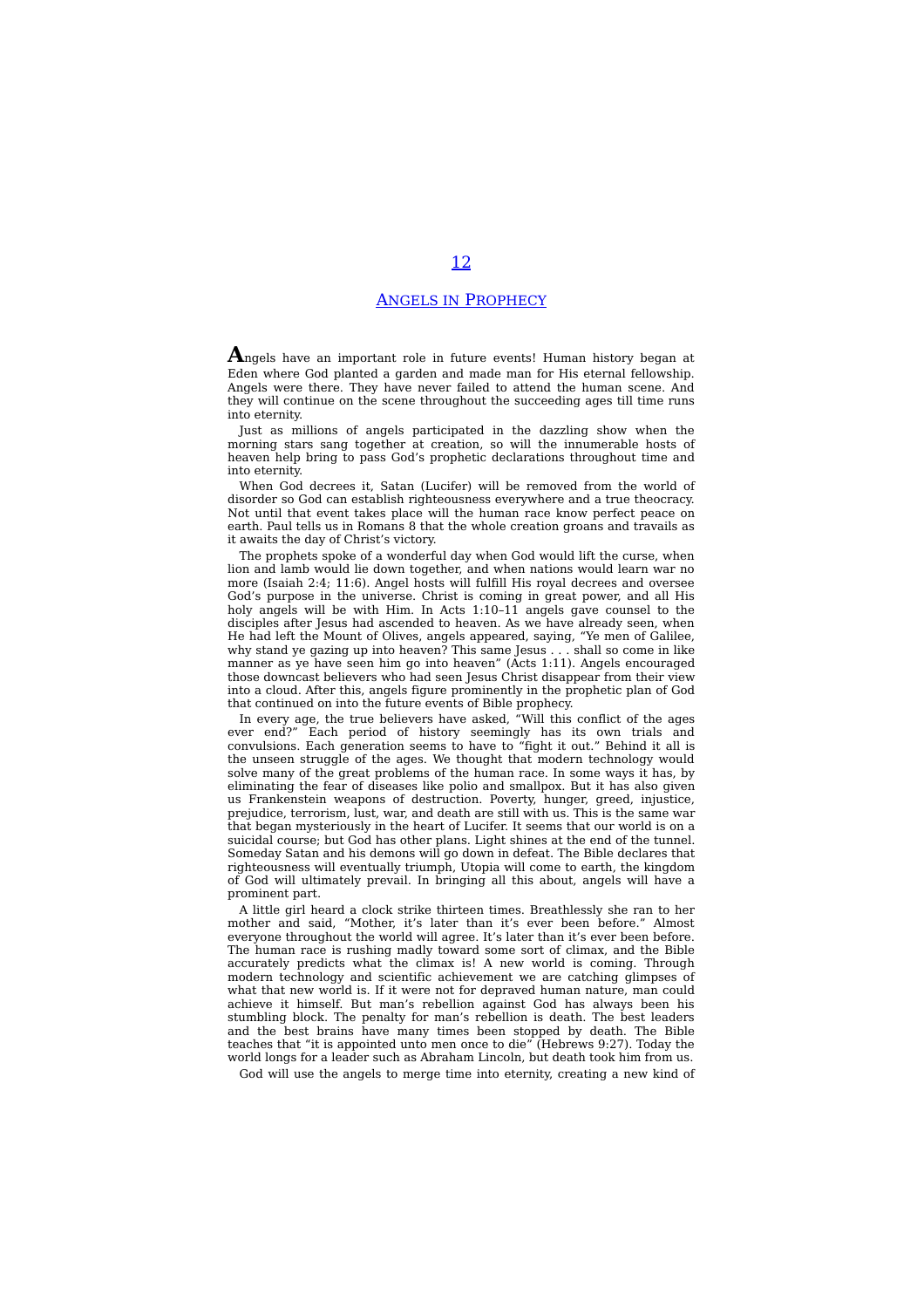life for every creature. Even today's intellectual world speaks of a point when time will be no more. Most scientists agree that the clock of time is running out. Ecologically, medically, scientifically, morally, time seems to be running out. In almost every direction we look, man's time on earth seems to be running out. Self-destruction is overtaking us as a human race.

Will man destroy himself? No! God has another plan! Since the beginning of time, man has been interested in what lies beyond the short span of life. Modern man is turning to the occult, Eastern mysticism, palm readers, and every other kind of help available to tell him about the future. Strangely, only a minority turn to the Bible, the only book that accurately foretells the future. The Bible teaches that Jesus Christ is coming back again with His holy angels. It refers to His coming as like "a thief in the night" (2 Peter 3:10), a day of wrath (Romans 2:5), and the judgment of the great day (Jude 6), with many other references both direct and indirect. The age of utopia will be preceded by unparalleled events of suffering for the human race—totalitarianism, poverty, disease, earthquakes, moral collapse, war—until men's hearts will fail them for fear (Luke 21:26).

Luke 21 says there will be "wars and commotions. . . . Nation shall rise against nation, and kingdom against kingdom: And great earthquakes shall be in divers places, and famines, and pestilences; and fearful sights and great signs shall there be from heaven" (verses 9–11).

Believing Christians and believing Jews alike will be persecuted. Men will deliver "you up to the synagogues, and into prisons, being brought before kings and rulers for my name's sake. . . . And ye shall be betrayed both by parents, and brethren, and kinsfolk, and friends; and some of you shall they cause to be put to death. And ye shall be hated of all men for my name's sake.

. . And when ye shall see Jerusalem compassed with armies, then know that the desolation thereof is nigh. . . . And there shall be signs in the sun, and in the moon, and in the stars; and upon the earth distress of nations, with perplexity; the sea and the waves roaring; men's hearts failing them for fear, and for looking after those things which are coming on the earth: for the powers of heaven shall be shaken" (Luke 21:12–26).

Jesus continued in verse 27, "And then shall they see the Son of man coming in a cloud with power and great glory.'

Even as in the beginning of time angelic forces waged war in heaven (Revelation 12:7–9), so in the very last days angels will wage still another war; Satan will make his last stand. As the time draws near, he intensifies his activities.

But it will be a victorious day for the universe, and especially planet Earth, when the devil and his angels are thrown into the lake of fire, never again to tempt and destroy man. God has assigned this task to the angels , and Scripture assures us that they will be victorious (Matthew 13:41-42).

#### **ANGELS WILL GATHER GOD'S ELECT**

Linked to this idea Jesus says that "when the Son of man shall come in his glory, and all the holy angels with him, then shall he sit upon the throne of his glory" (Matthew 25:31). In other words, when Jesus returns, He will be accompanied by the hosts of heaven. The holy angels will be with Him! As He says in Matthew 13:41–42, "The Son of man shall send forth his angels, and they shall gather out of his kingdom all things that offend, and them which do iniquity; and shall cast them into a furnace of fire: there shall be wailing and gnashing of teeth."

Earlier in this same chapter, Jesus has related a significant little story commonly called the parable of the tares and wheat (Matthew 13:24–30, 36– 43). Both had been allowed to grow together until the harvest, but then the reapers were to gather them up in bundles. The tares were to be burned; the wheat gathered. We often wonder why God permits so much sin in the world, why He withholds His right arm of judgment. Why doesn't God put an end to sin now? We can give an answer from this text where Jesus said, "Let both grow together," the evil with the good (verse 30). If we were to try to wipe all evil from the face of the earth, who could count on justice? Pure justice does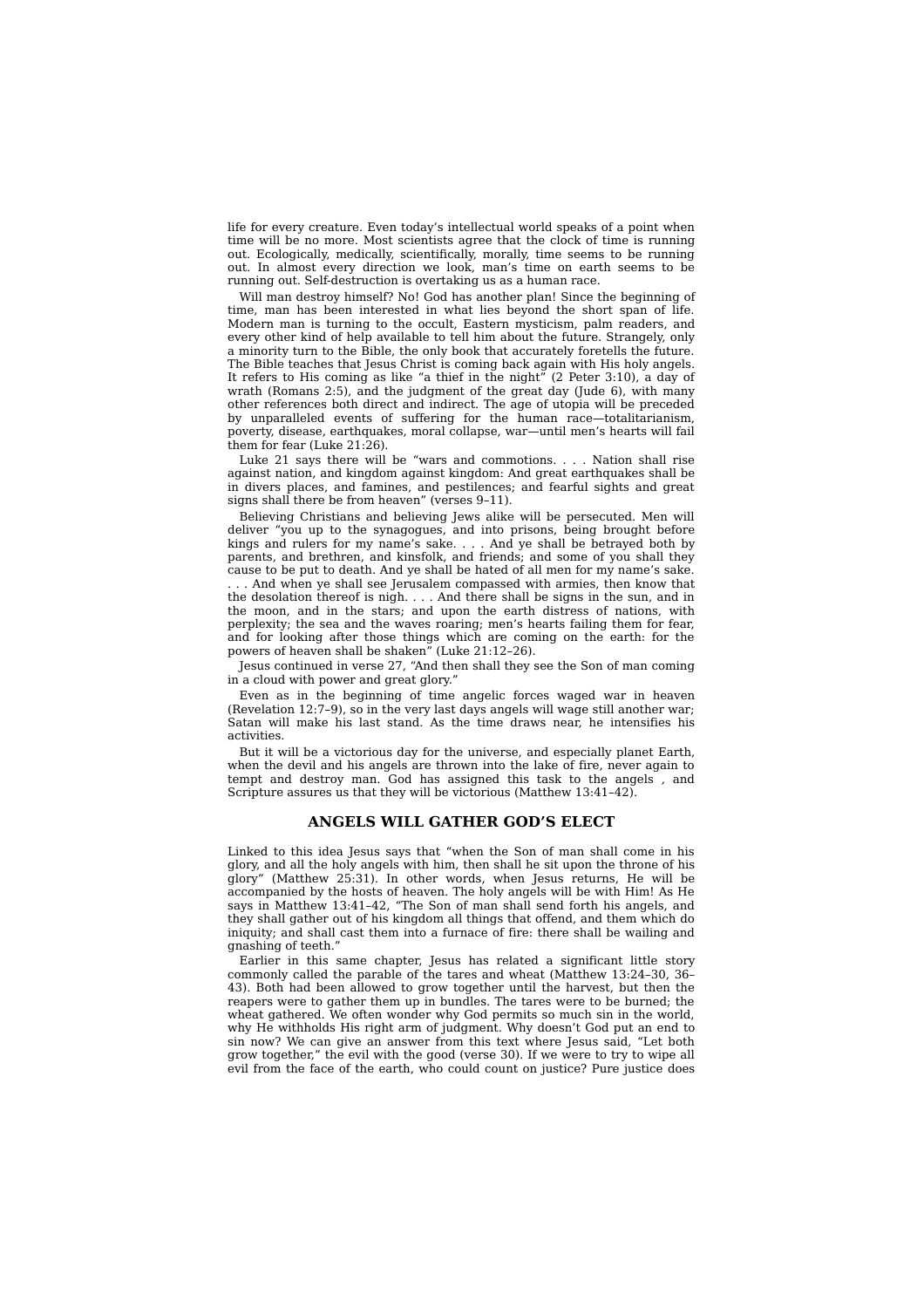not exist here, because everyone is guilty, including the judges who sit in judgment. We are all guilty of sin.

Man must do his best in meting out justice, but his best is not complete justice. To angels will be delegated the ministry of separating the good from the bad, discerning even attitudes. God's judgment will be so pure that even those who are condemned will bow their knee and confess, "Thou art just." As someone has said, "When I die I do not want justice—I want mercy!" That mercy has been provided by the Lord Jesus Christ.

So angels will not only accompany Christ when He returns, but will be assigned the responsibility of gathering out of His kingdom all things that offend and work iniquity, that they might be judged (Matthew 13:47–50).

It boggles the mind to try to imagine the kind of earth this is going to be when God eliminates the devil and sin. Our minds are staggered at the thought of "Christ on the throne." The great southward moving Sahara Desert of Africa will bloom and blossom. Mankind will be able to grow new foods; land that today is useless will grow twelve crops a year. The urge in man's heart toward immorality will have vanished. In that day the great drive in man will be a thirst for righteousness.

It takes a great deal of faith in these days of despondency to believe this, but it is the clear teaching of the Bible. Without this hope of the future I do not know what modern man does, except turn to drugs and alcohol.

Today we have the choice of whether or not to receive the ministry of angels. In choosing to follow Jesus Christ, we also choose the protective watch and care of the angels of heaven. In the time of the Second Coming, we will no longer be afforded the privilege of choice. If we delay now, it will be too late, and we forfeit forever the gracious ministry of angels and the promise of salvation to eternal life.

#### **ANGELS IN OUR FUTURE**

Dr. Miller asks the question, "What does the future hold for this weary old world? . . . for the physical earth? The answers to such questions are not to be found in astrology or necromancy but in the divinely inspired Word of God. And we may be certain that, as the passing of time fulfills the prophetic Scriptures, the holy angels will be deeply involved in the fulfillment." God will renovate the earth, order the New Jerusalem to descend from heaven, and give redeemed man a position above the angels—what a future!

Elijah was one of the greatest prophets, suddenly appearing on the scene in one of Israel's darkest hours (1 Kings 17). He was a strong, suntanned son of the desert. At times he could be bold as a lion, and at times crushed with frustration. On one occasion he challenged the prophets of the heathen god Baal to a duel to see who was the true  $God (1$  Kings 18:19). When the prophets of Baal could get no answer from their false god, and Elijah's God answered by fire, Queen Jezebel, unable to accept the prophet's verdict, determined to take his life and pursued him with her chariot for many miles. Elijah, weary from his flight and desperately hungry, lay down under a juniper tree to rest. Feeling extremely sorry for himself, he went to sleep, to be wakened by an angel's touch. Then food was set before him to eat, and the angel said, "Arise, eat."

"And he looked, and, behold, there was a cake baken on the coals, and a [jar] of water at his head. And he did eat and drink, and laid him down again. And the angel of the Lord came again the second time, and touched him, and said, Arise and eat; because the journey is too great for thee. And he arose, and did eat and drink, and went in the strength of that meat forty days and forty nights unto Horeb the mount of God" (1 Kings 19:6–8).

God did not let his faithful prophet down. He provided just what he needed physically, psychologically, and spiritually. Many of us despair of coping with the pressures of our lives, but if we are living Spirit-filled and Spirit-directed lives, we can claim God's promises. The prophetic Scriptures give us "hope." Without Scripture's plan of God for the future and the hope it brings, I do not know what the average thinking person does. Certainly a person will not find the answer by wringing his hands, or by committing suicide, or by turning to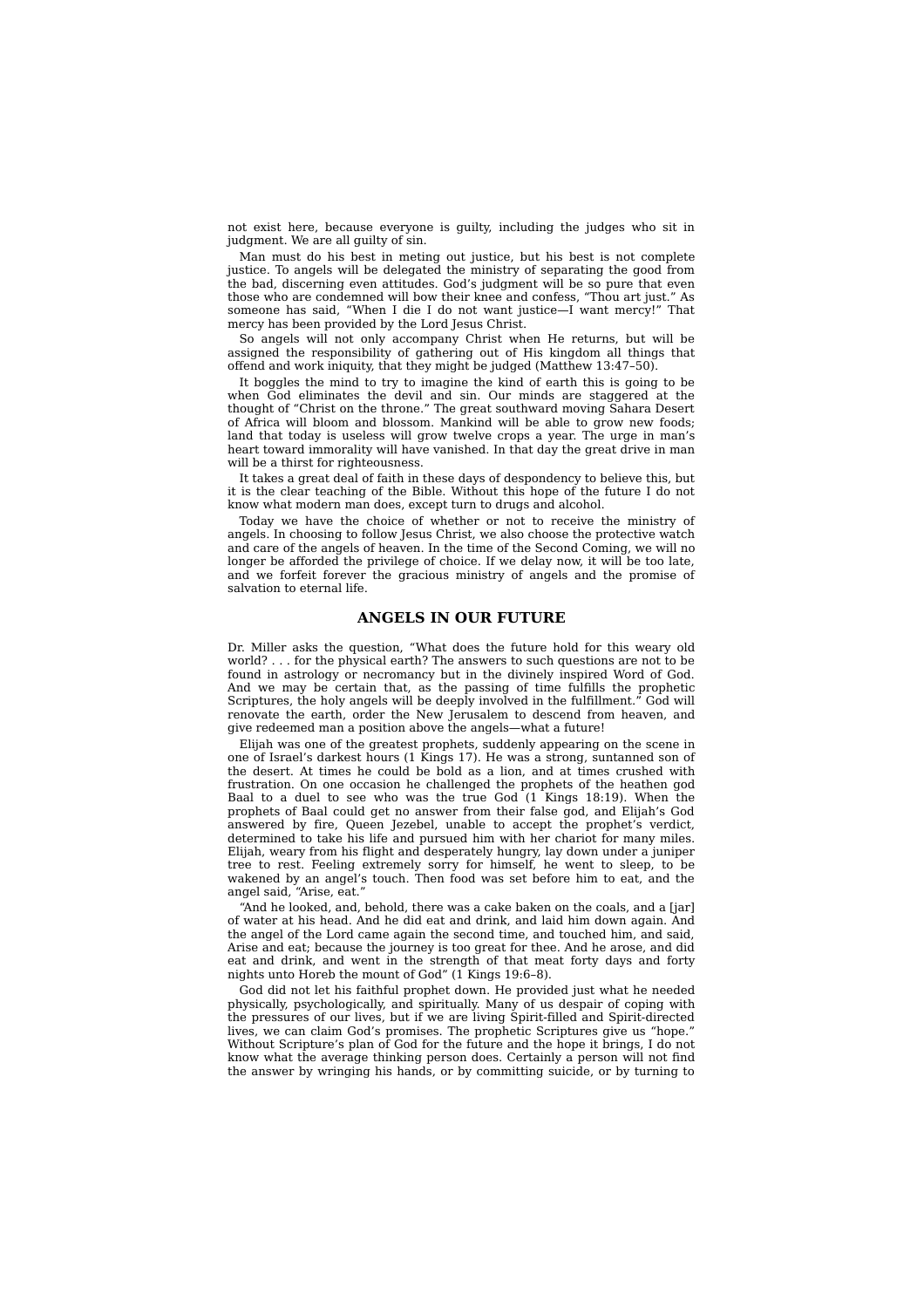the occult. We find the answer to the future in Holy Scripture. It is summed up in the person of Jesus Christ. God has centered all our hopes and dreams on Him. He is the Commander-in-Chief of these angelic armies that will accompany Him on His return.

### **ANGEL AUTHORITY**

New Testament writers have reaffirmed the badge of authority given to angels to fulfill the prophetic dictates of God. The apostle Peter emphasized this truth when speaking of Christ, who was at the right hand of God, having gone into heaven after "angels and authorities and powers [had been] made subject unto him" (1 Peter 3:22). The time is coming when the twenty-four elders of His angelic creation will fall down before the Lamb and sing their new song (Revelation 5:9–10). Thereafter, the holy angels will gather round the throne and join in a great testimony to the Lamb, expressing praise with such words as, "Worthy is the Lamb that was slain to receive power and riches and wisdom and might and honor and glory and blessing" (Revelation 5:12 NASB). While angels have tremendous authority, it is limited to doing only the will of God. They never deviate from God's message, never dilute His message, never change God's plan. Throughout the ages they have glorified only Him, never themselves.

The Bible teaches that the demons are dedicated to controlling this planet for their master, Satan. Even Jesus called him "the prince of this world" (John 12:31). He is the master-organizer and strategist. Many times throughout biblical history, and possibly even today, angels and demons engage in warfare. Many of the events of our times may very well be involved in this unseen struggle.

We are not left in doubt about who will ultimately triumph. Time after time Jesus has assured us that He and the angels would be victorious. "When the Son of man shall come in his glory, and all the holy angels with him, then shall he sit upon the throne of his glory" (Matthew 25:31). The apostle Paul wrote, "The Lord Jesus shall be revealed from heaven with his mighty angels in flaming fire" (2 Thessalonians 1:7,-8).

Jesus also taught that "Whosoever shall confess me before men, him shall the Son of man also confess before the angels of God" (Luke 12:8). It is impossible to comprehend one's suffering of eternal loss when he learns that angels do not acknowledge him because he has been false in his claims to know Christ. But what a moment it is going to be for believers throughout all the ages, from every tribe, nation, and tongue, when they are presented in the court of heaven. Scripture calls it "the marriage supper of the Lamb" (Revelation 19:9). This is the great event when Jesus Christ is crowned King of kings and Lord of lords. Both believers of all ages and all the angelic hosts will join in bowing their knees and confessing that He is Lord.

The book of Revelation, from chapter 4 to 19, gives us a picture of judgments to befall the earth such as the world has never known. Angels will be involved in all of these judgments. But after these terrifying events, Christ will come with His holy angels to set up His kingdom.

Whether the battle between the forces of Satan and the forces of God involve other planets and galaxies we do not know. But we do know that the earth is the scene of the conflict; however, it is a struggle that affects the entire universe. It is mind-boggling that you and I, with such a short period of time on this planet, play a part in this battle of the ages. It is incredible to us that supernatural beings from outer space are engaged in a struggle for this planet.

It all started in the Garden of Eden, a place located somewhere between the Tigris and the Euphrates rivers in the Middle East. It is significant that the nations prominent in early history are once again becoming prominent: Israel, Egypt, Syria, Iran, and so on. In that garden God gave a great promise, "And I will put enmity between thee and the woman, and between thy seed and her seed; it shall bruise thy head, and thou shalt bruise his heel" (Genesis 3:15). As we approach the end of the age, the head of Satan is being battered and bruised as the forces of God gain momentum. Under the command of God,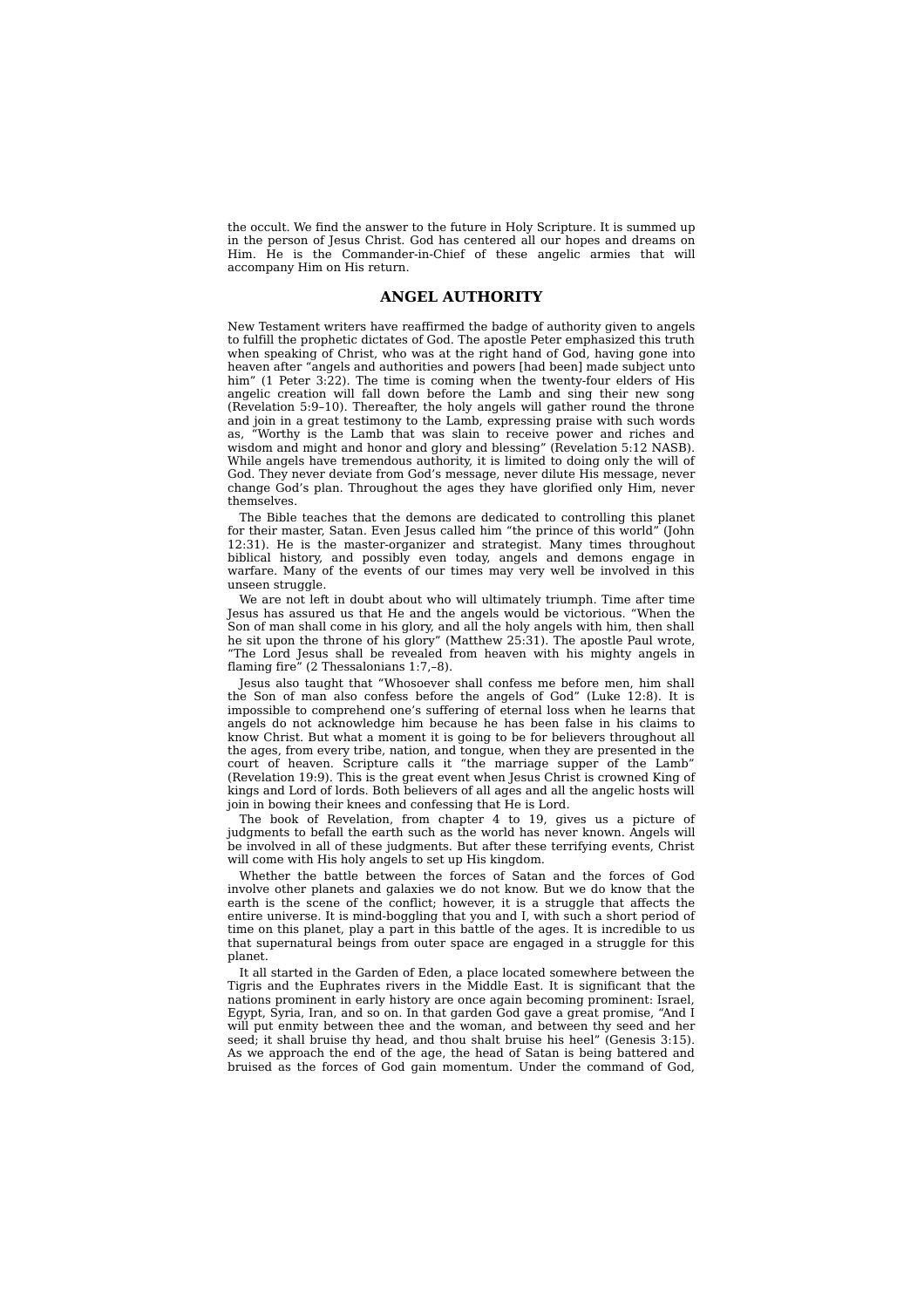Michael the archangel is now organizing his forces for the last battle— Armageddon. The last picture in the Bible is one of heaven.

Many years ago I was visiting the dining room of the United States Senate. As I was speaking to various people, one of the senators called me to his table. He said, "Billy, we're having a discussion about pessimism and optimism. Are you a pessimist or an optimist?" I smiled and said, "I'm an optimist." He asked, "Why?"

I said, "I've read the last page of the Bible."

The Bible speaks about a city whose builder and maker is God, where those who have been redeemed will be superior to angels. It speaks of "a pure river of water of life, clear as crystal proceeding out of the throne of God and of the Lamb" (Revelation 22:1). It says, "And they shall see his face; and his name shall be in their foreheads. And there shall be no night there; and they need no candle, neither light of the sun; for the Lord God giveth them light: and they shall reign for ever and ever" (verses 4–5).

The next verse has a thrilling last word to say about angels: "These sayings are faithful and true: and the Lord God of the holy prophets sent his angel to shew unto his servants the things which must shortly be done."

Christian and non-Christian alike should meditate on the seventh verse, where God says, "Behold I come quickly: blessed is he that keepeth the sayings of the prophecy of this book."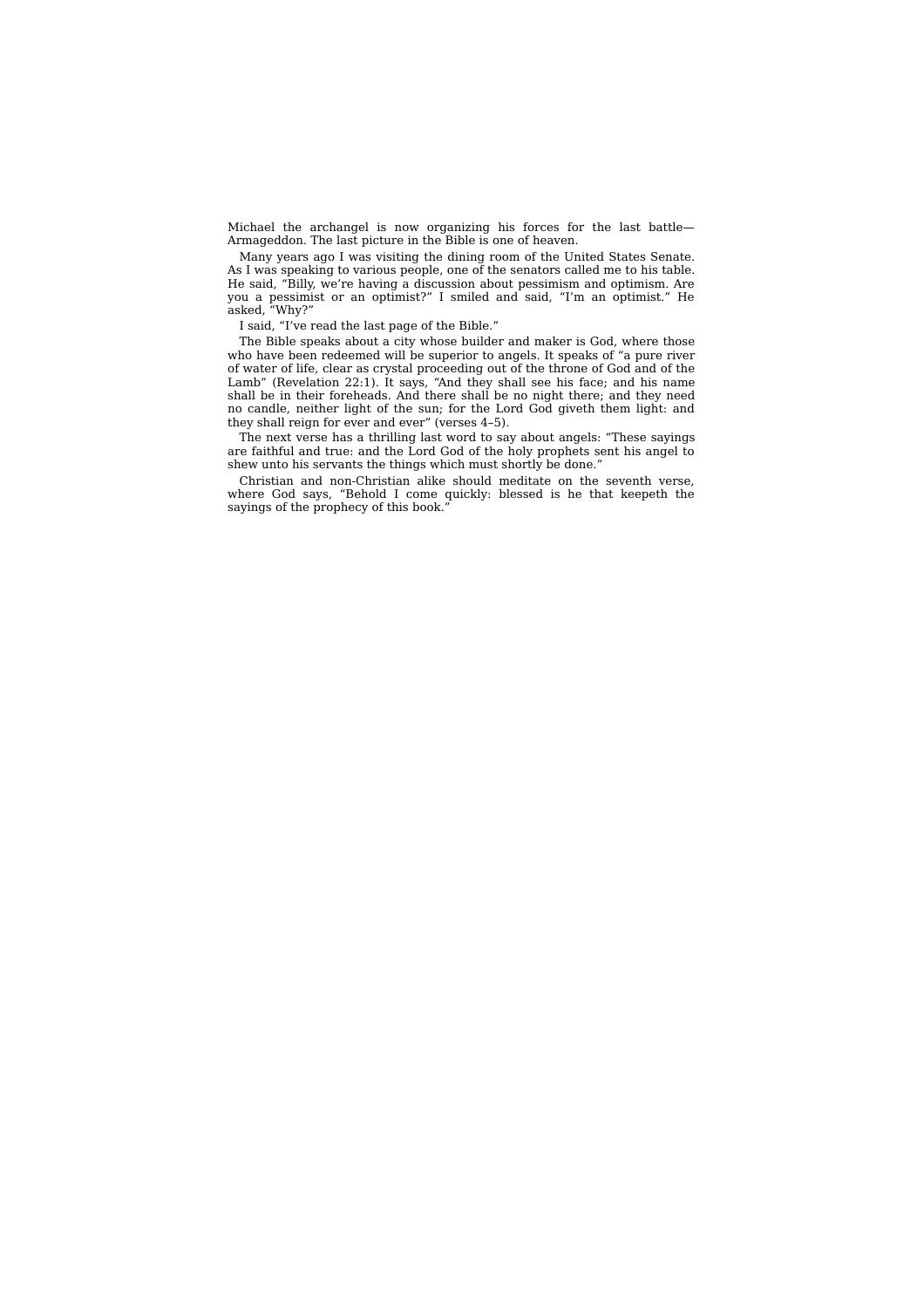# THE ANGELS AND DEATH

**T**he angel who came to the garden where Jesus' body lay rolled away the stone and permitted fresh air and morning light to fill His tomb. The sepulcher was no longer an empty vault or dreary dormitory; rather, it was a lifeaffirming place that radiated the glory of the living God. No longer was it a dark prison but a transformed reminder of the celestial light that sweeps aside the shadows of death. Jesus' resurrection changed it.

An unknown poet has said of the tomb, "'Tis now a cell where angels used to come and go with heavenly news." No words of men or angels can adequately describe the height and depth, the length and breadth of the glory to which the world awakened when Jesus came forth to life from the pall of death. As Charles Wesley says in his hymn:

*'Tis mystery all! Th' Immortal dies! Who can explore His strange design? In vain the first-born seraph tries To sound the depths of love Divine! 'Tis mercy all! Let earth adore! Let angel minds inquire no more.*

In contrast to Jesus, we all still have to die. Yet just as an angel was involved in Christ's resurrection, so will angels help us in death. Only one thin veil separates our natural world from the spiritual world. That thin veil we call death. However, Christ both vanquished death and overcame the dark threats of the evil fallen angels. So now God surrounds death with the assurance of angelic help to bring pulsing life out of the darkness of that experience for believers. We inherit the kingdom of God.

#### **CHRISTIANS AT DEATH**

Death for the Christian cuts the cord that holds us captive in this present evil world so that angels may transport believers to their heavenly inheritance. Death is the fiery chariot, the gentle voice of the King, the invitation to nonstop passage into the banquet house of the world of glory.

In another connection I have already mentioned Lazarus, whom angels escorted to Abraham in heaven. This story has always been a tremendous comfort to me as I think about death. I will actually be taken by angels into the presence of God. These ministering spirits who have helped me here so often will be with me in my last great battle on earth. Death is a battle, a profound crisis event. Paul calls it "the last enemy" (1 Corinthians 15:26). While the sting of death has been removed by the work of Christ on the cross, and by His resurrection, yet the crossing of this valley still stimulates fear and mystery. However, angels will be there to help us. Could not the "rod and staff," which help us in the valley of the shadow of death (Psalm 23:4), be these holy angels?

We who have made our peace with God should be like the evangelist D. L. Moody. When he was aware that death was at hand, he said, "Earth recedes, heaven opens before me." It appeared as though he was dreaming. Then he said, "No, this is no dream . . . it is beautiful, it is like a trance. If this is death, it is sweet. There is no valley here. God is calling me, and I must go.'

After having been given up for dead, Moody revived to indicate that God had permitted him to see beyond that thin veil separating the seen from the unseen world. He had been "within the gates, and beyond the portals," and had caught a glimpse of familiar faces whom he had "loved long since and lost awhile." Then he could remember when he had proclaimed so vociferously earlier in his ministry, "Some day you will read in the papers that D. L. Moody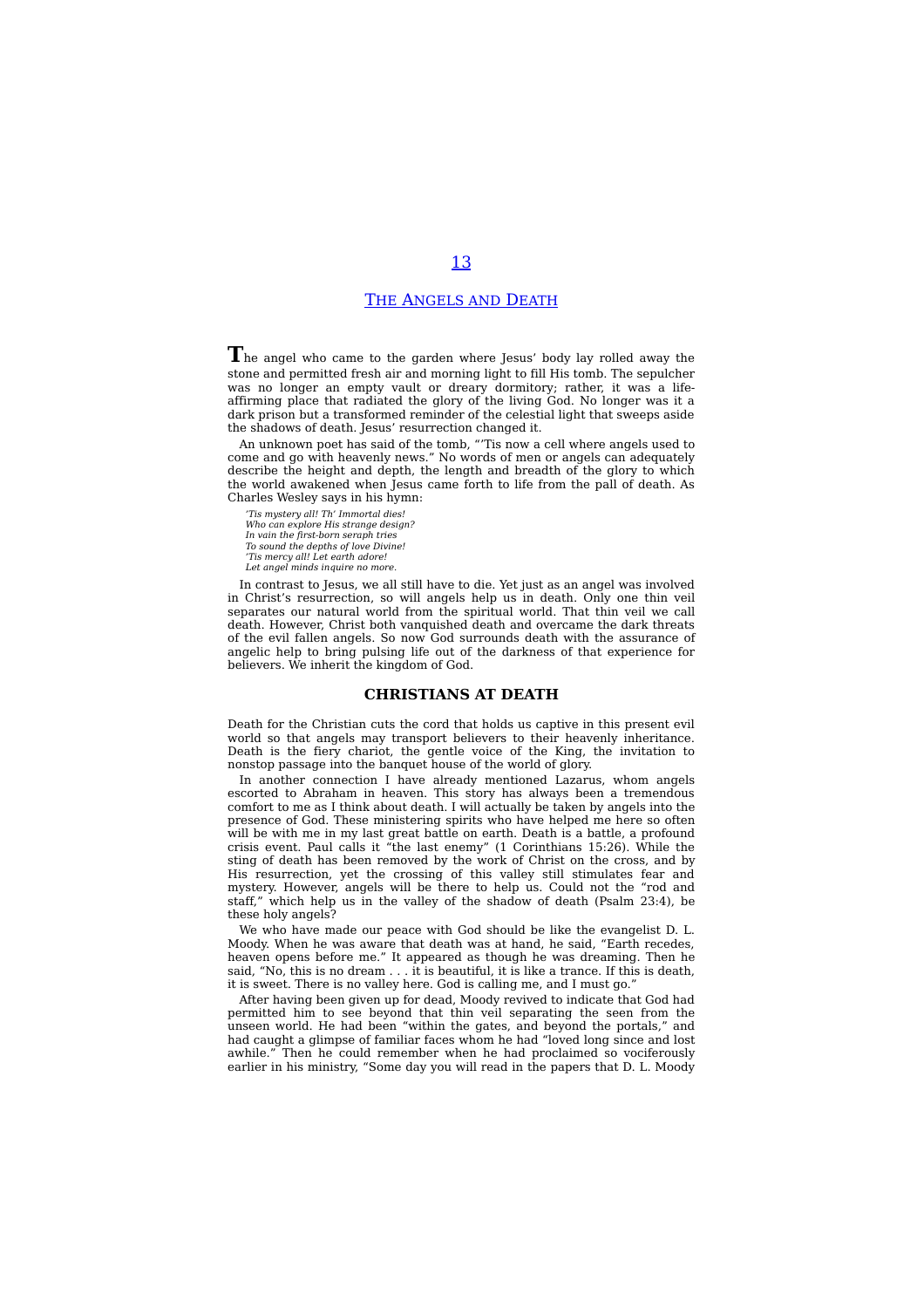of East Northfield is dead. Don't you believe a word of it. At that moment I shall be more alive than I am now. I shall have gone up higher, that is all—out of this old clay tenement into a house that is immortal; a body that death cannot touch, that sin cannot taint, a body fashioned like unto His glorious body. . . . That which is born of the flesh may die. That which is born of the Spirit will live forever" (*The Life of Dwight L. Moody* by W. R. Moody). If Moody were to witness to us now, he would surely tell us of the glowing experience that became his as the angelic hosts ushered him into the presence of the Lord.

Phillips Brooks, the writer of "O Little Town of Bethlehem," was one of the greatest pulpit orators and best-loved preachers of the nineteenth century. No greater tribute could be paid him than the words of a five-year-old Boston girl, who exclaimed after her mother had told her that the beloved Mr. Brooks had died, "Mother, how happy the angels will be!"

Death is not natural, for man was created to live and not to die. It is the result of God's judgment because of man's sin and rebellion. Without God's grace through Christ, it is a gruesome spectacle. I have stood at the bedside of people dying without Christ; it was a terrible experience. I have stood at the bedside of those who were dying in Christ; it was a glorious experience. Charles Spurgeon said of the glory that attends the death of the redeemed, "If I may die as I have seen some die, I court the grand occasion. I would not wish to escape death by some by-road if I may sing as they sang. If I may have such hosannas and alleluias beaming in my eyes as I have seen as well as heard from them, it were a blessed thing to die.

Death is robbed of much of its terror for the true believer, but we still need God's protection as we take that last journey. At the moment of death the spirit departs from the body and moves through the atmosphere. But the Scripture teaches us that the devil lurks then. He is "the prince of the power of the air" (Ephesians 2:2). If the eyes of our understanding were opened, we would probably see the air filled with demons, the enemies of Christ. If Satan could hinder the angel of Daniel 10 for three weeks on his mission to earth, we can imagine the opposition a Christian may encounter at death.

But Christ on Calvary cleared a road through Satan's kingdom. When Christ came to earth, He had to pass through the devil's territory and open up a beachhead here. That is one reason He was accompanied by a host of angels when He came (Luke 2:8-14). And this is why holy angels will accompany Him when He comes again (Matthew 16:27). Till then, the moment of death is Satan's final opportunity to attack the true believer; but God has sent His angels to guard us at that time.

In telling the story in Luke 16, Jesus says that the beggar was "carried by the angels." He was not only escorted; he was carried. What an experience that must have been for Lazarus! He had lain begging at the gate of the rich man until his death, but then suddenly he found himself carried by the mighty angels of God!

Once I stood in London to watch Queen Elizabeth return from an overseas trip. I saw the parade of dignitaries, the marching bands, the crack troops, the waving flags. I saw all the splendor that accompanies the homecoming of a queen. However, that was nothing compared to the homecoming of a true believer who has said good-bye here to all of the suffering of this life and been immediately surrounded by angels who carry him upward to the glorious welcome awaiting the redeemed in heaven.

The Christian should never consider death a tragedy. Rather he should see it as angels do: They realize that joy should mark the journey from time to eternity. The way to life is by the valley of death, but the road is marked with victory all the way. Angels revel in the power of the resurrection of Jesus, which assures us of our resurrection and guarantees us a safe passage to heaven.

Hundreds of accounts record the heavenly escort of angels at death. When my maternal grandmother died, for instance, the room seemed to fill with a heavenly light. She sat up in bed and almost laughingly said, "I see Jesus. He has His arms outstretched toward me. I see Ben [her husband who had died some years earlier] and I see the angels." She slumped over, absent from the body but present with the Lord.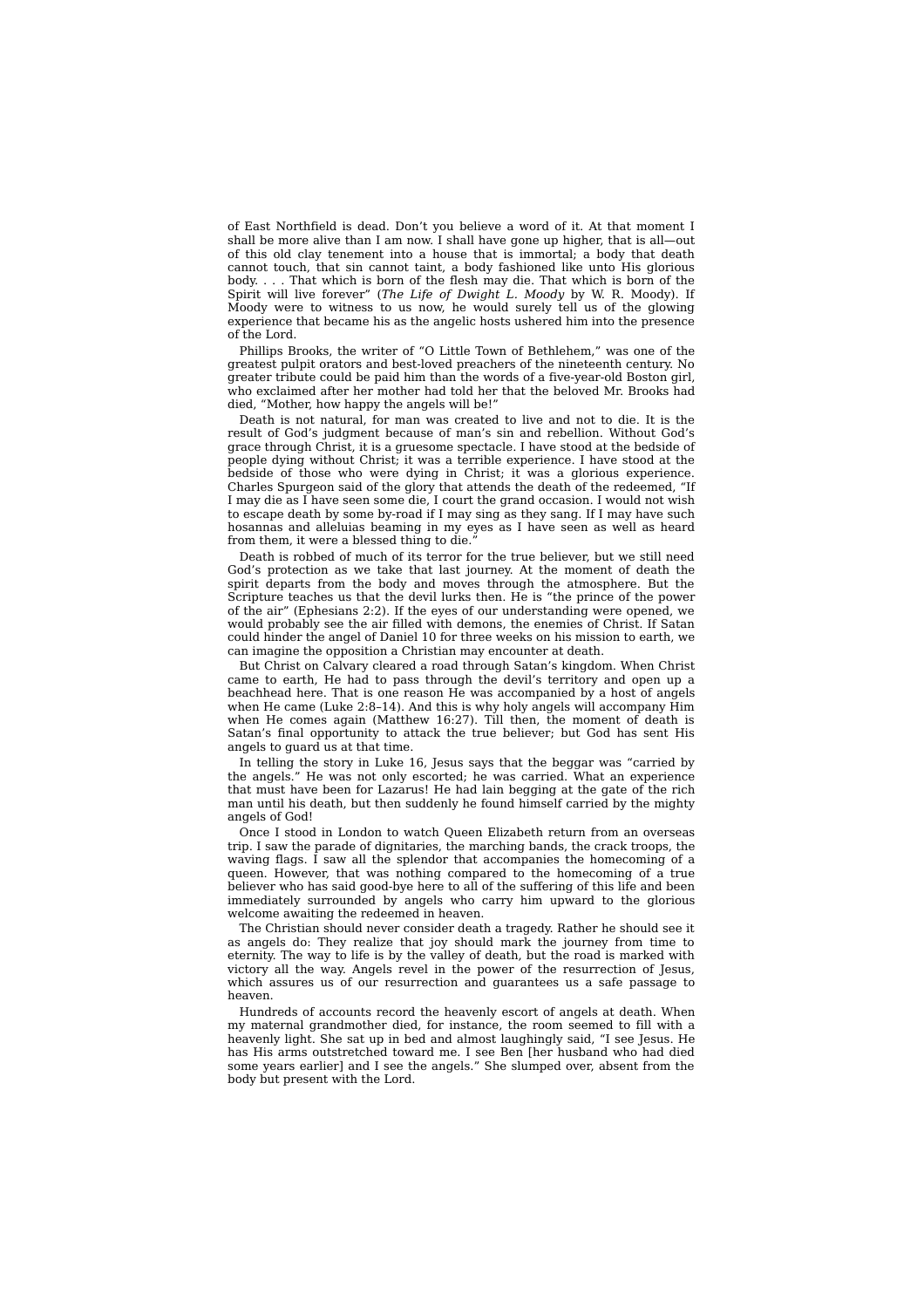When I was a student in a Bible school a godly young missionary volunteer was suddenly taken ill. The physician said she had only a few hours to live. Her young husband and one or two faculty members were in the room when she suddenly exclaimed, "I see Jesus. I can hear the singing of the angels."

The Reverend A. A. Talbot, missionary to China, was at the bedside of a dying Chinese Christian. Suddenly the room was filled with heavenly music. The Chinese Christian looked up with a radiant smile exclaiming, "I see Jesus standing at the right hand of God, and Margaret Gay is with Him." (Margaret Gay was the Talbots' little daughter who had died months before.)

Susanna Wesley said, "When I am gone, sing a song of praise to God."

Dying patients are given so many drugs today that we do not hear as many of these stories now. But to those who face death in Christ, it is a glorious experience. The Bible guarantees every believer an escorted journey into the presence of Christ by the holy angels.

The angelic emissaries of the Lord are often sent not only to catch away the redeemed of the Lord at death, but also to give hope and joy to those who remain, and to sustain them in their loss. He has promised to give "the oil of joy for mourning, the garment expressive of praise instead of a heavy, burdened and failing spirit."

Today man has been overtaken by an increasing sense of gloom about life. In his Responding to Suicidal Crisis, Doman Lum quotes Minna Field on the inadequacy of the counsel and treatment given by those who merely "attempt to escape what is to them an unbearable prospect by a pat on the back and by telling the patient that he is talking nonsense." Death seminars are now being held in major medical centers, and teams of psychiatrists, psychologists, and therapists are constantly encouraged to become involved. Robert J. Lifton, in studying the cessation of life, points out in the same book some interesting views held by survivors of the atomic destruction of Hiroshima. He says that "there was a lasting sense of an overwhelming and permanent encounter with death. As a result, there was a breakdown of faith or trust in any human structure, a psychological closure in which people literally numbed themselves to any emotional feelings regarding death, and an overwhelming sense of guilt and self-condemnation as if they were responsible for the tragedy. . . . We are obsessed with the fear of sudden death . . . and recognize the unpredictable nature of life."

In popular thinking you and I have heard people speaking of death as "crossing the Jordan." It is found in spirituals and in some hymns of the Christian faith. It comes, of course, from the victorious march of the Israelites who crossed the Jordan to enter the Promised Land. They passed over Jordan on dry ground. By anal- ogy we can consider that the ministering angels will see us safely across the Jordan River of death as we enter the promised land of heaven. So the Christian does not sorrow as those who have no hope (1 Thessalonians 4:13).

When the apostle Paul spoke of his own approaching death, he said, "We are confident, I say, and willing rather to be absent from the body, and to be present with the Lord" (2 Corinthians 5:8). When that glorious physical and spiritual separation takes place, the angels will be there to escort us into the presence of our Savior with abounding joy, and it will mean "life everlasting."

#### **THE WONDERFUL WELCOME TO COME**

I believe that death can be beautiful. I have come to look forward to it, to anticipate it with joy and expectation. I have stood at the side of many people who died with expressions of triumph on their faces. No wonder the Bible says, "Precious in the sight of the Lord is the death of his saints" (Psalm 116:15). No wonder David said, "Even though I walk through the valley of the shadow of death, I will fear no evil, for you are with me" (Psalm 23:4 NIV).

You may be filled with dread at the thought of death. Just remember that at one moment you may be suffering, but in another moment, you will be instantly transformed into the glorious likeness of our Savior. The wonders, beauties, splendor, and grandeur of heaven will be yours. You will be surrounded by these heavenly messengers sent by God to bring you home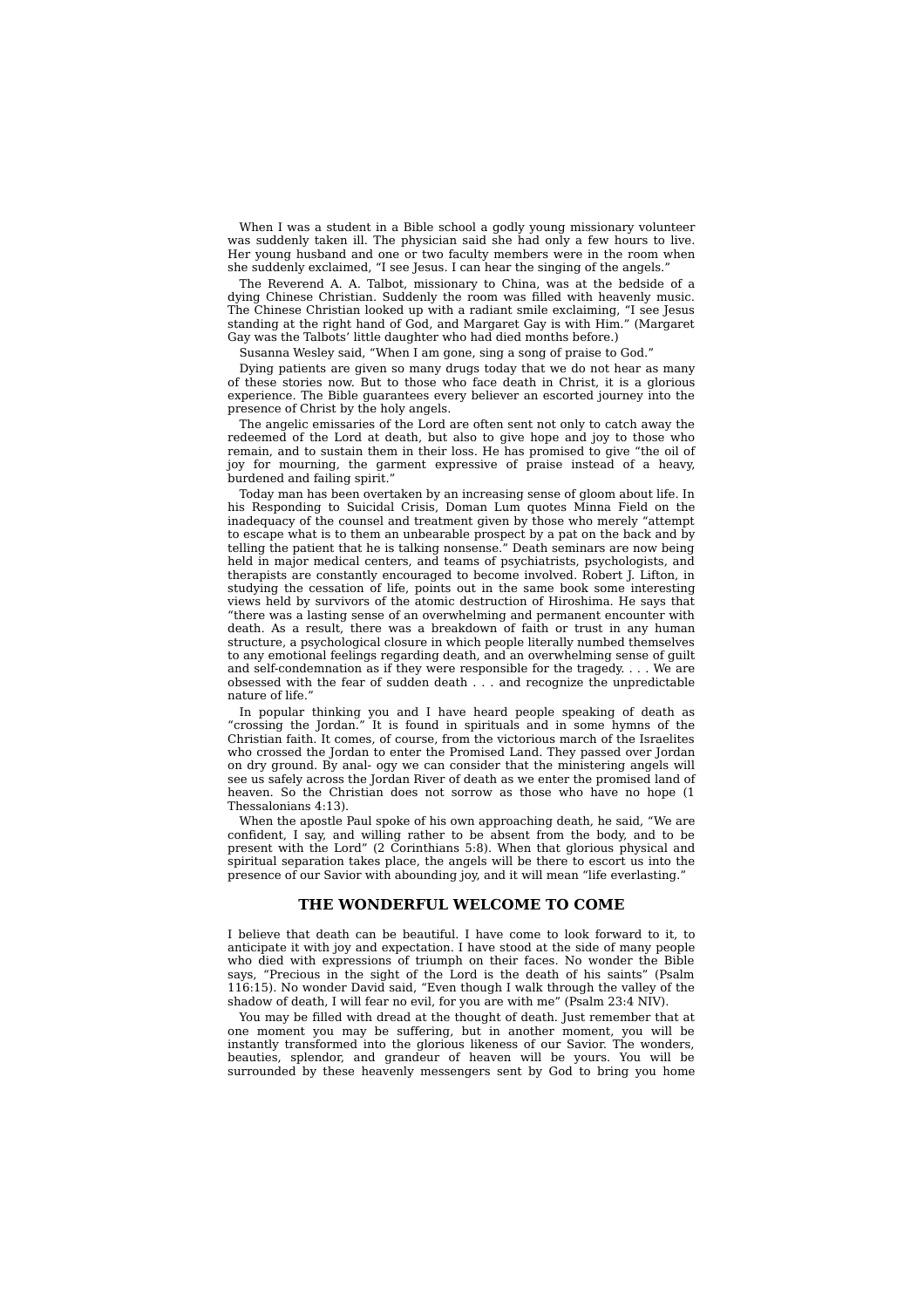where you may rest from your labors, though the honor of your works will follow you (Revelation 14:13).

No wonder the apostle Paul said, "Therefore, my dear brothers, stand firm. Let nothing move you. Always give yourselves fully to the work of the Lord, because you know that your labor in the Lord is not in vain" (1 Corinthians 15:58 NIV).

Are you ready to face life? Are you ready to face death? No one is truly ready to die who has not learned to live for the glory of God. You can put your confidence in Jesus because He died for you, and in that last moment—the greatest crisis of all—He will have His angels gather you in their arms to carry you gloriously, wonderfully into heaven.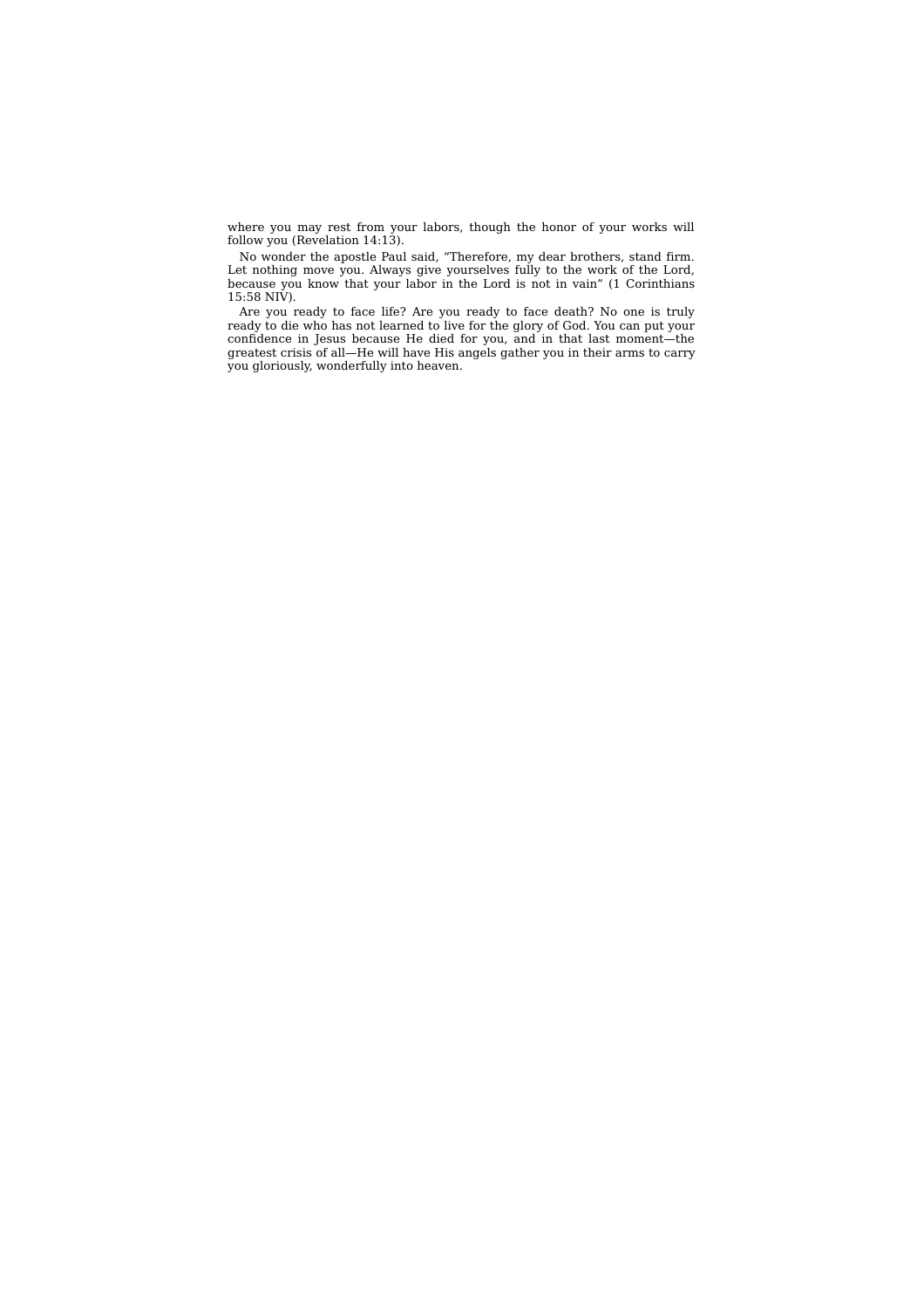## ANGEL SPECTATORS

 $\mathbf H_\text{ow}$  would you live if you knew that you were being watched all the time, not only by your parents, wife, husband, or children, but by the heavenly host? The Bible teaches in 1 Corinthians 4:9 that angels are watching us.

Paul says we are a "spectacle" to them. A. S. Joppie points out that the word referred to the arenas where first-century crowds went to see animals killed for sport, men battle to the death and, later, Christians torn apart by lions. In using the word spectacle, Paul is picturing this world as one vast arena. All true Christians participate in this great drama as they seek to obey Christ since this throws them into severe conflict with the forces of evil, who are bent on humiliating them. Yet Scripture says, "They did not love their lives so much as to shrink from death" (Revelation 12:11 NIV).

During this conflict, which was not limited to the arena, the angels were watching them, longing to hasten to their rescue to set free those men and women who often went joyfully to their death. Yet God forbade the angels to rush in as armies of deliverance. Nor had He allowed them to rescue Jesus at the cross when He tasted the death of separation from God the Father. The angel spectators were poised and ready to intervene; the attack order never came. Why? Because God's moment of final victory over the vicious forces of evil had not yet come.

As I mentioned earlier we face many perplexing questions today, such as, Why does God permit evil? Why doesn't God intervene and punish sin? Why does God allow disease? Why does God permit catastrophe? Yet God's timing is precise! Angel hosts who witness everything that transpires in our world are not free to bear up the righteous and deliver the oppressed until God gives the signal. One day He will. Christ has reminded us that the wheat and the tares, the righteous and the unrighteous, are to grow in the field together until the harvest time when the holy angels gather God's elect and bring them into His kingdom.

### **ANGELS AT ATTENTION**

As God's angels have watched the drama of this age unfolding, they have seen the Christian church established and expand around the world. They miss nothing as they watch the movements of time, "to the intent that now unto the principalities and powers in heavenly places might be known by the church the manifold wisdom of God" (Ephesians 3:10). Dr. Joppie reminds us that the word "now" actually covers the vast expanse of this church age. Angel hosts have witnessed the formation of the church of Christ Jesus and have watched the walk of each believer as the Lord worked His grace, love, and power into each life. The angels are observing firsthand the building of the body of the true church in all places of His dominion this very hour.

But what are they thinking as we live in the world's arena? Do they observe us as we stand fast in the faith and walk in righteousness? Or may they be wondering at our lack of commitment? These two possibilities seem evident from Ephesians 3:10: "(The purpose is) that through the church the complicated, many-sided wisdom of God in all its infinite variety and innumerable aspects might now be made known to the angelic rulers and authorities (principalities and powers) in the heavenly sphere" (AMP).

Our certainty that angels right now witness how we are walking through life should mightily influence the decisions we make. God is watching, and His angels are interested spectators too. The Amplified Bible expresses 1 Corinthians 4:9 this way: "God has made an exhibit of us . . . a show in the world's amphitheater— with both men and angels (as spectators)." We know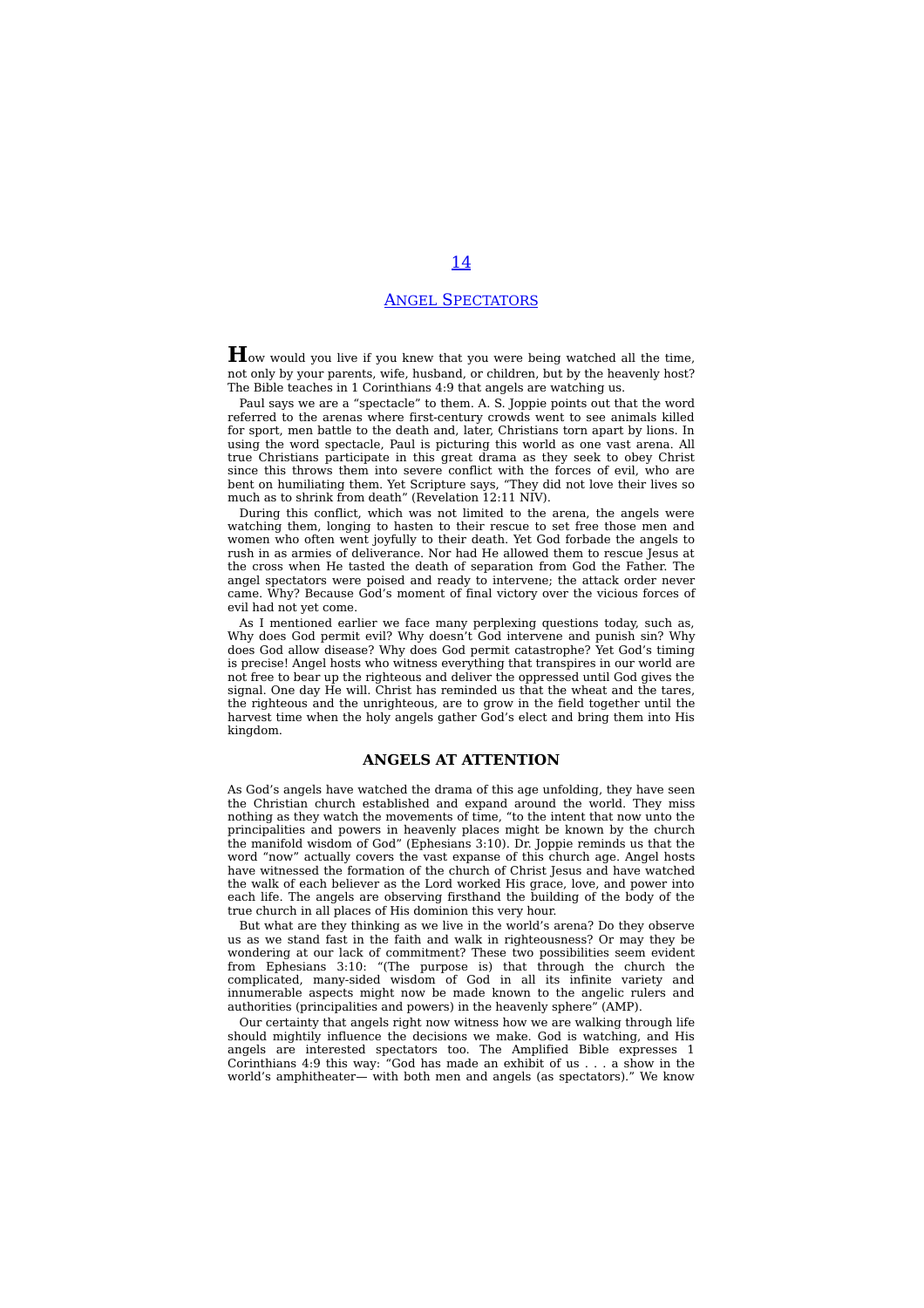they are watching, but in the heat of the battle, I have thought how wonderful it would be if we could hear them cheering.

#### **INCENTIVES FOR RIGHTEOUSNESS**

The charge to live righteously in this present world sobers us when we realize that the walk and warfare of Christians is the primary concern of heaven and its angelic hosts. Paul said, "I solemnly charge you in the presence of God and of Christ Jesus and of the chosen angels, that you guard and keep (these rules)" (1 Timothy 5:21 AMP). Paul was stirring up Timothy to remember that the elect angels were constantly watching how he served the Savior and lived the Christian life. What fact could provide a greater motivation to righteous living than that? I must say to myself, "Careful, angels are watching!"

It must give the angels great satisfaction to watch the church of Jesus Christ minister the unsearchable riches of Christ to lost men everywhere. If the angels rejoice over one sinner who repents (Luke 15:10), then the angel hosts are numbered among the spectators in the heavenly grandstands. They are included among those who are referred to as "so great a cloud of witness" (Hebrews 12:1); and they never miss any of the details of our earthly pilgrimage. Yet they do not jeer as did the Greek crowds of Paul's day. Rather, as we declare the gospel and see our friends saved, they rejoice with us.

In his book *Though I Walk Through the Valley*, Dr. Vance Havner tells of an old preacher who worked into the night on a sermon for his small congregation. His wife inquired why he spent so much time on a message that he would give to so few. To this the minister replied, "You forget, my dear, how large my audience will be!" Dr. Havner adds, "Nothing is trivial here if heaven looks on. We shall play a better game if, 'seeing we are encompassed,' we remember who is in the grandstand!"

Our valleys may be filled with foes and tears; but we can lift our eyes to the hills to see God and the angels, heaven's spectators, who support us according to God's infinite wisdom as they prepare our welcome home.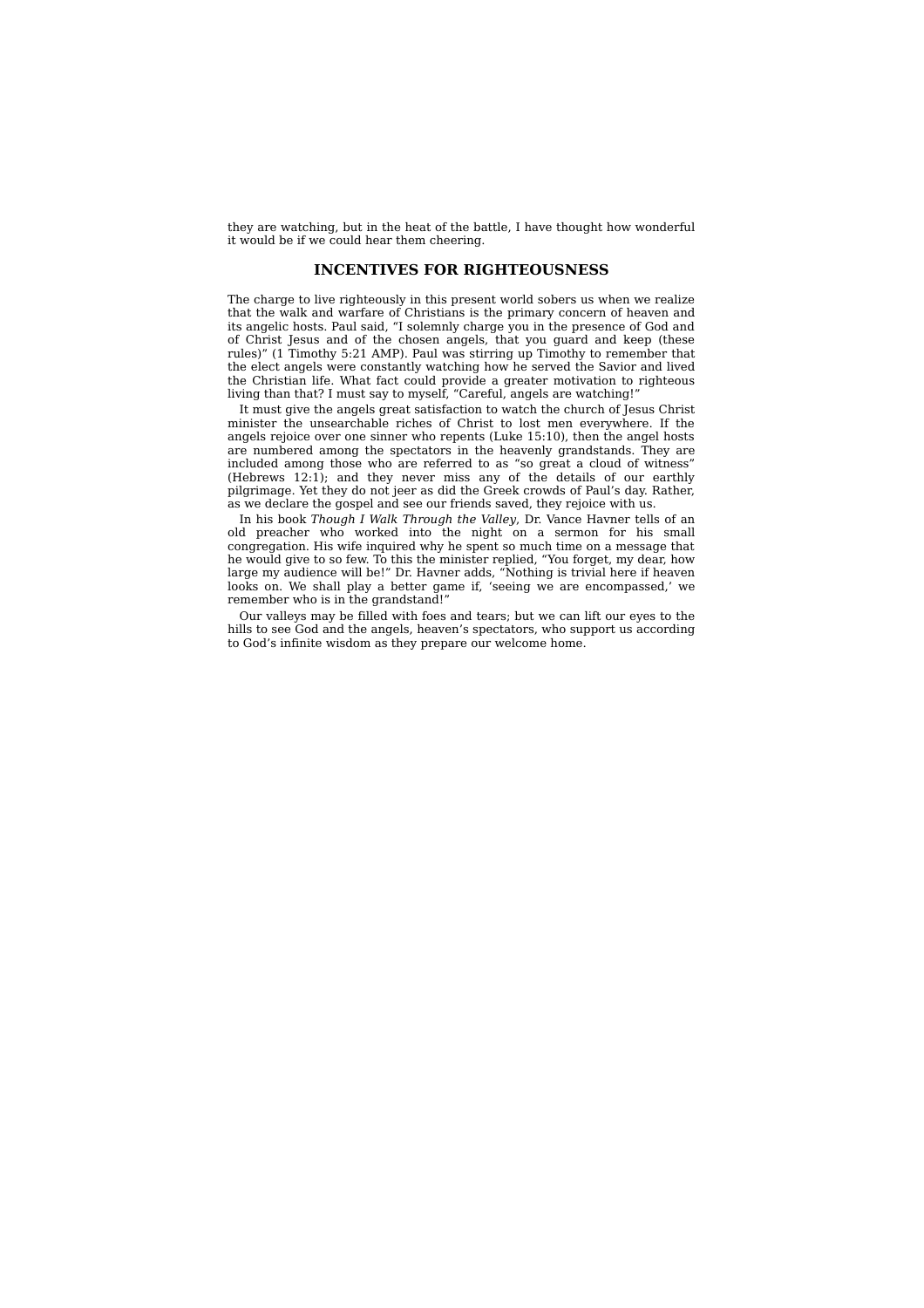## ANGELS IN OUR LIVES TODAY

**I**<sup>n</sup> the early days of World War II, Britain's air force saved it from invasion and defeat. In her book *Tell No Man*, Adela Rogers St. John describes a strange aspect of that weeks-long air war. Her information comes from a celebration held some months after the war, honoring air chief marshal Lord Hugh Dowding. The king, the prime minister, and scores of dignitaries were there. In his remarks, the air chief marshal recounted the story of his legendary conflict where his pitifully small complement of men rarely slept, and their planes never stopped flying. He told about airmen on a mission who, having been hit, were either incapacitated or dead. Yet their planes kept flying and fighting; in fact, on occasion pilots in other planes would see a figure still operating the controls. What was the explanation? The air chief marshal said he believed angels had actually flown some of the planes whose pilots sat dead in their cockpits.

That angels piloted planes for dead men in the battle for Britain we cannot finally prove. But we have already seen from Scripture some of the things angels have certainly done, can do, and are yet going to do as history approaches its climax. The important question for each of us is how angels can assist us in our lives here and now: How do they help us attain victory over the forces of evil? What is our continuing relationship to them?

We know that God has given His angels charge over us so that without their help we could never get the victory over Satan. The apostle Paul said, "For we wrestle not against flesh and blood, but against principalities, against powers, against the rulers of the darkness of this world, against spiritual wickedness in high places" (Ephesians 6:12). Let's consider how we can gain help from God through angels.

#### **THE GOD OF THIS AGE**

Lucifer, our archenemy, controls one of the most powerful and well-oiled war machines in the universe. He controls principalities, powers, and dominions. Every nation, city, village, and individual has felt the hot breath of his evil power. He is already gathering the nations of the world for the last great battle in the war against Christ—Armageddon. Yet Jesus assures us that Satan is already a defeated foe (John 12:31; 16:11). In 2 Timothy 1:10, Paul says that Jesus Christ has abolished death and brought life and immortality to light through the gospel. Peter declares that Jesus "has gone into heaven and is at God's right hand—with angels, authorities and powers in submission to him" (1 Peter 3:22 NIV).

#### **THE DEFEAT OF SATAN**

While Satan is a defeated foe in principle, obviously God has not yet eliminated him from the world scene. The Bible teaches, however, that God will use angels to judge and totally eliminate him from the universe. In Revelation 12, we read of Satan's earlier defeat: "Michael and his angels fought against the dragon; and the dragon fought and his angels, and prevailed not; neither was their place found any more in heaven. and the great dragon was cast out, that old serpent, called the Devil, and Satan, which deceiveth the whole world: he was cast out into the earth" (verses 7–9).

In chapter 20 John describes how Satan's present earthly rule will be temporarily restricted: "And I saw an angel come down from heaven, having the key of the bottomless pit and a great chain in his hand. And he laid hold on the dragon, that old serpent, which is the Devil, and Satan, and bound him a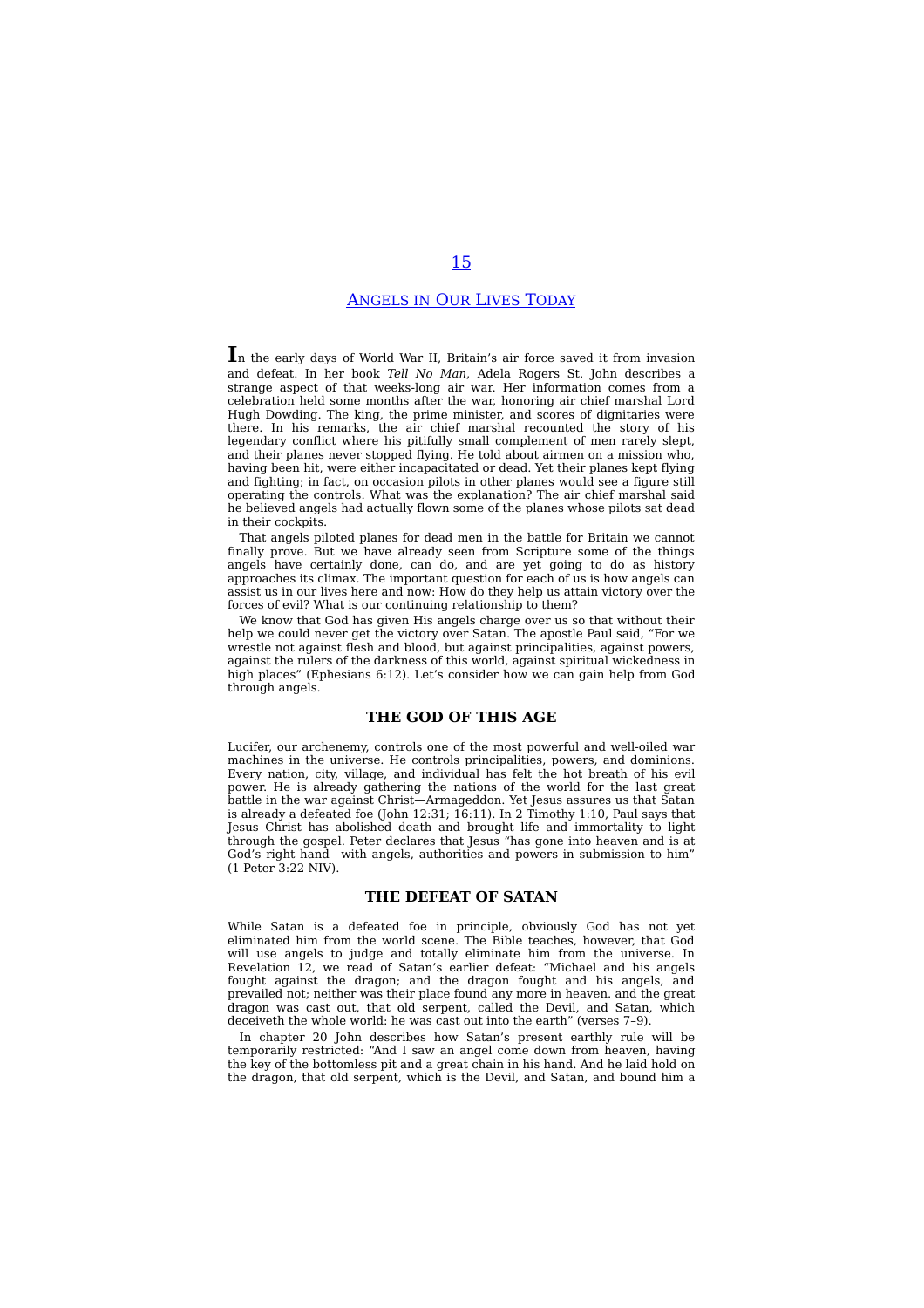thousand years, and cast him into the bottomless pit, and shut him up, and set a seal upon him, that he should deceive the nations no more. . . ." John then tells us that after a temporary release followed by the last great battle, God will cast Satan into the lake of fire and brimstone, there to be tormented forever (Revelation 20:10).

Some will say, "It is well and good to talk about the final defeat of the devil, but until that happens it doesn't help me because I have to contend with him every day." But this is not the whole story. We have been given specific instructions in Scripture about how to get victory over the devil.

We are told, for example, "Do not give the devil a foothold" (Ephesians 4:27 NIV). In other words, don't leave any vacant places in your heart for him. The apostle Peter taught, "Be sober, be vigilant; because your adversary the devil, as a roaring lion, walketh about, seeking whom he may devour" (1 Peter 5:8). Thus, we cannot be too careful. This includes the injunction to join God's resistance movement: "Whom resist stedfast in the faith" (1 Peter 5:9). And James says, "Resist the devil, and he will flee from you" (James 4:7).

But these admonitions to be vigilant and to resist tell only part of the story. We are not in the battle alone, nor must we rely on our strength alone. Instead, we are to rely on the Holy Spirit, who dwells within us and is willing and able to help us in every situation if we will turn to Him. In addition we can count on the powerful presence of angels many times more numerous and powerful than Satan and his demons. As Increase Mather wrote centuries ago in *Angelographia*, "Angels both good and bad have a greater influence on this world than men are generally aware of. We ought to admire the grace of God toward us sinful creatures in that He hath appointed His holy angels to guard us against the mischiefs of wicked spirits who are always intending our hurt both to our bodies and to our souls."

We have already considered Elisha at Dothan, ringed by apparently overwhelming enemy forces.

Yet if we, like his servant, had open spiritual eyes, we would see not only a world filled with evil spirits and powers—but also powerful angels with drawn swords, set for our defense.

At Dothan thousands of soldiers surrounded the city and intended to do Elisha harm. Yet he had peace. His servant, however, did not, and needed his eyes opened. We, who are troubled, confused, fearful, frustrated Christians need God to open our eyes this very moment. As Vance Havner says, "Our primary problem is not light, but sight. Light is of no value to a blind man. Reading books galore on the subject will not reveal the angels unless our eyes are touched by faith."

We must not get so busy counting demons that we forget the holy angels. Certainly we are up against a gigantic war machine. But we are encompassed by a heavenly host so powerful that we need not fear the warfare—the battle is the Lord's. We can boldly face Satan and his legions with all the confidence of the old captain who, when told that his outfit was completely surrounded, shouted, "Good, don't let any of them escape." If your valley is full of foes, raise your sights to the hills and see the holy angels of God arrayed for battle on your behalf.

When Abraham sent his eldest servant back to his blood relations to look for a bride for Isaac, he urged him to go confidently because of God's angel: "he shall send his angel before thee, . . . and prosper thy way" (Genesis 24:7, 40). Isaiah the prophet said, "In all their affliction he [the Lord] was afflicted, and the angel of his presence saved them" (63:9). God promised Moses in the midst of all his exasperations, "Mine angel shall go before thee" (Exodus 23:23). The Bible also says we may see the angels God has sent but fail to recognize them: "Be not forgetful to entertain strangers: for thereby some have entertained angels unawares" (Hebrews 13:2). Angels, whether noticed by men or not, are active in our twentieth-century world too. Are we aware of them?

It was a tragic night in a Chinese city. Bandits had surrounded the mission compound sheltering hundreds of women and chil- dren. On the previous night the missionary, Miss Monsen, had been put to bed with a bad attack of malaria, and now the tempter harassed her with questions: "What will you do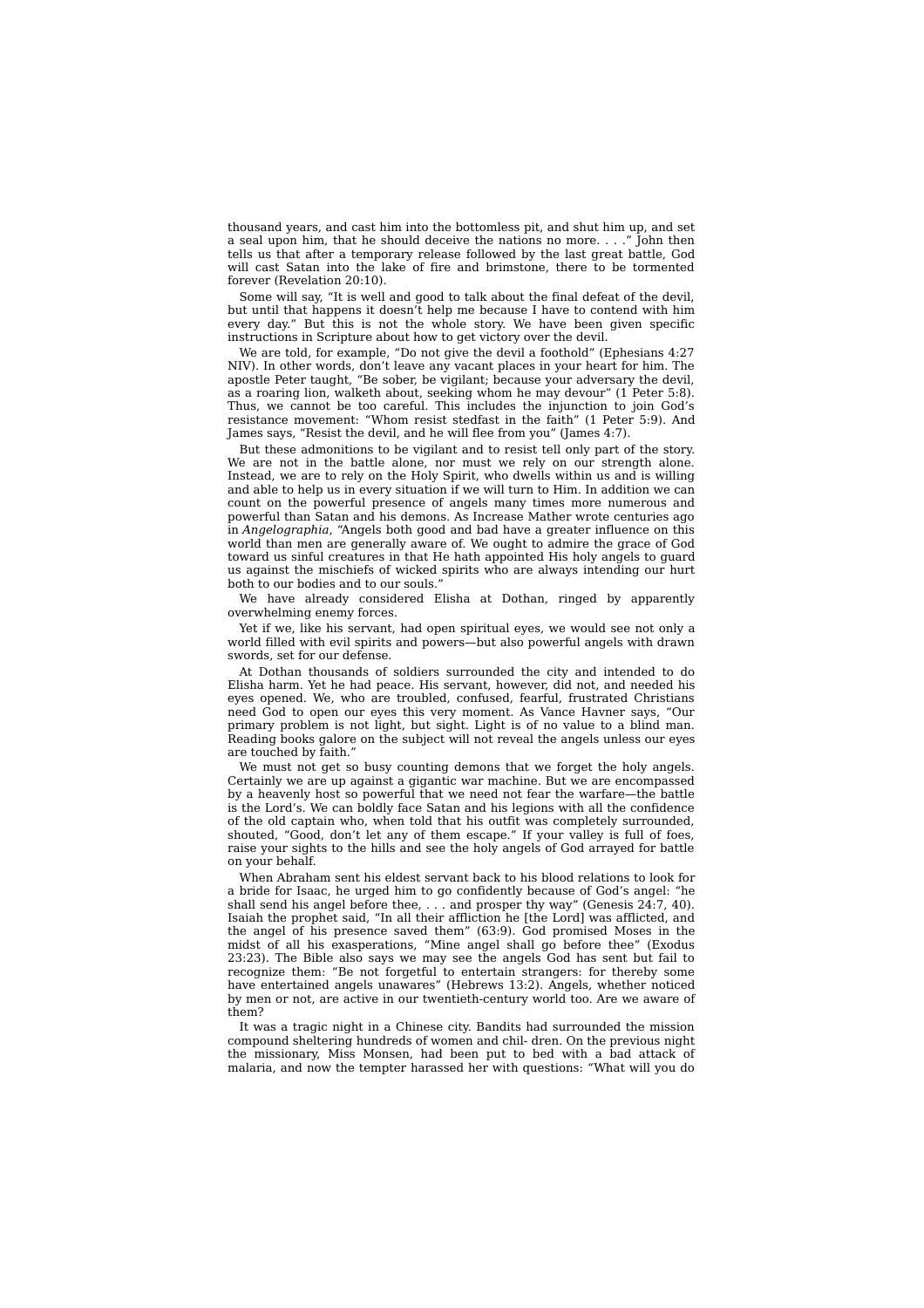when the looters come here? When firing begins on this compound, what about those promises you have been trusting?" In his book *1,000 New Illustrations*, Al Bryant records the result. Miss Monsen prayed, "Lord, I have been teaching these young people all these years that Thy promises are true, and if they fail now, my mouth shall be forever closed; I must go home."

Throughout the next night she was up, ministering to frightened refugees, encouraging them to pray and to trust God to deliver them. Though fearful things happened all around, the bandits left the mission compound untouched.

In the morning, people from three different neighborhood families asked Miss Monsen, "Who were those four people, three sitting and one standing, quietly watching from the top of your house all night long?" When she told them that no one had been on the housetop, they refused to believe her, saying, "We saw them with our own eyes!" She then told them that God still sent angels to guard His children in their hour of danger.

We have also noted the provision of angels. On occasion they have even given food, as we know from the life of Elijah, following his triumph over the priests of Baal. Fearful, tired and discouraged, "as he lay and slept under a juniper tree, behold, then an angel touched him, and said . . . Arise and eat" (1 Kings 19:5–7). God has promised, "Are they not all ministering spirits, sent forth to minister for them who shall be heirs of salvation?" (Hebrews 1:14). Need we think this provisioning by angels ceased thousands of years ago?

When I was visiting the American troops during the Korean War, I was told of a small group of American marines in the First Division who had been trapped up north. With the thermometer at twenty degrees below zero, they were close to freezing to death. And they had had nothing to eat for six days. Surrender to the enemy seemed their only hope of survival. But one of the men, a Christian, pointed out certain verses of Scripture and taught his comrades to sing a song of praise to God. Following this they heard a crashing noise and turned to see a wild boar rushing toward them. As they tried to jump out of his way, he suddenly stopped in his tracks. One of the soldiers raised his rifle to shoot, but before he could fire, the boar inexplicably toppled over. They rushed up to kill him only to find that he was already dead. That night they feasted on meat and began to regain their strength.

The next morning just as the sun was rising, they heard another noise. Their fear that an enemy patrol had discovered them suddenly vanished as they found themselves face to face with a South Korean who could speak English. He said, "I will show you out." He led them through the forest and mountains to safety behind their own lines. When they looked up to thank him, they found he had disappeared.

#### **ANGELS IN JUDGMENT**

As we continue to study how to gain the help of angels in our lives today, we need to look soberly once again at the relation of angels to judgment.

Just before fire and brimstone fell on Sodom because of its sins, the angel said, "For we will destroy this place . . . the LORD hath sent us to destroy it" (Genesis 19:13).

In Daniel 7:10 the Word of God says, "A fiery stream issued and came forth from before him . . . the judgment was set, and the books were opened." In scores of places in the Bible God tells us that He will use angels to execute His judgments on all those who have refused to obey His will by failing to receive Christ as Savior and Lord. As Jesus said, "The Son of man shall send forth his angels, and they shall gather out of his kingdom all things that offend, and them which do iniquity; and shall cast them into a furnace of fire: there shall be wailing and gnashing of teeth" (Matthew 13:41–42). Jesus also said, "It shall be more tolerable for Tyre and Sidon at the day of judgment, than for you" (Matthew 11:22). And again, "every idle word that men shall speak, they shall give account thereof in the day of judgment" (Matthew 12:36). "For there is nothing covered, that shall not be revealed; neither hid, that shall not be known" (Luke 12:2).

God is recording not only the words and actions but all the thoughts and intents of our hearts. Someday you and I will have to give an account, and our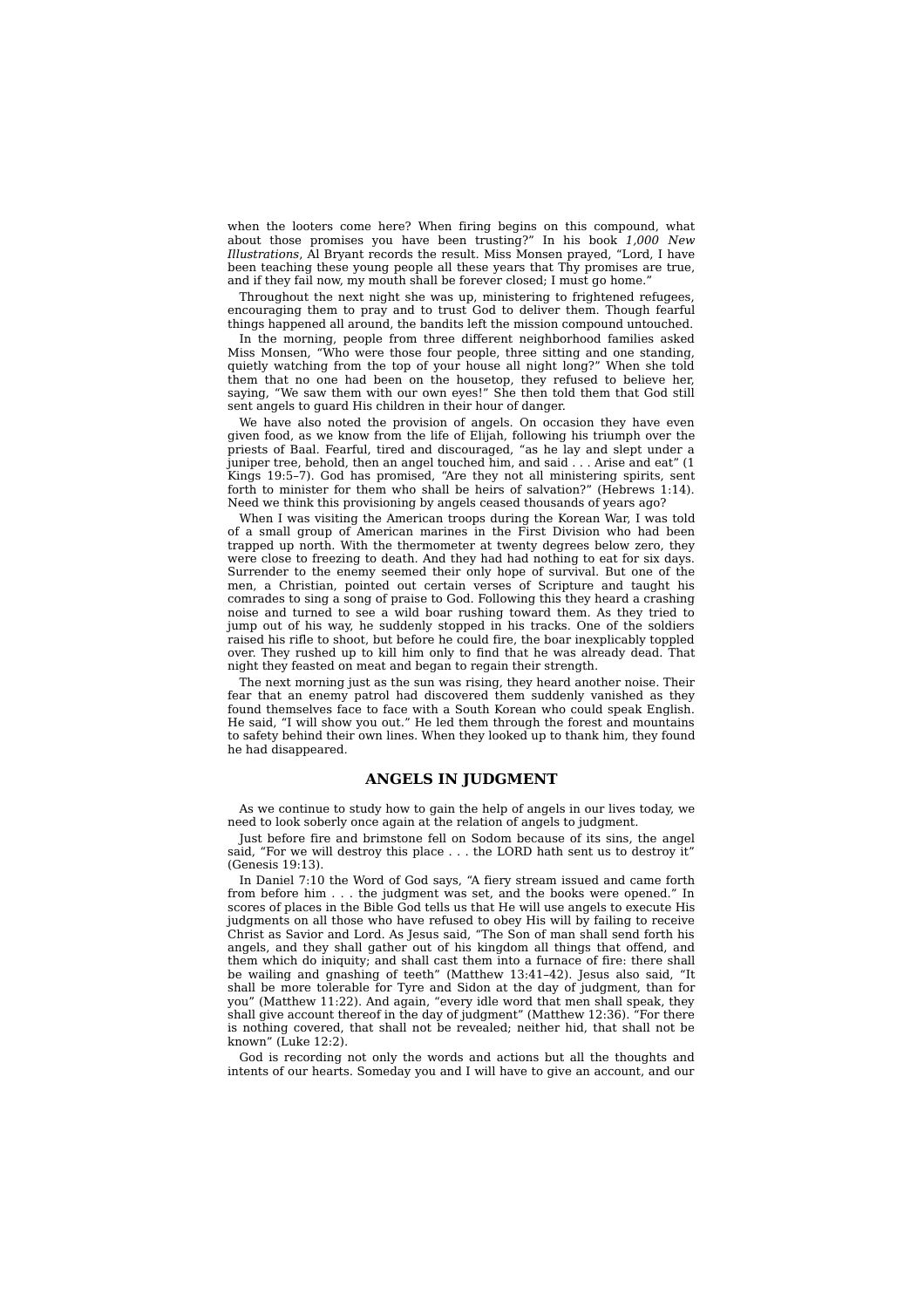final destiny will be determined by whether we have received or rejected Jesus. Paul said that God would give "to you who are troubled rest with us, when the Lord Jesus shall be revealed from heaven with his mighty angels, in flaming fire taking vengeance on them that know not God and that obey not the gospel of our Lord Jesus Christ" (2 Thessalonians 1:7-8).

Justice demands that the books of life be balanced, but without a final judgment this would be impossible. Laws too are meaning- less unless accompanied by a penalty for those who break them. Reason alone should tell us that there must come a time when God will call upon the Hitlers and the Idi Amins of the world for an accounting. Otherwise there is no justice in the universe.

Thousands of wicked men have lived evil lives and perpetrated their evil designs upon others without seeming to pay any penalty for their misdeeds in this life. However, the Bible says that a time will come when the crooked places will be made straight (Isaiah 45:2). In the great day of God's judgment men will call on Him for mercy, but it will be too late. In that day if men were to seek God, they would not be able to find Him. It would be too late. They could cry out for angels to deliver them, but it would be of no avail.

## **ANGELS REJOICE IN THE SALVATION OF SINNERS**

While angels will play an important role in executing the judgment of God on those who refuse Jesus Christ as Savior and Lord, yet at the same time the Bible informs us that they also rejoice in the salvation of sinners. Jesus tells several striking stories in Luke 15. In the first, a man had a hundred sheep. When one was lost, he left the ninety-nine in the wilderness to seek it. When he found the sheep he slung it over his own shoulders and brought it back to the fold. At home he summoned all his friends, saying, "Rejoice with me: for I have found my sheep which was lost" (verse 6). Jesus said, "I say unto you, that likewise joy shall be in heaven over one sinner that repenteth, more than over ninety and nine just persons, which need no repentance" (verse 7).

His second story is that of a woman who lost a valuable silver coin. She looked everywhere. She swept her house carefully. At last when she recovered the coin she called all her friends and neighbors, saying, "Rejoice with me; for I have found the piece which I had lost" (verse 9). "Likewise, I say unto you, there is joy in the presence of the angels of God over one sinner that repenteth" (Luke 15:10).

In these two parables is not Jesus telling us that the angels of heaven have their eves on every person? They know the spiritual condition of everybody on the face of the earth. Not only does God love you, but the angels love you too. They are eager for you to repent and turn to Christ for salvation before it is too late. They know the terrible dangers of hell that lie ahead. They want you to turn toward heaven, but they know that this is a decision that you and you alone will have to make.

A rich young ruler came running to kneel before Christ one day and asked, "Good Master, what shall I do that I may inherit eternal life?" (Mark 10:17). When Peter had preached his great sermon at Pentecost, Luke says the people were "pricked in their heart, and said unto Peter, . . . what shall we do?" (Acts 2:37). The African nobleman riding in the chariot across the desert talked with Philip the evangelist. Suddenly the nobleman stopped his chariot and said, "What doth hinder me to be baptized?" (Acts 8:36). At midnight the Philippian jailer asked Paul and Silas, "Sirs, what must I do to be saved?" (Acts 16:30). Modern man forever asks this same question. It is old but always new. It is just as relevant today as it was in the past.

Just what must you do to cause the angels to rejoice? How do you become reconciled to God? How do you repent of your sin? A simple question demands a simple answer. Jesus made everything so simple, and we have made it so complicated. He spoke to people in short sentences, using everyday words, illustrating His message with never-to-be-forgotten stories. He presented the message of God in such simplicity that many were amazed at what they heard. They could hardly believe their ears because the message was so simple.

In the Acts of the Apostles, the Philippian jailer asked the apostle Paul,